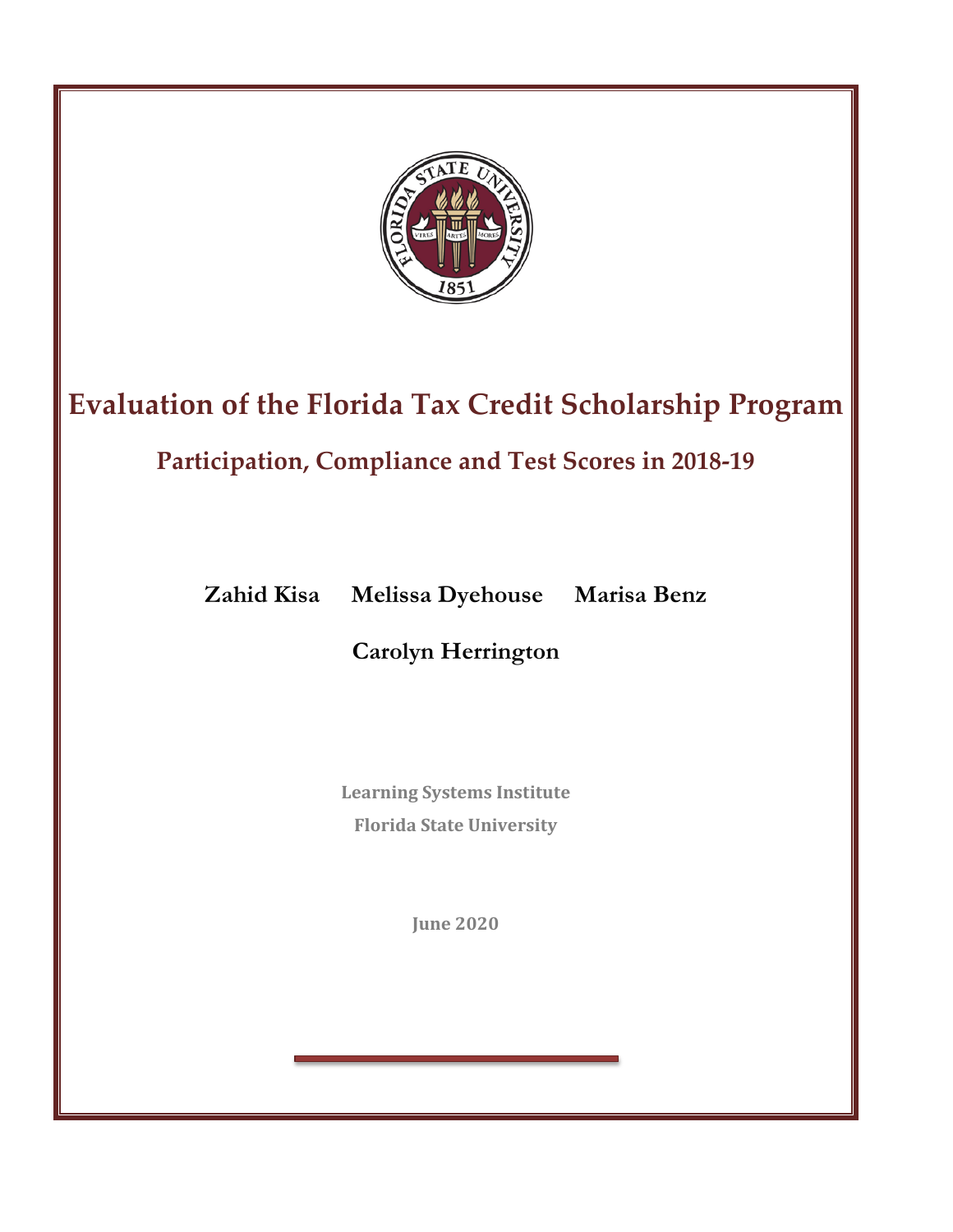| Comparison of students with legible, valid test scores to scholarship population 6 |  |
|------------------------------------------------------------------------------------|--|
|                                                                                    |  |
|                                                                                    |  |
|                                                                                    |  |
|                                                                                    |  |
| School-level differences in average gain scores, 2017-18 to 2018-19 12             |  |
|                                                                                    |  |
| 5. ATTRIBUTES OF NEW PROGRAM PARTICIPANTS IN 2018-19  16                           |  |
| Comparison of characteristics of new FTC students and non-participant students     |  |
|                                                                                    |  |
| Comparison of new FTC students and non-participant students in terms of            |  |
|                                                                                    |  |
| Comparison of new FTC students and non-participant students within their           |  |
|                                                                                    |  |

## **Contents**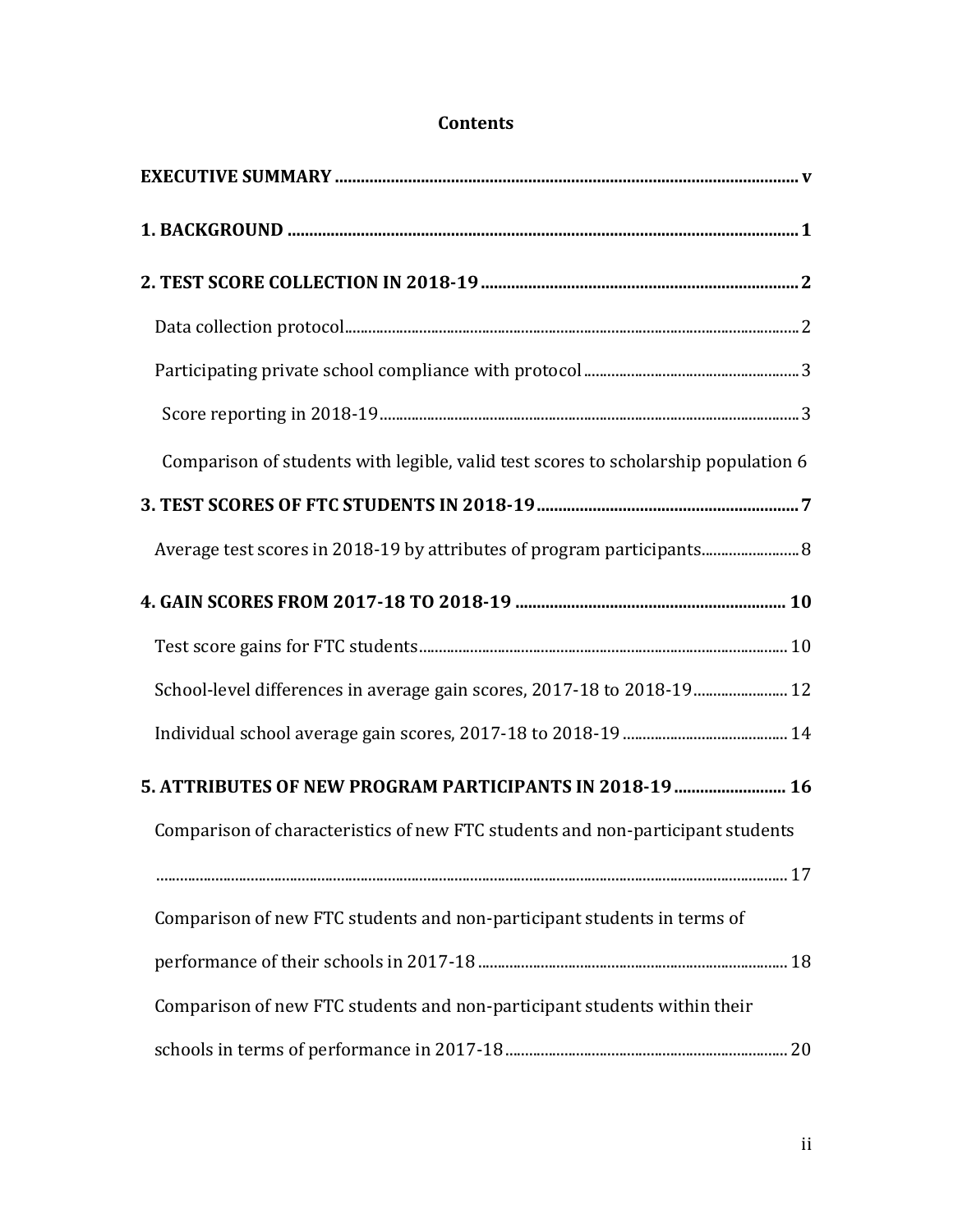| <b>6. PERFORMANCE OF PROGRAM PARTICIPANTS WHO RETURN TO FLORIDA</b>          |  |
|------------------------------------------------------------------------------|--|
|                                                                              |  |
| Comparison of 2017-18 performance of public school returnees and FTC stayers |  |
|                                                                              |  |
| Comparison of 2018-19 FSA performance of public school returnees and low     |  |
|                                                                              |  |
|                                                                              |  |
|                                                                              |  |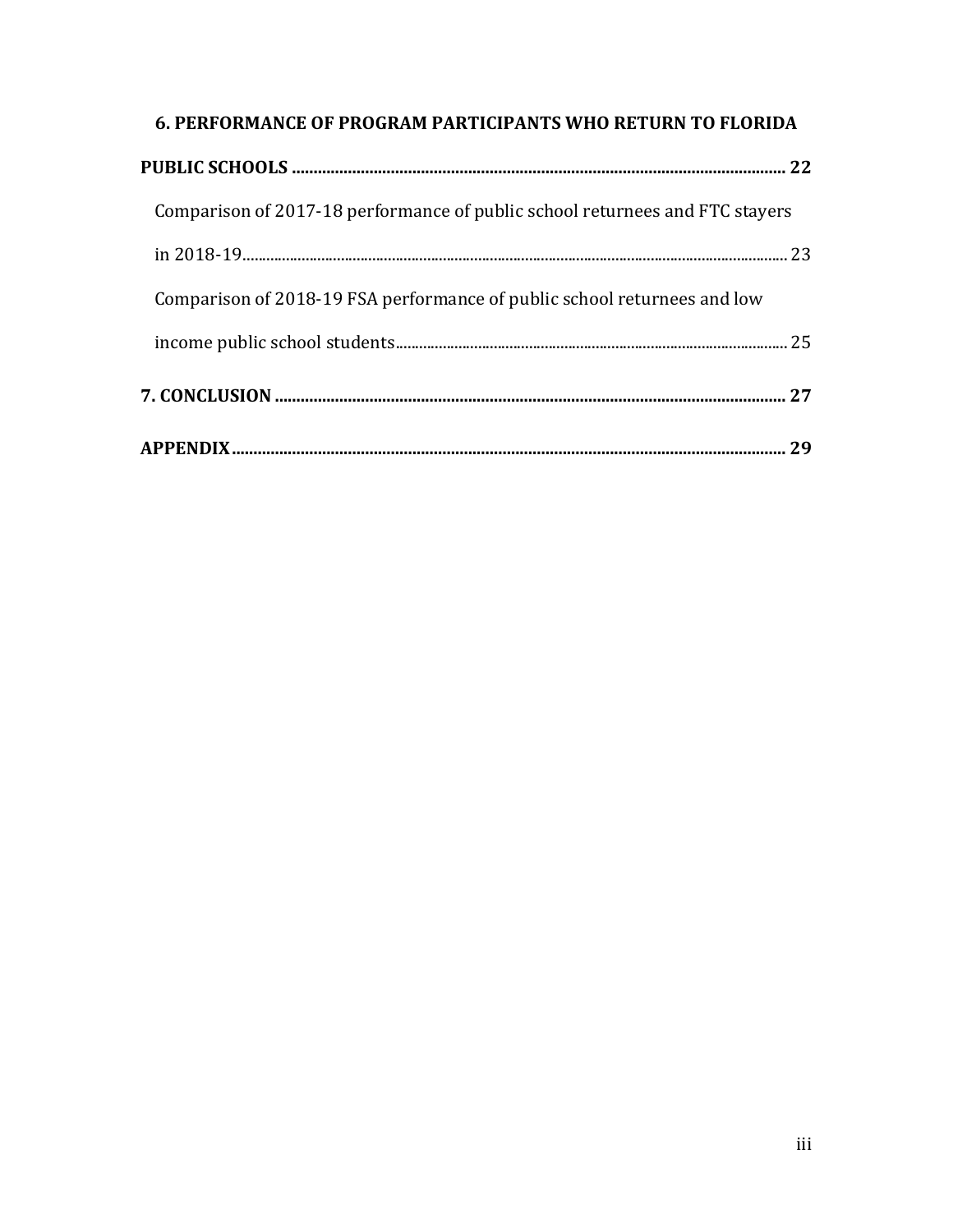## **Tables**

| Table 1: Distribution of score reporting percentages: 2018-19 and prior ten years 5 |
|-------------------------------------------------------------------------------------|
| Table 2: Distribution of percent and number of students with legible, valid scores: |

## **Figures**

| Figure 1: Distribution of normal curve equivalent scores of FTC students, 2018-19.8                                                                        |
|------------------------------------------------------------------------------------------------------------------------------------------------------------|
| Figure 2: Average test scores of program participants in 2018-19 by attributes 9                                                                           |
| Figure 3: Distribution of test score gains for FTC students, 2017-18 to 2018-19 11                                                                         |
| Figure 4: Distribution of school average gains for FTC students, 2017-18 to 2018-19                                                                        |
| Figure 5: Distribution of school average gains for FTC students, 2017-18 to 2018-                                                                          |
| Figure 6: Comparison of prior year characteristics of new FTC students to "income                                                                          |
| Figure 7: Comparison of the share of new FTC participants by the performance of<br>their previously attended public school to eligible non-participants 19 |
| Figure 8: Comparison by quintile of new FTC students in 2018-19 to eligible non-                                                                           |
| Figure 9: Comparison by quintile of new FTC students in 2018-19 to eligible non-                                                                           |
| Figure 10: 2017-18 test score performance of students remaining in the FTC                                                                                 |
| Figure 11: 2018-19 FSA performance of FTC students returning to public schools in                                                                          |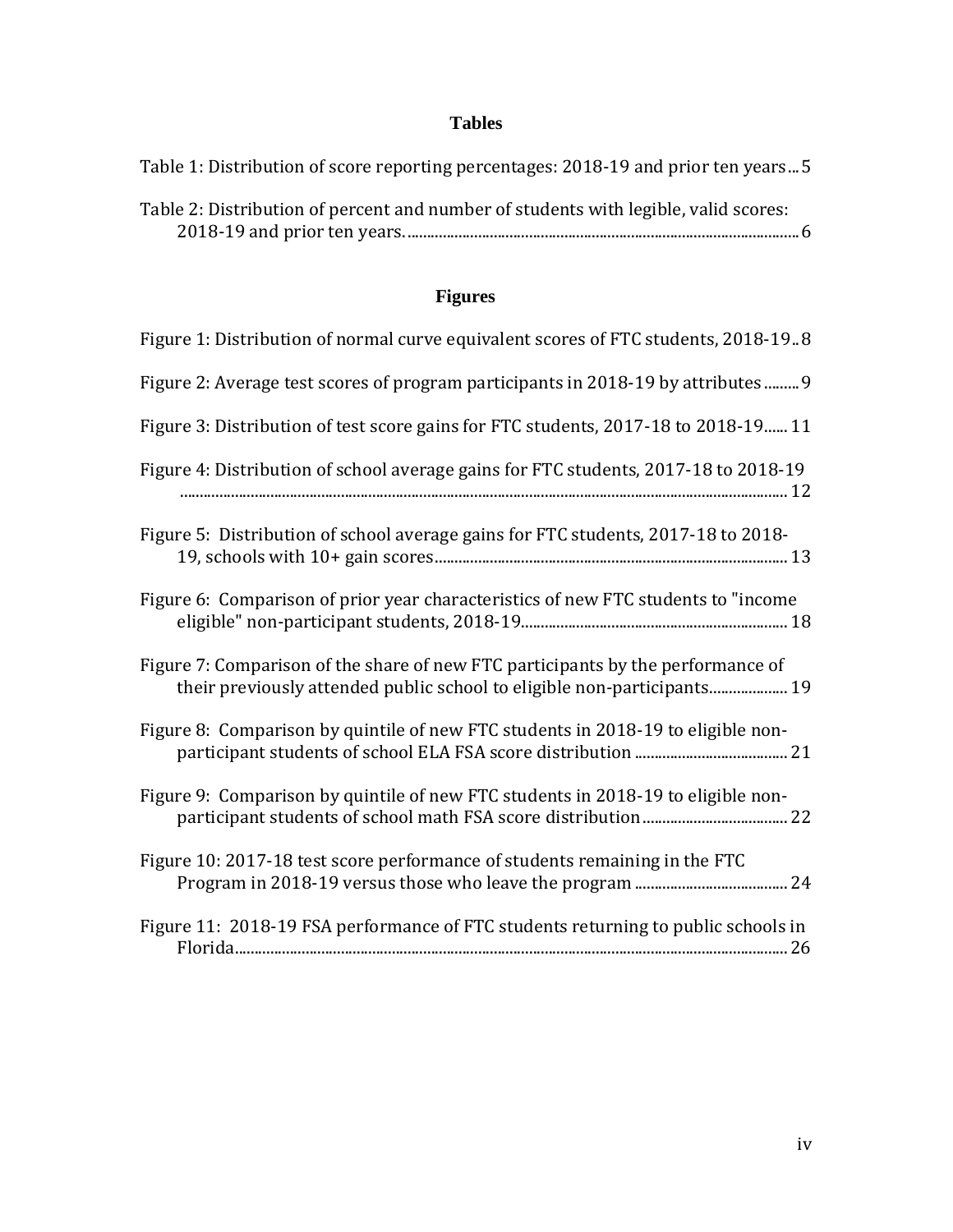## **EXECUTIVE SUMMARY**

This report details the 2018-19 academic year evaluation for the Florida Tax Credit Scholarship (FTC) Program, as required by the 2019 Florida Statutes, s. 1002.395(9)(f). The thirteenth in a series of reports, this evaluation is the sixth of those conducted by the Florida State University, Learning Systems Institute (LSI). This report provides a summary of key findings, details about test score collection, 2018-19 test score results of program participants, gain scores from 2017-18 to 2018-19 of program participants, school-level average gain scores for schools with at least 30 participating students, attributes of new program participants in 2018-19, and the performance of program participants who return to Florida public schools.

Similar to the several most recent reports, this report also does not compare the performance of FTC students to public school students. Due to the difference in the tests that each group takes, such a comparison may not be valid.

LSI was designated as the independent research organization and was directed to conduct the annual evaluation of the Florida Tax Credit Scholarship Program. This report presents data collected by LSI for students participating in the 2018-19 academic year. The main findings include:

## Participating private school compliance with protocol:

 Compliance with program testing requirements was high in 2018-19. Participating private schools reported test scores for 93.3 percent of program participants in grades 3-10. This was slightly lower than the last year's score reporting (94.0 percent). Compared to the last year, the percentage of students with missing or unusable tests was somewhat higher in 2018-19 at 2.8 percent. This rate was 0.8 percent last year. The higher rate is due to several factors, including schools using tests not listed on the Florida Department of Education (FLDOE) list of approved assessments and unresponsive schools.

## Differential program participation rates for different groups of students and families:

 Newly participating FTC students in 2018-19 were more likely to be black, and less likely to be Hispanic or white than non-participant eligible students. Also, they were less likely to be English-language learners than were non-participants. The share of new FTC students who were free-lunch eligible was somewhat higher than the share of free-lunch eligible, non-participant students. Lastly, compared to eligible non-participant students, new FTC students had poorer test performance both in English Language Arts (ELA) and math before entering the FTC Program and they tended to come from lower-performing public schools.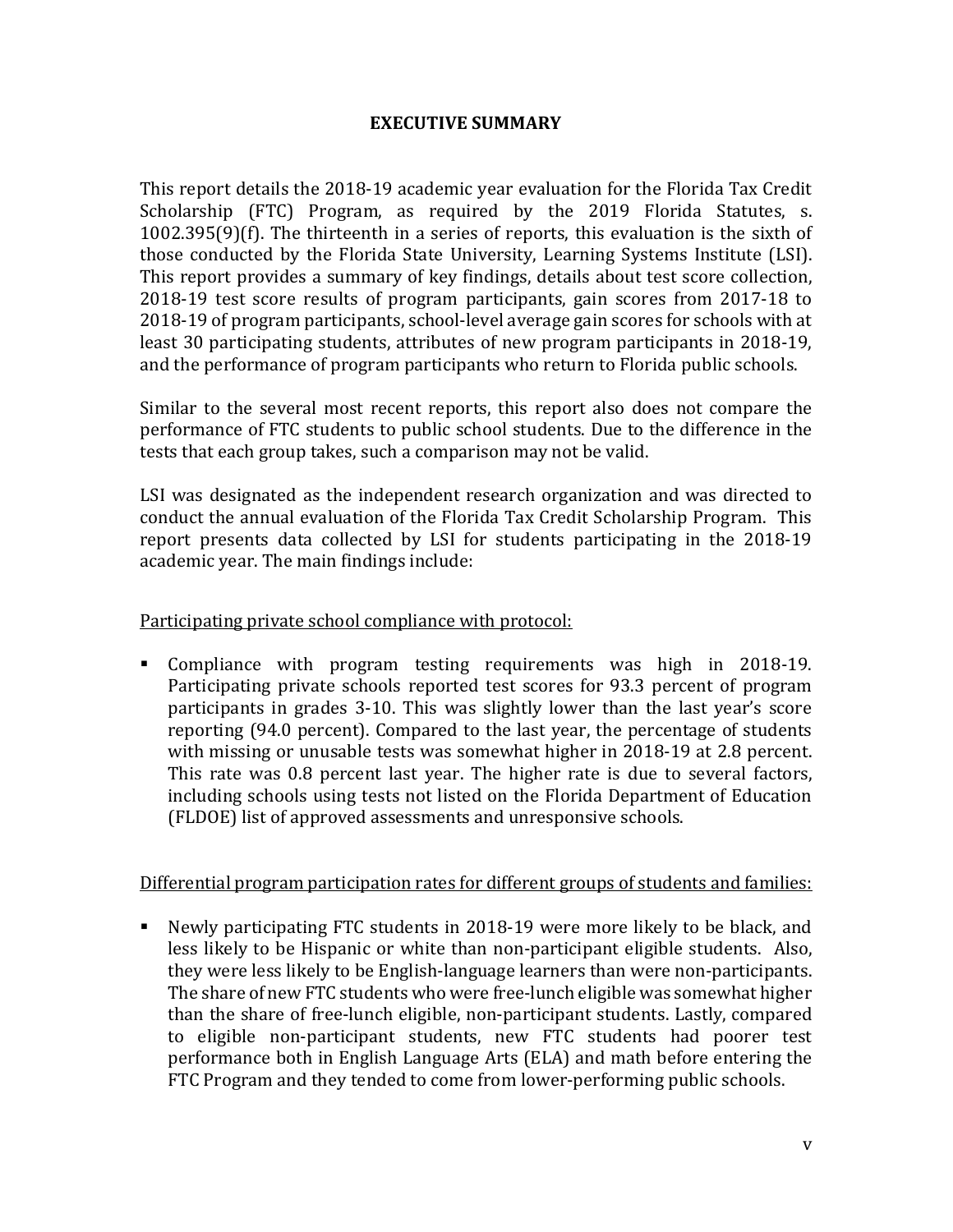- Former FTC students who returned to the public schools had poorer test performance in both reading and math during their last year in the FTC Program, compared to FTC students who remained in the FTC Program. Specifically, FTC students who returned to the public schools had a 45.3<sup>rd</sup> normal curve equivalent score in reading and a 43.6<sup>th</sup> normal curve equivalent score in math, while FTC students who remained in the program scored at the 47.4th normal curve equivalent in reading and the 45.4<sup>th</sup> normal curve equivalent in math.
- Former FTC students who returned to the public schools also had lower performance in both ELA and math during their first year back in the public schools, compared to low-income public school students who never participated in the FTC Program. Former FTC students who returned to the public schools performed at the 37.0th Florida percentile in ELA and the 36.6th Florida percentile in math, while other subsidized meal-eligible public school students who never participated in the FTC Program performed at the 43.7<sup>th</sup> Florida percentile in ELA and the 42.2nd Florida percentile in math.

## Test scores of program participants, 2018-19:

- FTC students scored at the  $47.3<sup>rd</sup>$  normal curve equivalent in reading and the 42.4th normal curve equivalent in math.
- In terms of gains in math and reading from 2017-18 to 2018-19, the typical FTC student tended to maintain his or her relative position in comparison with all students nationally both in math and reading. It is important to note that the FTC students are being compared to all students nationally and not just students from low-income families.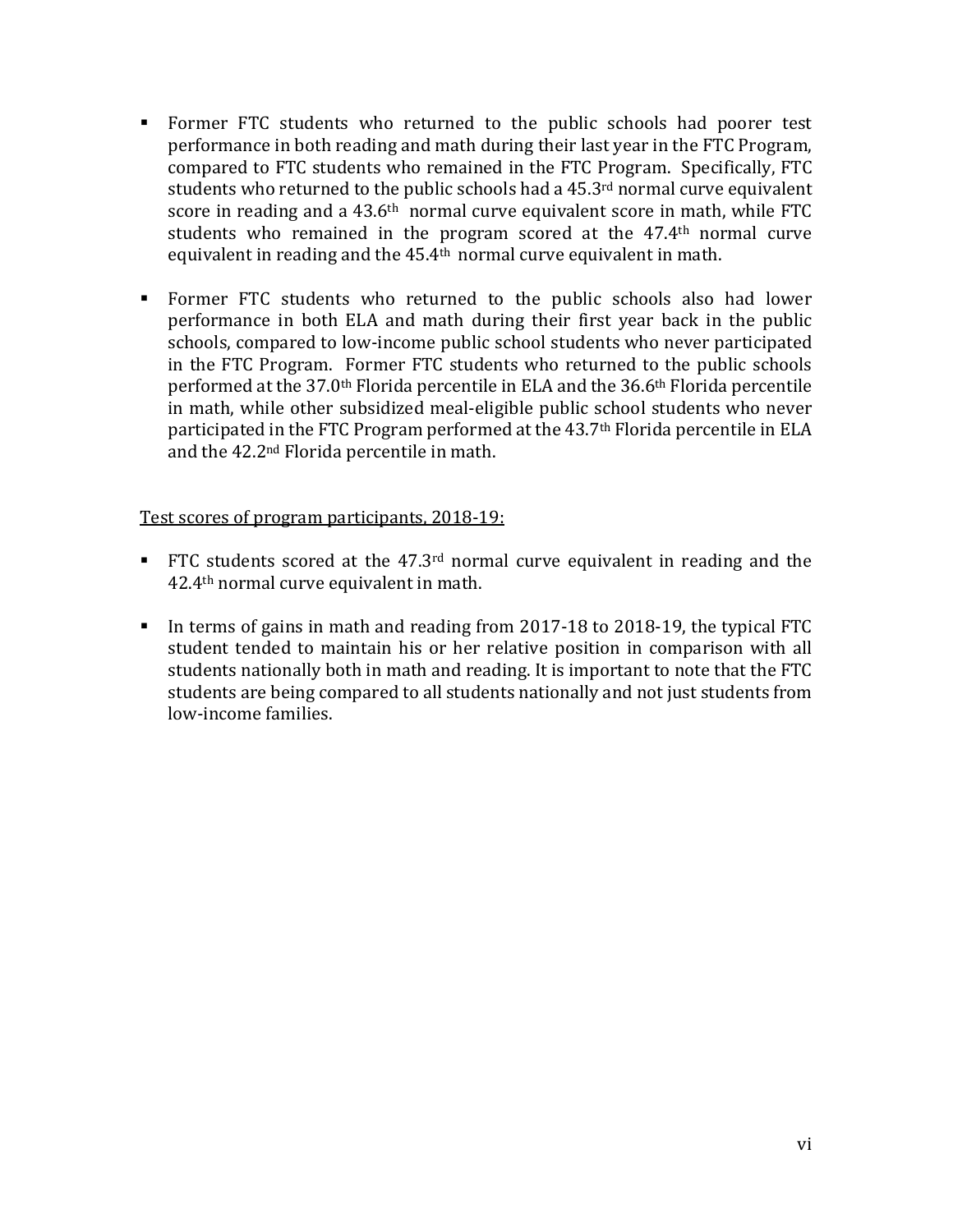#### **1. BACKGROUND**

This report details the 2018-19 academic year evaluation results of the Florida Tax Credit Scholarship Program, as required by the 2019 Florida Statutes, s. 1002.395(9)(f). The thirteenth in a series of reports, this evaluation is the sixth of those conducted by the Florida State University Learning Systems Institute. This report provides a summary of key findings, details about test score collection, 2018- 19 test score results of program participants, gain scores from 2017-18 to 2018-19, test score gains of individual schools with at least 30 or more students, attributes of new program participants in 2018-19, and the performance of program participants who return to Florida public schools. Similar to the six previous reports, this report also does not compare the performance of FTC students to public school students. Due to the difference in the tests that each group takes, such a comparison may not be valid. While FTC students take a nationally norm-referenced test, public school students take the Florida Standards Assessments (FSA) Test. Because there is no correspondence between the FSA and the nationally norm-referenced tests that FTC students take, the independent research organization tasked with this evaluation, the Learning Systems Institute (LSI), holds that it is not valid to make these comparisons.

Pursuant to the Florida Statutes, s. 1002.395(9)(f) that require an independent evaluation of the Florida Tax Credit Scholarship Program, the Learning Systems Institute has been tasked with conducting these annual evaluations of the FTC Scholarship Program since the year 2014. This report provides the results of the 2018-19 academic year evaluation of the Florida Tax Credit Scholarship Program.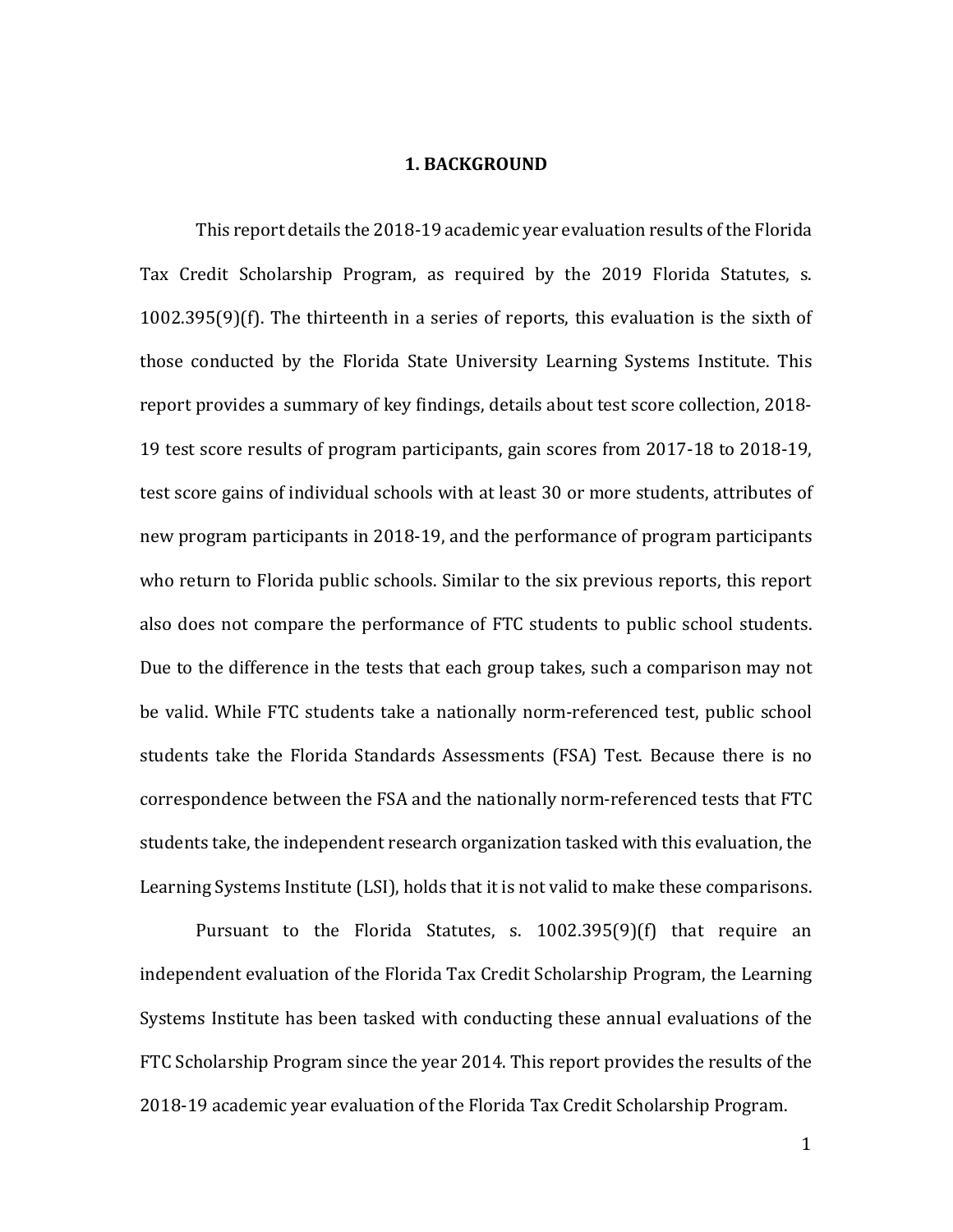#### **2. TEST SCORE COLLECTION IN 2018-19**

#### **Data collection protocol**

 $\overline{a}$ 

As mandated by the 2019 Florida Statutes, s. 1002.395(8)(b)(1), participating private schools administered a nationally norm-referenced test approved by the Florida Department of Education. The state designates an approved list of tests from which to choose: the ACT Aspire, Basic Achievement Skills Inventory, Comprehensive Testing Program, Curriculum Associates i-Ready Assessments, Educational Development Series, Iowa Assessments, Iowa Tests of Basic Skills, Iowa Tests of Educational Development, Kaufman Test of Educational Achievement, NWEA Measures of Academic Progress, Pivot INSPECT Summative Assessment, PSAT/NMSQT, Scantron Performance Series, Stanford Achievement Test, STAR (Math Enterprise, Reading Enterprise), TerraNova, or Wide Range Achievement Test. Alternatively, participating students may be administered the FSA in accordance with 1002.395(7)(e).

Data collection took place during the year 2018-19, in which private schools sent students' test scores to the Learning Systems Institute. The 1,542 private schools that had participating students in grades 3 through 10 during the 2018-19 school year were contacted by the Learning Systems Institute in fall 2018, spring 2019 and again throughout spring and summer 2019 to encourage compliance with score reporting. Schools were provided a roster of participating FTC students in grades 3 to 10, which was obtained in late fall 20[1](#page-7-0)8 from the Scholarship Funding Organizations.  $1$  From

<span id="page-7-0"></span> $<sup>1</sup>$  This roster is based on actual payments made to schools and is thus thought to contain a more</sup> precise representation of participating students than rosters from earlier in the school year.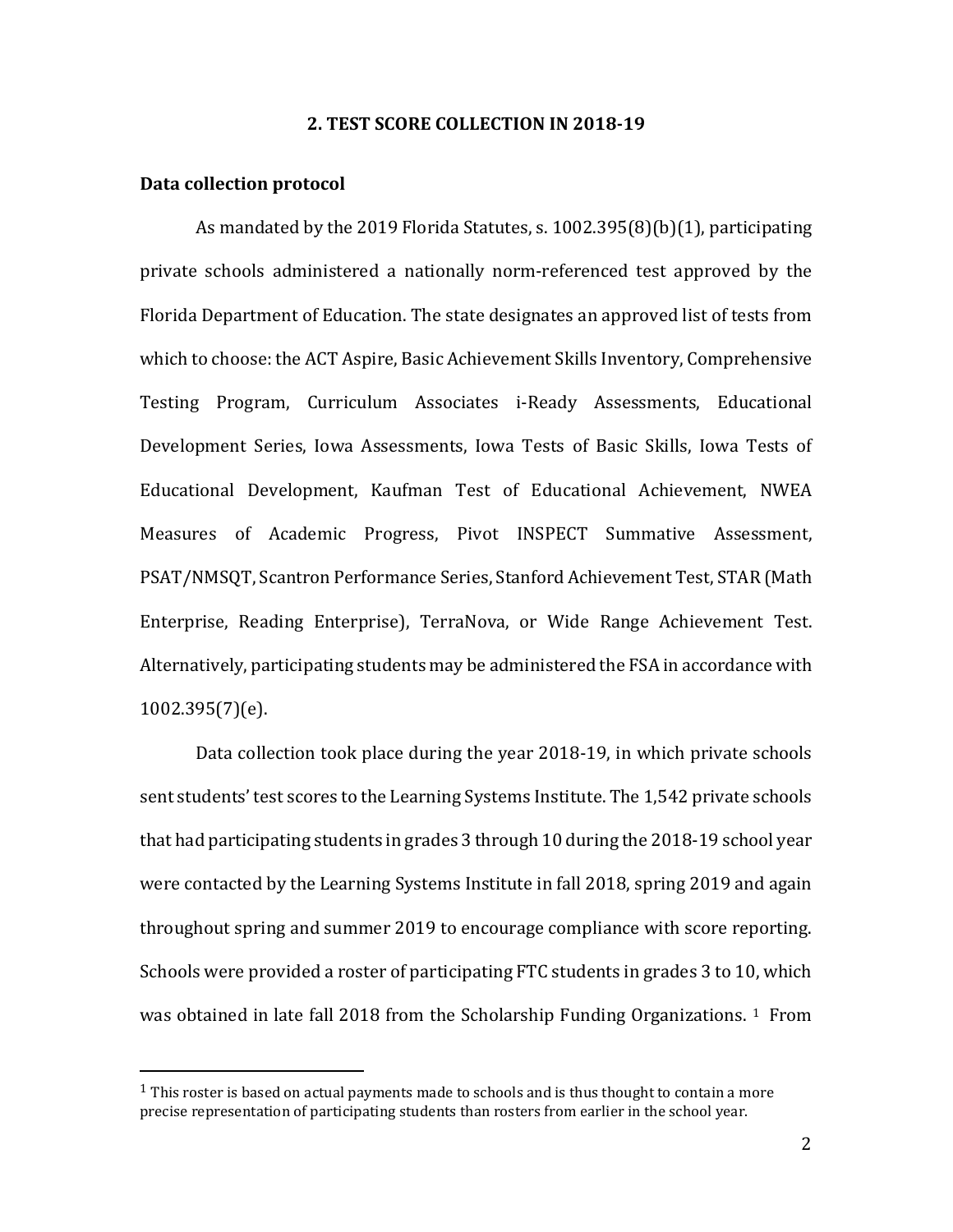the 1,542 private schools with participating FTC students, 60,081 students were enrolled in grades 3 to 10, the grades mandated for testing per the 2019 Florida Statutes, s. 1002.395(8)(b)(1). If schools had any missing or invalid student scores, they were instructed to provide an explanation backed by evidence, most commonly in the form of a notarized letter, for each missing or invalid student score.

#### **Participating private school compliance with protocol**

#### Score reporting in 2018-19

A large majority of schools were in compliance with test score reporting for the academic year 2018-19. Regarding test score submission, most schools sent photocopied test score sheets that had been scored by the testing company. In a small number of cases where tests had been hand-scored, schools were instructed to send detailed test administration and scoring procedures. Throughout the spring and summer of 2019 the Learning Systems Institute followed up with schools that had sent invalid test score results, including missing or incomplete test scores.

Test score sheets were sent to LSI where they were stored in a locked room. As test score data was received, two data entry staff members recorded students' test scores and test information on a spreadsheet saved to a secure password-protected server. The scores were then reconciled with the hard copy scores to ensure the highest accuracy. Score sheets are shredded one year after this double-entry and reconciliation procedure to ensure student privacy as mandated by s. 1002.22(2)(d) of the Florida Statutes.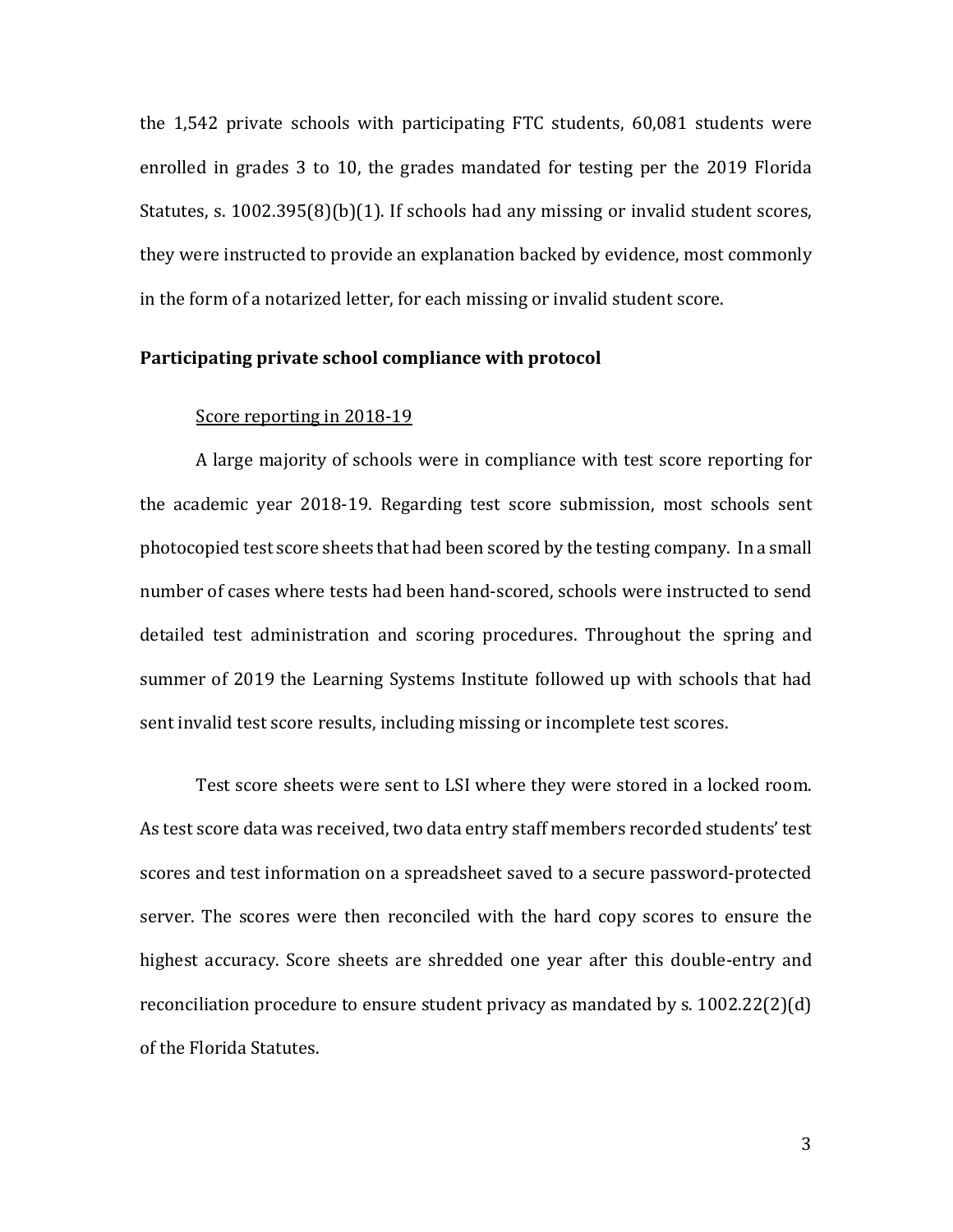To obtain information about prior public schooling records, the electronic database of students' test scores, including information from student scholarship applications provided by the Scholarship Funding Organizations, was sent to the Florida Department of Education (FLDOE) using its secure file share system. FTC student records were matched to FLDOE records in order to include information about students' FSA scores, public schooling history, free/reduced lunch status, limited English proficiency, and disability status. A unique FLDOE identification number replaced students' identifying information. The FLDOE then returned via secure file share the matched and comparison data that were de-identified and stripped of any personal information. These de-identified data were then used for analysis.

There were 1,542 FTC participating schools with students in the relevant grades in 2018-19. The vast majority of the FTC participating schools provided evidence of test administration consistent with the specifications of the program. Seven participating schools, serving 21 testing-eligible students, closed or did not participate in the program following the 2018-19 school year and hence did not provide test scores. Twenty-three schools, serving 262 students, did not administer tests to or report scores for any participating students. [2](#page-9-0) There were 60,081 students in relevant grades participating in the FTC Program in 2018-19. Valid, legible test scores were received for 56,043 FTC students, which represents 93.3 percent of all expected test scores received.

 $\overline{a}$ 

<span id="page-9-0"></span><sup>&</sup>lt;sup>2</sup> LSI reported these non-compliant schools to the Florida Department of Education.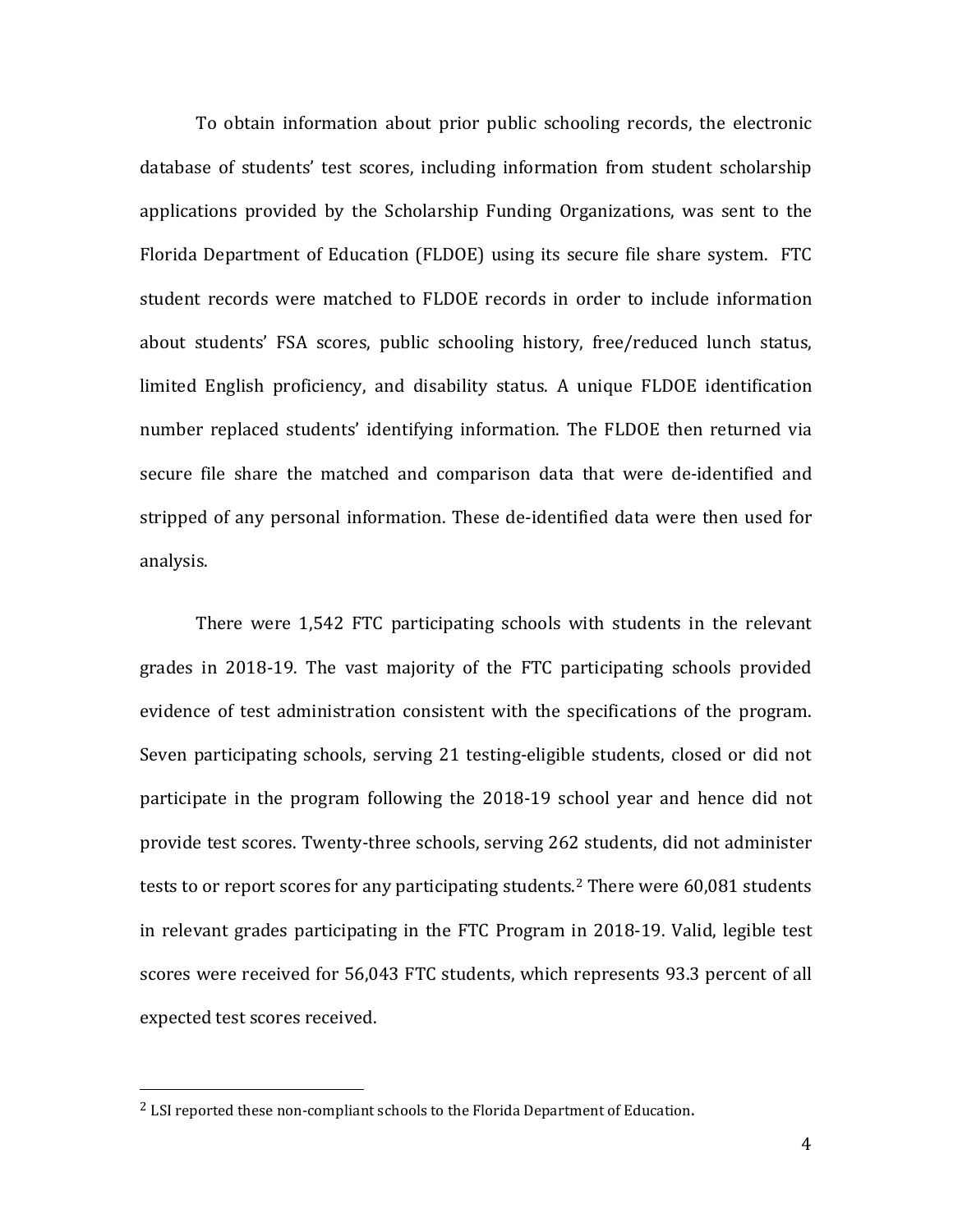|                                                          | Academic year |         |           |           |           |       |       |         |           |       |       |
|----------------------------------------------------------|---------------|---------|-----------|-----------|-----------|-------|-------|---------|-----------|-------|-------|
|                                                          |               |         |           |           |           |       |       |         |           |       |       |
|                                                          | 08-09         | $09-10$ | $10 - 11$ | $11 - 12$ | $12 - 13$ | 13-14 | 14-15 | $15-16$ | $16 - 17$ | 17-18 | 18-19 |
| Legible, valid<br>scores received                        | 89.8          | 91.3    | 93.5      | 96.4      | 92.3      | 90.0  | 95.9  | 95.6    | 95.8      | 94.0  | 93.3  |
| Not enrolled at<br>time of testing                       | 5.6           | 5.8     | 3.5       | 2.1       | 5.1       | 0.8   | 0.4   | 2.2     | 1.5       | 4.0   | 2.9   |
| Ineligible for<br>testing                                | 0.6           | 0.6     | 0.4       | 0.4       | 1.2       | 0.4   | 0.3   | 0.3     | 0.4       | 0.3   | 0.2   |
| School<br>closed/suspended                               | 0.9           | 0.9     | 0.4       | 0.1       | 0.7       | 0.2   | 0.2   | 0.1     | 0.2       | 0.3   | 0.0   |
| Student<br>sick/absent                                   | 1.9           | 1.9     | 0.8       | 0.9       | 0.6       | 0.7   | 0.6   | 0.6     | 0.9       | 0.7   | 0.8   |
| Missing/unusable<br>test                                 | 1.2           | 1.2     | 0.3       | 0.3       | 1.2       | 7.9   | 2.5   | 1.1     | 1.1       | 0.8   | 2.8   |
| Note: Percentages may not add up to 100 due to rounding. |               |         |           |           |           |       |       |         |           |       |       |

Table 1: Distribution of score reporting percentages: 2018-19 and prior ten years

The rate of legible, valid scores received was high in 2018-19. As seen in Table 1, private schools reported test scores for 93.3 percent of program participants in grades 3-10. This is slightly lower than the last year's score reporting (94.0 percent). Compared to the last year, the percentage of students with missing or unusable tests was somewhat higher in 2018-19 at 2.8 percent. This rate was 0.8 percent last year. The reason that we observed an increase in the percentage of students with missing or unusable tests in 2018-19 was due to several factors, including schools using tests not listed on the FLDOE list of approved assessments and unresponsive schools. The other categories of score reporting remained at levels comparable to those observed in recent years.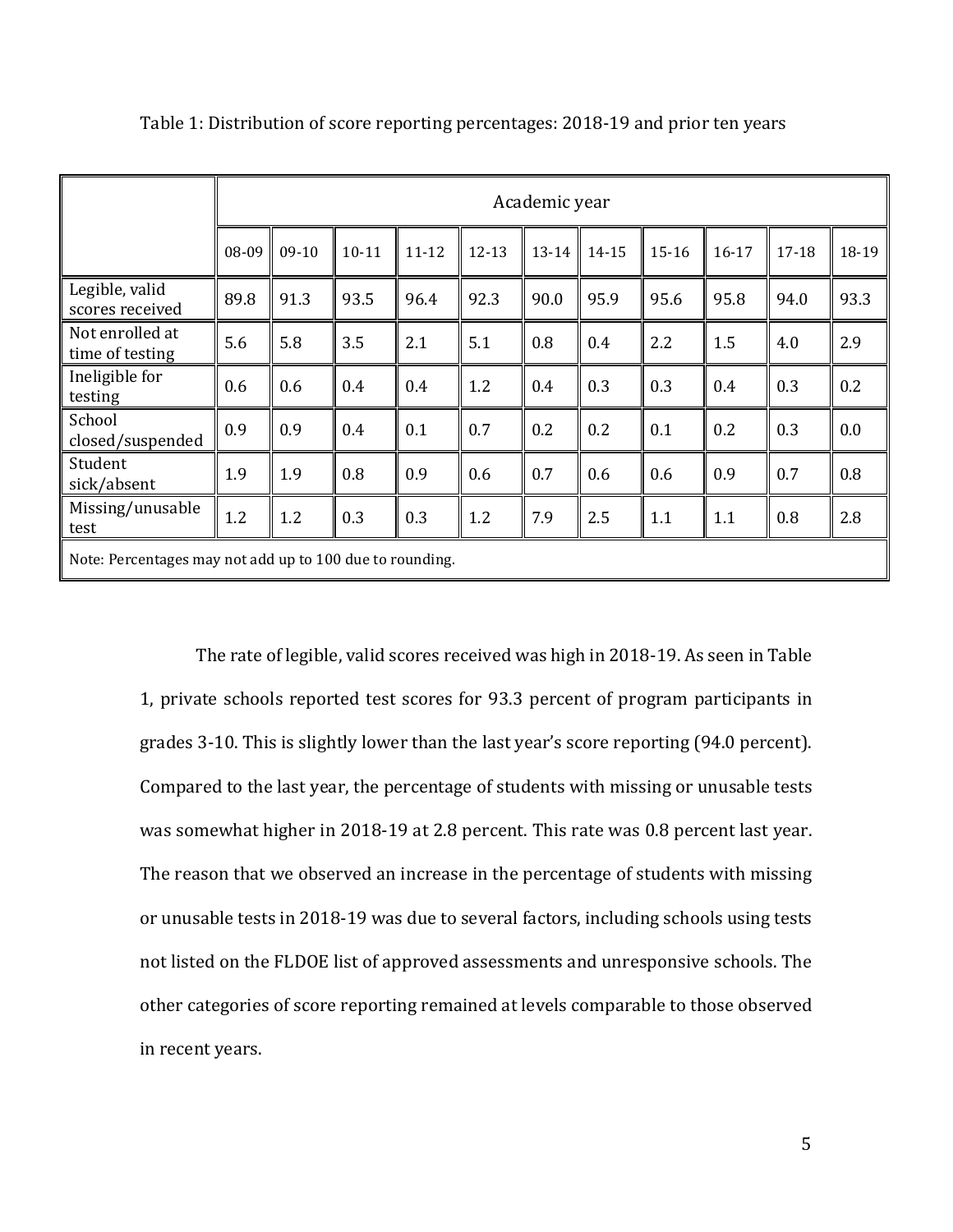| Academic<br>Year | Number of<br>students | Number of students with<br>legible, valid scores | Percent of students with<br>legible, valid scores |  |  |
|------------------|-----------------------|--------------------------------------------------|---------------------------------------------------|--|--|
| 2008-2009        | 11,508                | 10,333                                           | 89.8                                              |  |  |
| 2009-2010        | 15,151                | 13,829                                           | 91.3                                              |  |  |
| 2010-2011        | 17,724                | 16,575                                           | 93.5                                              |  |  |
| 2011-2012        | 19,284                | 18,583                                           | 96.4                                              |  |  |
| 2012-2013        | 26,595                | 24,534                                           | 92.3                                              |  |  |
| 2013-2014        | 30,036                | 27,020                                           | 90.0                                              |  |  |
| 2014-2015        | 36,106                | 34,469                                           | 95.9                                              |  |  |
| 2015-2016        | 43,270                | 41,372                                           | 95.3                                              |  |  |
| 2016-2017        | 55,148                | 52,580                                           | 95.8                                              |  |  |
| 2017-2018        | 62,429                | 58,716                                           | 94.0                                              |  |  |
| 2018-2019        | 60,081                | 56,043                                           | 93.3                                              |  |  |

Table 2: Distribution of percent and number of students with legible, valid scores: 2018-19 and prior ten years.

In 2018-19 the number of students in relevant grades participating in the program was 60,081. This is somewhat lower compared to 2017-18, where the number of students in relevant grades participating in the program was 62,429. As can be seen in Table 2, the number of enrolled students in relevant grades is higher in recent years compared to early years of the program.

#### Comparison of students with legible, valid test scores to scholarship population

Although the rate of successful score reporting was high in 2018-19 at 93.3 percent, there were 6.7 percent of students whose expected scores were not received. Thus, it was still important to examine whether the students whose test scores were successfully reported are comparable to the population enrolled in 2018-19.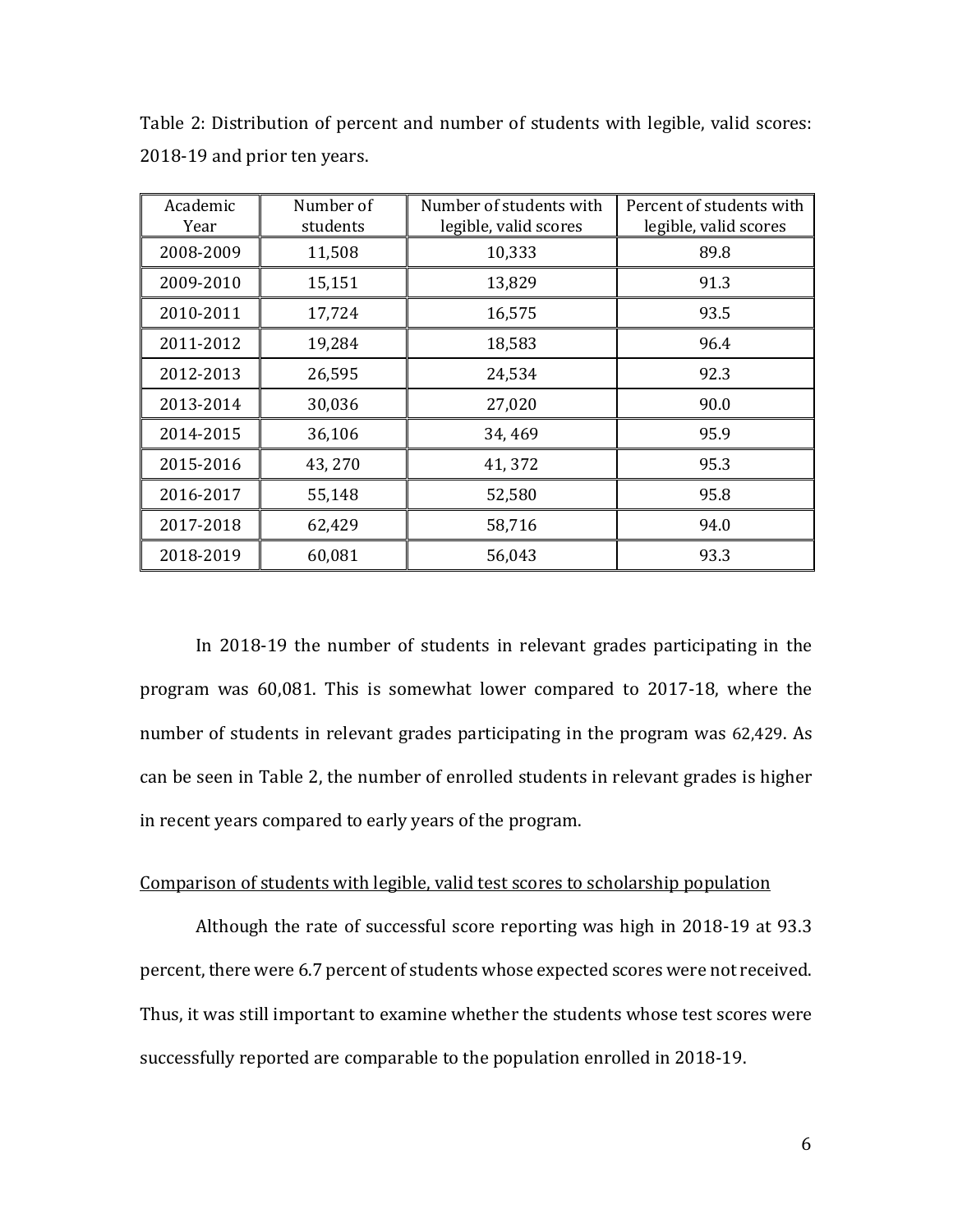For this analysis, we used data from the families' scholarship applications. We found differences between students whose test scores were successfully reported and those whose scores were not successfully reported in terms of their family incomes, their parents' marital status, their gender and race. This finding was consistent with previous years' findings. Students whose scores were successfully reported come from families with higher incomes (averaging \$28,376 versus \$25,458) and with parents more likely to be married (47.2 percent versus 40.2 percent). Moreover, students whose scores were successfully reported were more likely to be white (27.4 percent) and female (51.8 percent), compared to students with no test scores (25.7 percent white and 50.5 percent female). We cannot make any claims about whether students with missing test scores would have had higher or lower gain scores than those with test scores available.

#### **3. TEST SCORES OF FTC STUDENTS IN 2018-19**

We report test scores in the form of the normal curve equivalent (NCE) scores. The NCE is a normalized standard score with a mean of 50 and a standard deviation of 21.06. The scale corresponds to national percentile ranks (NPR) at 1, 50, and 99. As reported in the previous section, schools administered different nationally normreferenced tests approved by the Florida Department of Education. Reporting test scores as normal curve equivalent scores ensures reasonable comparability across schools and program participants. Moreover, normal curve equivalent scores convey information about students' rankings compared with normal standards.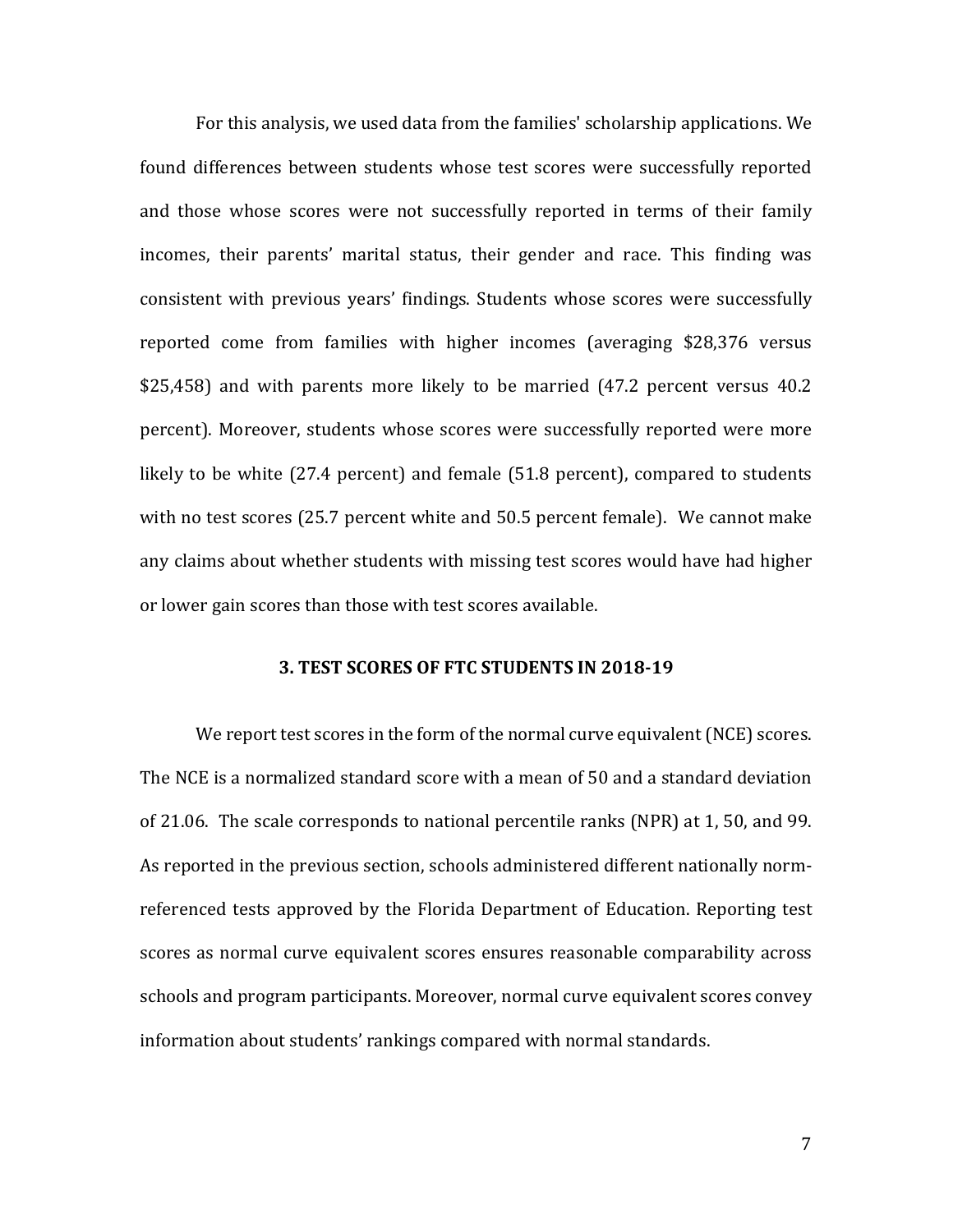Figure 1 presents the basic distribution of reading and math scores of FTC students participating in the program in 2018-19. Most of the students were in the middle of the test score distributions. The average normal curve equivalent score for FTC students was 47.3rd in reading and 42.4th in math in 2018-19. In terms of corresponding national percentile rankings, the typical student in the FTC Program scored at the  $44<sup>th</sup>$  national percentile in reading and the  $35<sup>th</sup>$  national percentile in math.



### **Average test scores in 2018-19 by attributes of program participants**

We provided a breakdown of test scores of 2018-19 program participants by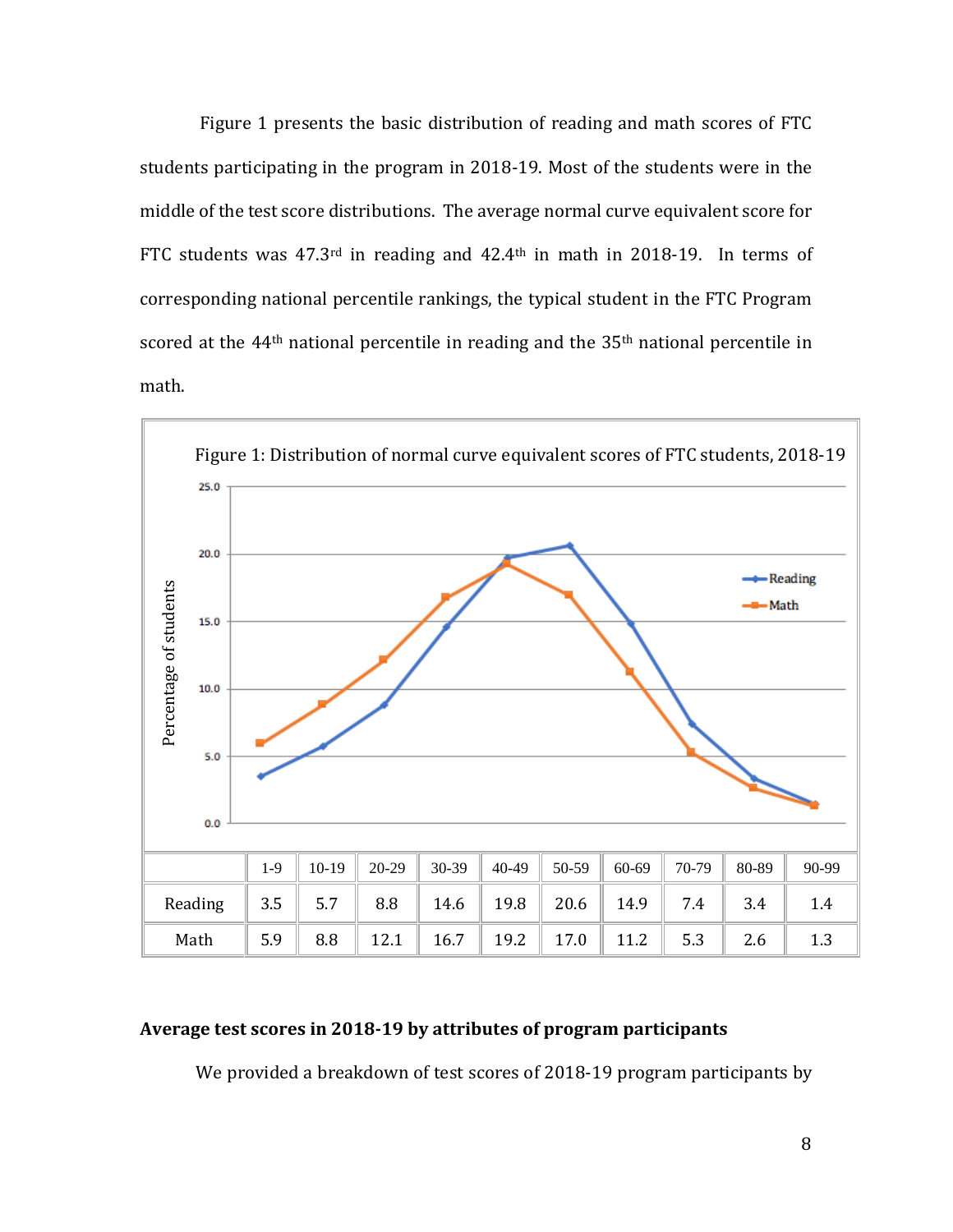race/ethnicity, gender, and family income. Family income is expressed in terms of likely eligibility for the federal free or reduced lunch program based upon self-reported income collected from the Scholarship Funding Organizations (SFOs).<sup>[3](#page-14-0)</sup> Students from families who have incomes below 130 percent of the federal poverty line are eligible for free school meals, while those from families with incomes between 130 and 185 percent of the poverty line are eligible for reduced-price meals.



<span id="page-14-0"></span><sup>3</sup> LSI used data from the SFOs for these analyses.

 $\overline{a}$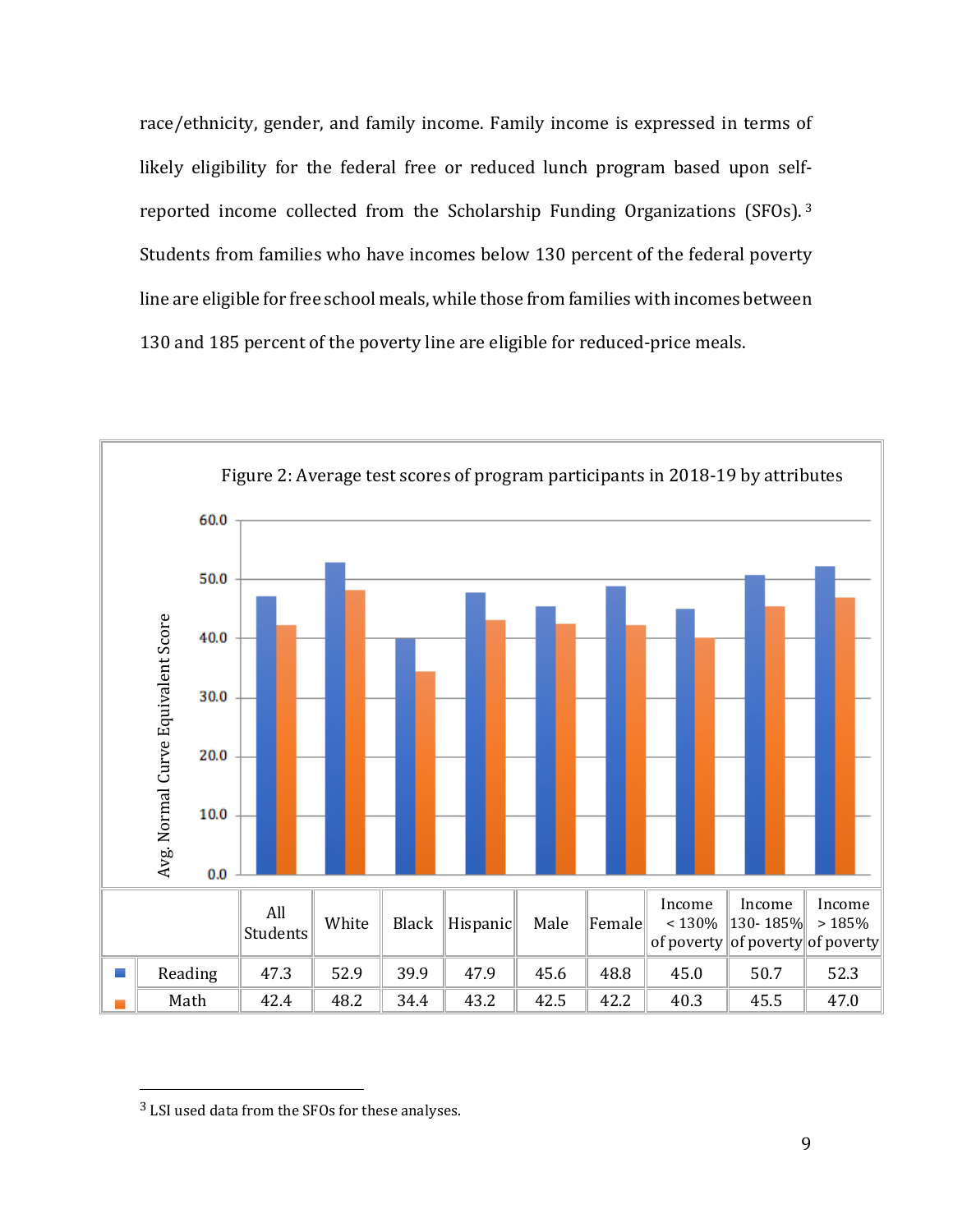As seen in Figure 2, white participants had higher mean scores than black and Hispanic participants. While mean scores of males and females were not different in math, females tended to perform better than males did in reading. Lastly, relatively higher-income families tended to score better than relatively lower-income families. These figures were similar to the figures reported in previous years.

#### **4. GAIN SCORES FROM 2017-18 TO 2018-19**

#### **Test score gains for FTC students**

Test score gains for FTC students are calculated as required by the 2019 Florida Statutes, s. 1002.395(9)(f). Gain scores can be interpreted as changes in normal curve equivalent scores for program participants from 2017-18 to 2018-19 since test scores in both years are measured in terms of normal curve equivalent scores. We should note that this analysis is vulnerable to ceiling effects (where students whose scores were high in 2017-18 cannot gain much more) and floor effects (where students whose scores were low in 2017-18 cannot lose much more ground). Ceiling and floor effects were of less concern for students whose initial score falls in the middle portions of the initial test score distributions, which was the case for the majority of students participating in the FTC Scholarship Program.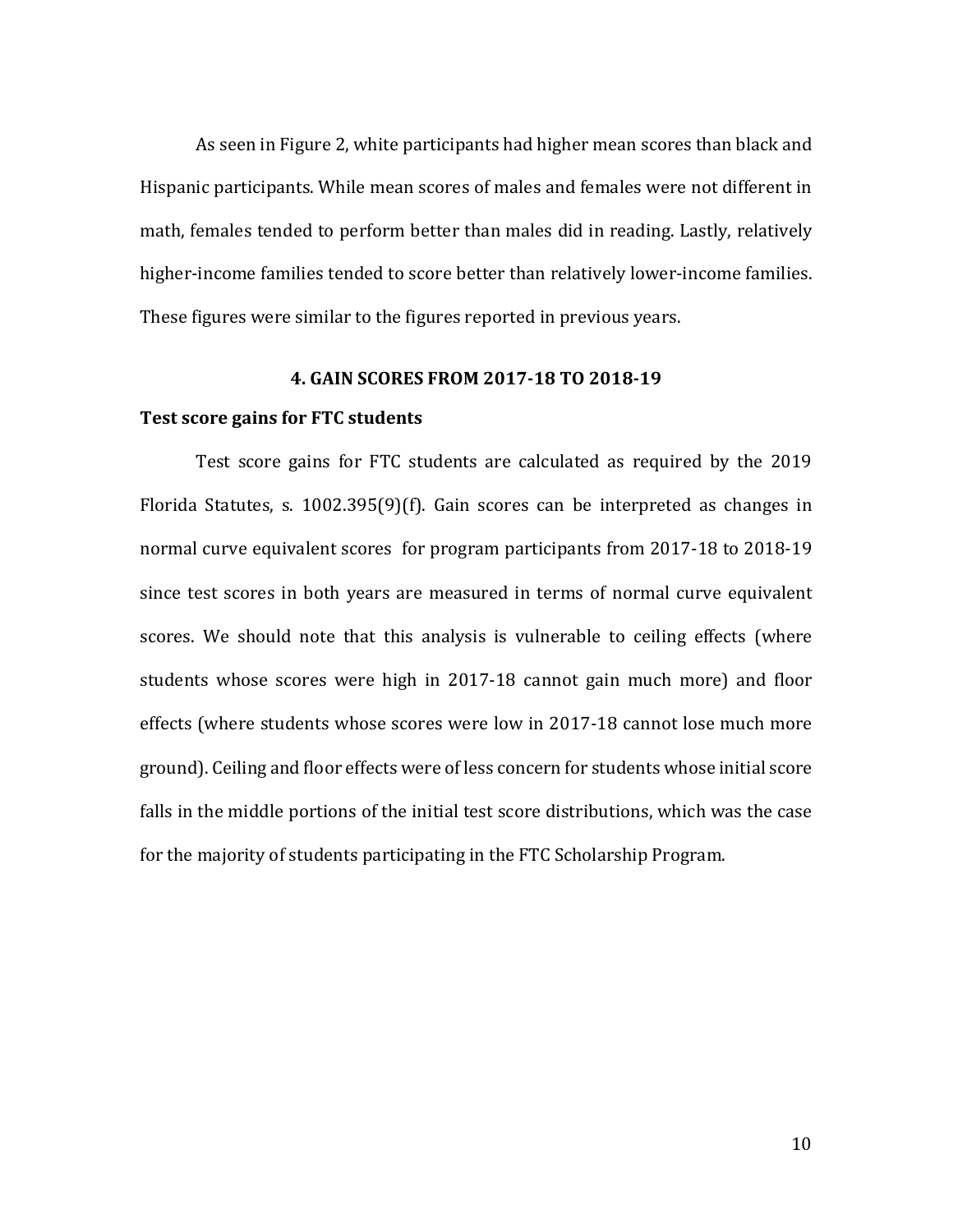

Gain scores were calculated for 40,524 FTC students with legible reading scores and 40,515 FTC students with legible math scores in both 2017-18 and 2018- 19. Figure 3 presents the basic distribution of reading and math gain scores of FTC students participating in the program in 2018-19. While most of the students were in the middle of the gain score distributions, considerable variation in the individual student gain scores was observed. The mean gain score for FTC students was 0.4 normal curve equivalent in reading and -3.2 normal curve equivalent in math. The normal curve equivalent score in reading corresponds to a similar national percentile rank score in reading. In math, the normal curve equivalent score corresponds to about a -1.5 national percentile rank score. This means that the typical FTC student tended to maintain his or her relative position in comparison with others nationwide.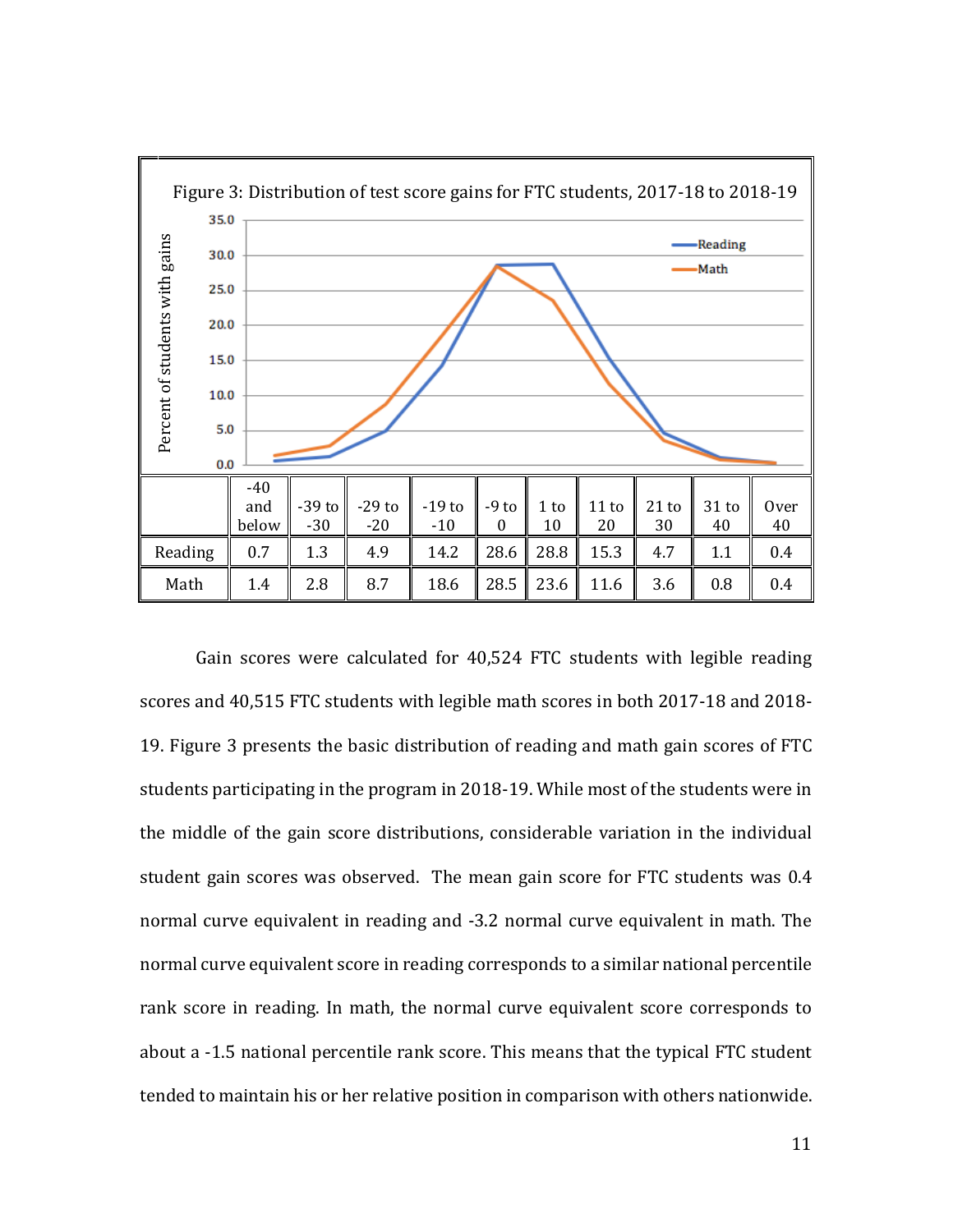It is important to note that these national comparisons pertain to all students nationally, and not just students from low-income families. However, we cannot make any claims about whether gain scores of FTC students would have been higher or lower if they were compared against only students from low-income families nationally.

#### **School-level differences in average gain scores, 2017-18 to 2018-19**

We calculated average gain scores from 2017-18 to 2018-19 at the school level as well. Individual level variation in the gain scores examined in the preceding section was composed of both individual and school level differences. By using gain scores aggregated to the school level, we examined the variation in gain scores across schools.

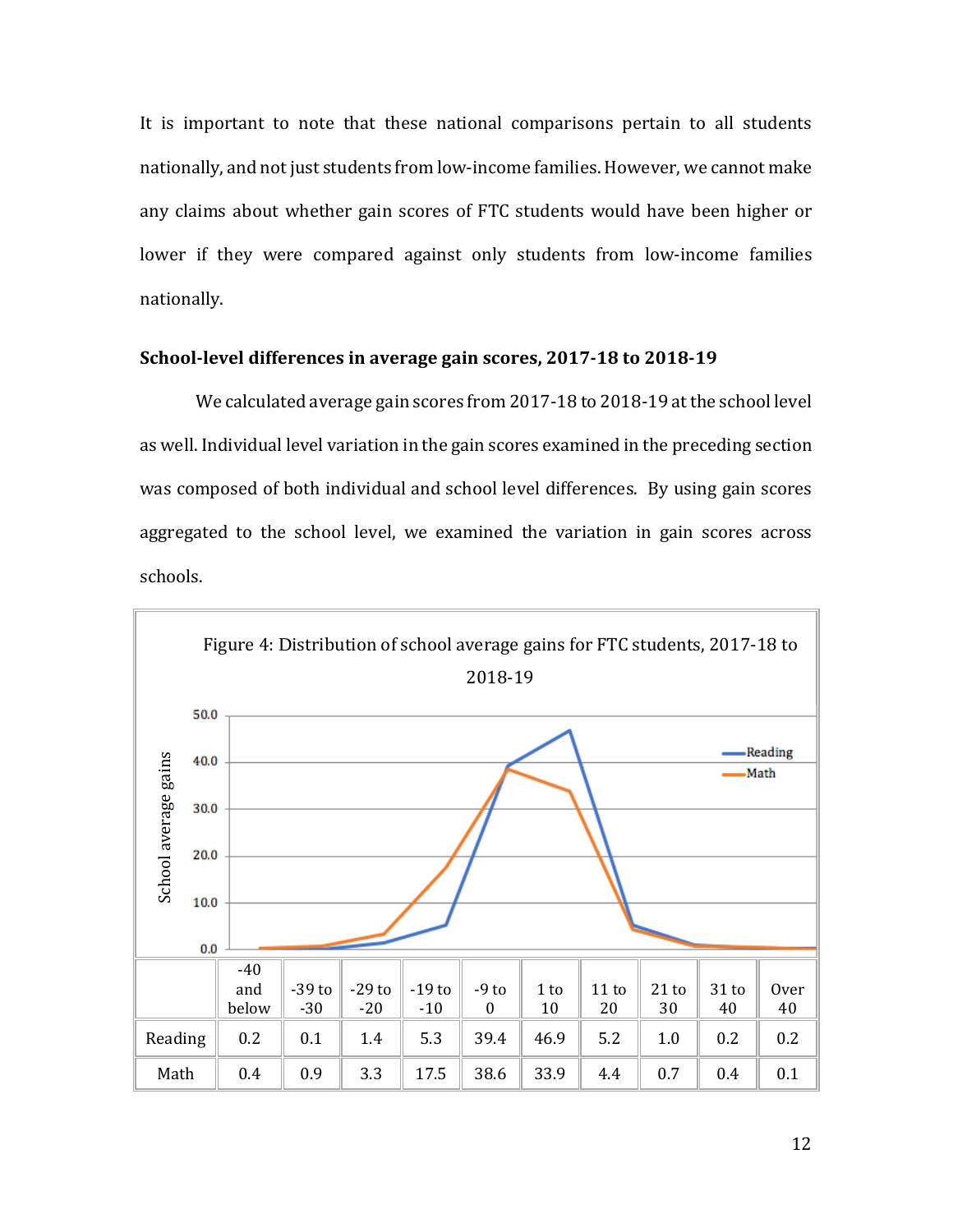Figure 4 presents the basic distribution of school average reading and math gain scores for FTC students participating in the program in 2018-19. The average gain scores were concentrated in the middle of the distribution. Of the average gain scores, 86.2 percent of the schools had an average gain score in reading between -10 to 10 points. In math, although relatively less average gain scores were concentrated in the middle of the distribution compared to reading, the majority of the scores (72.7 percent) were still between -10 to 10 points.



It is important to note that observed between-school variation in Figure 4 doesn't reflect "true" school-level differences since noise in individual test scores is still manifested as part of the school-level average gain scores. The degree to which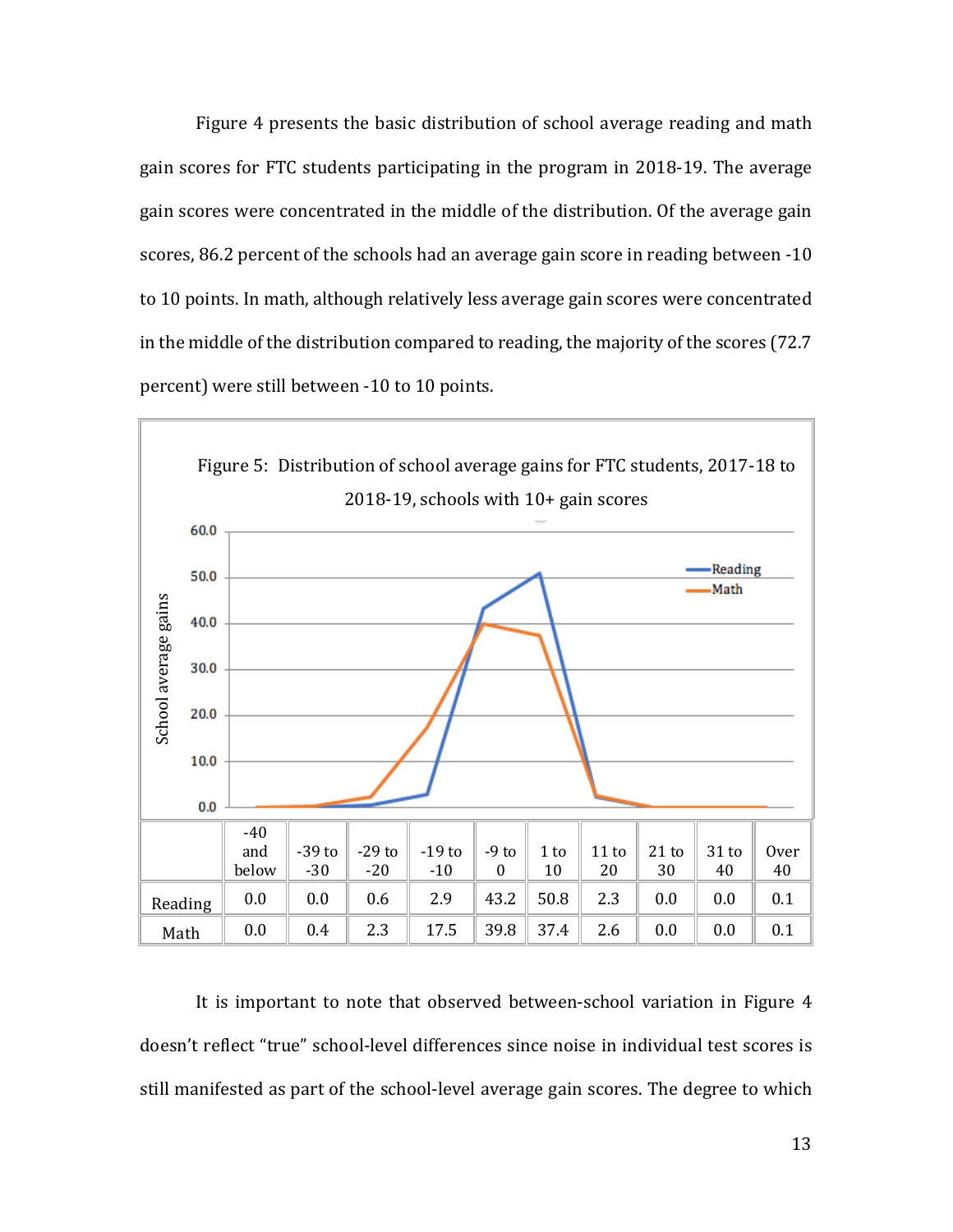school-average gains reflect "true" school effects increases as the number of students in the school increases. For example, when we looked at the same distribution only including schools with more than ten FTC students, the distribution of school-average gains became more compressed. As can be seen in Figure 5, 94.0 percent of school average gains in reading and 77.2 percent of school average gains in math were between -10 to 10 points. In Figure 4, these numbers were 86.2 percent and 72.5 percent, correspondingly. These findings suggest that there was a non-trivial contribution of the noise to the between-school variability observed in Figure 4, especially in reading.

#### **Individual school average gain scores, 2017-18 to 2018-19**

We calculated average gain scores for schools with 30 or more participating students as required by the relevant Florida statutes. It is important to note that average gain scores are not a definitive measure of a school's performance. They only serve as one among many other indicators of a school's performance.

The average gain score for a school in a single year can be an extremely noisy measure of a school's contribution to student test scores. As discussed in the previous section, this measure is less reliable for schools where a small number of students contribute to the average school gain score. As the number of students gets smaller in a given school, the likelihood of noise dominating the average gain score increases. Examining average gain scores only for schools with 30 or more participating students increased the likelihood of getting a more precise measure of average gain scores of individual schools.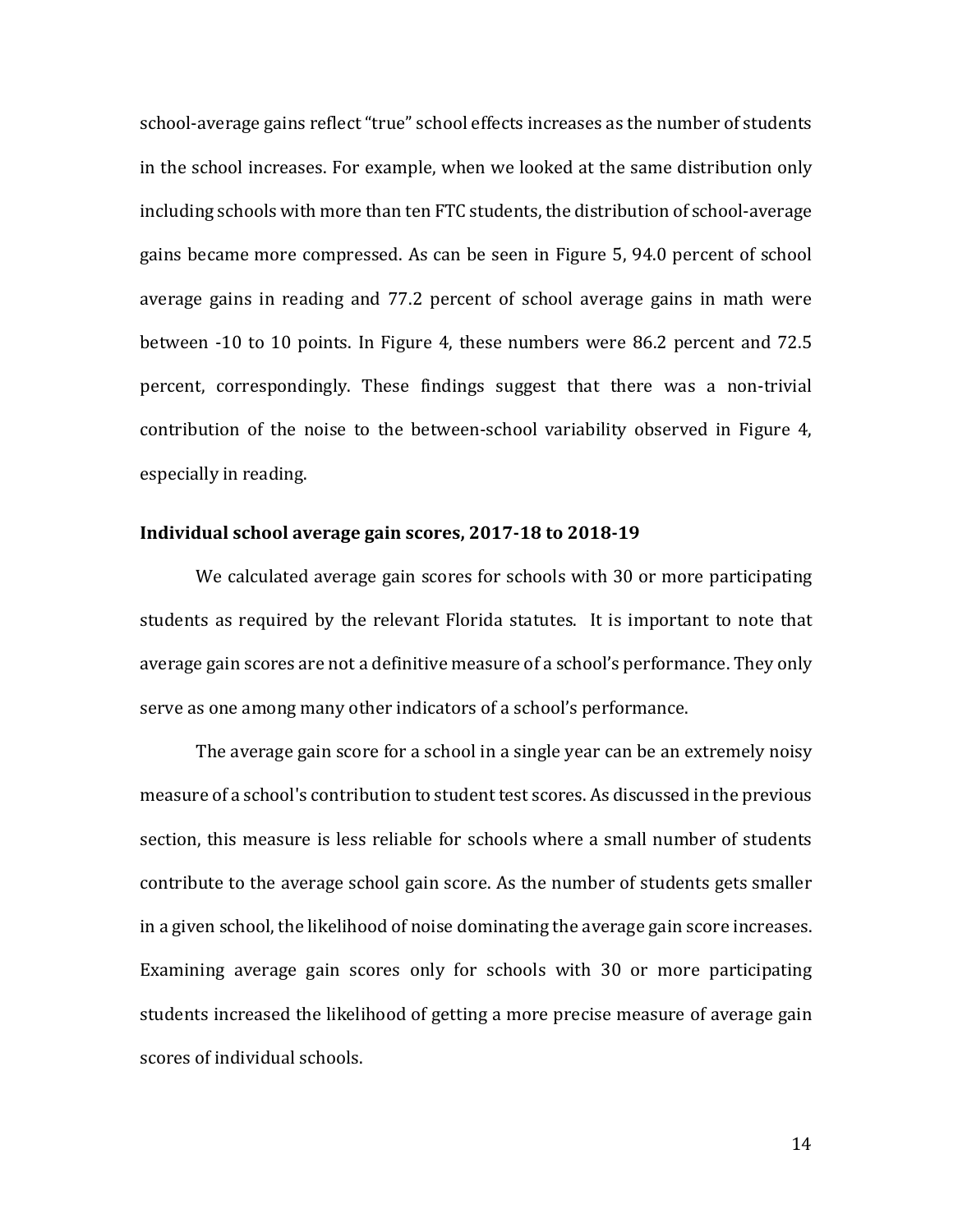In addition to the average gain scores for 2018-19, we also calculated average gain scores over three years from 2016-17 through 2018-19. This added extra observations for schools and hence provided more accurate average gain scores for individual schools. Moreover, school gain scores calculated by a three-year moving average of gain scores is less likely driven by "regression to the mean" compared to one-year average gain scores. Regression to the mean is the phenomenon that if a variable, such as a test score, is extreme on its first measurement, it will tend to be closer to the average on its second measurement and, if it is extreme on its second measurement, it will tend to have been closer to the average on its first. In this context, if a school had particularly high average scores in 2017-18, the likelihood of observing a negative average gain score for that school in 2018-19 increases. On the other hand, if a school had particularly low average scores in 2017-18, the likelihood of observing a positive average gain score in 2018-19 for that school increases. Using average gain scores across the last three years balances out particularly positive and particularly negative scores over time, and thus helps to lessen the likelihood of making faulty inferences driven by regression to the mean. The risk of having faulty observed results due to regression to the mean is another reason to treat one-year average gain scores for individual schools extremely cautiously.

Average gain scores for the 465 schools that submitted valid test scores for 30 or more students in both 2017-18 and 2018-19 are reported in the Appendix. Gain scores are reported for reading, math, and combined reading and math (by averaging schools' average reading and math scores) for 2018-19 as well as for the last three years' average. Since a three-year moving average is a more reliable measure of a

15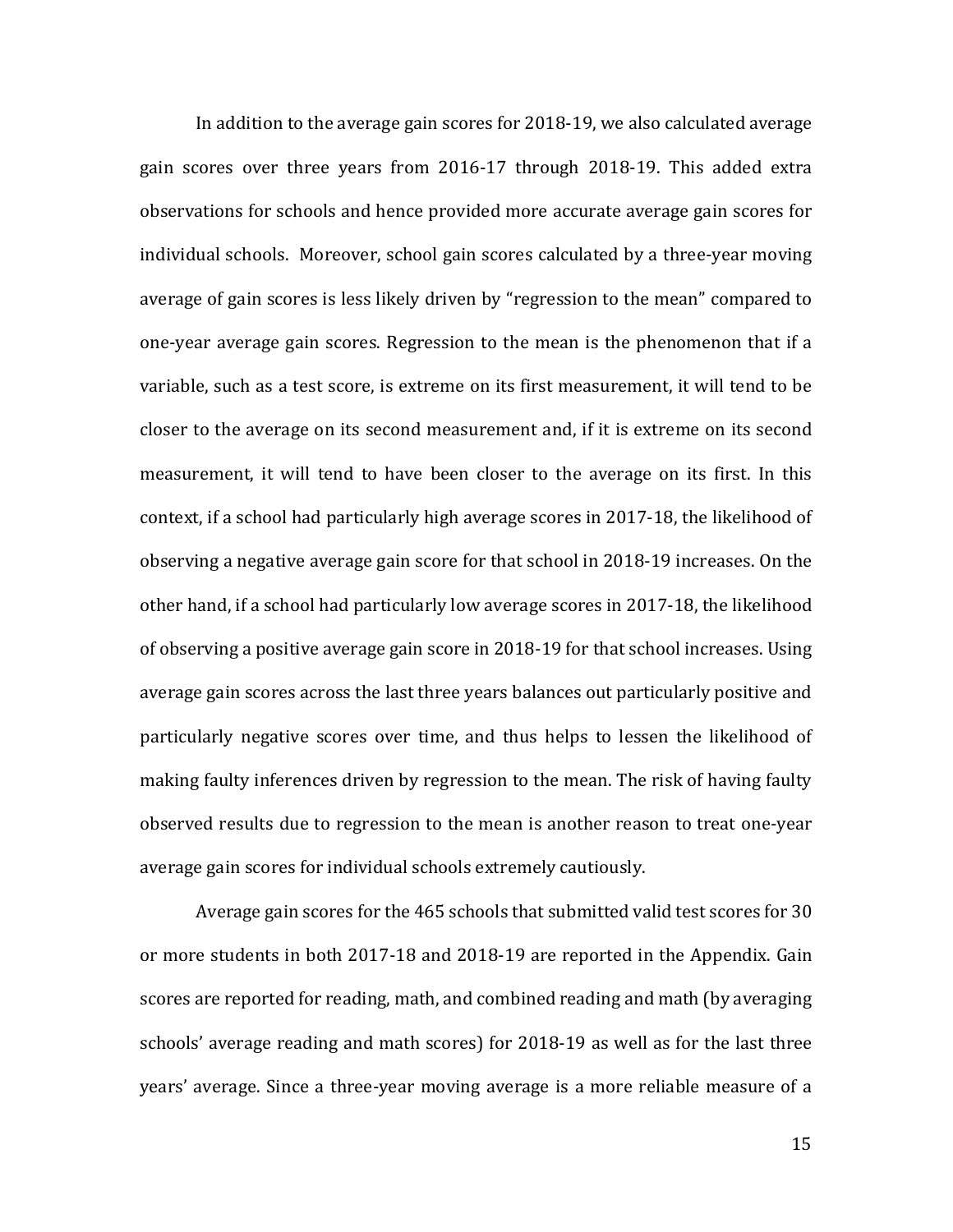school's average gain scores than one year's gain scores, we based inferences on the three-year average gain scores. We identified schools with average gain scores that are statistically distinguishable from zero (at the 95 percent confidence level in a twotailed test). We highlighted the cells if the three years average gain score—either positively or negatively—was statistically significant from zero.

When interpreting gain scores, one should keep in mind that an average gain score of zero means that, on average, students in that school are maintaining their position relative to the national distribution. It doesn't mean that students in that school are not gaining. If a school has statistically positive average gain, it means that, on average, students in that school improved their position in the national distribution (with 95% certainty). If a school has statistically negative average gain, it means that, on average, students in that school worsened their position in the national distribution (with 95% certainty).

#### **5. ATTRIBUTES OF NEW PROGRAM PARTICIPANTS IN 2018-19**

Previous reports noted that newly participating FTC students tended to be lower achieving and more disadvantaged than students who were eligible for the program but did not participate. We examined attributes of new FTC students in 2018-19 in order to see whether they were systematically different from eligible nonparticipant students before participating in the FTC Program in 2018-19 as well.

In order to make plausible comparisons among students who spent the 2017- 18 academic year in Florida public schools, we compared students who entered the FTC Scholarship Program in 2018-19 to subsidized school meal eligible students who

16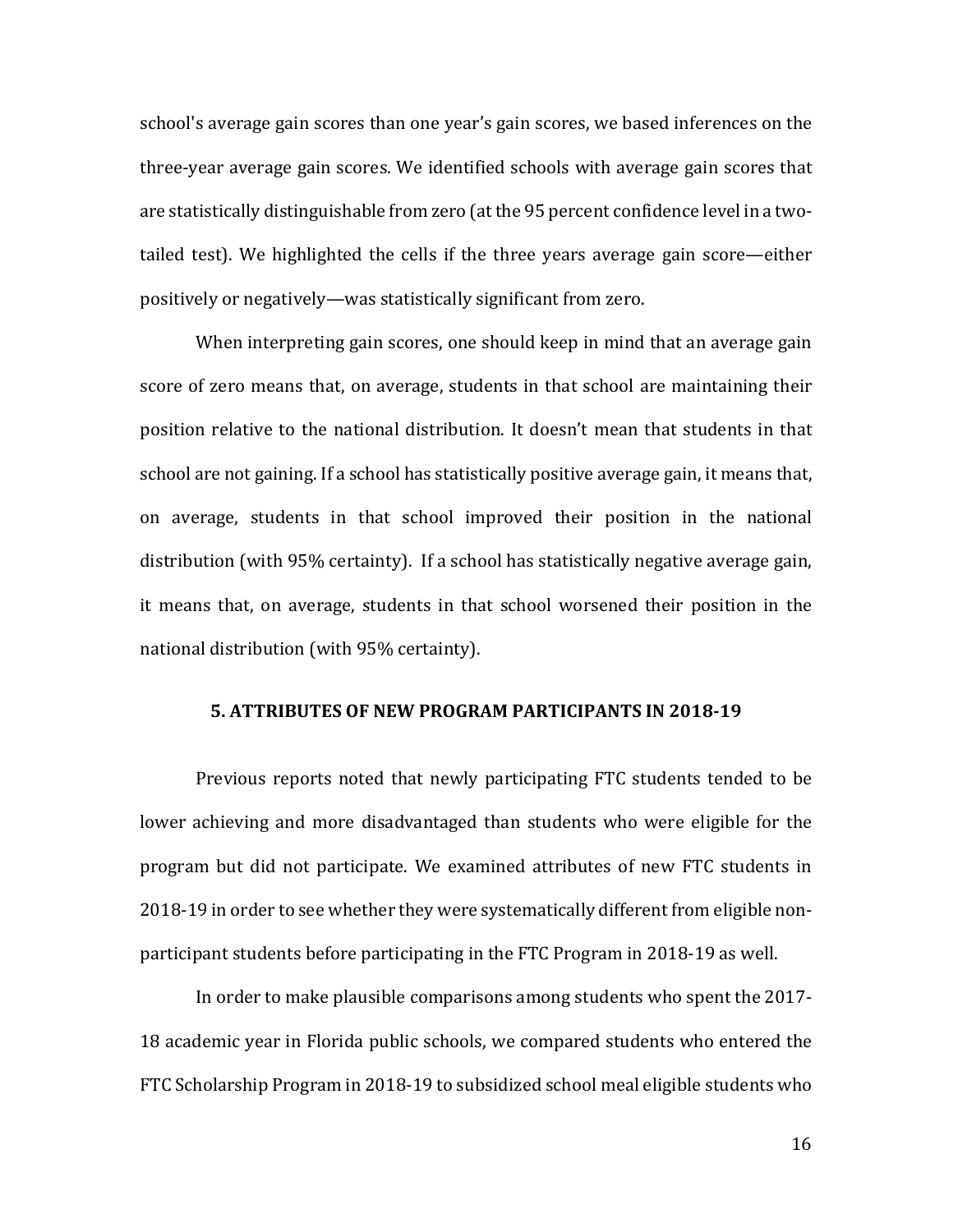did not enter the program in that year but stayed free or reduced-price lunch eligible in 2018-19. We excluded students with disabilities who could participate in the McKay Scholarship Program. We limited the analysis to students who had taken either a reading or math test in public school in 2017-18. We also restricted analysis to students who would be in grade 10 or below in 2018-19.[4](#page-22-0) With these criteria, we compared 3,082 new students in the FTC Scholarship Program in 2018-19 to 681,947 students who remained in the public schools and continued on subsidized school lunches in 2018-19. We used Florida Department of Education records for these comparisons.

# **Comparison of characteristics of new FTC students and non-participant students**

Newly participating FTC students in 2018-19 were more likely to be black and less likely to be Hispanic or white than students who were eligible but did not participate as seen in Figure 6. Also, they were less likely to be English-language learners than were non-participants. While both new FTC students and nonparticipant students were eligible for subsidized lunch in the 2017-18 school year, the share of new FTC students who were free-lunch eligible was somewhat higher than the share of free-lunch eligible, non-participant students. Lastly, compared to eligible non-participant students, new FTC students had poorer test performance both in ELA and math before entering the FTC Program.

 $\overline{a}$ 

<span id="page-22-0"></span><sup>4</sup> Students who were in grade 10 in 2017-18 are excluded since they are not tested in 2018-19.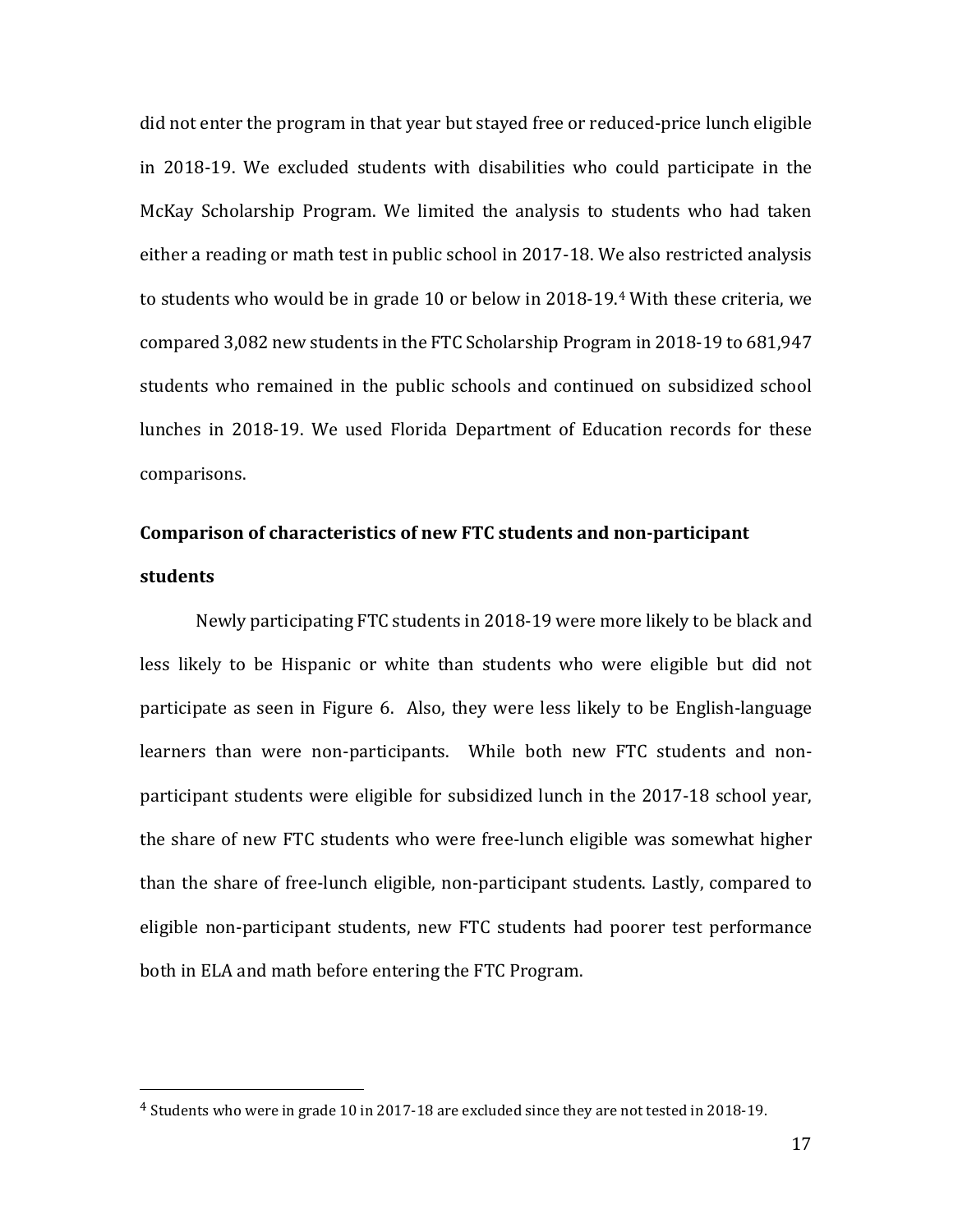

# **Comparison of new FTC students and non-participant students in terms of performance of their schools in 2017-18**

In Florida, each public school is assigned a school grade (A-F) based on student performance. We compared new FTC students and eligible non-participant students in terms of the performance of the schools that they attended in the 2017-18 school year. We observed that the percentage of new FTC students who came from high performing public schools is lower than the percentage of eligible non-participant students. On a scale of A-F, with A being the highest performing schools, 18.3 percent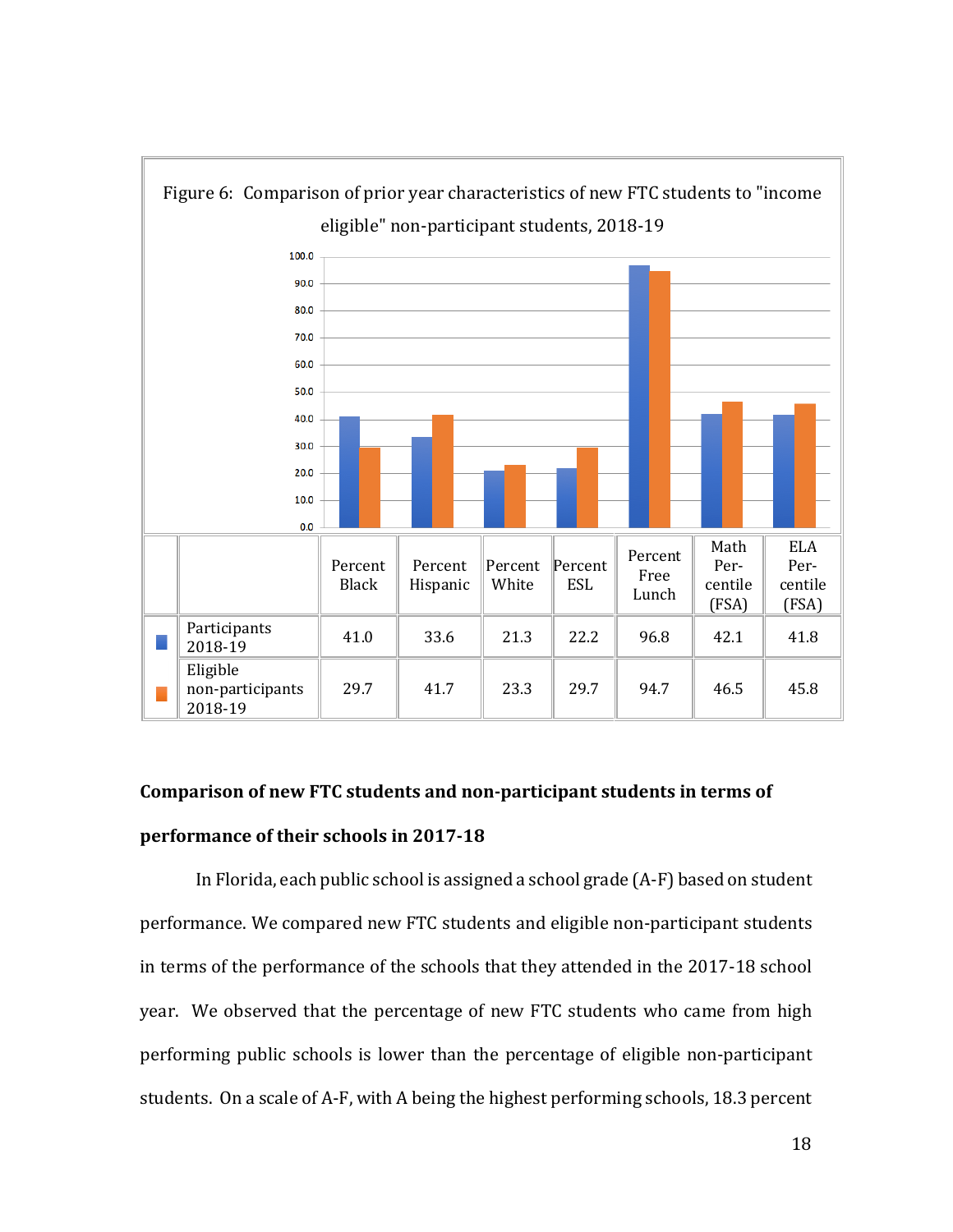of new FTC students were in schools graded "A", before attending a school in the FTC Program, while 24.0 percent of eligible non-participant students were in schools graded "A" in the 2017-18 school year. At the other end of the spectrum, 12.0 percent of new FTC students were in schools graded "D" or "F", as compared with 6.6 percent of eligible non-participant students who were in schools graded "D" or "F"(see Figure 7).

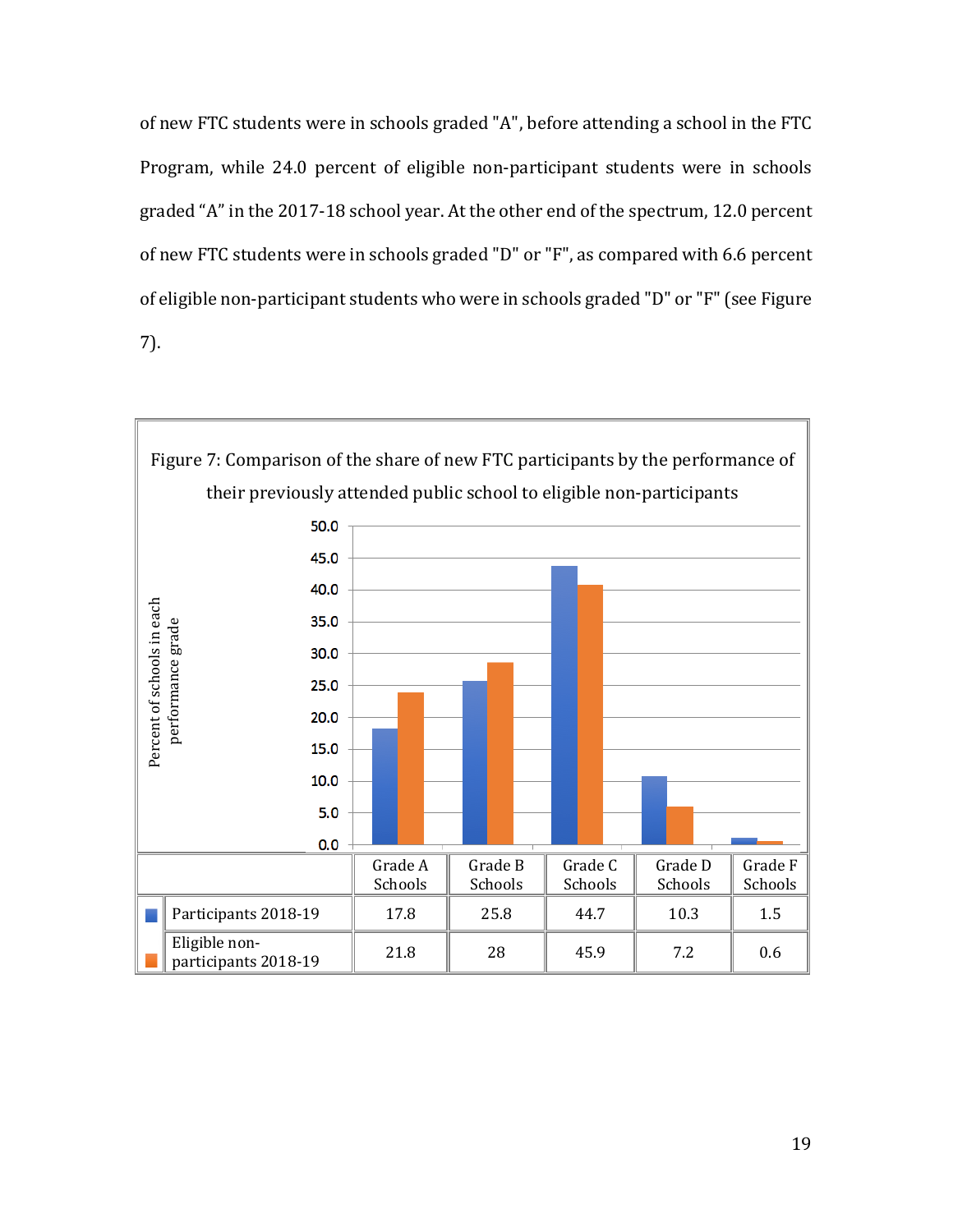# **Comparison of new FTC students and non-participant students within their schools in terms of performance in 2017-18**

We also examined new FTC students' performance relative to eligible nonparticipant students in their own schools before entering the FTC Program. In the previous years, FTC students were more likely to be low performing students in their schools before attending the program regardless of the performance of the school that they were in. A similar pattern was observed this year (see Figure 8). The percentage of new FTC students in the bottom fifth of their prior public school's ELA FSA test score distribution was higher (19.4 percent) than non-participating students (18.4 percent). At the top fifth of the distribution, as observed in the previous years, the percentage of new FTC students was lower (15.1 percent) compared to nonparticipating students (17.3 percent).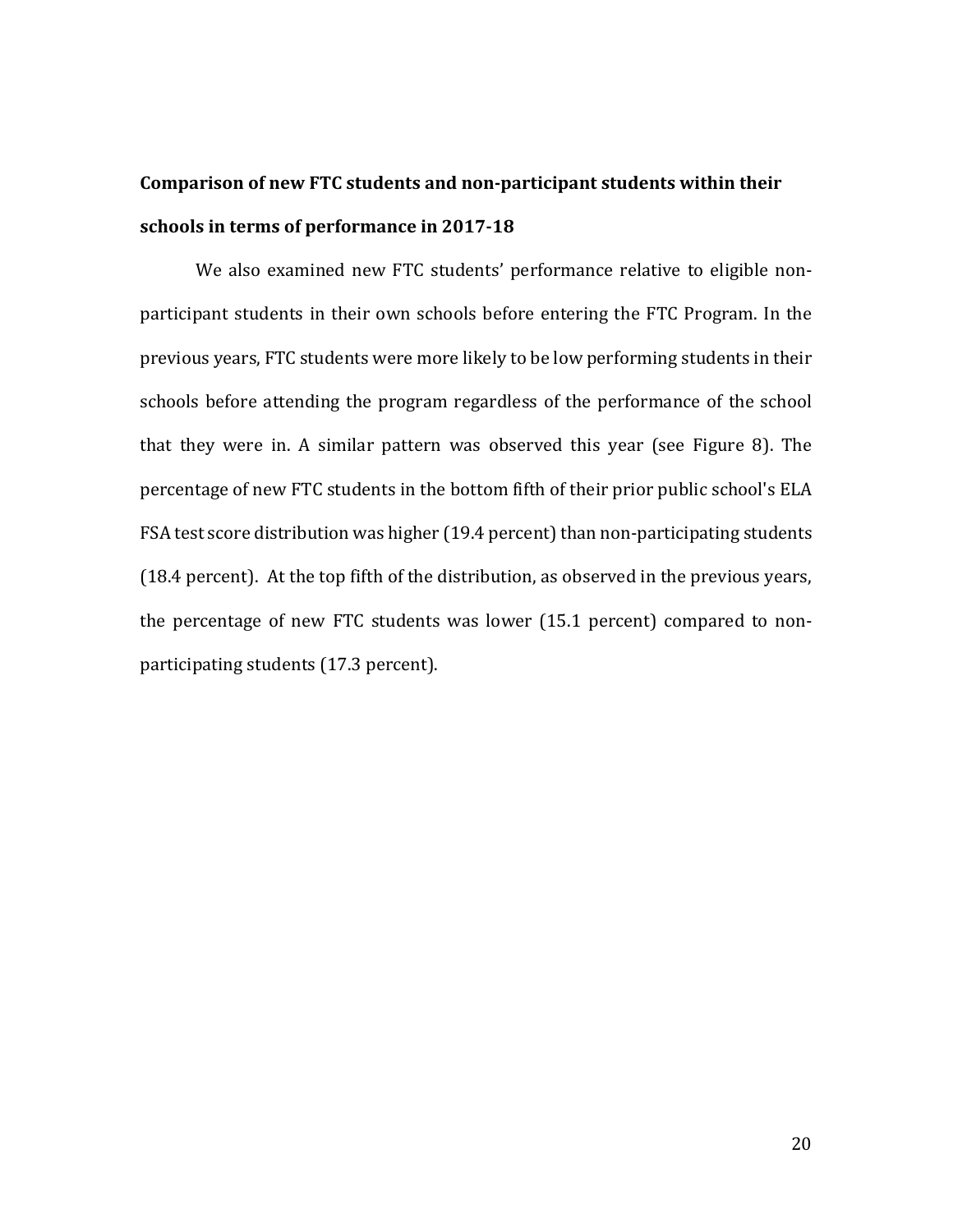

For the math FSA test score distribution, 19.5 percent of new FTC students were in the bottom fifth of their prior public school's math distribution, while 17.9 percent of non-participating eligible students were in the bottom fifth of the distribution. At the top of the math test score distribution, 14.9 percent of new FTC students were in the top fifth of the distribution, as compared with 17.9 percent of eligible non-participating students in the top fifth of the distribution (see Figure 9).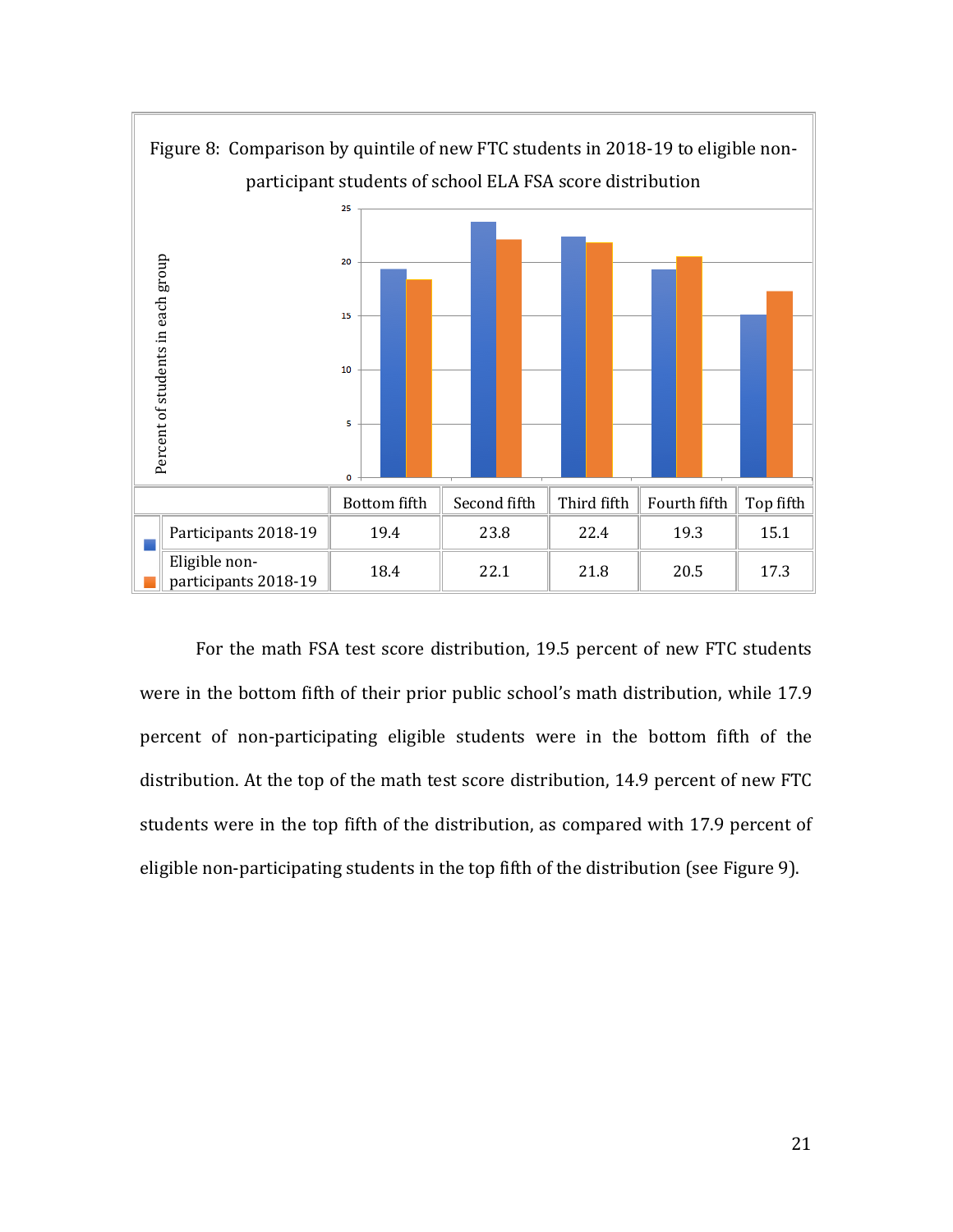

Findings regarding the attributes of new program participants suggest that new FTC students in 2018-19 - compared to free-lunch eligible, non-participant students - were relatively lower-performing prior to entering the FTC Program. Moreover, they were more likely to come from low performing public schools and less likely to be high performing students in their prior public schools before attending the program.

## **6. PERFORMANCE OF PROGRAM PARTICIPANTS WHO RETURN TO FLORIDA PUBLIC SCHOOLS**

In this section we compared FTC students who returned to public schools in 2018-19 after participating in the FTC Program to those who remained in the FTC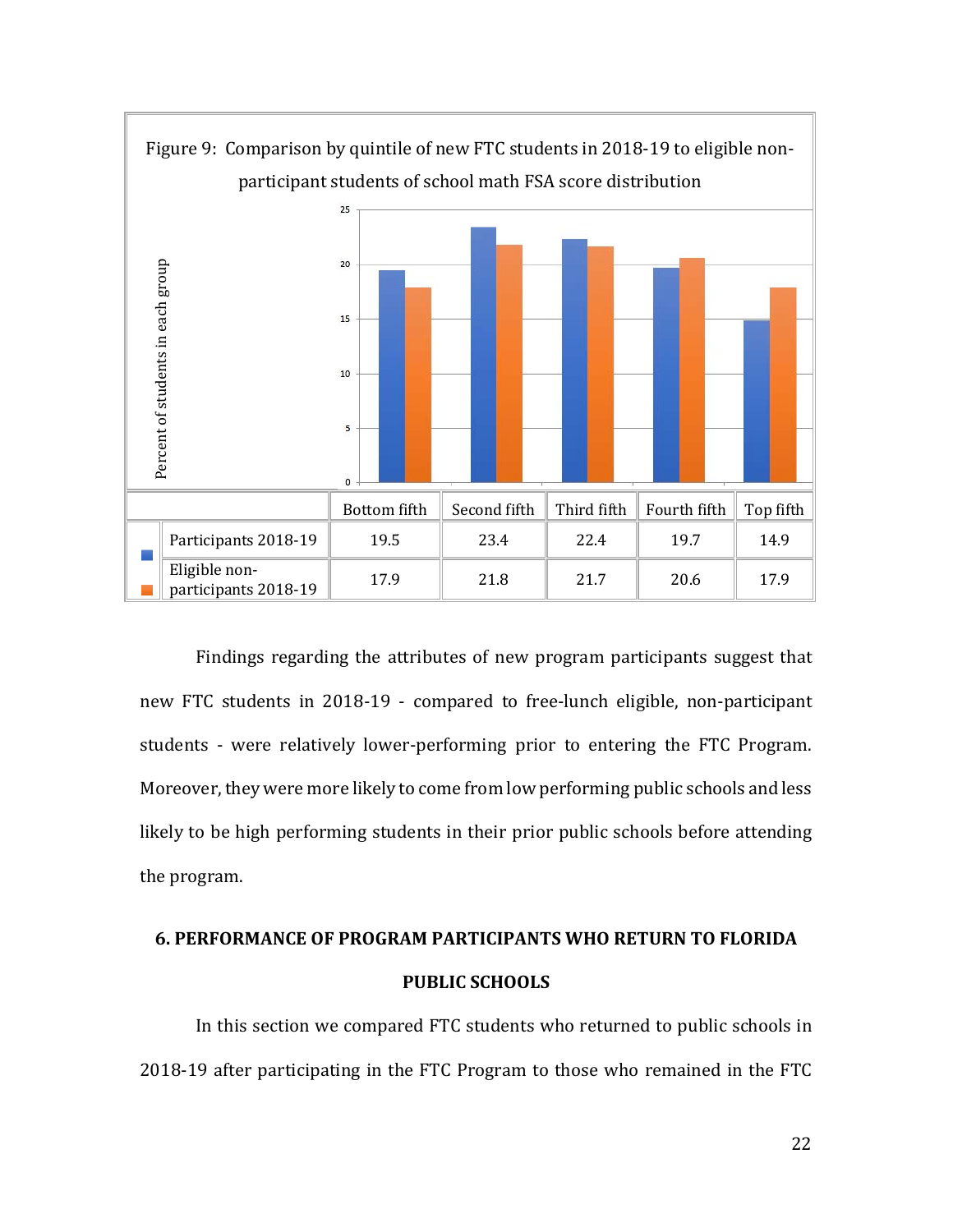Program in 2018-19. We also compared program returnees to Florida public school students who never left the public schools. It is important to note that one cannot make any claims about the effects of participation in the FTC Program based on these comparisons, as there are likely factors beyond FTC participation that may influence students' performance. These comparisons only provide additional insights about the performance of the students who participate in the FTC Program.

# **Comparison of 2017-18 performance of public school returnees and FTC stayers in 2018-19**

We first compared FTC students who returned to the public school system in Florida in 2018-19 to those who remained in private schools under the FTC Program in terms of their national norm-referenced test performance in 2017-18. The typical student who left the program scored at the  $45.3<sup>rd</sup>$  normal curve equivalent in reading and 43.6th normal curve equivalent in math in 2017-18, while the typical FTC student who remained in the program in 2018-19 scored at the 47.4<sup>th</sup> normal curve equivalent in reading and the 45.4<sup>th</sup> normal curve equivalent in math (See Figure 10).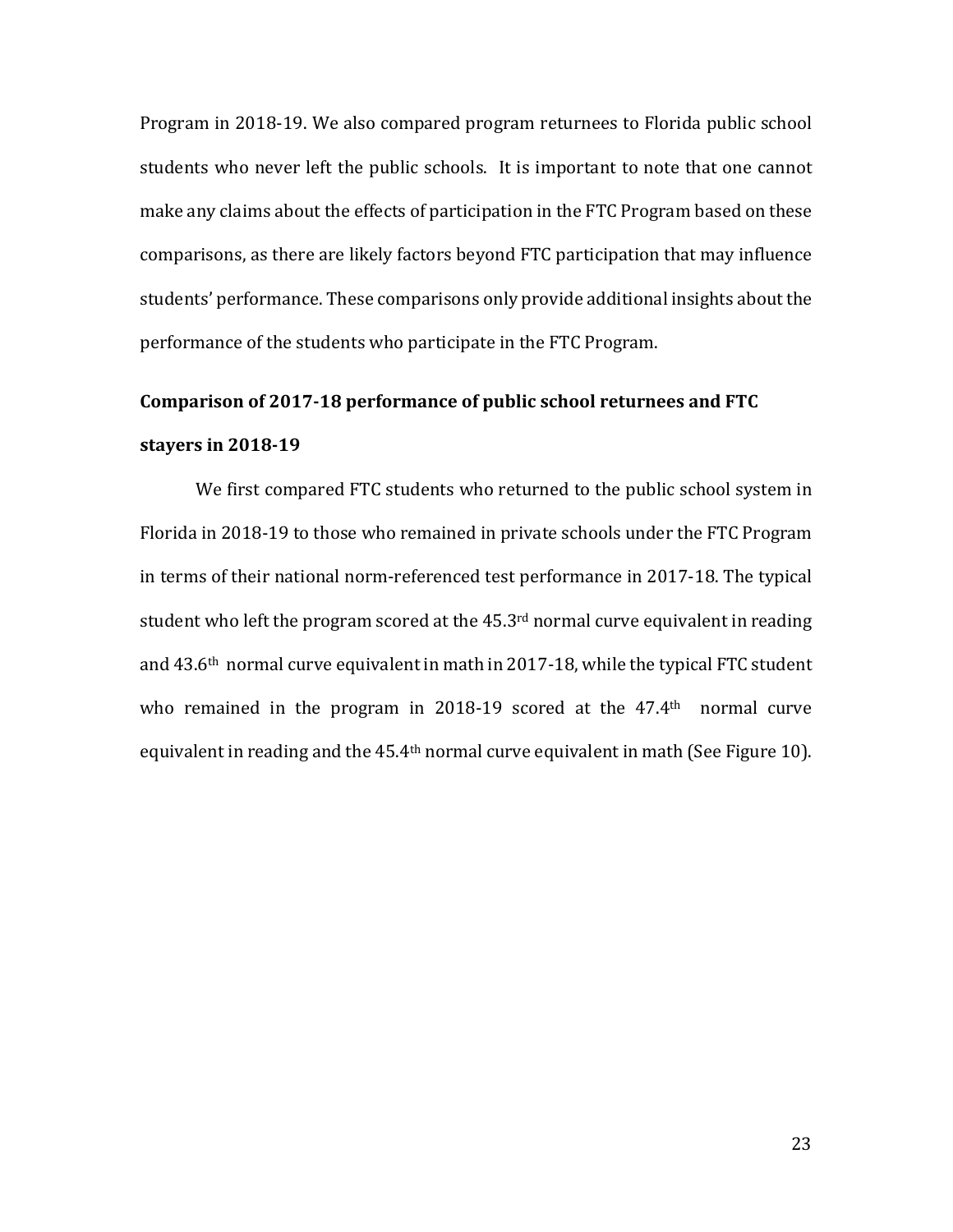

This finding can be an understatement of the difference between these two groups, since all students who remained in the FTC Program were still incomeeligible to participate while some students who left the program may not have met eligibility criteria anymore in 2018-19. In order to have more comparable groups in terms of income range, we limited the public school returnees to those participating in the National School Lunch Program in 2018-19. We found that the average returnee who is free/reduced lunch eligible in 2018-19 scored at the 43.8<sup>th</sup> normal curve equivalent in reading and scored at the 42.2nd normal curve equivalent in math in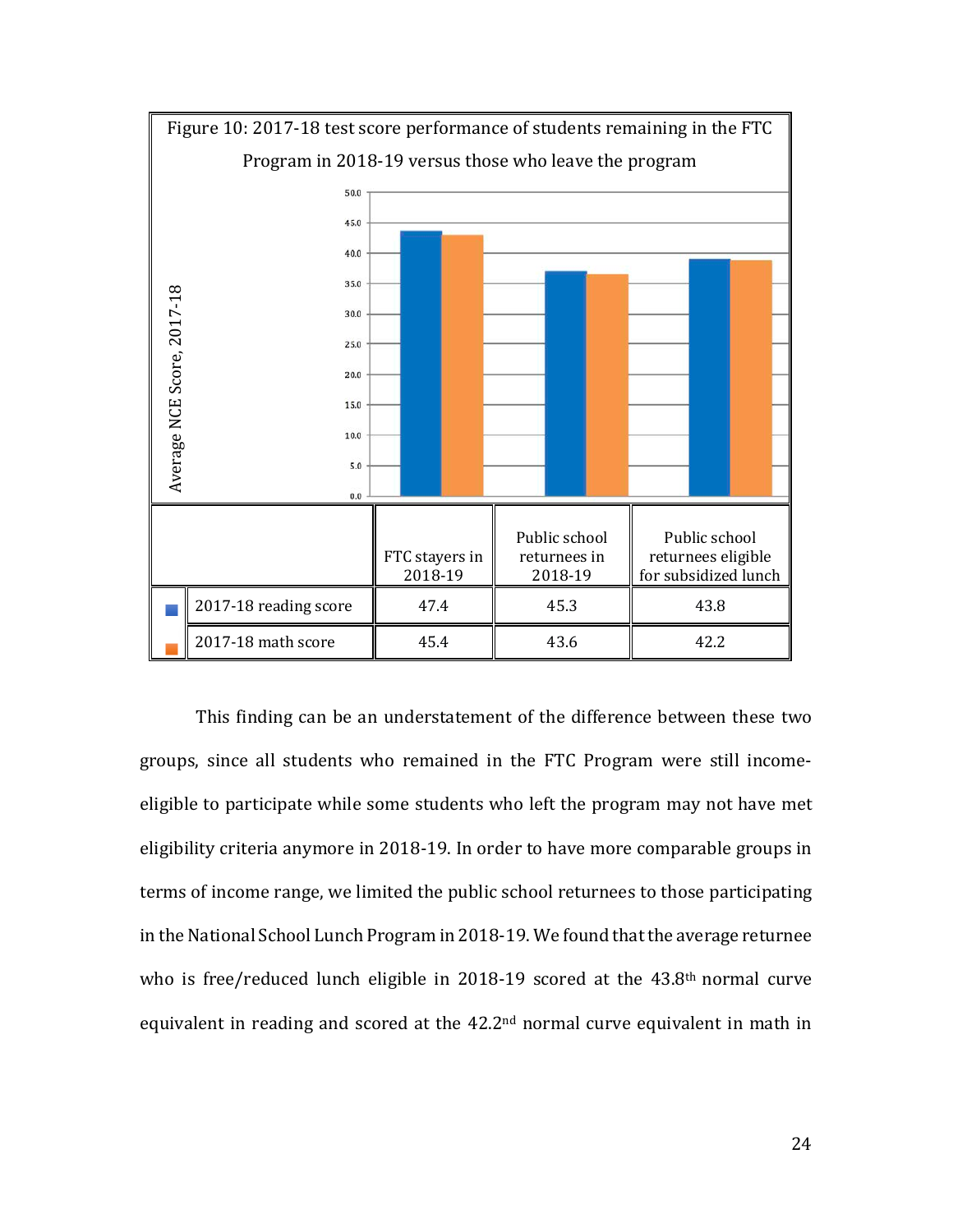2017-18, which was somewhat lower than the performance of all returnees as expected.

These findings suggest that as lower-performing public school students are more likely to leave public schools to attend a private school under the FTC Program, FTC students who struggle in private schools are somewhat more likely to return to the public schools. This is consistent with previous years' observations.

# **Comparison of 2018-19 FSA performance of public school returnees and low income public school students**

Next, we compared the performance of FTC students who returned to the public schools to the performance of subsidized meal-eligible public school students who never participated in the FTC Program. As can be seen in Figure 11, FTC Program participants who return to the public schools performed worse on the FSA than did other subsidized meal recipients who never participated in the FTC Program. The difference is particularly large for FTC returnees in 2018-19, who performed at the 37.0th Florida percentile in ELA and 36.6th Florida percentile in math while public school students who never participated in the FTC Program performed at the 43.7<sup>th</sup> Florida percentile in ELA and 42.2nd Florida percentile in math in 2018-19.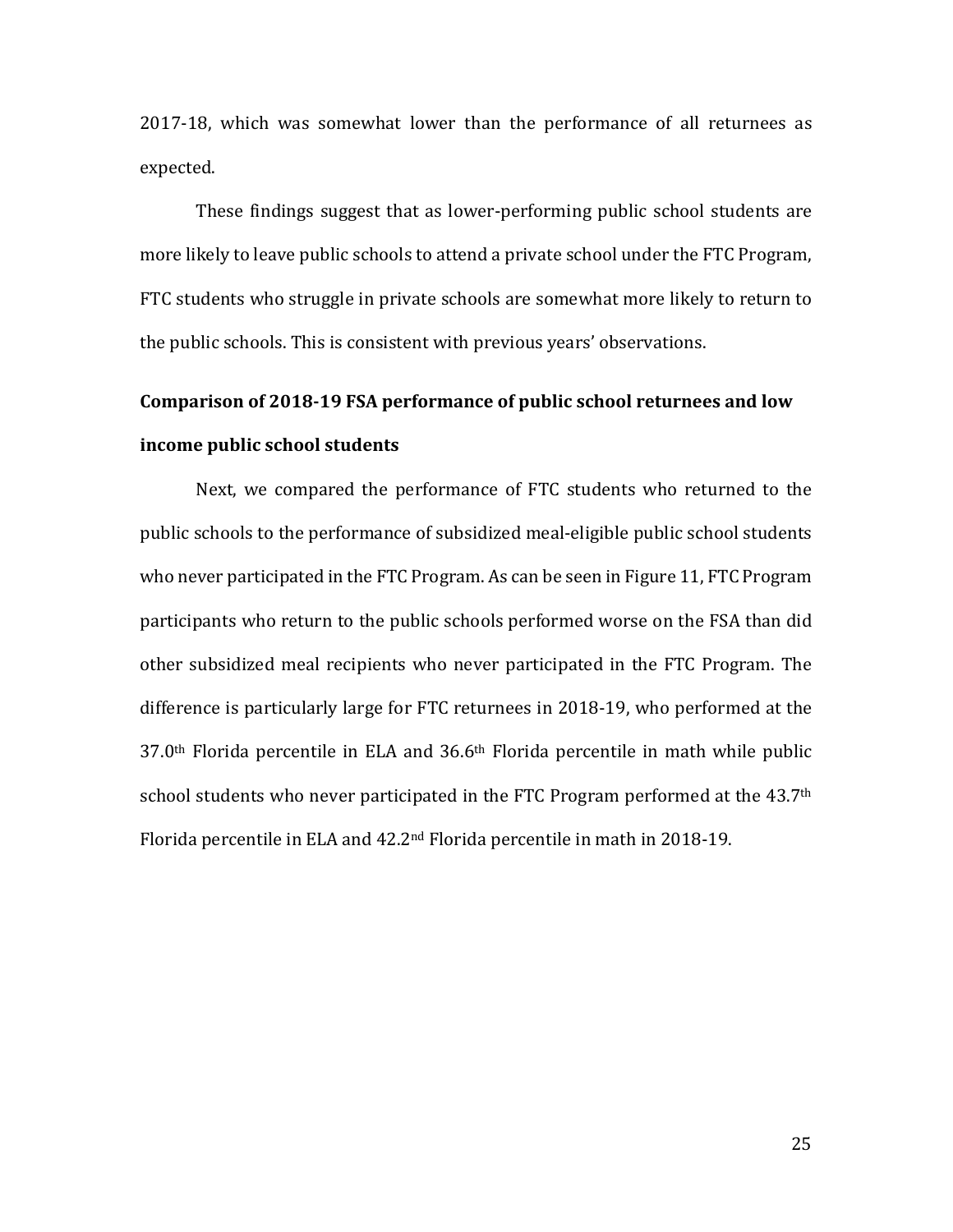

As we mentioned before, based on these comparisons one cannot make any claims about the effects of participation in the FTC Program since evidence suggests that FTC students who returned to the public schools in 2018-19 and public school students who never participated in the FTC Program represent two different populations of students. Findings indicated that poorly performing public school students are more likely to participate in the program in the first place. Moreover, FTC students who return to public schools tend to be those who are performing worse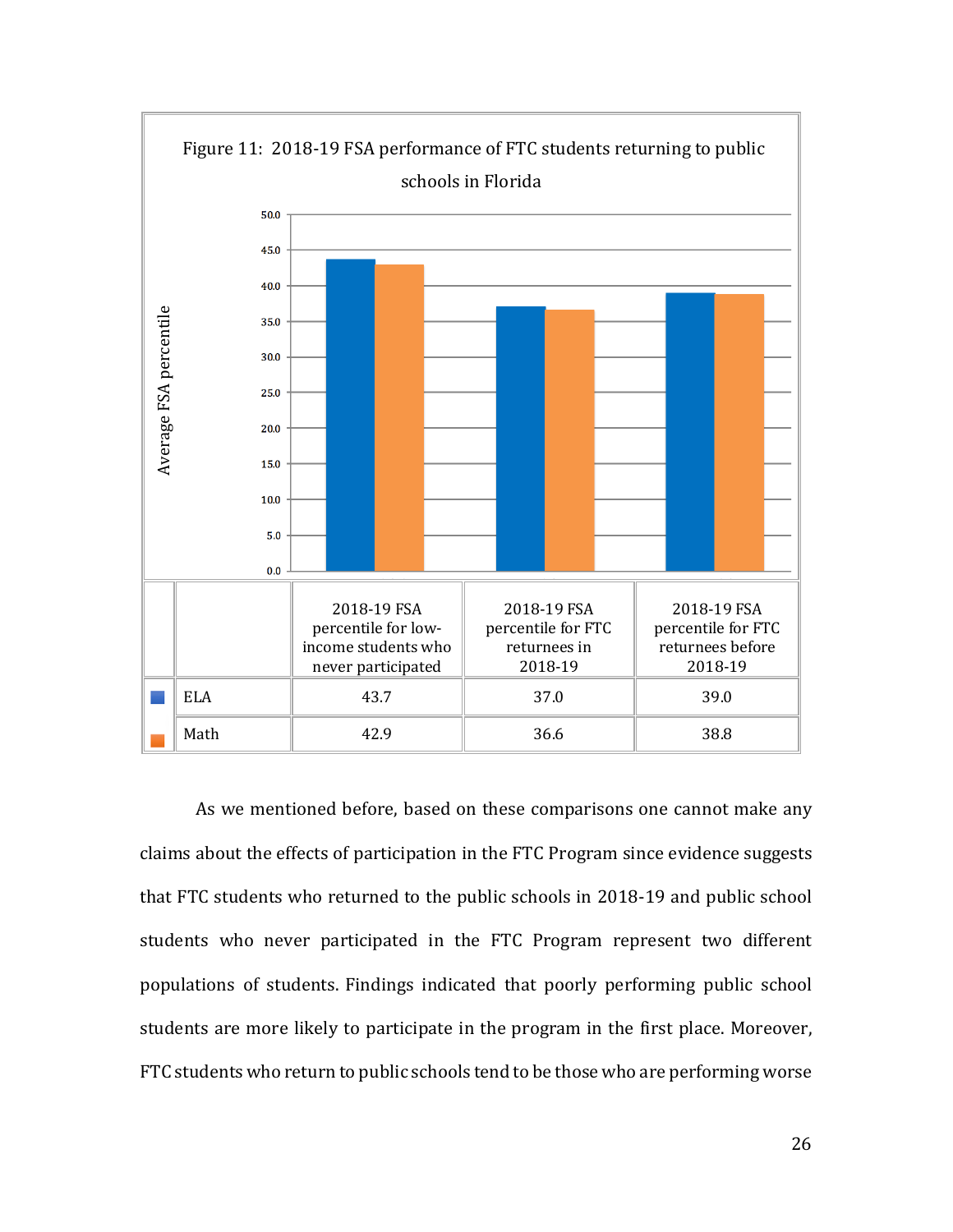than the average FTC student. Based on these observations, we cannot associate poor performance of FTC returnees with possible negative effects of the FTC Program on participating students.

### **7. CONCLUSION**

This report shares findings on the compliance and performance of private schools that participated in the Florida Tax Credit Scholarship Program in 2018-19. Compliance with program testing requirements was high in 2018-19. Private schools reported test scores for 93.3 percent of program participants in grades 3-10.

FTC students scored at the 47.3<sup>rd</sup> normal curve equivalent in reading and the  $42.4<sup>th</sup>$  normal curve equivalent in math in 2018-19, which corresponds to the  $44<sup>th</sup>$ national percentile in reading and the 35<sup>th</sup> national percentile in math. In terms of gains in math and reading from 2017-18 to 2018-19, the typical FTC student tended to maintain his or her relative position in comparison with all students nationally both in math and reading. It is important to note that these comparisons pertain to all students nationally, and not just students from low-income families. However, we cannot make any claims about whether gain scores of FTC students would have been higher or lower if they were compared against only students from low-income families nationally.

As in prior years, lower-performing public school students eligible for the FTC Program were more likely to attend a private school under the FTC Program and FTC students who struggle in these schools were more likely to return to the public

27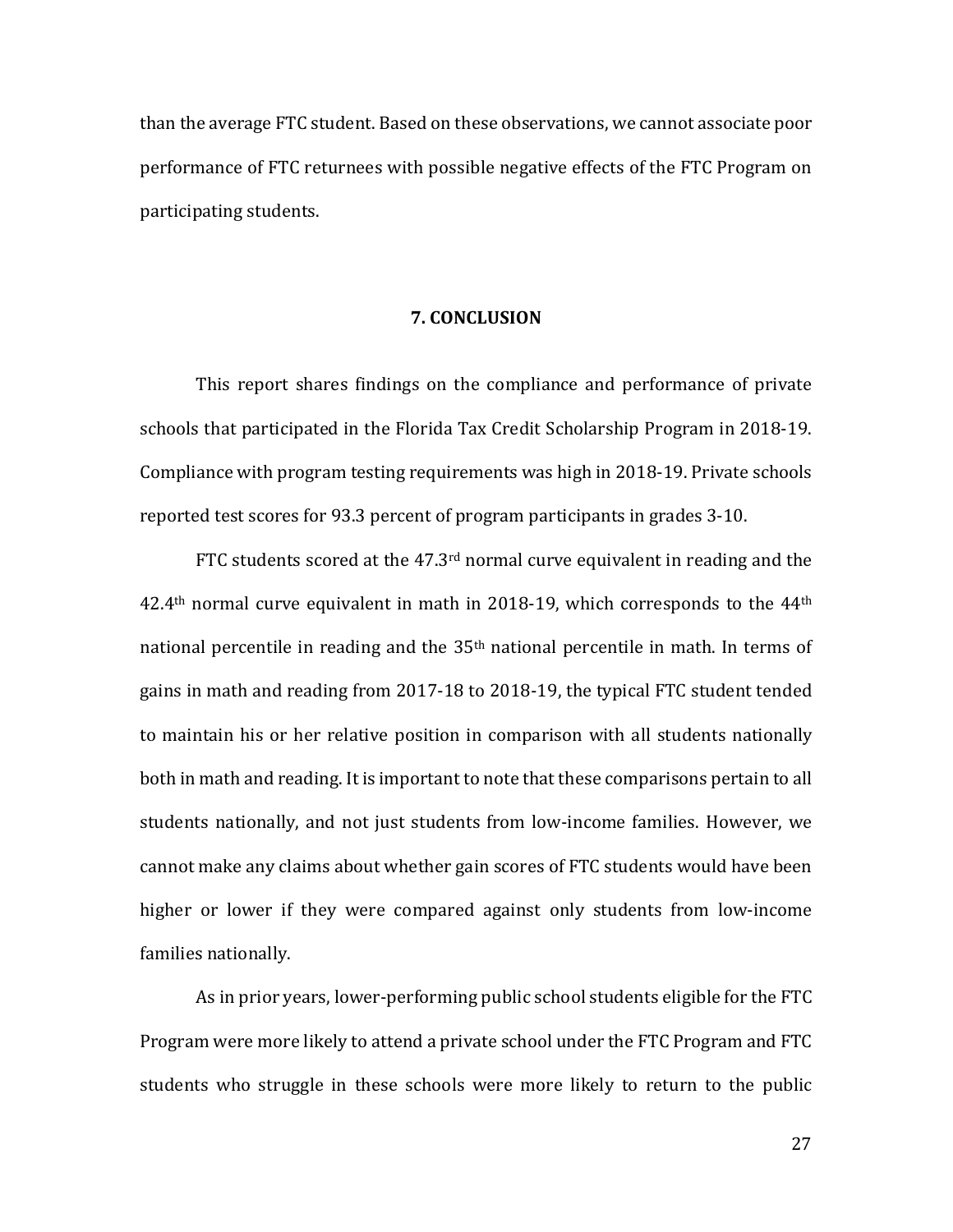schools. FTC students who returned to the public schools in Florida had substantially lower test scores than other subsidized meal-eligible public school students who never participated in the FTC Program. However, based on the available evidence, poor performance of FTC returnees cannot be associated with possible negative effects of the FTC Program on participating students. Given selection of students into and out of the FTC Program, the former FTC students who returned to public schools would have been expected to perform more poorly than the typical low-income public school students.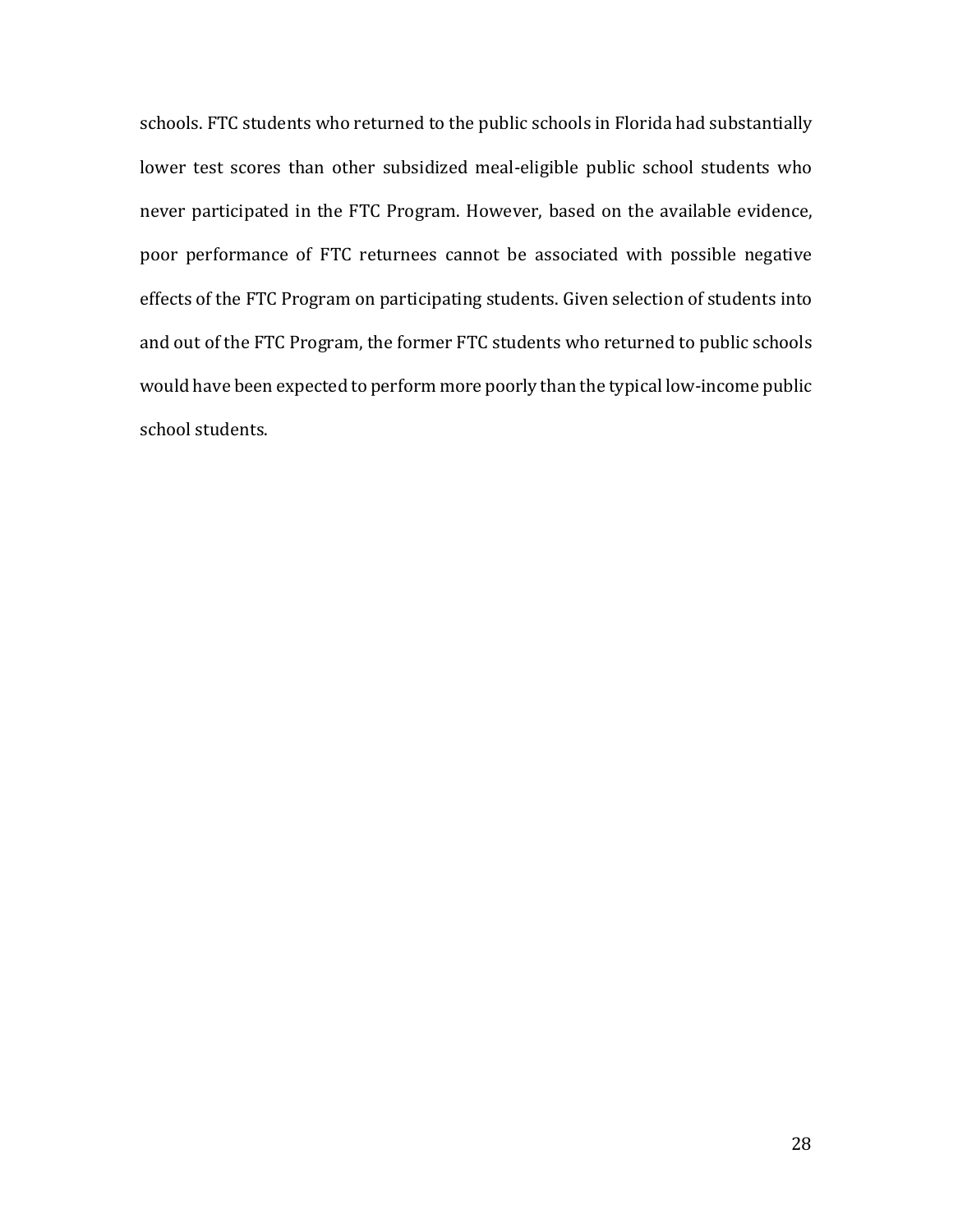## **APPENDIX**

## **Appendix Table:** Average gain scores in 2018-19 and three-year moving average of gain scores from 2016-17 to 2018-19 for schools with 30 or more students with gain scores in 2018-19.

Notes: Cells report average gain scores. We shade cells where the difference between an individual school's three year moving average gain score is statistically significant from zero (at the 95 percent confidence interval).

#### **These school-level gain scores are not intended to be a comprehensive analysis of school performance.**

As noted in the main body of this report, average gain scores are not a definitive measure of a school's performance. They only serve as one among many other indicators of a school's performance. The average gain score for a school in a single year can be an extremely noisy measure of a school's contribution to student test scores. This measure is less reliable for schools where a small number of students contribute to the average school gain score. As the number of students gets smaller in a given school, the likelihood of noise dominating the average gain score increases. For this reason, we also compute the three-year moving average gain score. However, when interpreting gain scores, one should keep in mind that an average gain score of zero means that, on average, students in that school are maintaining their position in the national distribution. It doesn't mean that students in that school are not gaining.

|                                                                  |                               |                                         | <b>NUMBER OF GAIN</b><br><b>SCORES OBSERVED</b> | <b>AVERAGE GAIN SCORE IN 2018-19</b>         |                |             | <b>AVERAGE GAIN SCORE</b><br>FROM 2016-17 TO 2018-19 |                |             |
|------------------------------------------------------------------|-------------------------------|-----------------------------------------|-------------------------------------------------|----------------------------------------------|----------------|-------------|------------------------------------------------------|----------------|-------------|
| <b>SCHOOL NAME</b>                                               | <b>CITY</b>                   | 2018-19<br><b>SCHOOL</b><br><b>YEAR</b> | <b>BETWEEN</b><br>2016-17<br><b>AND 2018-19</b> | $READING+$<br><b>MATH</b><br><b>COMBINED</b> | <b>READING</b> | <b>MATH</b> | <b>READING+</b><br><b>MATH</b><br><b>COMBINED</b>    | <b>READING</b> | <b>MATH</b> |
| A'KELYNN'S ANGELS<br><b>CHRISTIAN ACADEMY</b>                    | <b>WINTER</b><br><b>HAVEN</b> | 40                                      | 40                                              | 13.73                                        | 11.70          | 13.06       | 13.06                                                | 13.73          | 11.70       |
| <b>ABUNDANT LIFE</b><br><b>CHRISTIAN ACADEMY</b>                 | <b>MARGATE</b>                | 134                                     | 340                                             | 2.96                                         | $-0.12$        | 1.42        | $-1.71$                                              | 0.02           | $-3.48$     |
| <b>ACADEMY PREP</b><br><b>CENTER OF ST.</b><br><b>PETERSBURG</b> | ST.<br><b>PETERSBURG</b>      | 74                                      | 192                                             | 0.89                                         | $-1.35$        | $-0.23$     | $-0.42$                                              | 0.38           | $-1.22$     |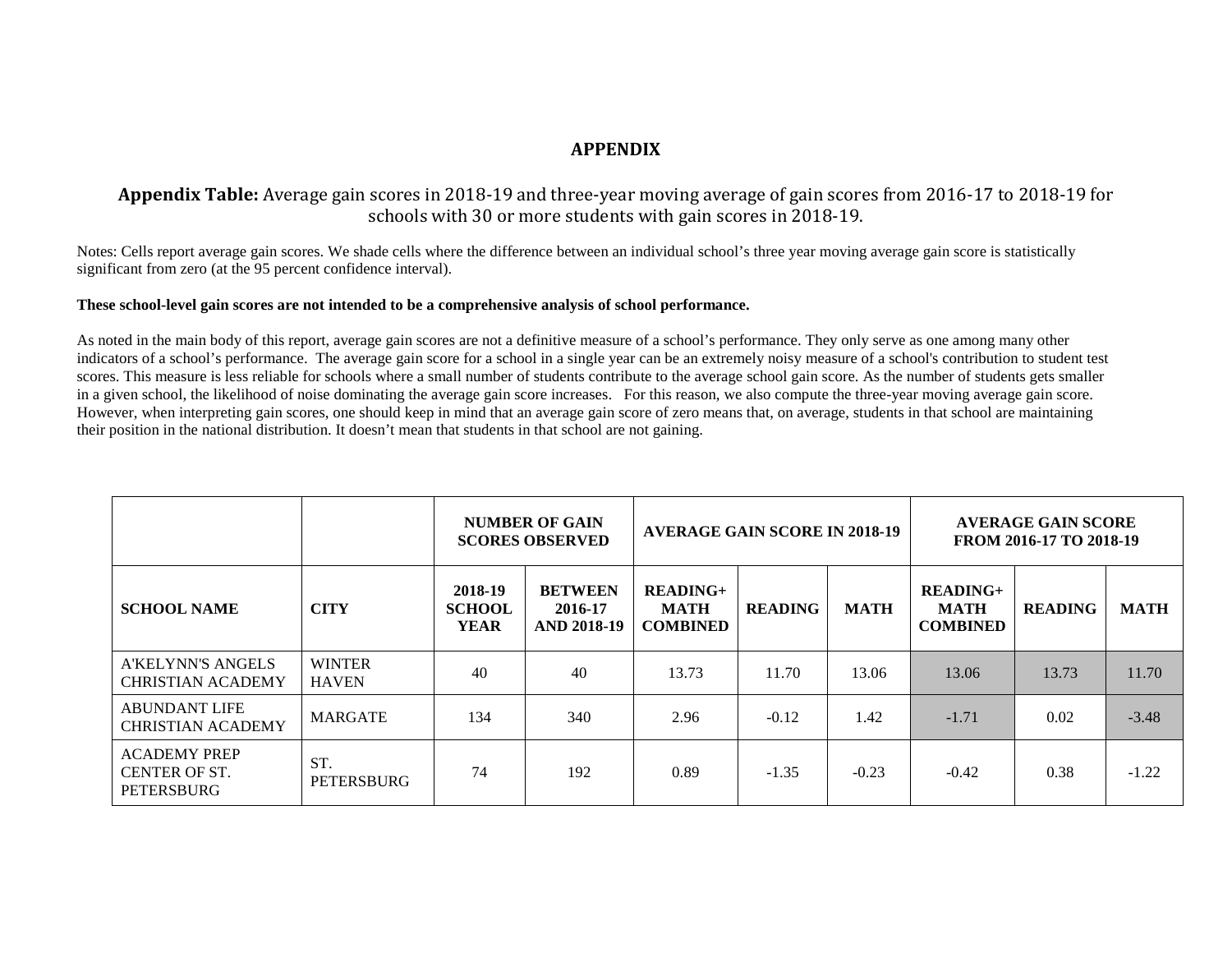|                                                       |                                    |                                         | <b>NUMBER OF GAIN</b><br><b>SCORES OBSERVED</b> | <b>AVERAGE GAIN SCORE IN 2018-19</b>              |                |             | <b>AVERAGE GAIN SCORE</b><br>FROM 2016-17 TO 2018-19 |                |             |
|-------------------------------------------------------|------------------------------------|-----------------------------------------|-------------------------------------------------|---------------------------------------------------|----------------|-------------|------------------------------------------------------|----------------|-------------|
| <b>SCHOOL NAME</b>                                    | <b>CITY</b>                        | 2018-19<br><b>SCHOOL</b><br><b>YEAR</b> | <b>BETWEEN</b><br>2016-17<br><b>AND 2018-19</b> | <b>READING+</b><br><b>MATH</b><br><b>COMBINED</b> | <b>READING</b> | <b>MATH</b> | <b>READING+</b><br><b>MATH</b><br><b>COMBINED</b>    | <b>READING</b> | <b>MATH</b> |
| <b>ACADEMY PREP</b><br><b>CENTER OF TAMPA</b><br>INC. | <b>TAMPA</b>                       | 83                                      | 251                                             | 4.22                                              | 4.22           | 4.22        | 3.71                                                 | 3.10           | 4.31        |
| <b>ADVANCE ACHIEVERS</b><br><b>ACADEMY</b>            | <b>FLORIDA CITY</b>                | 104                                     | 223                                             | 2.94                                              | $-6.97$        | $-2.00$     | $-4.79$                                              | $-2.70$        | $-6.66$     |
| <b>ADVENTURE</b><br><b>CHRISTIAN ACADEMY</b>          | <b>TAVARES</b>                     | 49                                      | 121                                             | $-2.98$                                           | $-1.18$        | $-2.08$     | $-0.67$                                              | 0.77           | $-2.12$     |
| AL-FURQAN ACADEMY                                     | <b>JACKSONVILLE</b>                | 46                                      | 131                                             | 7.00                                              | 2.98           | 4.99        | $-0.04$                                              | 2.12           | $-2.21$     |
| <b>ALAZHAR SCHOOL</b>                                 | <b>TAMARAC</b>                     | 70                                      | 223                                             | $-1.00$                                           | $-7.54$        | $-4.27$     | 0.71                                                 | 2.04           | $-0.62$     |
| ALETHEIA CHRISTIAN<br><b>ACADEMY</b>                  | <b>PENSACOLA</b>                   | 51                                      | 140                                             | $-2.39$                                           | $-5.50$        | $-4.13$     | 0.69                                                 | 1.62           | $-0.22$     |
| ALL SAINTS CATHOLIC<br><b>SCHOOL</b>                  | <b>SUNRISE</b>                     | 41                                      | 108                                             | 8.66                                              | 10.32          | 9.49        | 3.45                                                 | 3.93           | 2.98        |
| <b>ALL SAINTS'</b><br><b>ACADEMY</b>                  | <b>WINTER</b><br><b>HAVEN</b>      | 34                                      | 106                                             | $-0.55$                                           | $-0.88$        | $-0.85$     | $-1.57$                                              | $-2.22$        | $-0.84$     |
| ALL SOULS CATHOLIC<br><b>SCHOOL</b>                   | <b>SANFORD</b>                     | 37                                      | 71                                              | 6.76                                              | $-0.16$        | 3.30        | 0.37                                                 | 2.49           | $-1.76$     |
| <b>ALTAMONTE</b><br><b>CHRISTIAN SCHOOL</b>           | <b>ALTAMONTE</b><br><b>SPRINGS</b> | 61                                      | 154                                             | $-1.92$                                           | $-10.88$       | $-6.60$     | $-4.12$                                              | $-1.98$        | $-6.03$     |
| <b>AMBLESIDE SCHOOL</b><br>OF OCALA                   | <b>OCALA</b>                       | 32                                      | 32                                              | $-4.28$                                           | $-5.69$        | $-4.98$     | $-4.98$                                              | $-4.28$        | $-5.69$     |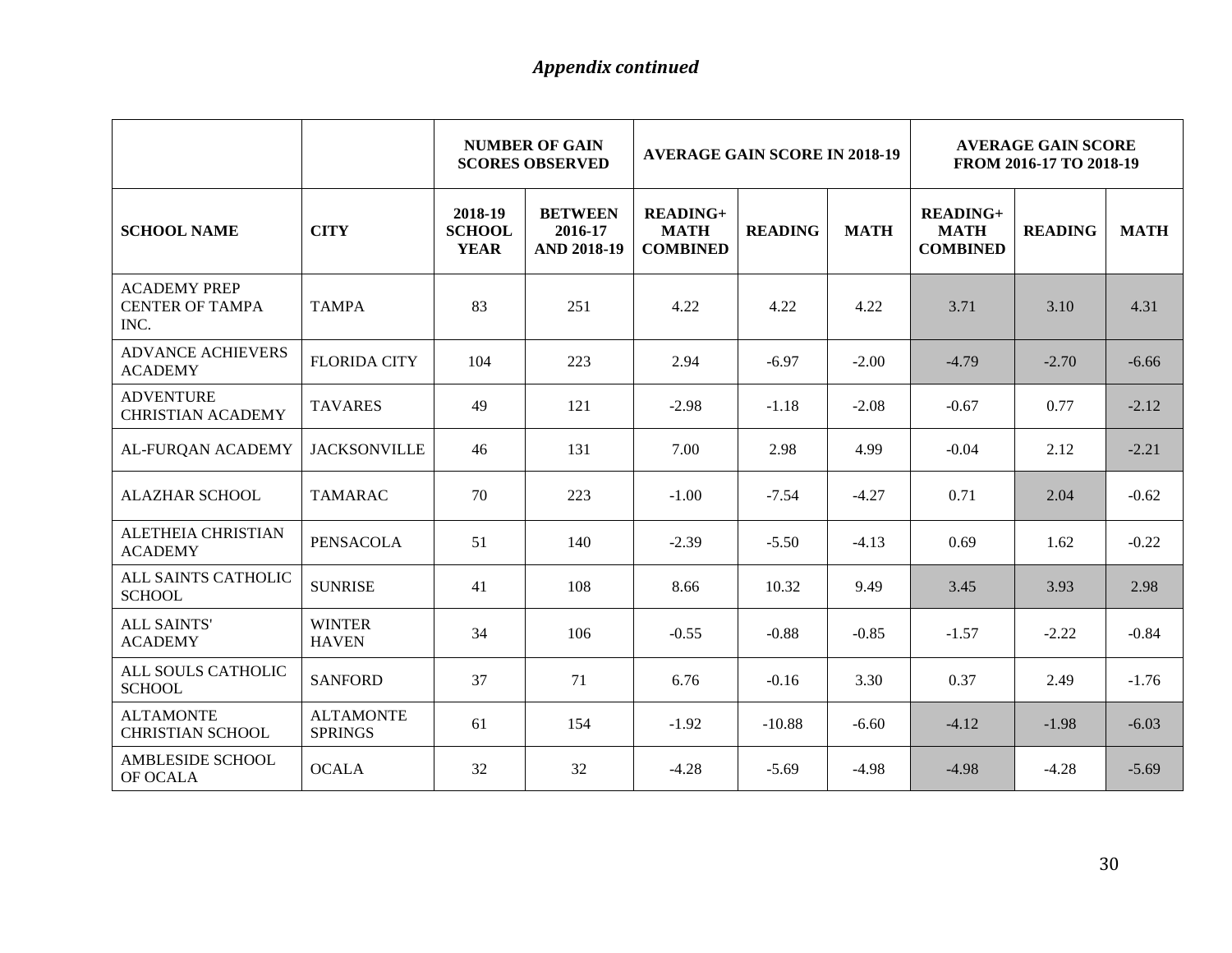|                                                               |                                    |                                         | <b>NUMBER OF GAIN</b><br><b>SCORES OBSERVED</b> | <b>AVERAGE GAIN SCORE IN 2018-19</b>              |                |             | <b>AVERAGE GAIN SCORE</b><br>FROM 2016-17 TO 2018-19 |                |             |  |
|---------------------------------------------------------------|------------------------------------|-----------------------------------------|-------------------------------------------------|---------------------------------------------------|----------------|-------------|------------------------------------------------------|----------------|-------------|--|
| <b>SCHOOL NAME</b>                                            | <b>CITY</b>                        | 2018-19<br><b>SCHOOL</b><br><b>YEAR</b> | <b>BETWEEN</b><br>2016-17<br><b>AND 2018-19</b> | <b>READING+</b><br><b>MATH</b><br><b>COMBINED</b> | <b>READING</b> | <b>MATH</b> | <b>READING+</b><br><b>MATH</b><br><b>COMBINED</b>    | <b>READING</b> | <b>MATH</b> |  |
| AMERICA'S CHRISTIAN<br><b>FUTURE PRESCHOOL</b><br>ELEM        | <b>HIALEAH</b>                     | 32                                      | 32                                              | $-0.59$                                           | $-5.50$        | $-3.05$     | $-3.05$                                              | $-0.59$        | $-5.50$     |  |
| <b>AMERICAN CHRISTIAN</b><br><b>SCHOOL ART CENTER</b>         | <b>HIALEAH</b>                     | 50                                      | 161                                             | $-4.16$                                           | $-11.94$       | $-8.05$     | $-9.16$                                              | $-7.04$        | $-11.31$    |  |
| <b>AMERICAN YOUTH</b><br><b>ACADEMY INC.</b>                  | <b>TAMPA</b>                       | 198                                     | 529                                             | 1.28                                              | 0.70           | 0.99        | 2.32                                                 | 3.34           | 1.35        |  |
| <b>ANNUNCIATION</b><br><b>CATHOLIC SCHOOL</b>                 | <b>MIDDLEBURG</b>                  | 41                                      | 125                                             | 9.37                                              | 3.10           | 6.23        | 3.09                                                 | 4.34           | 1.84        |  |
| <b>ANNUNCIATION</b><br><b>SCHOOL</b>                          | <b>WEST</b><br><b>HOLLYWOOD</b>    | 72                                      | 203                                             | 5.74                                              | 8.89           | 7.31        | 3.73                                                 | 2.81           | 4.66        |  |
| APOPKA CHRISTIAN<br><b>ACADEMY-WEST</b><br><b>CAMPUS</b>      | <b>APOPKA</b>                      | 40                                      | 73                                              | $-0.78$                                           | 0.48           | $-0.15$     | $-0.15$                                              | 1.18           | $-1.48$     |  |
| <b>ARCHBISHOP EDWARD</b><br>A. MCCARTHY HIGH<br><b>SCHOOL</b> | <b>SOUTHWEST</b><br><b>RANCHES</b> | 112                                     | 275                                             | 3.10                                              | $-1.74$        | 0.68        | $-0.87$                                              | 1.53           | $-3.27$     |  |
| <b>ASBURY CHRISTIAN</b><br><b>SCHOOL</b>                      | <b>HIALEAH</b>                     | 55                                      | 152                                             | 0.42                                              | $-14.87$       | $-7.23$     | $-4.07$                                              | $-1.43$        | $-6.71$     |  |
| <b>ASCENSION CATHOLIC</b><br><b>SCHOOL</b>                    | <b>MELBOURNE</b>                   | 47                                      | 127                                             | 7.60                                              | 6.89           | 6.53        | 1.93                                                 | 3.27           | 1.08        |  |
| <b>ASSUMPTION</b><br><b>CATHOLIC SCHOOL</b>                   | <b>JACKSONVILLE</b>                | 39                                      | 106                                             | 4.64                                              | 7.95           | 6.29        | 2.09                                                 | 2.08           | 2.10        |  |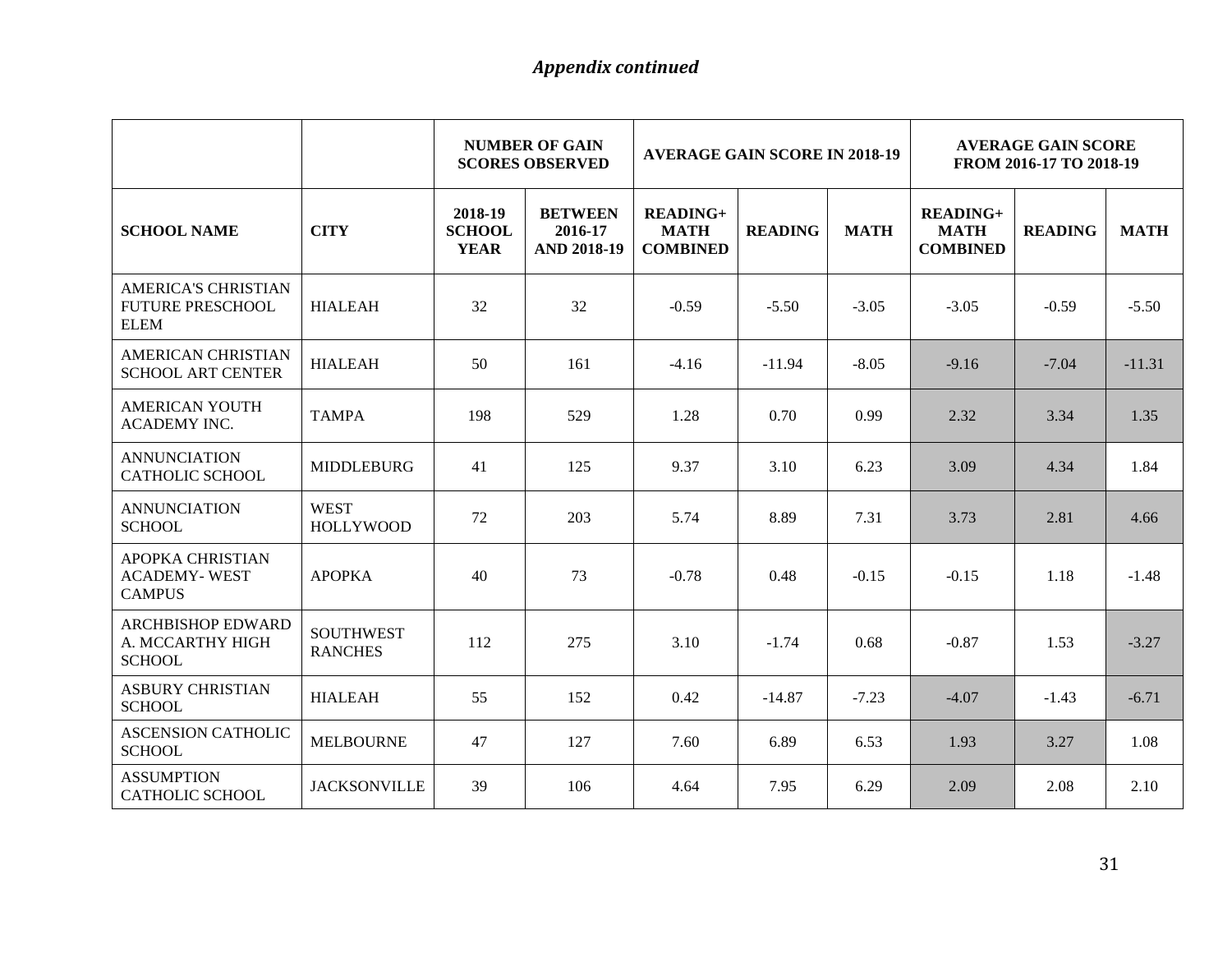|                                                        |                                    | <b>NUMBER OF GAIN</b><br><b>AVERAGE GAIN SCORE IN 2018-19</b><br><b>SCORES OBSERVED</b> |                                                 |                                                   | <b>AVERAGE GAIN SCORE</b><br>FROM 2016-17 TO 2018-19 |             |                                                   |                |             |
|--------------------------------------------------------|------------------------------------|-----------------------------------------------------------------------------------------|-------------------------------------------------|---------------------------------------------------|------------------------------------------------------|-------------|---------------------------------------------------|----------------|-------------|
| <b>SCHOOL NAME</b>                                     | <b>CITY</b>                        | 2018-19<br><b>SCHOOL</b><br><b>YEAR</b>                                                 | <b>BETWEEN</b><br>2016-17<br><b>AND 2018-19</b> | <b>READING+</b><br><b>MATH</b><br><b>COMBINED</b> | <b>READING</b>                                       | <b>MATH</b> | <b>READING+</b><br><b>MATH</b><br><b>COMBINED</b> | <b>READING</b> | <b>MATH</b> |
| <b>ATLANTIC CHRISTIAN</b><br><b>ACADEMY</b>            | <b>WEST PALM</b><br><b>BEACH</b>   | 112                                                                                     | 275                                             | $-0.66$                                           | $-12.29$                                             | $-6.48$     | $-3.17$                                           | $-0.99$        | $-5.30$     |
| <b>AVANT SCHOOL OF</b><br><b>EXCELLENCE</b>            | <b>FLORIDA CITY</b>                | 71                                                                                      | 155                                             | $-1.80$                                           | $-0.69$                                              | $-1.27$     | $-3.42$                                           | $-3.47$        | $-3.87$     |
| <b>AZALEA PARK</b><br><b>BAPTIST SCHOOL</b>            | <b>ORLANDO</b>                     | 34                                                                                      | 72                                              | $-3.56$                                           | $-19.74$                                             | $-11.65$    | $-5.31$                                           | $-1.72$        | $-8.90$     |
| <b>B.WRIGHT</b><br><b>LEADERSHIP</b><br><b>ACADEMY</b> | <b>MIAMI</b>                       | 67                                                                                      | 137                                             | $-0.57$                                           | 2.34                                                 | 0.89        | $-0.65$                                           | $-2.00$        | 0.70        |
| <b>BB &amp; C CHRISTIAN</b><br><b>ACADEMY</b>          | <b>PENSACOLA</b>                   | 30                                                                                      | 62                                              | $-11.87$                                          | $-28.37$                                             | $-20.12$    | $-9.74$                                           | $-6.60$        | $-12.89$    |
| <b>BEACHES CHAPEL</b><br><b>SCHOOL</b>                 | <b>NEPTUNE</b><br><b>BEACH</b>     | 36                                                                                      | 70                                              | $-7.06$                                           | $-13.97$                                             | $-10.51$    | $-3.01$                                           | 0.50           | $-6.51$     |
| <b>BEREAN CHRISTIAN</b><br><b>SCHOOL</b>               | <b>WEST PALM</b><br><b>BEACH</b>   | 67                                                                                      | 222                                             | $-3.16$                                           | $-2.01$                                              | $-2.59$     | $-1.35$                                           | $-1.72$        | $-1.01$     |
| <b>BERYL WISDOM</b><br><b>ADVENTIST SCHOOL</b>         | <b>ORLANDO</b>                     | 42                                                                                      | 80                                              | $-1.02$                                           | $-4.62$                                              | $-2.82$     | $-0.15$                                           | 1.36           | $-1.66$     |
| <b>BETESDA CHRISTIAN</b><br><b>SCHOOL</b>              | OPA-LOCKA                          | 63                                                                                      | 175                                             | 4.83                                              | 1.48                                                 | 3.15        | 0.00                                              | 0.72           | $-0.72$     |
| <b>BETH JACOB HIGH</b><br><b>SCHOOL INC.</b>           | <b>NORTH MIAMI</b><br><b>BEACH</b> | 85                                                                                      | 266                                             | $-3.45$                                           | $-14.32$                                             | $-8.88$     | $-3.28$                                           | $-0.98$        | $-5.49$     |
| <b>BETHANY CHRISTIAN</b><br><b>SCHOOL</b>              | <b>WEST</b><br><b>MELBOURNE</b>    | 47                                                                                      | 80                                              | $-4.38$                                           | $-5.36$                                              | $-4.87$     | $-2.21$                                           | $-1.29$        | $-3.14$     |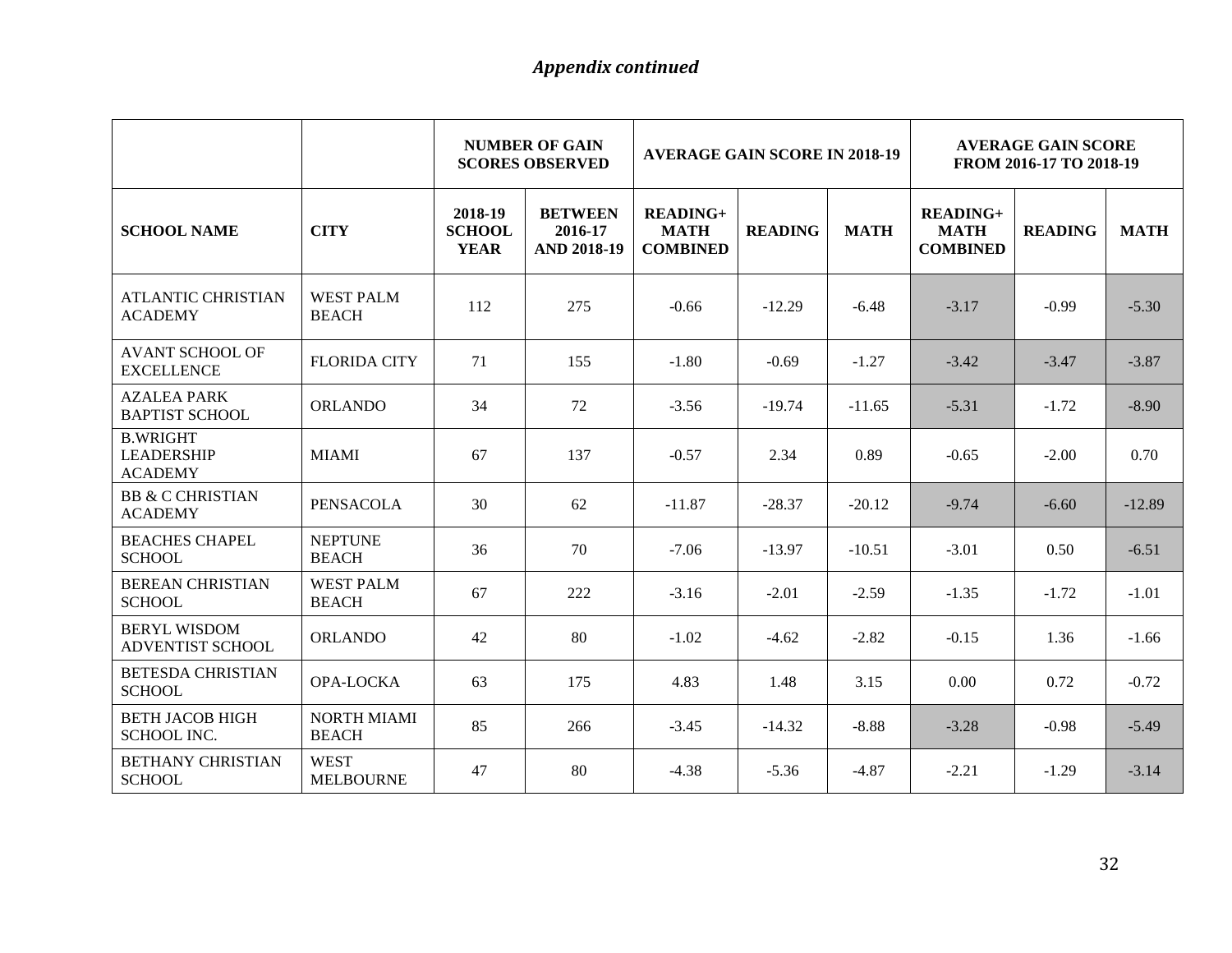|                                                              |                     | <b>NUMBER OF GAIN</b><br><b>AVERAGE GAIN SCORE IN 2018-19</b><br><b>SCORES OBSERVED</b> |                                                 |                                                   | <b>AVERAGE GAIN SCORE</b><br>FROM 2016-17 TO 2018-19 |             |                                                   |                |             |
|--------------------------------------------------------------|---------------------|-----------------------------------------------------------------------------------------|-------------------------------------------------|---------------------------------------------------|------------------------------------------------------|-------------|---------------------------------------------------|----------------|-------------|
| <b>SCHOOL NAME</b>                                           | <b>CITY</b>         | 2018-19<br><b>SCHOOL</b><br><b>YEAR</b>                                                 | <b>BETWEEN</b><br>2016-17<br><b>AND 2018-19</b> | <b>READING+</b><br><b>MATH</b><br><b>COMBINED</b> | <b>READING</b>                                       | <b>MATH</b> | <b>READING+</b><br><b>MATH</b><br><b>COMBINED</b> | <b>READING</b> | <b>MATH</b> |
| <b>BETHLEHEM JUNIOR</b><br><b>ACADEMY</b>                    | <b>TAMARAC</b>      | 36                                                                                      | 122                                             | $-1.06$                                           | $-9.56$                                              | $-5.31$     | 0.14                                              | 1.48           | $-1.20$     |
| <b>BISHOP JOHN J.</b><br><b>SNYDER HIGH SCHOOL</b>           | <b>JACKSONVILLE</b> | 44                                                                                      | 135                                             | 0.23                                              | $-3.48$                                              | $-1.63$     | $-1.38$                                           | $-0.17$        | $-2.59$     |
| <b>BISHOP KENNY HIGH</b><br><b>SCHOOL</b>                    | <b>JACKSONVILLE</b> | 104                                                                                     | 267                                             | $-1.41$                                           | $-5.06$                                              | $-3.24$     | $-2.73$                                           | $-0.80$        | $-4.67$     |
| <b>BISHOP LARKIN</b><br>CATHOLIC SCHOOL                      | PORT RICHEY         | 31                                                                                      | 31                                              | 2.90                                              | 6.61                                                 | 4.76        | 4.76                                              | 2.90           | 6.61        |
| <b>BISHOP MOORE</b><br><b>CATHOLIC HIGH</b><br><b>SCHOOL</b> | <b>ORLANDO</b>      | 66                                                                                      | 211                                             | 2.09                                              | 1.61                                                 | 1.85        | $-1.09$                                           | 0.86           | $-3.05$     |
| <b>BISHOP VEROT</b><br><b>CATHOLIC HIGH</b><br><b>SCHOOL</b> | <b>FORT MYERS</b>   | 44                                                                                      | 79                                              | 0.89                                              | 2.23                                                 | 1.56        | $-0.87$                                           | $-0.16$        | $-1.58$     |
| <b>BLESSED SACRAMENT</b><br><b>CATHOLIC SCHOOL</b>           | <b>SEMINOLE</b>     | 35                                                                                      | 35                                              | 4.49                                              | 1.94                                                 | 3.21        | 3.21                                              | 4.49           | 1.94        |
| <b>BLESSED TRINITY</b>                                       | <b>OCALA</b>        | 113                                                                                     | 322                                             | 8.68                                              | 3.13                                                 | 5.91        | 1.31                                              | 2.37           | 0.27        |
| <b>BLESSED TRINITY</b><br><b>CATHOLIC</b>                    | <b>JACKSONVILLE</b> | 49                                                                                      | 126                                             | 8.94                                              | 10.27                                                | 9.60        | 4.24                                              | 4.21           | 4.28        |
| <b>BOCA RATON</b><br><b>CHRISTIAN SCHOOL</b>                 | <b>BOCA RATON</b>   | 103                                                                                     | 282                                             | $-1.39$                                           | $-3.41$                                              | $-2.44$     | $-0.73$                                           | 0.03           | $-1.45$     |
| <b>BRADENTON</b><br><b>CHRISTIAN SCHOOL</b>                  | <b>BRADENTON</b>    | 79                                                                                      | 244                                             | $-1.37$                                           | 0.87                                                 | $-0.25$     | $-0.30$                                           | $-0.62$        | 0.02        |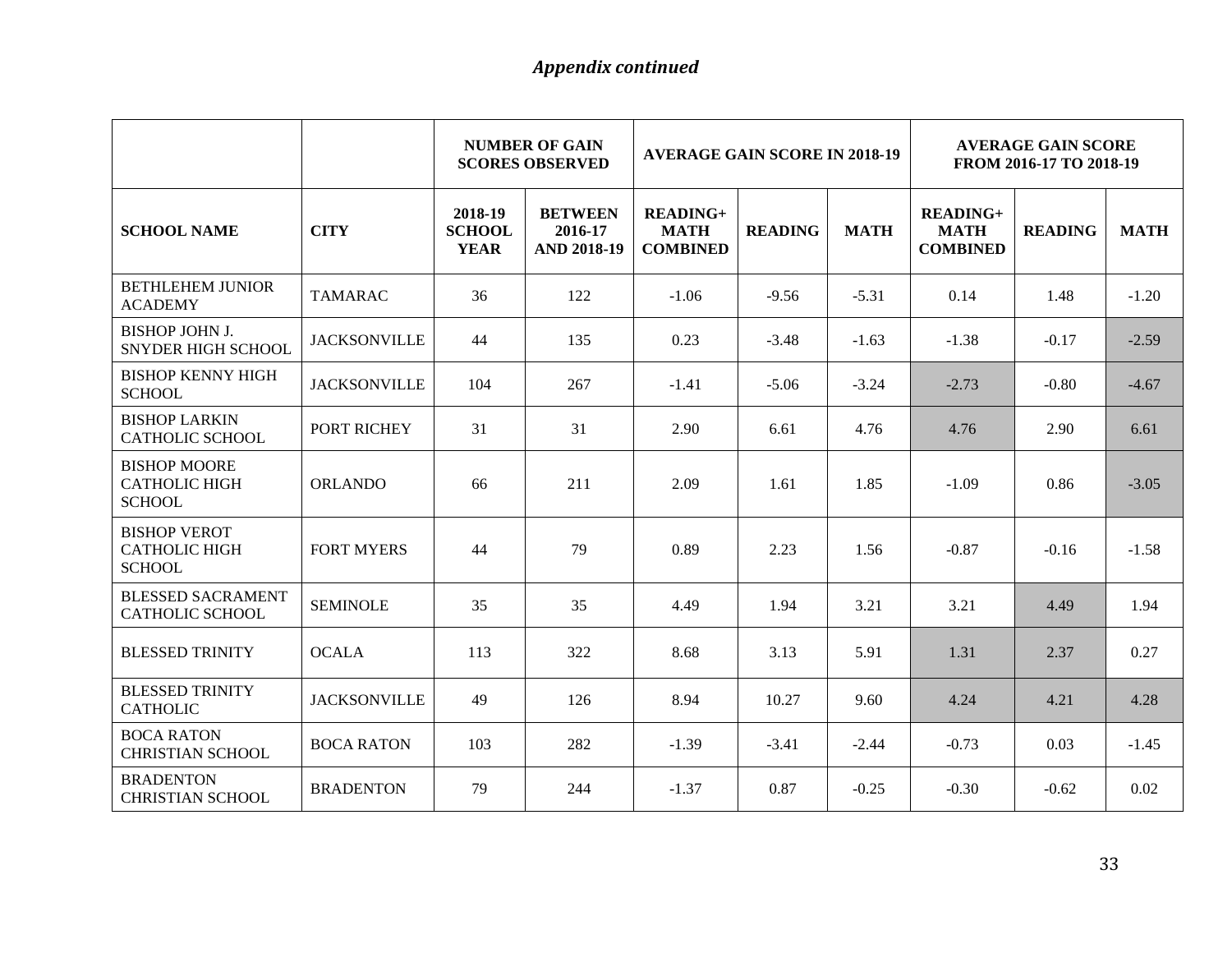|                                                      |                                    | <b>NUMBER OF GAIN</b><br><b>AVERAGE GAIN SCORE IN 2018-19</b><br><b>SCORES OBSERVED</b> |                                                 |                                              |                |             | <b>AVERAGE GAIN SCORE</b><br>FROM 2016-17 TO 2018-19 |                |             |
|------------------------------------------------------|------------------------------------|-----------------------------------------------------------------------------------------|-------------------------------------------------|----------------------------------------------|----------------|-------------|------------------------------------------------------|----------------|-------------|
| <b>SCHOOL NAME</b>                                   | <b>CITY</b>                        | 2018-19<br><b>SCHOOL</b><br><b>YEAR</b>                                                 | <b>BETWEEN</b><br>2016-17<br><b>AND 2018-19</b> | $READING+$<br><b>MATH</b><br><b>COMBINED</b> | <b>READING</b> | <b>MATH</b> | $READING+$<br><b>MATH</b><br><b>COMBINED</b>         | <b>READING</b> | <b>MATH</b> |
| <b>BRIDGE TO</b><br><b>INDEPENDENCE INC.</b>         | <b>ORLANDO</b>                     | 38                                                                                      | 122                                             | 2.46                                         | 0.29           | 0.95        | $-0.45$                                              | 1.29           | $-1.93$     |
| <b>BRITO MIAMI PRIVATE</b><br><b>SCHOOL</b>          | <b>MIAMI</b>                       | 48                                                                                      | 159                                             | $-9.42$                                      | $-20.83$       | $-15.13$    | $-6.42$                                              | $-4.75$        | $-8.08$     |
| <b>BROWARD JUNIOR</b><br><b>ACADEMY</b>              | <b>PLANTATION</b>                  | 105                                                                                     | 265                                             | $-0.31$                                      | $-1.69$        | $-0.87$     | $-1.12$                                              | 0.21           | $-2.57$     |
| <b>BRUSH ARBOR</b><br><b>CHRISTIAN SCHOOL</b>        | <b>ORLANDO</b>                     | 49                                                                                      | 151                                             | $-2.02$                                      | $-10.71$       | $-6.37$     | $-3.82$                                              | $-2.93$        | $-4.46$     |
| <b>CALVARY CHAPEL</b><br><b>ACADEMY</b>              | <b>WEST</b><br><b>MELBOURNE</b>    | 92                                                                                      | 240                                             | $-6.57$                                      | 2.34           | $-1.99$     | 2.63                                                 | 2.26           | 3.15        |
| <b>CALVARY CHRISTIAN</b><br><b>ACADEMY</b>           | <b>FORT WALTON</b><br><b>BEACH</b> | 52                                                                                      | 123                                             | $-0.42$                                      | $-8.10$        | $-4.26$     | $-2.16$                                              | 0.12           | $-4.36$     |
| <b>CALVARY CHRISTIAN</b><br><b>ACADEMY</b>           | <b>FT</b><br><b>LAUDERDALE</b>     | 215                                                                                     | 532                                             | $-2.67$                                      | $-1.12$        | $-1.89$     | $-2.48$                                              | $-3.11$        | $-1.92$     |
| <b>CALVARY CHRISTIAN</b><br><b>ACADEMY</b>           | <b>ORMOND</b><br><b>BEACH</b>      | 112                                                                                     | 264                                             | $-3.47$                                      | $-1.69$        | $-2.58$     | $-3.03$                                              | $-2.27$        | $-3.81$     |
| <b>CAMBRIDGE</b><br><b>CHRISTIAN SCHOOL</b>          | <b>TAMPA</b>                       | 48                                                                                      | 82                                              | $-4.60$                                      | $-5.85$        | $-5.23$     | $-3.16$                                              | $-2.24$        | $-4.09$     |
| <b>CANDLELIGHT</b><br><b>CHRISTIAN ACADEMY</b>       | <b>LAKE WALES</b>                  | 55                                                                                      | 166                                             | 4.40                                         | 5.69           | 5.05        | $-0.32$                                              | 1.13           | $-1.79$     |
| <b>CAPE CORAL</b><br><b>CHRISTIAN SCHOOL</b><br>INC. | <b>CAPE CORAL</b>                  | 32                                                                                      | 32                                              | $-2.50$                                      | 1.03           | $-0.73$     | $-0.73$                                              | $-2.50$        | 1.03        |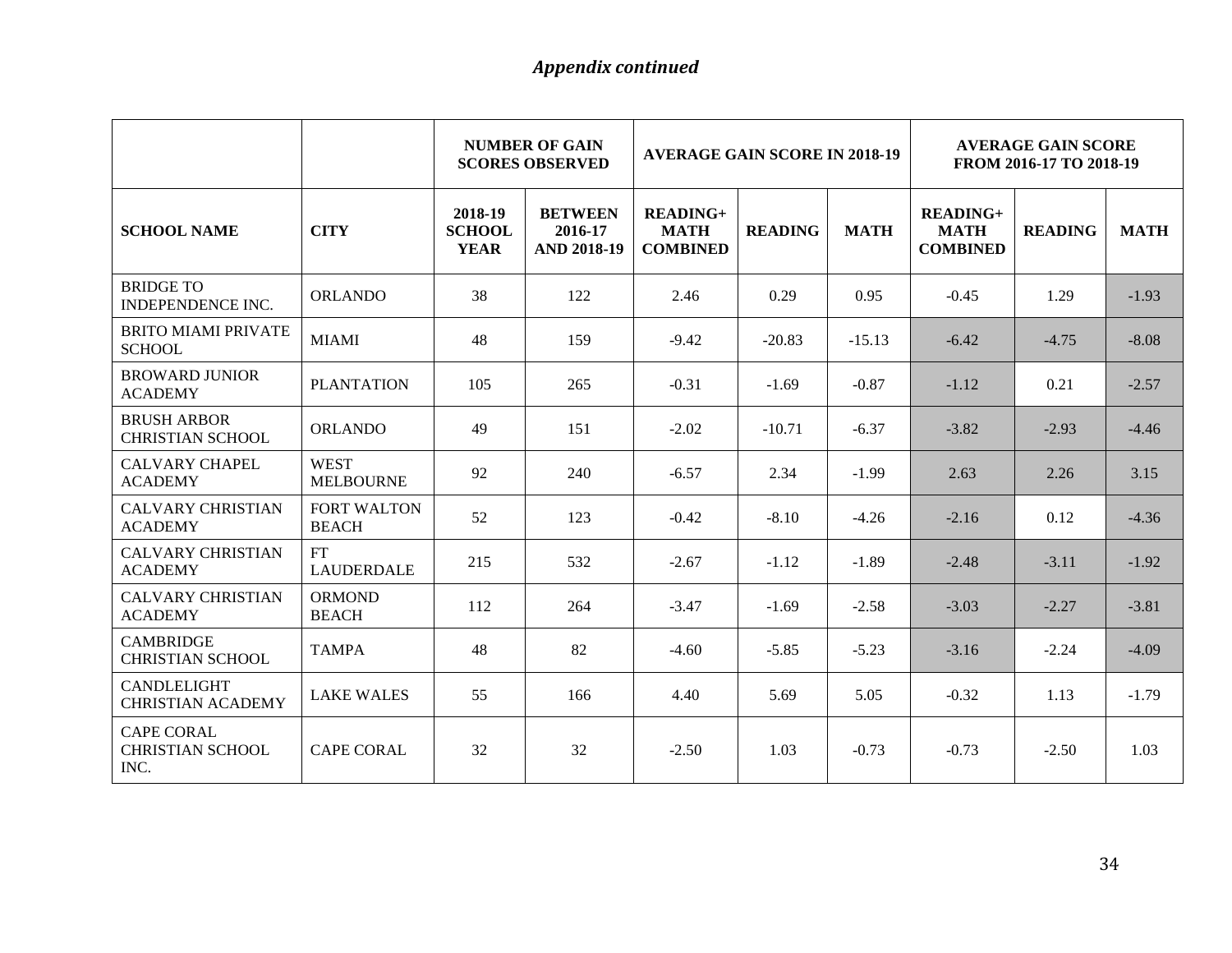|                                                                       |                                  | <b>NUMBER OF GAIN</b><br><b>AVERAGE GAIN SCORE IN 2018-19</b><br><b>SCORES OBSERVED</b> |                                                 |                                              | <b>AVERAGE GAIN SCORE</b><br>FROM 2016-17 TO 2018-19 |             |                                              |                |             |
|-----------------------------------------------------------------------|----------------------------------|-----------------------------------------------------------------------------------------|-------------------------------------------------|----------------------------------------------|------------------------------------------------------|-------------|----------------------------------------------|----------------|-------------|
| <b>SCHOOL NAME</b>                                                    | <b>CITY</b>                      | 2018-19<br><b>SCHOOL</b><br><b>YEAR</b>                                                 | <b>BETWEEN</b><br>2016-17<br><b>AND 2018-19</b> | $READING+$<br><b>MATH</b><br><b>COMBINED</b> | <b>READING</b>                                       | <b>MATH</b> | $READING+$<br><b>MATH</b><br><b>COMBINED</b> | <b>READING</b> | <b>MATH</b> |
| <b>CARDINAL GIBBONS</b><br><b>HIGH SCHOOL</b>                         | <b>FORT</b><br><b>LAUDERDALE</b> | 70                                                                                      | 197                                             | $-1.71$                                      | $-0.69$                                              | $-1.27$     | $-2.44$                                      | $-0.80$        | $-4.02$     |
| <b>CARE ELEMENTARY</b><br><b>SCHOOL</b>                               | <b>MIAMI</b>                     | 33                                                                                      | 33                                              | 5.15                                         | $-0.45$                                              | 2.35        | 2.35                                         | 5.15           | $-0.45$     |
| <b>CEDAR CREEK</b><br><b>CHRISTIAN SCHOOL</b>                         | <b>JACKSONVILLE</b>              | 74                                                                                      | 195                                             | $-1.03$                                      | $-11.42$                                             | $-6.22$     | $-2.47$                                      | $-0.58$        | $-4.36$     |
| <b>CEDAR HILLS BAPTIST</b><br><b>CHRISTIAN SCHOOL</b>                 | <b>JACKSONVILLE</b>              | 68                                                                                      | 176                                             | 1.06                                         | $-8.15$                                              | $-3.54$     | $-1.07$                                      | 0.53           | $-2.67$     |
| <b>CENTER OF LIFE</b><br><b>ACADEMY</b>                               | <b>MIAMI</b>                     | 55                                                                                      | 118                                             | 0.64                                         | 0.51                                                 | 0.57        | $-0.57$                                      | 0.57           | $-1.62$     |
| <b>CENTRAL BAPTIST</b><br><b>CHRISTIAN SCHOOL</b>                     | <b>BRANDON</b>                   | 85                                                                                      | 242                                             | $-2.19$                                      | $-3.40$                                              | $-2.65$     | $-0.07$                                      | 0.40           | $-0.72$     |
| <b>CENTRAL FLORIDA</b><br><b>CHRISTIAN ACADEMY</b>                    | <b>ORLANDO</b>                   | 70                                                                                      | 166                                             | $-1.44$                                      | $-2.20$                                              | $-1.82$     | 0.93                                         | 0.56           | 1.31        |
| <b>CENTRAL POINTE</b><br><b>CHRISTIAN ACADEMY</b>                     | <b>KISSIMMEE</b>                 | 54                                                                                      | 194                                             | $-0.07$                                      | $-7.13$                                              | $-3.60$     | $-0.45$                                      | 0.86           | $-1.76$     |
| <b>CENTRAL POINTE</b><br><b>CHRISTIAN ACADEMY</b><br><b>POINCIANA</b> | <b>KISSIMMEE</b>                 | 62                                                                                      | 177                                             | 0.37                                         | $-8.63$                                              | $-4.13$     | $-1.37$                                      | 0.49           | $-3.23$     |
| <b>CENTRAL POINTE</b><br><b>CHRISTIAN HIGH</b><br><b>SCHOOL</b>       | <b>KISSIMMEE</b>                 | 55                                                                                      | 112                                             | $-4.00$                                      | $-12.05$                                             | $-8.03$     | $-3.34$                                      | $-0.99$        | $-5.70$     |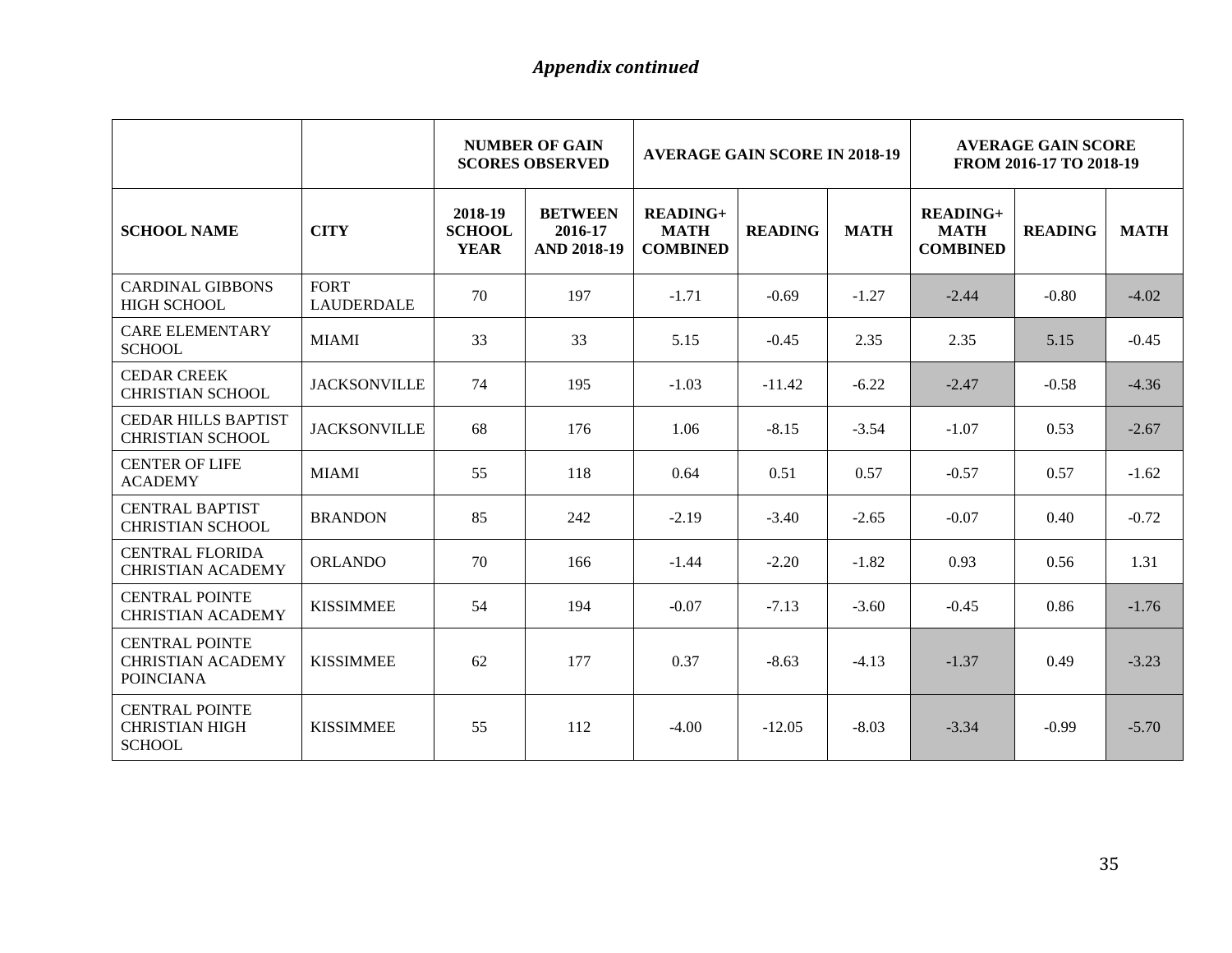|                                                                   |                                | <b>NUMBER OF GAIN</b><br><b>AVERAGE GAIN SCORE IN 2018-19</b><br><b>SCORES OBSERVED</b> |                                                 |                                                   | <b>AVERAGE GAIN SCORE</b><br>FROM 2016-17 TO 2018-19 |             |                                                   |                |             |
|-------------------------------------------------------------------|--------------------------------|-----------------------------------------------------------------------------------------|-------------------------------------------------|---------------------------------------------------|------------------------------------------------------|-------------|---------------------------------------------------|----------------|-------------|
| <b>SCHOOL NAME</b>                                                | <b>CITY</b>                    | 2018-19<br><b>SCHOOL</b><br><b>YEAR</b>                                                 | <b>BETWEEN</b><br>2016-17<br><b>AND 2018-19</b> | <b>READING+</b><br><b>MATH</b><br><b>COMBINED</b> | <b>READING</b>                                       | <b>MATH</b> | <b>READING+</b><br><b>MATH</b><br><b>COMBINED</b> | <b>READING</b> | <b>MATH</b> |
| <b>CHAMINADE-</b><br><b>MADONNA COLLEGE</b><br><b>PREPARATORY</b> | <b>HOLLYWOOD</b>               | 54                                                                                      | 134                                             | 1.69                                              | 1.83                                                 | 1.76        | $-0.77$                                           | 0.57           | $-2.10$     |
| <b>CHAMPAGNAT</b><br><b>CATHOLIC SCHOOL OF</b><br><b>HIALEAH</b>  | <b>HIALEAH</b>                 | 30                                                                                      | 141                                             | 1.40                                              | $-5.27$                                              | $-1.93$     | $-1.09$                                           | $-0.57$        | $-1.71$     |
| <b>CHATMAN'S</b><br><b>CHRISTIAN ACADEMY</b>                      | <b>JACKSONVILLE</b>            | 30                                                                                      | 30                                              | $-4.10$                                           | $-10.97$                                             | $-7.62$     | $-7.62$                                           | $-4.10$        | $-10.97$    |
| <b>CHILDREN IN THE</b><br>SPIRIT CHRISTIAN<br><b>SCHOOL</b>       | <b>CORAL</b><br><b>SPRINGS</b> | 33                                                                                      | 33                                              | 5.12                                              | $-2.73$                                              | 1.20        | 1.20                                              | 5.12           | $-2.73$     |
| <b>CHILDREN'S RAINBOW</b><br><b>DAYSCHOOL</b><br><b>ACADEMY</b>   | <b>GOULDS</b>                  | 50                                                                                      | 151                                             | $-2.16$                                           | $-9.42$                                              | $-5.94$     | $-2.43$                                           | $-1.53$        | $-3.30$     |
| <b>CHRIST THE KING</b><br><b>CATHOLIC</b>                         | <b>JACKSONVILLE</b>            | 36                                                                                      | 102                                             | 8.25                                              | 3.50                                                 | 5.88        | 2.41                                              | 3.60           | 1.22        |
| <b>CHRIST THE KING</b><br>LUTHERAN SCHOOL                         | PALM COAST                     | 38                                                                                      | 68                                              | $-2.39$                                           | 0.18                                                 | $-1.11$     | $-0.67$                                           | $-2.62$        | 1.33        |
| <b>CHRIST'S CHURCH</b><br><b>ACADEMY</b>                          | <b>JACKSONVILLE</b>            | 31                                                                                      | 31                                              | $-5.35$                                           | 2.65                                                 | $-1.35$     | $-1.35$                                           | $-5.35$        | 2.65        |
| <b>CHRISTIAN HERITAGE</b><br><b>ACADEMY</b>                       | <b>JACKSONVILLE</b>            | 53                                                                                      | 161                                             | $-7.36$                                           | $-18.11$                                             | $-12.74$    | $-4.50$                                           | $-1.82$        | $-7.17$     |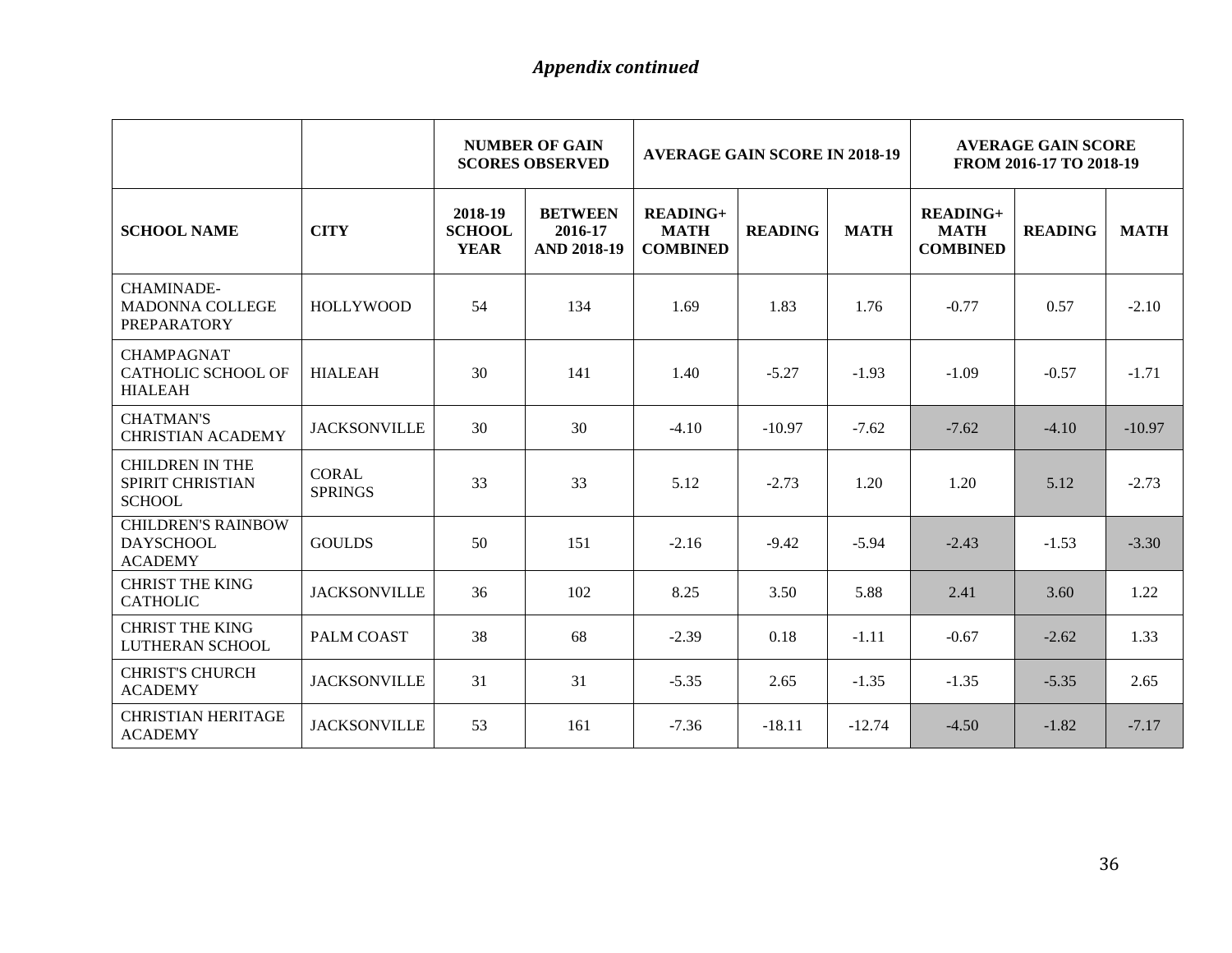|                                                                  |                                 | <b>NUMBER OF GAIN</b><br><b>AVERAGE GAIN SCORE IN 2018-19</b><br><b>SCORES OBSERVED</b> |                                                 |                                                   | <b>AVERAGE GAIN SCORE</b><br>FROM 2016-17 TO 2018-19 |             |                                                   |                |             |
|------------------------------------------------------------------|---------------------------------|-----------------------------------------------------------------------------------------|-------------------------------------------------|---------------------------------------------------|------------------------------------------------------|-------------|---------------------------------------------------|----------------|-------------|
| <b>SCHOOL NAME</b>                                               | <b>CITY</b>                     | 2018-19<br><b>SCHOOL</b><br><b>YEAR</b>                                                 | <b>BETWEEN</b><br>2016-17<br><b>AND 2018-19</b> | <b>READING+</b><br><b>MATH</b><br><b>COMBINED</b> | <b>READING</b>                                       | <b>MATH</b> | <b>READING+</b><br><b>MATH</b><br><b>COMBINED</b> | <b>READING</b> | <b>MATH</b> |
| <b>CHRISTOPHER</b><br><b>COLUMBUS HIGH</b><br><b>SCHOOL</b>      | <b>MIAMI</b>                    | 105                                                                                     | 229                                             | $-10.65$                                          | 2.44                                                 | $-4.10$     | $-3.60$                                           | $-5.52$        | $-1.69$     |
| <b>CITI CHRISTIAN</b><br><b>ACADEMY</b>                          | <b>MIAMI</b>                    | 45                                                                                      | 124                                             | 0.53                                              | $-10.56$                                             | $-5.01$     | $-3.22$                                           | $-0.55$        | $-5.34$     |
| <b>CITY OF LIFE</b><br><b>CHRISTIAN ACADEMY</b>                  | <b>KISSIMMEE</b>                | 123                                                                                     | 327                                             | 0.31                                              | $-2.62$                                              | $-1.17$     | 0.54                                              | 0.53           | 0.52        |
| <b>CLASSICAL CHRISTIAN</b><br><b>SCHOOL FOR THE</b><br>ARTS INC. | <b>PINELLAS</b><br><b>PARK</b>  | 68                                                                                      | 180                                             | $-3.62$                                           | $-15.24$                                             | $-9.43$     | $-3.42$                                           | $-1.02$        | $-5.83$     |
| <b>COLONIAL CHRISTIAN</b><br><b>SCHOOL</b>                       | <b>HOMESTEAD</b>                | 93                                                                                      | 253                                             | $-1.58$                                           | $-8.46$                                              | $-5.16$     | $-3.51$                                           | $-2.25$        | $-4.56$     |
| <b>COMMUNITY</b><br><b>CHRISTIAN LEARNING</b><br><b>CENTER</b>   | <b>APOPKA</b>                   | 94                                                                                      | 225                                             | 0.57                                              | $-6.90$                                              | $-3.16$     | $-1.16$                                           | 0.10           | $-2.56$     |
| <b>COMMUNITY</b><br><b>CHRISTIAN SCHOOL</b>                      | <b>BRADENTON</b>                | 61                                                                                      | 163                                             | $-0.10$                                           | $-1.64$                                              | $-0.87$     | $-0.49$                                           | $-0.59$        | $-0.48$     |
| <b>COMMUNITY</b><br><b>CHRISTIAN SCHOOL</b>                      | <b>PORT</b><br><b>CHARLOTTE</b> | 121                                                                                     | 345                                             | 0.17                                              | $-0.08$                                              | 0.05        | $-0.47$                                           | $-0.29$        | $-0.66$     |
| <b>COMMUNITY</b><br><b>CHRISTIAN SCHOOL</b>                      | <b>TALLAHASSEE</b>              | 41                                                                                      | 78                                              | $-5.32$                                           | $-4.49$                                              | $-4.90$     | $-1.64$                                           | $-3.49$        | 0.21        |
| <b>COMMUNITY</b><br><b>CHRISTIAN SCHOOL</b><br>INC.              | <b>MELBOURNE</b>                | 76                                                                                      | 170                                             | $-1.96$                                           | 1.59                                                 | $-0.18$     | $-0.72$                                           | $-0.15$        | $-1.29$     |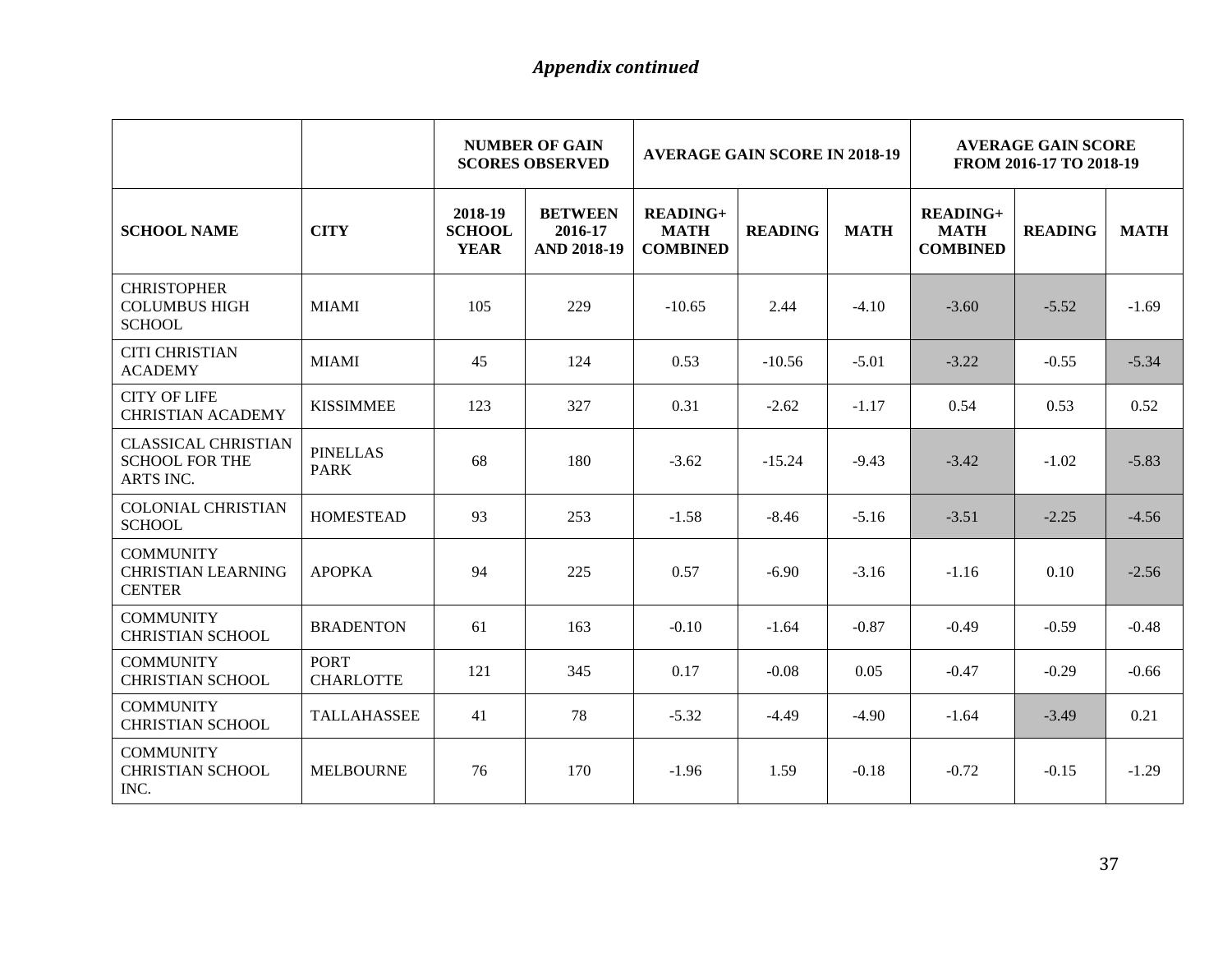|                                                  |                                 | <b>NUMBER OF GAIN</b><br><b>AVERAGE GAIN SCORE IN 2018-19</b><br><b>SCORES OBSERVED</b> |                                                 |                                                   | <b>AVERAGE GAIN SCORE</b><br>FROM 2016-17 TO 2018-19 |             |                                                   |                |             |
|--------------------------------------------------|---------------------------------|-----------------------------------------------------------------------------------------|-------------------------------------------------|---------------------------------------------------|------------------------------------------------------|-------------|---------------------------------------------------|----------------|-------------|
| <b>SCHOOL NAME</b>                               | <b>CITY</b>                     | 2018-19<br><b>SCHOOL</b><br><b>YEAR</b>                                                 | <b>BETWEEN</b><br>2016-17<br><b>AND 2018-19</b> | <b>READING+</b><br><b>MATH</b><br><b>COMBINED</b> | <b>READING</b>                                       | <b>MATH</b> | <b>READING+</b><br><b>MATH</b><br><b>COMBINED</b> | <b>READING</b> | <b>MATH</b> |
| <b>COOPER CITY</b><br><b>CHRISTIAN ACADEMY</b>   | <b>COOPER CITY</b>              | 34                                                                                      | 70                                              | 1.74                                              | $-6.68$                                              | $-2.47$     | $-0.41$                                           | 1.51           | $-2.34$     |
| <b>CORAL PARK</b><br><b>CHRISTIAN ACADEMY</b>    | <b>MIAMI</b>                    | 38                                                                                      | 71                                              | 5.29                                              | 1.50                                                 | 3.39        | 2.44                                              | 3.85           | 1.04        |
| <b>CORNERSTONE</b><br><b>CHRISTIAN SCHOOL</b>    | <b>JACKSONVILLE</b>             | 113                                                                                     | 244                                             | 3.52                                              | 1.75                                                 | 2.64        | $-0.43$                                           | 0.46           | $-1.32$     |
| <b>CORPUS CHRISTI</b><br><b>CATHOLIC SCHOOL</b>  | <b>TEMPLE</b><br><b>TERRACE</b> | 40                                                                                      | 40                                              | 10.53                                             | 5.65                                                 | 8.09        | 8.09                                              | 10.53          | 5.65        |
| <b>COUNTRYSIDE</b><br><b>CHRISTIAN SCHOOL</b>    | <b>GAINESVILLE</b>              | 60                                                                                      | 104                                             | $-4.65$                                           | $-9.27$                                              | $-6.96$     | $-3.67$                                           | $-2.74$        | $-4.60$     |
| <b>COVENANT CHRISTIAN</b><br><b>SCHOOL</b>       | PALM BAY                        | 34                                                                                      | 136                                             | $-8.12$                                           | $-4.00$                                              | $-6.06$     | $-3.60$                                           | $-2.85$        | $-4.35$     |
| <b>CREEKSIDE CHRISTIAN</b><br><b>SCHOOL</b>      | <b>OTTER CREEK</b>              | 30                                                                                      | 30                                              | $-2.20$                                           | $-1.77$                                              | $-1.98$     | $-1.98$                                           | $-2.20$        | $-1.77$     |
| <b>CUTLER RIDGE</b><br><b>CHRISTIAN ACADEMY</b>  | <b>MIAMI</b>                    | 49                                                                                      | 152                                             | $-1.65$                                           | $-7.39$                                              | $-4.52$     | $-1.97$                                           | $-0.94$        | $-3.00$     |
| <b>D T PREPARATORY</b><br><b>ACADEMY INC</b>     | <b>PENSACOLA</b>                | 34                                                                                      | 66                                              | 6.21                                              | 2.82                                                 | 4.69        | 1.01                                              | 0.77           | 0.98        |
| <b>DAYSPRING</b><br><b>CHRISTIAN ACADEMY</b>     | <b>MARIANNA</b>                 | 33                                                                                      | 33                                              | 0.94                                              | $-6.73$                                              | $-2.89$     | $-2.89$                                           | 0.94           | $-6.73$     |
| <b>DAYTONA BEACH</b><br><b>CHRISTIAN ACADEMY</b> | <b>DAYTONA</b><br><b>BEACH</b>  | 32                                                                                      | 32                                              | 0.44                                              | $-14.50$                                             | $-7.03$     | $-7.03$                                           | 0.44           | $-14.50$    |
| <b>DELTONA CHRISTIAN</b><br><b>SCHOOL</b>        | <b>DELTONA</b>                  | 75                                                                                      | 197                                             | 2.12                                              | $-0.96$                                              | 0.60        | 0.70                                              | 2.27           | $-0.84$     |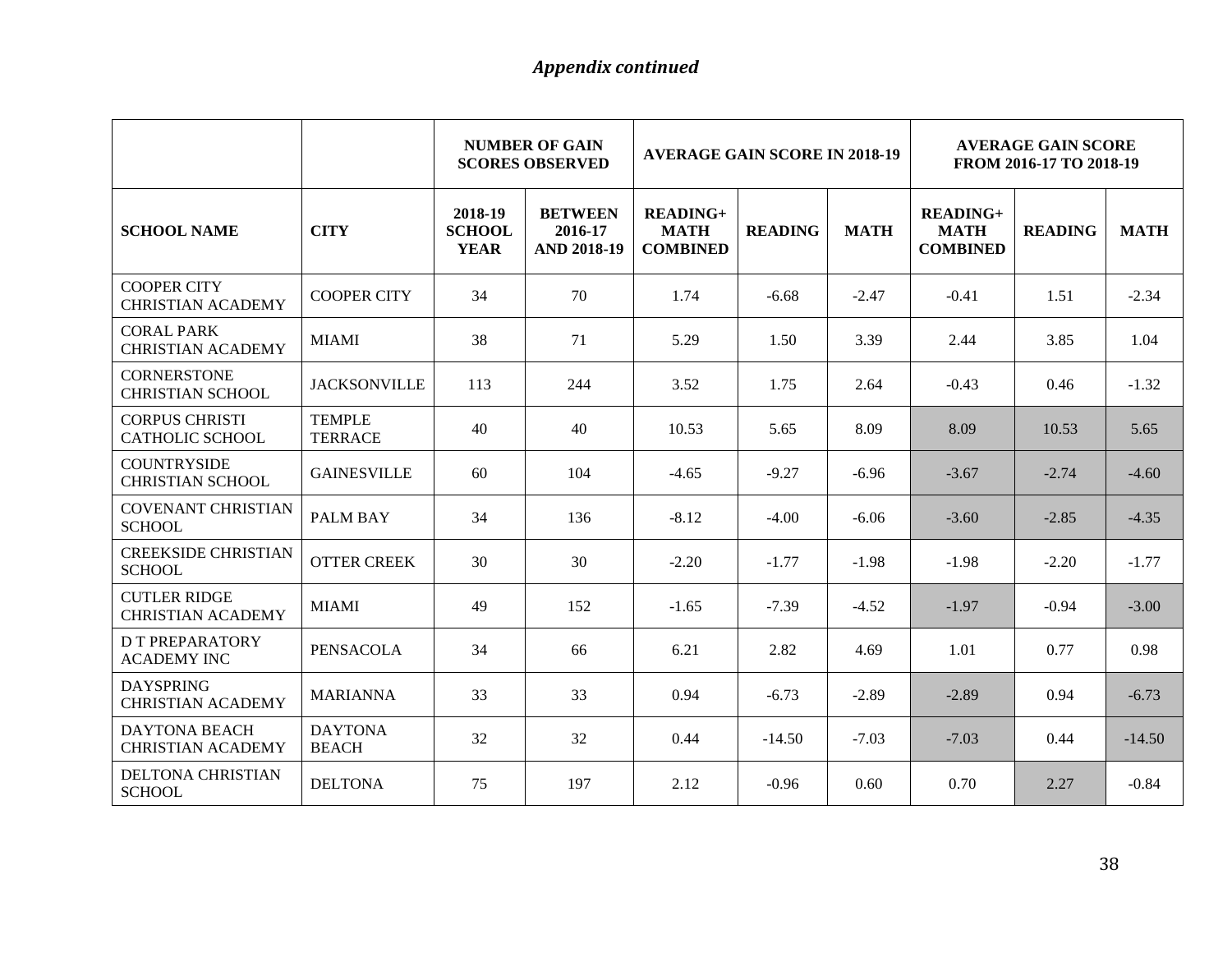|                                                     |                                  | <b>NUMBER OF GAIN</b><br><b>AVERAGE GAIN SCORE IN 2018-19</b><br><b>SCORES OBSERVED</b> |                                                 |                                                   | <b>AVERAGE GAIN SCORE</b><br>FROM 2016-17 TO 2018-19 |             |                                                   |                |             |
|-----------------------------------------------------|----------------------------------|-----------------------------------------------------------------------------------------|-------------------------------------------------|---------------------------------------------------|------------------------------------------------------|-------------|---------------------------------------------------|----------------|-------------|
| <b>SCHOOL NAME</b>                                  | <b>CITY</b>                      | 2018-19<br><b>SCHOOL</b><br><b>YEAR</b>                                                 | <b>BETWEEN</b><br>2016-17<br><b>AND 2018-19</b> | <b>READING+</b><br><b>MATH</b><br><b>COMBINED</b> | <b>READING</b>                                       | <b>MATH</b> | <b>READING+</b><br><b>MATH</b><br><b>COMBINED</b> | <b>READING</b> | <b>MATH</b> |
| <b>DIVINE SAVIOR</b><br>LUTHERAN ACADEMY            | <b>DORAL</b>                     | 61                                                                                      | 141                                             | 2.28                                              | $-1.18$                                              | 0.55        | $-0.32$                                           | $-0.04$        | $-0.60$     |
| <b>DIXON CHRISTIAN</b><br><b>SCHOOL OF THE ARTS</b> | <b>PENSACOLA</b>                 | 45                                                                                      | 81                                              | 2.78                                              | 1.22                                                 | 2.00        | $-1.22$                                           | 1.21           | $-3.64$     |
| <b>DOWNEY CHRISTIAN</b><br><b>SCHOOL</b>            | <b>ORLANDO</b>                   | 104                                                                                     | 259                                             | $-3.14$                                           | $-10.00$                                             | $-6.49$     | $-3.08$                                           | $-1.96$        | $-4.23$     |
| <b>EAGLE'S VIEW</b><br><b>ACADEMY</b>               | <b>JACKSONVILLE</b>              | 72                                                                                      | 182                                             | $-3.72$                                           | $-9.61$                                              | $-6.67$     | $-5.21$                                           | $-3.68$        | $-6.74$     |
| <b>EAST HILL CHRISTIAN</b><br><b>SCHOOL</b>         | <b>PENSACOLA</b>                 | 54                                                                                      | 88                                              | 2.87                                              | $-1.85$                                              | 0.56        | 0.71                                              | 2.49           | $-1.13$     |
| <b>EASTLAND CHRISTIAN</b><br><b>SCHOOL</b>          | <b>ORLANDO</b>                   | 139                                                                                     | 369                                             | 0.13                                              | $-11.41$                                             | $-5.41$     | $-3.88$                                           | $-1.26$        | $-6.65$     |
| <b>EDISON PRIVATE</b><br><b>SCHOOL</b>              | <b>HIALEAH</b>                   | 270                                                                                     | 685                                             | 1.10                                              | $-10.31$                                             | $-4.61$     | $-1.15$                                           | 1.36           | $-3.64$     |
| <b>ELFERS CHRISTIAN</b><br><b>SCHOOL</b>            | <b>NEW PORT</b><br><b>RICHEY</b> | 54                                                                                      | 186                                             | $-0.41$                                           | $-11.11$                                             | $-5.76$     | $-3.09$                                           | $-1.45$        | $-4.74$     |
| <b>ELITE PREPARATORY</b><br><b>ACADEMY</b>          | <b>ORLANDO</b>                   | 52                                                                                      | 52                                              | 2.18                                              | 0.58                                                 | 1.66        | 1.66                                              | 2.18           | 0.58        |
| <b>ESCAMBIA CHRISTIAN</b><br><b>SCHOOL</b>          | <b>PENSACOLA</b>                 | 32                                                                                      | 32                                              | 4.94                                              | $-1.94$                                              | 1.45        | 1.45                                              | 4.94           | $-1.94$     |
| <b>EVANGELICAL</b><br><b>CHRISTIAN</b>              | <b>FORT MYERS</b>                | 42                                                                                      | 107                                             | $-2.28$                                           | $-10.25$                                             | $-6.35$     | $-4.49$                                           | $-2.44$        | $-6.05$     |
| <b>EXCEL CHRISTIAN</b><br><b>ACADEMY</b>            | <b>LAKELAND</b>                  | 67                                                                                      | 171                                             | $-0.39$                                           | $-2.93$                                              | $-1.66$     | $-3.68$                                           | $-2.09$        | $-5.27$     |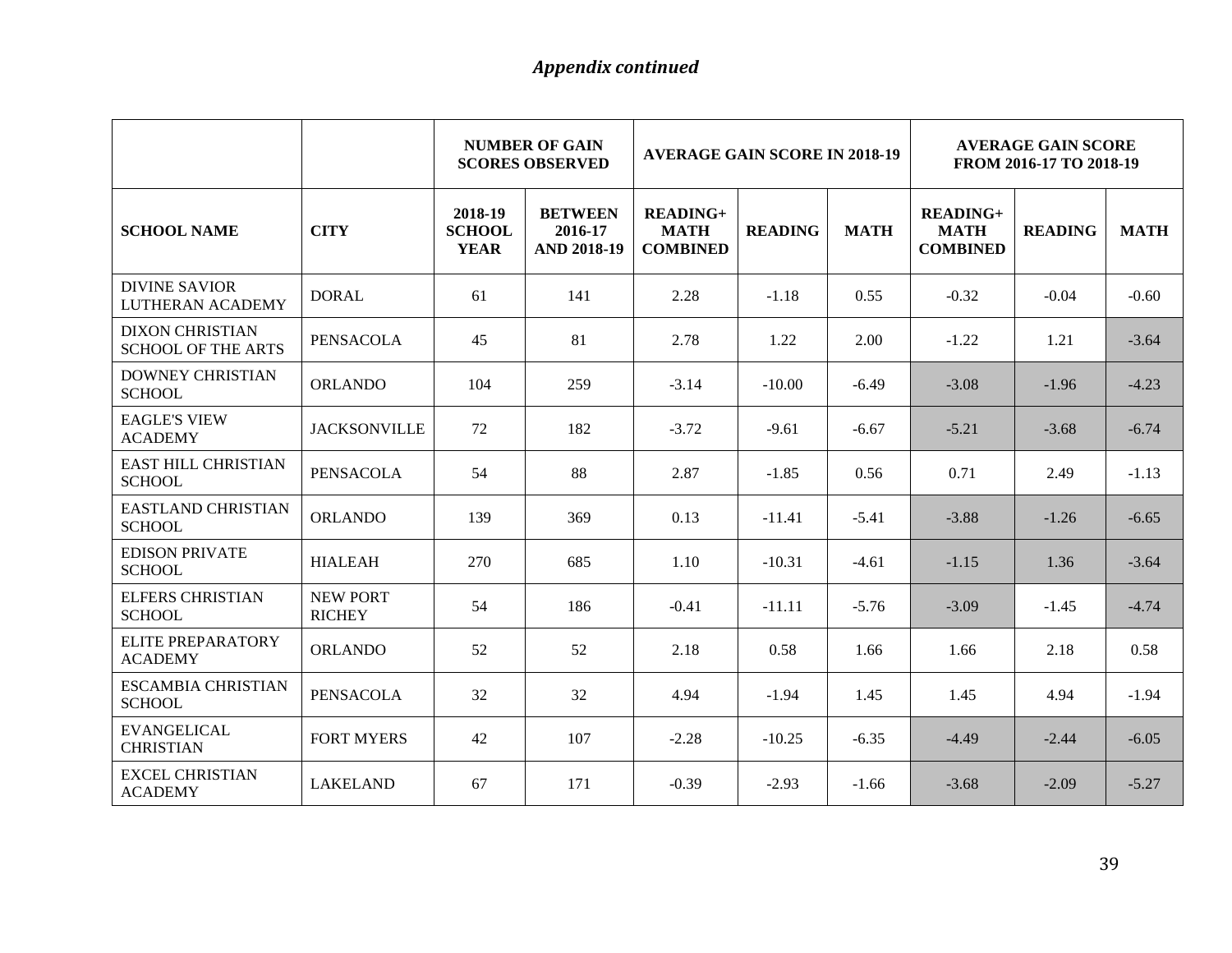|                                                                    |                                | <b>NUMBER OF GAIN</b><br><b>AVERAGE GAIN SCORE IN 2018-19</b><br><b>SCORES OBSERVED</b> |                                                 |                                                   |                | <b>AVERAGE GAIN SCORE</b><br>FROM 2016-17 TO 2018-19 |                                                   |                |             |
|--------------------------------------------------------------------|--------------------------------|-----------------------------------------------------------------------------------------|-------------------------------------------------|---------------------------------------------------|----------------|------------------------------------------------------|---------------------------------------------------|----------------|-------------|
| <b>SCHOOL NAME</b>                                                 | <b>CITY</b>                    | 2018-19<br><b>SCHOOL</b><br><b>YEAR</b>                                                 | <b>BETWEEN</b><br>2016-17<br><b>AND 2018-19</b> | <b>READING+</b><br><b>MATH</b><br><b>COMBINED</b> | <b>READING</b> | <b>MATH</b>                                          | <b>READING+</b><br><b>MATH</b><br><b>COMBINED</b> | <b>READING</b> | <b>MATH</b> |
| <b>FAITH CHRISTIAN</b><br><b>ACADEMY</b>                           | <b>ORLANDO</b>                 | 160                                                                                     | 459                                             | 1.23                                              | 3.47           | 2.35                                                 | $-0.35$                                           | 0.02           | $-0.71$     |
| <b>FAITH CHRISTIAN</b><br><b>ACADEMY</b>                           | <b>SPRING HILL</b>             | 31                                                                                      | 31                                              | $-0.19$                                           | $-2.10$        | $-1.15$                                              | $-1.15$                                           | $-0.19$        | $-2.10$     |
| <b>FAITH LUTHERAN</b><br><b>SCHOOL</b>                             | <b>EUSTIS</b>                  | 41                                                                                      | 83                                              | $-3.29$                                           | 0.73           | $-1.28$                                              | $-1.43$                                           | $-3.43$        | 0.58        |
| <b>FAITH LUTHERAN</b><br><b>SCHOOL</b>                             | <b>HIALEAH</b>                 | 30                                                                                      | 30                                              | $-3.00$                                           | $-1.40$        | $-2.20$                                              | $-2.20$                                           | $-3.00$        | $-1.40$     |
| <b>FAITH OUTREACH</b><br><b>ACADEMY</b>                            | <b>TAMPA</b>                   | 49                                                                                      | 158                                             | $-5.33$                                           | $-8.57$        | $-6.93$                                              | $-2.21$                                           | $-0.66$        | $-3.73$     |
| <b>FAMILY CHRISTIAN</b><br><b>SCHOOL OF</b><br><b>CLERMONT</b>     | <b>CLERMONT</b>                | 78                                                                                      | 193                                             | $-3.62$                                           | $-2.26$        | $-2.94$                                              | $-1.81$                                           | $-2.81$        | $-1.01$     |
| <b>FATHER LOPEZ HIGH</b><br><b>SCHOOL</b>                          | <b>DAYTONA</b><br><b>BEACH</b> | 33                                                                                      | 166                                             | 1.36                                              | 3.73           | 2.55                                                 | 0.33                                              | 0.64           | 0.01        |
| FIRST ACADEMY-<br><b>LEESBURG</b>                                  | <b>LEESBURG</b>                | 75                                                                                      | 209                                             | $-1.68$                                           | $-5.11$        | $-3.39$                                              | $-1.09$                                           | 0.33           | $-2.51$     |
| <b>FIRST ASSEMBLY</b><br><b>CHRISTIAN SCHOOL</b><br><b>DAYCARE</b> | <b>OCALA</b>                   | 167                                                                                     | 407                                             | 1.81                                              | 0.47           | 1.14                                                 | $-2.64$                                           | $-1.95$        | $-3.35$     |
| <b>FIRST BAPTIST</b><br><b>ACADEMY</b>                             | <b>HOLLYWOOD</b>               | 40                                                                                      | 77                                              | 3.18                                              | $-0.38$        | 1.40                                                 | 2.37                                              | 5.14           | $-0.09$     |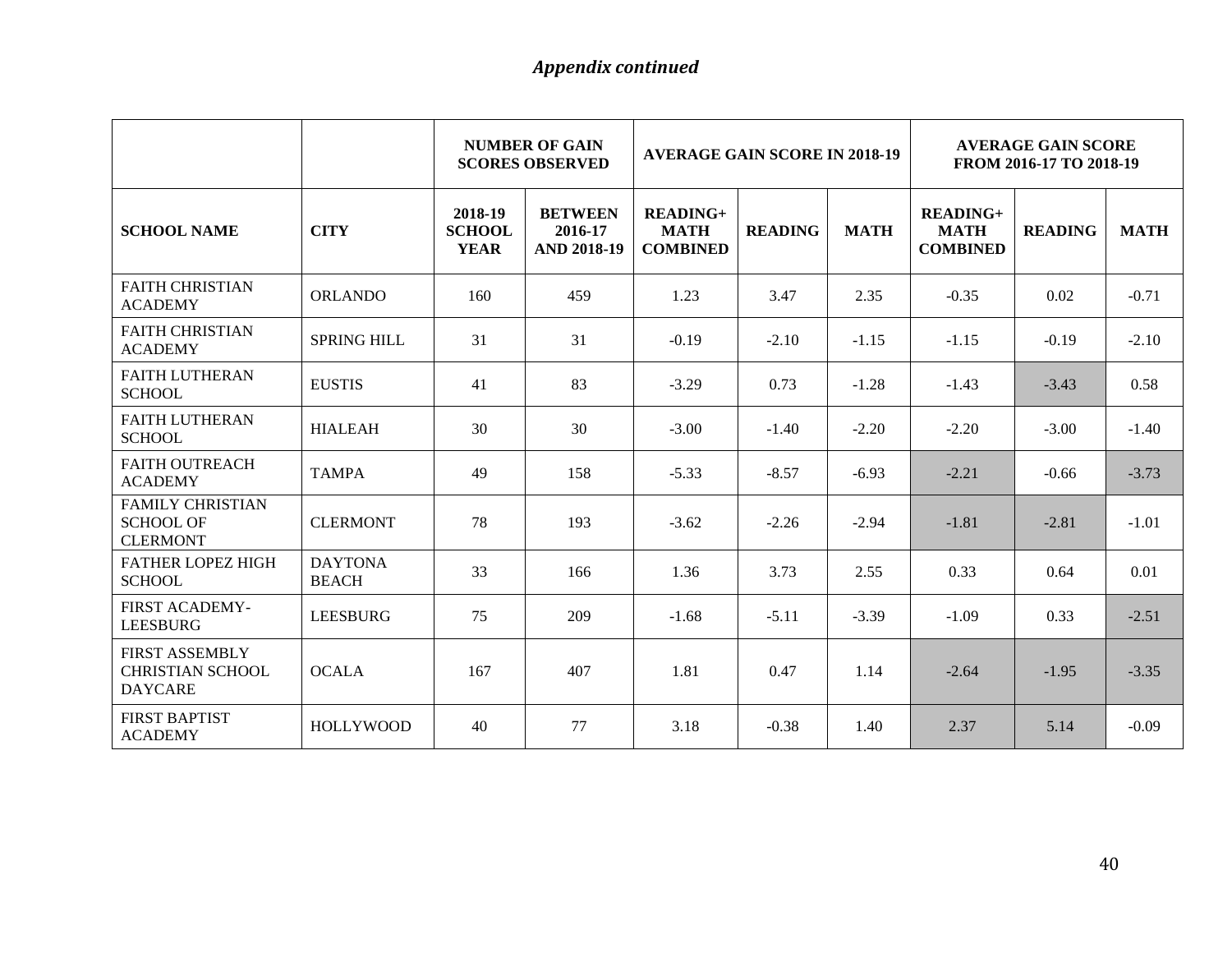|                                                                  |                                  | <b>NUMBER OF GAIN</b><br><b>AVERAGE GAIN SCORE IN 2018-19</b><br><b>SCORES OBSERVED</b> |                                                 |                                              | <b>AVERAGE GAIN SCORE</b><br>FROM 2016-17 TO 2018-19 |             |                                              |                |             |
|------------------------------------------------------------------|----------------------------------|-----------------------------------------------------------------------------------------|-------------------------------------------------|----------------------------------------------|------------------------------------------------------|-------------|----------------------------------------------|----------------|-------------|
| <b>SCHOOL NAME</b>                                               | <b>CITY</b>                      | 2018-19<br><b>SCHOOL</b><br><b>YEAR</b>                                                 | <b>BETWEEN</b><br>2016-17<br><b>AND 2018-19</b> | $READING+$<br><b>MATH</b><br><b>COMBINED</b> | <b>READING</b>                                       | <b>MATH</b> | $READING+$<br><b>MATH</b><br><b>COMBINED</b> | <b>READING</b> | <b>MATH</b> |
| <b>FIRST BAPTIST</b><br><b>ACADEMY OF</b><br><b>JACKSONVILLE</b> | <b>JACKSONVILLE</b>              | 49                                                                                      | 123                                             | $-5.18$                                      | $-2.73$                                              | $-3.96$     | 1.00                                         | 0.57           | 1.42        |
| <b>FIRST BAPTIST</b><br><b>CHRISTIAN ACADEMY</b>                 | <b>BUNNELL</b>                   | 78                                                                                      | 223                                             | $-0.59$                                      | $-11.18$                                             | $-5.88$     | $-1.53$                                      | 0.78           | $-3.83$     |
| FIRST BAPTIST RUSKIN<br><b>CHRISTIAN SCHOOL</b>                  | <b>RUSKIN</b>                    | 30                                                                                      | 94                                              | $-1.52$                                      | $-11.63$                                             | $-6.90$     | $-4.16$                                      | $-2.62$        | $-5.43$     |
| <b>FIRST CHRISTIAN</b><br><b>ACADEMY</b>                         | <b>HIGH SPRINGS</b>              | 41                                                                                      | 79                                              | 2.32                                         | $-5.80$                                              | $-1.74$     | $-1.98$                                      | 0.99           | $-4.95$     |
| <b>FIRST CHRISTIAN</b><br><b>ACADEMY</b>                         | <b>NEW PORT</b><br><b>RICHEY</b> | 33                                                                                      | 33                                              | $-8.30$                                      | $-5.09$                                              | $-6.70$     | $-6.70$                                      | $-8.30$        | $-5.09$     |
| <b>FIRST COAST</b><br><b>CHRISTIAN SCHOOL</b>                    | <b>JACKSONVILLE</b>              | 129                                                                                     | 378                                             | $-1.18$                                      | $-11.22$                                             | $-6.65$     | $-3.93$                                      | $-2.10$        | $-5.27$     |
| <b>FIRST UNITED</b><br>METHODIST SCHOOL<br><b>CENTER</b>         | <b>BROOKSVILLE</b>               | 33                                                                                      | 96                                              | 5.36                                         | $-9.91$                                              | $-2.14$     | $-0.71$                                      | 0.83           | $-2.14$     |
| <b>FLORIDA CHRISTIAN</b><br><b>SCHOOL</b>                        | <b>MIAMI</b>                     | 86                                                                                      | 218                                             | $-1.42$                                      | $-10.21$                                             | $-5.81$     | $-3.55$                                      | $-1.82$        | $-5.28$     |
| <b>FLORIDA COLLEGE</b><br><b>ACADEMY</b>                         | <b>TAMPA</b>                     | 72                                                                                      | 156                                             | $-0.45$                                      | $-2.21$                                              | $-1.47$     | $-0.90$                                      | 0.66           | $-2.32$     |
| FOREST CITY S.D.A.                                               | <b>ORLANDO</b>                   | 64                                                                                      | 182                                             | 3.98                                         | 4.14                                                 | 4.06        | 0.49                                         | 0.69           | 0.19        |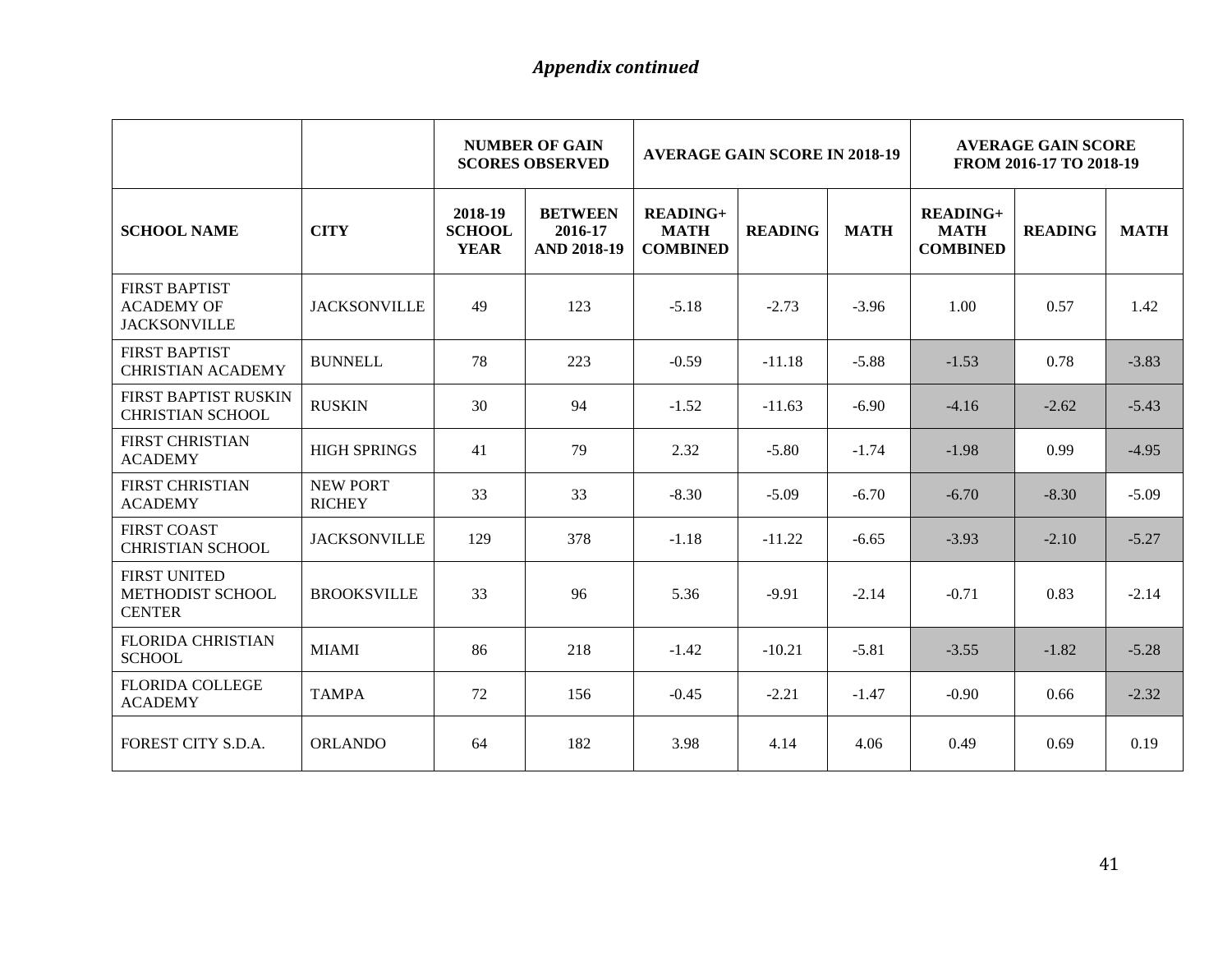|                                                               |                                  | <b>NUMBER OF GAIN</b><br><b>AVERAGE GAIN SCORE IN 2018-19</b><br><b>SCORES OBSERVED</b> |                                                 |                                                   |                | <b>AVERAGE GAIN SCORE</b><br>FROM 2016-17 TO 2018-19 |                                                   |                |             |
|---------------------------------------------------------------|----------------------------------|-----------------------------------------------------------------------------------------|-------------------------------------------------|---------------------------------------------------|----------------|------------------------------------------------------|---------------------------------------------------|----------------|-------------|
| <b>SCHOOL NAME</b>                                            | <b>CITY</b>                      | 2018-19<br><b>SCHOOL</b><br><b>YEAR</b>                                                 | <b>BETWEEN</b><br>2016-17<br><b>AND 2018-19</b> | <b>READING+</b><br><b>MATH</b><br><b>COMBINED</b> | <b>READING</b> | <b>MATH</b>                                          | <b>READING+</b><br><b>MATH</b><br><b>COMBINED</b> | <b>READING</b> | <b>MATH</b> |
| <b>FOREST LAKE</b><br><b>ACADEMY</b>                          | <b>APOPKA</b>                    | 68                                                                                      | 202                                             | $-1.37$                                           | $-0.36$        | $-0.78$                                              | 0.25                                              | 0.70           | $-0.33$     |
| <b>FOREST LAKE</b><br><b>EDUCATION CENTER</b>                 | <b>LONGWOOD</b>                  | 122                                                                                     | 334                                             | 1.06                                              | $-4.70$        | $-1.82$                                              | $-0.47$                                           | 0.85           | $-1.77$     |
| <b>FORT LAUDERDALE</b><br><b>PREPARATORY</b><br><b>SCHOOL</b> | <b>FORT</b><br><b>LAUDERDALE</b> | 47                                                                                      | 116                                             | $-2.30$                                           | $-10.65$       | $-6.44$                                              | $-2.41$                                           | $-1.35$        | $-3.43$     |
| <b>FORT MYERS</b><br><b>CHRISTIAN SCHOOL</b>                  | <b>FORT MYERS</b>                | 31                                                                                      | 31                                              | $-5.94$                                           | $-10.65$       | $-8.29$                                              | $-8.29$                                           | $-5.94$        | $-10.65$    |
| <b>FOUNDATION</b><br><b>ACADEMY</b>                           | <b>JACKSONVILLE</b>              | 49                                                                                      | 137                                             | $-11.33$                                          | $-13.49$       | $-12.41$                                             | $-6.42$                                           | $-6.18$        | $-6.66$     |
| <b>FOUNDATION</b><br><b>CHRISTIAN ACADEMY</b>                 | <b>VALRICO</b>                   | 51                                                                                      | 136                                             | 0.73                                              | 1.24           | 0.98                                                 | $-2.16$                                           | $-1.58$        | $-2.74$     |
| <b>FREEDOMLAND</b><br><b>CHRISTIAN ACADEMY</b>                | <b>KISSIMMEE</b>                 | 37                                                                                      | 81                                              | $-4.43$                                           | 1.11           | $-1.66$                                              | 1.23                                              | 0.19           | 2.27        |
| <b>GARDEN OF THE</b><br><b>SAHABA ACADEMY</b>                 | <b>BOCA RATON</b>                | 61                                                                                      | 197                                             | $-1.82$                                           | 4.90           | 1.54                                                 | $-2.13$                                           | $-2.38$        | $-1.89$     |
| <b>GENERATION OF HOPE</b><br><b>ACADEMY INC.</b>              | <b>ORLANDO</b>                   | 50                                                                                      | 87                                              | 0.52                                              | $-0.20$        | 0.16                                                 | $-0.43$                                           | 1.01           | $-1.86$     |
| <b>GLADES CHRISTIAN</b><br><b>ACADEMY</b>                     | <b>CORAL</b><br><b>SPRINGS</b>   | 36                                                                                      | 36                                              | 0.17                                              | $-3.08$        | $-1.46$                                              | $-1.46$                                           | 0.17           | $-3.08$     |
| <b>GLADES DAY SCHOOL</b>                                      | <b>BELLE GLADE</b>               | 36                                                                                      | 100                                             | $-5.69$                                           | $-18.14$       | $-11.92$                                             | $-5.21$                                           | $-2.42$        | $-7.95$     |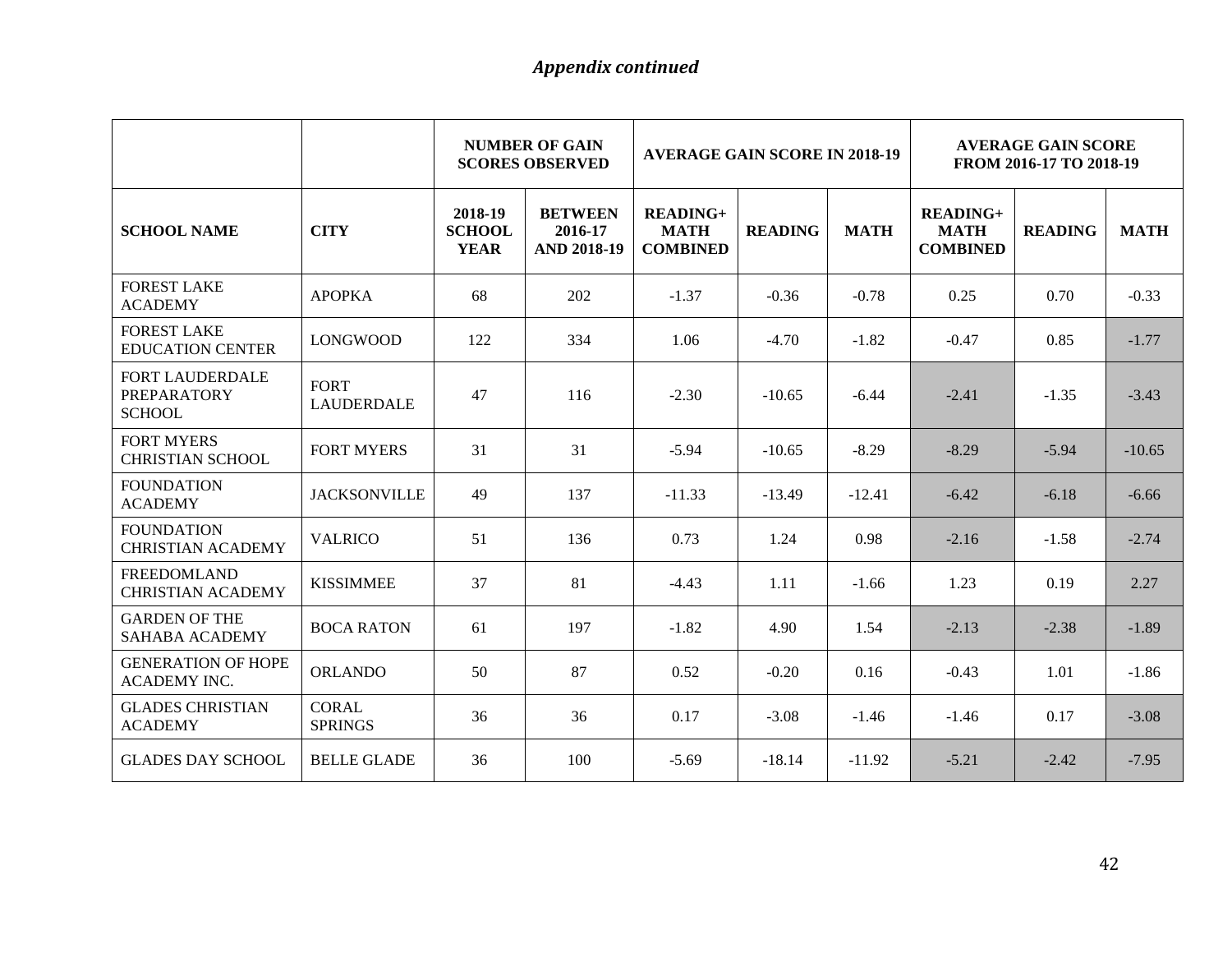|                                                                   |                                  | <b>NUMBER OF GAIN</b><br><b>AVERAGE GAIN SCORE IN 2018-19</b><br><b>SCORES OBSERVED</b> |                                                 |                                              | <b>AVERAGE GAIN SCORE</b><br>FROM 2016-17 TO 2018-19 |             |                                                   |                |             |
|-------------------------------------------------------------------|----------------------------------|-----------------------------------------------------------------------------------------|-------------------------------------------------|----------------------------------------------|------------------------------------------------------|-------------|---------------------------------------------------|----------------|-------------|
| <b>SCHOOL NAME</b>                                                | <b>CITY</b>                      | 2018-19<br><b>SCHOOL</b><br><b>YEAR</b>                                                 | <b>BETWEEN</b><br>2016-17<br><b>AND 2018-19</b> | $READING+$<br><b>MATH</b><br><b>COMBINED</b> | <b>READING</b>                                       | <b>MATH</b> | <b>READING+</b><br><b>MATH</b><br><b>COMBINED</b> | <b>READING</b> | <b>MATH</b> |
| <b>GLADEVIEW</b><br><b>CHRISTIAN SCHOOL</b>                       | <b>MIAMI</b>                     | 45                                                                                      | 87                                              | 0.69                                         | $-11.82$                                             | $-5.57$     | $-2.70$                                           | 0.59           | $-5.98$     |
| <b>GLENDALE CHRISTIAN</b><br><b>SCHOOL</b>                        | <b>VERO BEACH</b>                | 51                                                                                      | 144                                             | 1.43                                         | $-5.45$                                              | $-2.01$     | $-1.91$                                           | $-1.30$        | $-2.51$     |
| <b>GOOD SHEPHERD</b><br><b>ACADEMY</b>                            | <b>DELTONA</b>                   | 40                                                                                      | 71                                              | $-1.53$                                      | 2.05                                                 | 0.26        | $-0.46$                                           | $-1.66$        | 0.75        |
| <b>GOOD SHEPHERD</b><br><b>CATHOLIC SCHOOL</b>                    | <b>ORLANDO</b>                   | 104                                                                                     | 262                                             | 4.78                                         | 3.23                                                 | 4.00        | 1.86                                              | 2.25           | 1.43        |
| <b>GOOD SHEPHERD</b><br><b>SCHOOL</b>                             | <b>MIAMI</b>                     | 65                                                                                      | 184                                             | 7.74                                         | 9.06                                                 | 8.40        | 3.03                                              | 2.99           | 3.06        |
| <b>GRACE AND GLORY</b><br><b>CHRISTIAN SCHOOL</b>                 | <b>CHIPLEY</b>                   | 54                                                                                      | 149                                             | $-2.44$                                      | $-2.46$                                              | $-2.45$     | $-0.54$                                           | $-0.87$        | $-0.20$     |
| <b>GRACE CHRISTIAN</b><br><b>SCHOOLS OF PASCO</b>                 | <b>HUDSON</b>                    | 58                                                                                      | 150                                             | $-5.05$                                      | $-14.21$                                             | $-9.63$     | $-4.14$                                           | $-1.99$        | $-6.29$     |
| <b>GRACE LEADERSHIP</b><br><b>PREPARATORY</b><br><b>INSTITUTE</b> | <b>FORT</b><br><b>LAUDERDALE</b> | 32                                                                                      | 32                                              | 11.78                                        | $-0.34$                                              | 5.72        | 5.72                                              | 11.78          | $-0.34$     |
| <b>GRACE LUTHERAN</b><br><b>SCHOOL</b>                            | <b>SAINT</b><br>PETERSBURG       | 33                                                                                      | 73                                              | 2.03                                         | $-4.73$                                              | $-1.35$     | $-2.55$                                           | $-0.30$        | $-4.79$     |
| <b>GREATER MIAMI</b><br><b>ACADEMY</b>                            | <b>MIAMI</b>                     | 113                                                                                     | 345                                             | 0.68                                         | $-1.81$                                              | $-0.57$     | 1.10                                              | 1.84           | 0.49        |
| <b>GREATER OASIS</b><br><b>CHRISTIAN ACADEMY</b>                  | <b>CLERMONT</b>                  | 38                                                                                      | 38                                              | 4.39                                         | 10.53                                                | 7.46        | 7.46                                              | 4.39           | 10.53       |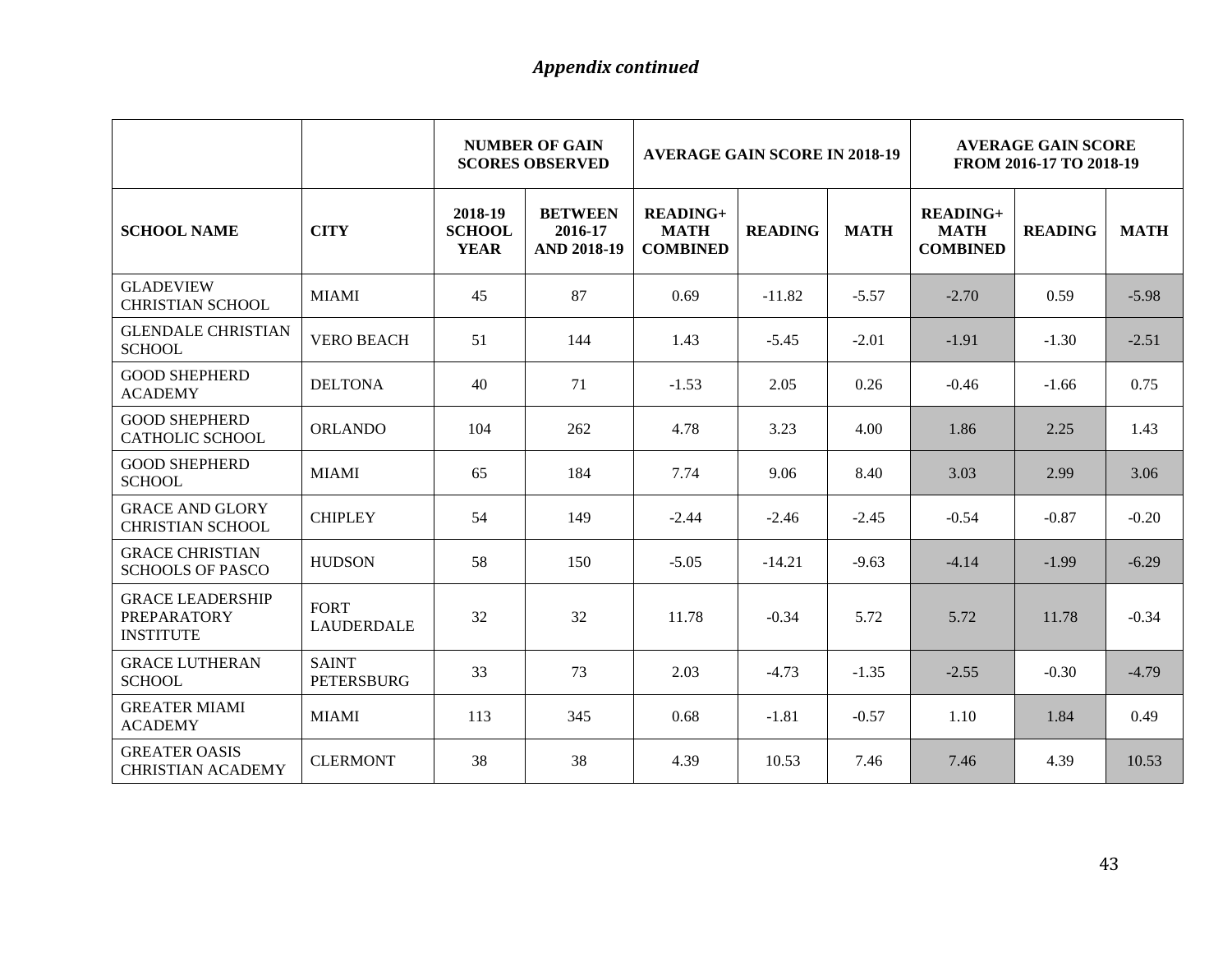|                                                        |                                  | <b>NUMBER OF GAIN</b><br><b>AVERAGE GAIN SCORE IN 2018-19</b><br><b>SCORES OBSERVED</b> |                                                 |                                                   |                | <b>AVERAGE GAIN SCORE</b><br>FROM 2016-17 TO 2018-19 |                                                   |                |             |
|--------------------------------------------------------|----------------------------------|-----------------------------------------------------------------------------------------|-------------------------------------------------|---------------------------------------------------|----------------|------------------------------------------------------|---------------------------------------------------|----------------|-------------|
| <b>SCHOOL NAME</b>                                     | <b>CITY</b>                      | 2018-19<br><b>SCHOOL</b><br><b>YEAR</b>                                                 | <b>BETWEEN</b><br>2016-17<br><b>AND 2018-19</b> | <b>READING+</b><br><b>MATH</b><br><b>COMBINED</b> | <b>READING</b> | <b>MATH</b>                                          | <b>READING+</b><br><b>MATH</b><br><b>COMBINED</b> | <b>READING</b> | <b>MATH</b> |
| <b>GREENACRES</b><br><b>CHRISTIAN ACADEMY</b>          | <b>LAKE WORTH</b>                | 41                                                                                      | 78                                              | $-4.56$                                           | $-14.63$       | $-9.60$                                              | $-4.55$                                           | $-2.86$        | $-6.24$     |
| <b>GROWING TREASURES</b><br><b>LEARNING CENTER 2</b>   | <b>HIALEAH</b><br><b>GARDENS</b> | 33                                                                                      | 33                                              | $-6.48$                                           | $-5.85$        | $-6.17$                                              | $-6.17$                                           | $-6.48$        | $-5.85$     |
| <b>GUNNERY ROAD</b><br><b>CHRISTIAN ACADEMY</b>        | <b>LEHIGH ACRES</b>              | 33                                                                                      | 33                                              | 1.06                                              | 1.45           | 1.26                                                 | 1.26                                              | 1.06           | 1.45        |
| <b>HAMPDEN DUBOSE</b><br><b>ACADEMY</b>                | ZELLWOOD                         | 53                                                                                      | 142                                             | $-0.49$                                           | $-9.57$        | $-5.03$                                              | $-2.57$                                           | $-1.08$        | $-4.06$     |
| <b>HARVEST ACADEMY</b><br><b>CHRISTIAN SCHOOL</b>      | <b>CLEWISTON</b>                 | 40                                                                                      | 73                                              | $-1.80$                                           | $-8.93$        | $-5.36$                                              | $-2.85$                                           | $-1.49$        | $-4.21$     |
| <b>HEARTLAND</b><br><b>CHRISTIAN SCHOOL</b>            | <b>SEBRING</b>                   | 58                                                                                      | 104                                             | $-0.29$                                           | 0.98           | 0.34                                                 | $-0.76$                                           | 0.29           | $-1.81$     |
| <b>HEBREW ACADEMY</b><br><b>COMMUNITY SCHOOL</b>       | <b>MARGATE</b>                   | 123                                                                                     | 336                                             | $-4.97$                                           | $-0.63$        | $-2.74$                                              | $-4.64$                                           | $-4.52$        | $-4.61$     |
| HERITAGE CHRISTIAN<br><b>SCHOOL</b>                    | <b>KISSIMMEE</b>                 | 186                                                                                     | 568                                             | $-1.84$                                           | $-8.41$        | $-5.12$                                              | $-1.20$                                           | $-0.37$        | $-1.96$     |
| <b>HERITAGE</b><br><b>PREPARATORY</b><br><b>SCHOOL</b> | <b>ORLANDO</b>                   | 135                                                                                     | 364                                             | $-0.32$                                           | $-11.24$       | $-5.78$                                              | $-2.50$                                           | 0.24           | $-5.24$     |
| <b>HERNANDO</b><br><b>CHRISTIAN ACADEMY</b>            | <b>BROOKSVILLE</b>               | 75                                                                                      | 239                                             | $-2.55$                                           | $-13.23$       | $-7.89$                                              | $-3.70$                                           | $-2.17$        | $-5.24$     |
| <b>HIFZ ACADEMY</b>                                    | <b>TAMPA</b>                     | 47                                                                                      | 82                                              | $-0.49$                                           | $-3.91$        | $-2.20$                                              | $-1.48$                                           | $-0.76$        | $-1.60$     |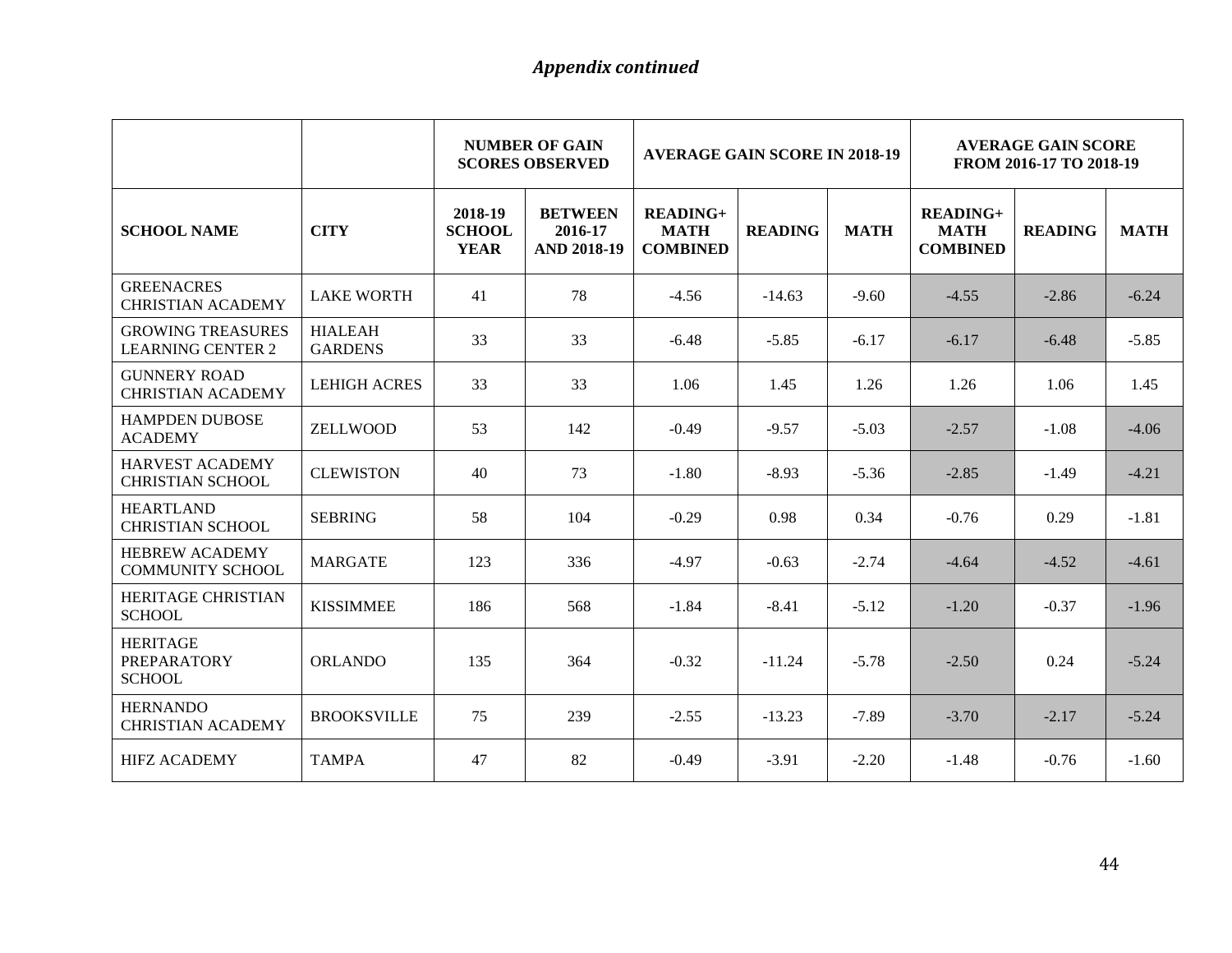|                                                |                                   | <b>NUMBER OF GAIN</b><br><b>AVERAGE GAIN SCORE IN 2018-19</b><br><b>SCORES OBSERVED</b> |                                                 |                                                   | <b>AVERAGE GAIN SCORE</b><br>FROM 2016-17 TO 2018-19 |             |                                                   |                |             |
|------------------------------------------------|-----------------------------------|-----------------------------------------------------------------------------------------|-------------------------------------------------|---------------------------------------------------|------------------------------------------------------|-------------|---------------------------------------------------|----------------|-------------|
| <b>SCHOOL NAME</b>                             | <b>CITY</b>                       | 2018-19<br><b>SCHOOL</b><br><b>YEAR</b>                                                 | <b>BETWEEN</b><br>2016-17<br><b>AND 2018-19</b> | <b>READING+</b><br><b>MATH</b><br><b>COMBINED</b> | <b>READING</b>                                       | <b>MATH</b> | <b>READING+</b><br><b>MATH</b><br><b>COMBINED</b> | <b>READING</b> | <b>MATH</b> |
| <b>HIGHLANDS</b><br><b>CHRISTIAN ACADEMY</b>   | <b>POMPANO</b><br><b>BEACH</b>    | 166                                                                                     | 427                                             | $-2.39$                                           | $-11.95$                                             | $-7.17$     | $-5.33$                                           | $-3.29$        | $-7.38$     |
| HIGHPOINT ACADEMY<br>INC.                      | <b>MIAMI</b>                      | 39                                                                                      | 118                                             | $-4.72$                                           | $-10.00$                                             | $-7.36$     | $-1.98$                                           | $-1.45$        | $-2.52$     |
| HILLEL DAY SCHOOL<br>OF BOCA RATON             | <b>BOCA RATON</b>                 | 35                                                                                      | 35                                              | $-0.60$                                           | 2.51                                                 | 0.96        | 0.96                                              | $-0.60$        | 2.51        |
| <b>HILLSBOROUGH</b><br><b>BAPTIST SCHOOL</b>   | <b>SEFFNER</b>                    | 33                                                                                      | 33                                              | 0.70                                              | $-5.61$                                              | $-2.45$     | $-2.45$                                           | 0.70           | $-5.61$     |
| <b>HOBE SOUND</b><br><b>CHRISTIAN ACADEMY</b>  | <b>HOBE SOUND</b>                 | 38                                                                                      | 127                                             | $-2.70$                                           | $-9.11$                                              | $-6.39$     | $-4.90$                                           | $-3.23$        | $-6.14$     |
| <b>HOLLYWOOD</b><br><b>CHRISTIAN SCHOOL</b>    | <b>HOLLYWOOD</b>                  | 97                                                                                      | 220                                             | $-2.83$                                           | $-9.78$                                              | $-6.38$     | $-1.94$                                           | $-0.12$        | $-3.48$     |
| <b>HOLY CROSS</b><br>LUTHERAN SCHOOL           | <b>NORTH MIAMI</b>                | 129                                                                                     | 352                                             | $-1.01$                                           | $-0.79$                                              | $-0.90$     | $-2.27$                                           | $-0.30$        | $-4.25$     |
| <b>HOLY FAMILY</b>                             | <b>SAINT</b><br><b>PETERSBURG</b> | 32                                                                                      | 32                                              | 4.25                                              | 3.06                                                 | 3.66        | 3.66                                              | 4.25           | 3.06        |
| <b>HOLY FAMILY</b><br>CATHOLIC SCHOOL          | <b>NORTH MIAMI</b>                | 106                                                                                     | 303                                             | 9.37                                              | 5.50                                                 | 7.43        | 3.06                                              | 3.76           | 2.35        |
| <b>HOLY REDEEMER</b><br><b>CATHOLIC SCHOOL</b> | <b>KISSIMMEE</b>                  | 122                                                                                     | 326                                             | 6.15                                              | 1.91                                                 | 4.03        | 1.46                                              | 2.79           | 0.13        |
| <b>HOLY ROSARY</b><br><b>CATHOLIC SCHOOL</b>   | <b>JACKSONVILLE</b>               | 112                                                                                     | 259                                             | 4.69                                              | 2.54                                                 | 3.62        | 2.32                                              | 3.63           | 1.00        |
| <b>HOLY TEMPLE</b><br><b>CHRISTIAN ACADEMY</b> | <b>FORT</b><br><b>LAUDERDALE</b>  | 42                                                                                      | 75                                              | 11.38                                             | $-2.00$                                              | 4.69        | $-0.45$                                           | 2.37           | $-3.29$     |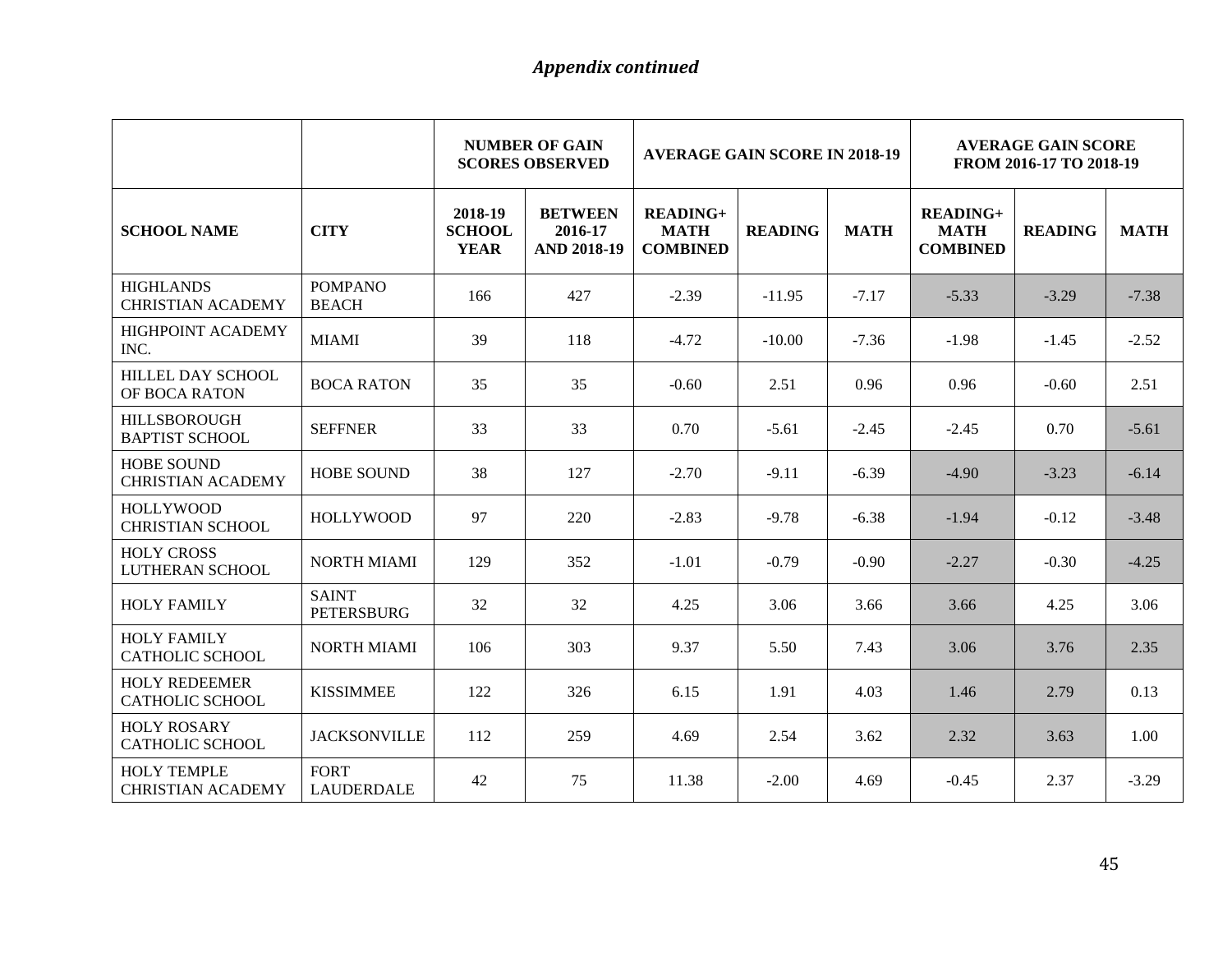|                                                                  |                     |                                         | <b>NUMBER OF GAIN</b><br><b>AVERAGE GAIN SCORE IN 2018-19</b><br><b>SCORES OBSERVED</b> |                                                   |                |             | <b>AVERAGE GAIN SCORE</b><br>FROM 2016-17 TO 2018-19 |                |             |
|------------------------------------------------------------------|---------------------|-----------------------------------------|-----------------------------------------------------------------------------------------|---------------------------------------------------|----------------|-------------|------------------------------------------------------|----------------|-------------|
| <b>SCHOOL NAME</b>                                               | <b>CITY</b>         | 2018-19<br><b>SCHOOL</b><br><b>YEAR</b> | <b>BETWEEN</b><br>2016-17<br><b>AND 2018-19</b>                                         | <b>READING+</b><br><b>MATH</b><br><b>COMBINED</b> | <b>READING</b> | <b>MATH</b> | <b>READING+</b><br><b>MATH</b><br><b>COMBINED</b>    | <b>READING</b> | <b>MATH</b> |
| <b>HOPE ACADEMY</b>                                              | <b>HOMESTEAD</b>    | 182                                     | 474                                                                                     | 1.12                                              | $-10.54$       | $-4.71$     | $-1.14$                                              | 1.49           | $-3.74$     |
| HOPE CHRISTIAN<br><b>ACADEMY</b>                                 | <b>JACKSONVILLE</b> | 34                                      | 34                                                                                      | $-2.68$                                           | $-13.29$       | $-7.99$     | $-7.99$                                              | $-2.68$        | $-13.29$    |
| <b>HOPE CHRISTIAN</b><br><b>ACADEMY</b>                          | <b>STARKE</b>       | 43                                      | 137                                                                                     | 7.16                                              | 2.33           | 4.74        | 0.55                                                 | 1.62           | $-0.52$     |
| HOREB CHRISTIAN<br><b>SCHOOL</b>                                 | <b>HIALEAH</b>      | 123                                     | 283                                                                                     | 0.79                                              | $-6.03$        | $-2.62$     | $-3.19$                                              | $-0.93$        | $-5.45$     |
| <b>I.E.C. CHRISTIAN</b><br><b>ACADEMY</b>                        | <b>ORLANDO</b>      | 115                                     | 257                                                                                     | $-0.35$                                           | 0.34           | 0.00        | $-0.49$                                              | 0.54           | $-1.53$     |
| <b>IBCK EDUCATIONAL</b><br><b>CENTER</b>                         | <b>KISSIMMEE</b>    | 166                                     | 455                                                                                     | 0.50                                              | $-11.75$       | $-5.62$     | $-2.71$                                              | 0.36           | $-5.76$     |
| <b>IBN SEENA ACADEMY</b>                                         | <b>ORLANDO</b>      | 61                                      | 168                                                                                     | $-1.08$                                           | $-0.84$        | $-0.96$     | 0.07                                                 | 0.18           | $-0.04$     |
| <b>IMMACULATA-LA</b><br><b>SALLE HIGH SCHOOL</b>                 | <b>MIAMI</b>        | 34                                      | 69                                                                                      | 0.35                                              | $-0.53$        | $-0.09$     | $-0.78$                                              | $-0.23$        | $-1.33$     |
| <b>IMMACULATE</b><br><b>CONCEPTION</b><br><b>CATHOLIC SCHOOL</b> | <b>HIALEAH</b>      | 77                                      | 205                                                                                     | 6.55                                              | 11.26          | 8.90        | 3.73                                                 | 2.90           | 4.57        |
| <b>IMPACT CHRISTIAN</b><br><b>ACADEMY</b>                        | <b>JACKSONVILLE</b> | 38                                      | 38                                                                                      | 3.03                                              | $-7.18$        | $-2.08$     | $-2.08$                                              | 3.03           | $-7.18$     |
| <b>INCARNATION</b><br><b>CATHOLIC SCHOOL</b>                     | <b>TAMPA</b>        | 70                                      | 198                                                                                     | 6.63                                              | 3.29           | 4.96        | 2.12                                                 | 2.12           | 2.12        |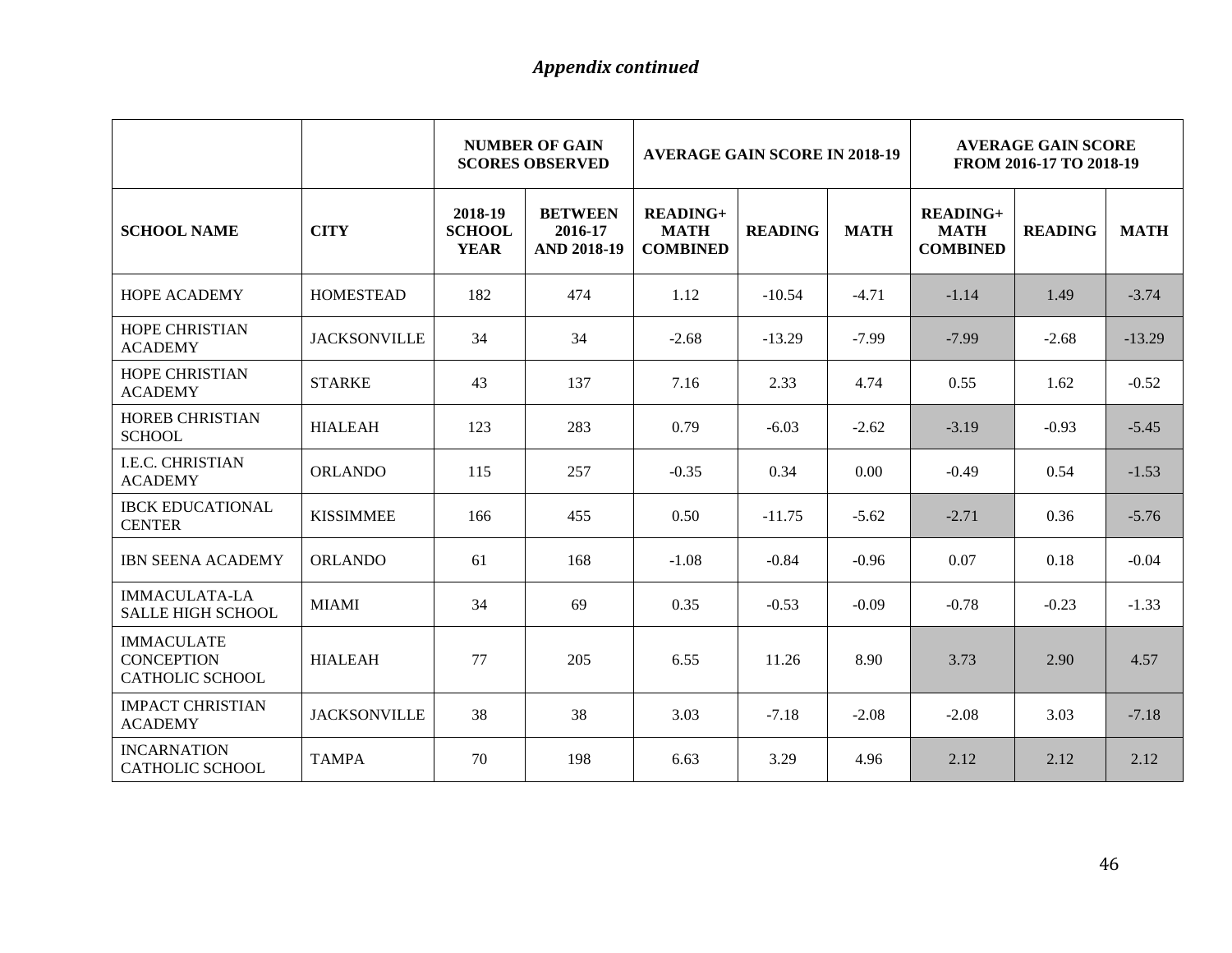|                                                                   |                    | <b>NUMBER OF GAIN</b><br><b>AVERAGE GAIN SCORE IN 2018-19</b><br><b>SCORES OBSERVED</b> |                                                 |                                              | <b>AVERAGE GAIN SCORE</b><br>FROM 2016-17 TO 2018-19 |             |                                              |                |             |
|-------------------------------------------------------------------|--------------------|-----------------------------------------------------------------------------------------|-------------------------------------------------|----------------------------------------------|------------------------------------------------------|-------------|----------------------------------------------|----------------|-------------|
| <b>SCHOOL NAME</b>                                                | <b>CITY</b>        | 2018-19<br><b>SCHOOL</b><br><b>YEAR</b>                                                 | <b>BETWEEN</b><br>2016-17<br><b>AND 2018-19</b> | $READING+$<br><b>MATH</b><br><b>COMBINED</b> | <b>READING</b>                                       | <b>MATH</b> | $READING+$<br><b>MATH</b><br><b>COMBINED</b> | <b>READING</b> | <b>MATH</b> |
| <b>INDIAN ROCKS</b><br><b>CHRISTIAN SCHOOL</b>                    | LARGO              | 116                                                                                     | 313                                             | 0.53                                         | 0.73                                                 | 0.63        | $-1.44$                                      | $-1.42$        | $-1.47$     |
| <b>INTEGRITY CHRISTIAN</b><br><b>ACADEMY</b>                      | <b>GROVELAND</b>   | 36                                                                                      | 70                                              | $-0.53$                                      | $-5.97$                                              | $-3.25$     | $-1.46$                                      | $-0.59$        | $-2.33$     |
| <b>INTEGRITY</b><br><b>TABERNACLE</b><br><b>CHRISTIAN ACADEMY</b> | <b>KISSIMMEE</b>   | 34                                                                                      | 68                                              | $-1.00$                                      | $-4.09$                                              | $-2.54$     | 0.65                                         | 0.68           | 0.62        |
| <b>INVERNESS CHRISTIAN</b><br><b>ACADEMY</b>                      | <b>INVERNESS</b>   | 51                                                                                      | 136                                             | 1.51                                         | $-10.69$                                             | $-4.59$     | $-3.50$                                      | $-0.94$        | $-6.04$     |
| <b>IT'S A SMALL WORLD</b><br>ELEMENTARY SCHOOL                    | <b>MIAMI</b>       | 35                                                                                      | 76                                              | 8.63                                         | 0.91                                                 | 4.77        | 5.03                                         | 8.53           | 1.54        |
| <b>IVA CHRISTIAN</b><br><b>SCHOOL</b>                             | LARGO              | 59                                                                                      | 187                                             | 1.07                                         | $-8.34$                                              | $-3.64$     | $-0.52$                                      | 0.89           | $-1.93$     |
| <b>JEREMIAH ACADEMY</b>                                           | <b>MIAMI</b>       | 30                                                                                      | 30                                              | 1.97                                         | 6.37                                                 | 4.17        | 4.17                                         | 1.97           | 6.37        |
| <b>JESUIT HIGH SCHOOL</b>                                         | <b>TAMPA</b>       | 32                                                                                      | 32                                              | 4.47                                         | $-3.56$                                              | 0.45        | 0.45                                         | 4.47           | $-3.56$     |
| <b>JOHN CARROLL HIGH</b><br><b>SCHOOL</b>                         | <b>FORT PIERCE</b> | 36                                                                                      | 70                                              | $-1.36$                                      | 0.00                                                 | $-0.68$     | $-1.41$                                      | $-0.30$        | $-2.53$     |
| <b>JORDAN CHRISTIAN</b><br><b>PREPARATORY</b>                     | <b>EAGLE LAKE</b>  | 31                                                                                      | 31                                              | $-1.13$                                      | $-0.10$                                              | $-0.16$     | $-0.16$                                      | $-1.13$        | $-0.10$     |
| <b>JOSE MARTI SCHOOL</b><br><b>3RD CAMPUS</b>                     | <b>MIAMI</b>       | 58                                                                                      | 166                                             | $-17.47$                                     | $-24.21$                                             | $-20.84$    | $-9.70$                                      | $-7.80$        | $-11.61$    |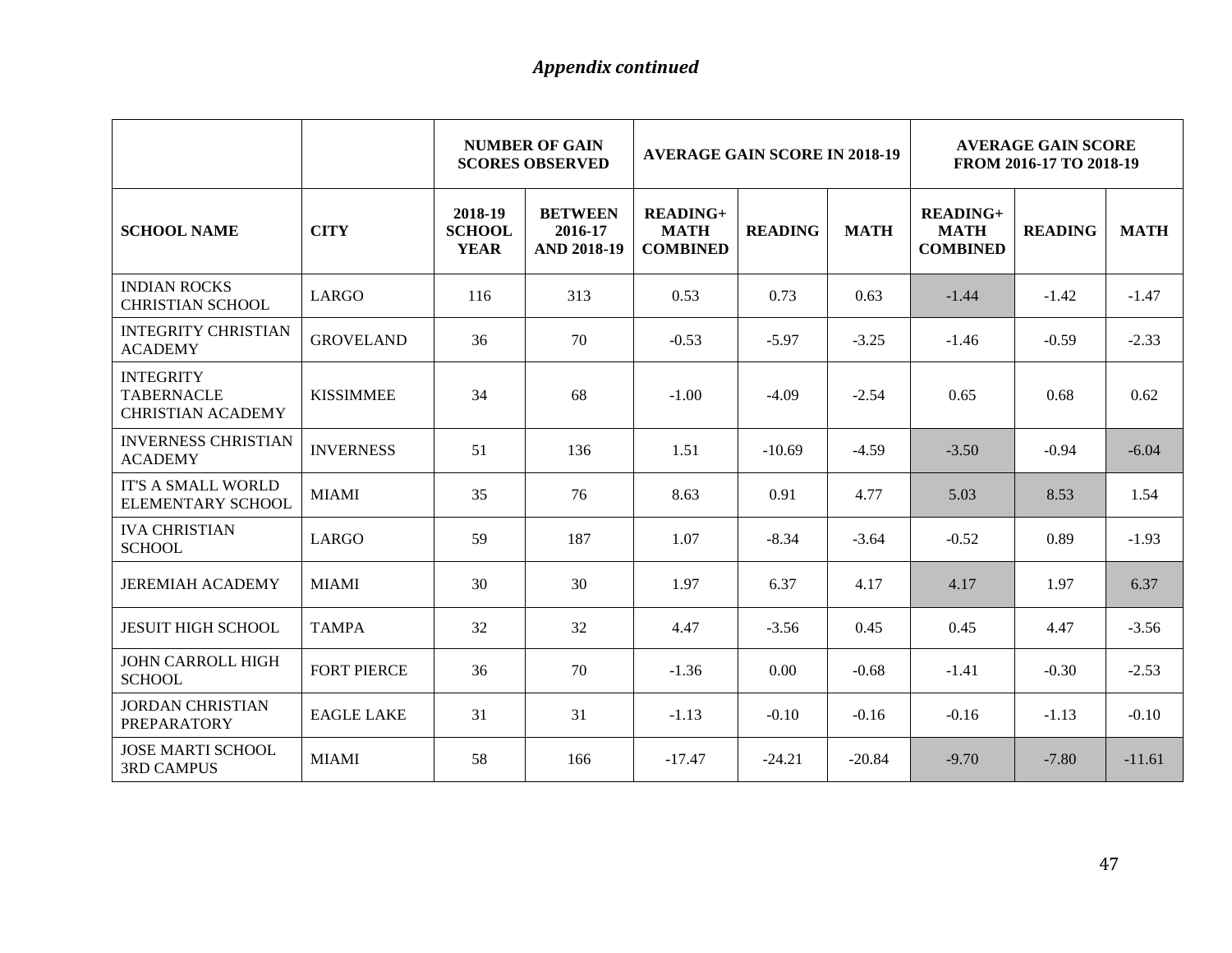|                                                                   |                                   |                                         | <b>NUMBER OF GAIN</b><br><b>SCORES OBSERVED</b> |                                              | <b>AVERAGE GAIN SCORE IN 2018-19</b> |             |                                              | <b>AVERAGE GAIN SCORE</b><br>FROM 2016-17 TO 2018-19 |             |  |
|-------------------------------------------------------------------|-----------------------------------|-----------------------------------------|-------------------------------------------------|----------------------------------------------|--------------------------------------|-------------|----------------------------------------------|------------------------------------------------------|-------------|--|
| <b>SCHOOL NAME</b>                                                | <b>CITY</b>                       | 2018-19<br><b>SCHOOL</b><br><b>YEAR</b> | <b>BETWEEN</b><br>2016-17<br><b>AND 2018-19</b> | $READING+$<br><b>MATH</b><br><b>COMBINED</b> | <b>READING</b>                       | <b>MATH</b> | $READING+$<br><b>MATH</b><br><b>COMBINED</b> | <b>READING</b>                                       | <b>MATH</b> |  |
| <b>JOSHUA CHRISTIAN</b><br><b>ACADEMY</b>                         | <b>JACKSONVILLE</b>               | 112                                     | 233                                             | 0.45                                         | 1.34                                 | 0.89        | $-2.80$                                      | $-1.12$                                              | $-4.53$     |  |
| <b>JUBILEE CHRISTIAN</b><br><b>ACADEMY</b>                        | <b>PENSACOLA</b>                  | 40                                      | 135                                             | $-1.90$                                      | 1.53                                 | $-0.19$     | 0.32                                         | $-1.63$                                              | 2.27        |  |
| <b>JUPITER CHRISTIAN</b><br><b>SCHOOL</b>                         | <b>JUPITER</b>                    | 34                                      | 69                                              | $-1.50$                                      | $-0.58$                              | $-1.24$     | $-1.62$                                      | $-1.83$                                              | $-1.22$     |  |
| <b>KESWICK CHRISTIAN</b><br><b>SCHOOL</b>                         | <b>SAINT</b><br><b>PETERSBURG</b> | 67                                      | 211                                             | $-4.10$                                      | $-2.82$                              | $-3.46$     | $-0.02$                                      | 0.46                                                 | $-0.50$     |  |
| <b>KIDS LEARNING</b><br><b>CENTER OF SOUTH</b><br><b>DADE III</b> | <b>MIAMI</b>                      | 78                                      | 198                                             | $-1.77$                                      | $-6.79$                              | $-4.28$     | $-1.33$                                      | 1.10                                                 | $-3.76$     |  |
| <b>KINGDOM ACADEMY</b>                                            | <b>MIAMI</b>                      | 82                                      | 196                                             | 0.89                                         | 1.04                                 | 0.96        | $-0.16$                                      | 1.01                                                 | $-1.32$     |  |
| <b>KINGSWAY CHRISTIAN</b><br><b>ACADEMY</b>                       | <b>ORLANDO</b>                    | 146                                     | 423                                             | $-0.70$                                      | $-10.95$                             | $-5.87$     | $-2.13$                                      | $-0.82$                                              | $-3.31$     |  |
| KLURMAN/LUBAVITCH                                                 | <b>MIAMI BEACH</b>                | 60                                      | 149                                             | $-7.19$                                      | $-15.71$                             | $-11.21$    | $-5.81$                                      | $-3.21$                                              | $-8.52$     |  |
| L.E.A.D ACADEMY<br><b>CLASSICAL SCHOOL</b><br>INC.                | <b>PACE</b>                       | 44                                      | 44                                              | $-0.36$                                      | $-7.39$                              | $-3.88$     | $-3.88$                                      | $-0.36$                                              | $-7.39$     |  |
| <b>LA CORE CHRISTIAN</b><br>ELEMENTARY SCHOOL                     | <b>JACKSONVILLE</b>               | 36                                      | 36                                              | 4.83                                         | $-6.53$                              | $-1.69$     | $-1.69$                                      | 4.83                                                 | $-6.53$     |  |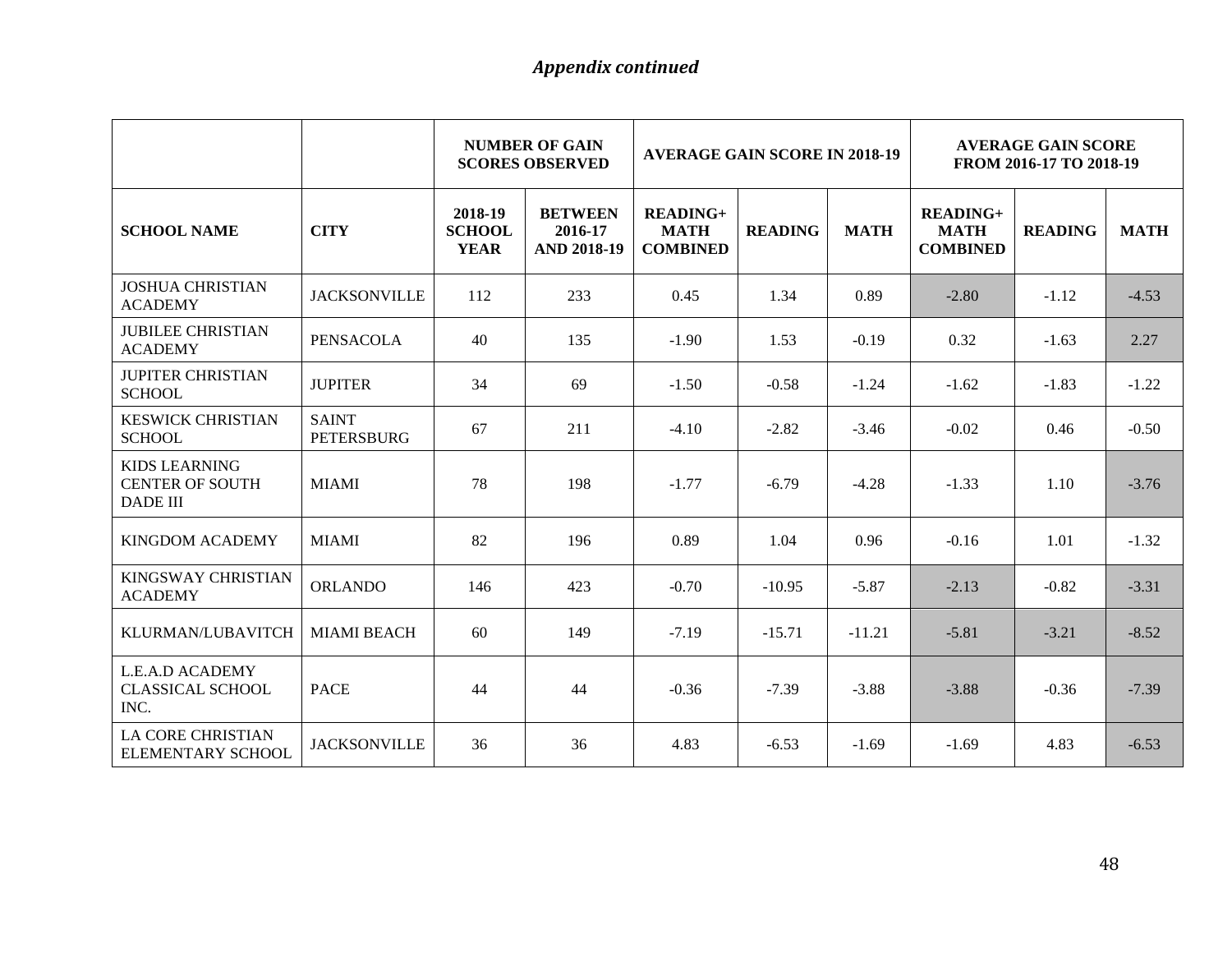|                                                                     |                                | <b>NUMBER OF GAIN</b><br><b>AVERAGE GAIN SCORE IN 2018-19</b><br><b>SCORES OBSERVED</b> |                                                 |                                                   | <b>AVERAGE GAIN SCORE</b><br>FROM 2016-17 TO 2018-19 |             |                                                   |                |             |
|---------------------------------------------------------------------|--------------------------------|-----------------------------------------------------------------------------------------|-------------------------------------------------|---------------------------------------------------|------------------------------------------------------|-------------|---------------------------------------------------|----------------|-------------|
| <b>SCHOOL NAME</b>                                                  | <b>CITY</b>                    | 2018-19<br><b>SCHOOL</b><br><b>YEAR</b>                                                 | <b>BETWEEN</b><br>2016-17<br><b>AND 2018-19</b> | <b>READING+</b><br><b>MATH</b><br><b>COMBINED</b> | <b>READING</b>                                       | <b>MATH</b> | <b>READING+</b><br><b>MATH</b><br><b>COMBINED</b> | <b>READING</b> | <b>MATH</b> |
| <b>LA PROGRESIVA</b><br><b>PRESBYTERIAN</b><br><b>SCHOOL INC.</b>   | <b>MIAMI</b>                   | 327                                                                                     | 881                                             | $-3.96$                                           | $-15.27$                                             | $-9.70$     | $-4.09$                                           | $-1.48$        | $-6.62$     |
| <b>LAKE CITY CHRISTIAN</b><br><b>ACADEMY</b>                        | <b>LAKE CITY</b>               | 55                                                                                      | 143                                             | 5.69                                              | 0.35                                                 | 3.02        | $-0.81$                                           | 0.15           | $-1.77$     |
| <b>LAKE PARK BAPTIST</b><br><b>SCHOOL</b>                           | <b>LAKE PARK</b>               | 40                                                                                      | 40                                              | $-1.33$                                           | $-11.10$                                             | $-6.01$     | $-6.01$                                           | $-1.33$        | $-11.10$    |
| <b>LAKE WORTH</b><br><b>CHRISTIAN SCHOOL</b><br><b>SOCIETY INC.</b> | <b>BOYNTON</b><br><b>BEACH</b> | 81                                                                                      | 199                                             | 1.33                                              | 2.16                                                 | 1.75        | 0.52                                              | $-0.21$        | 1.18        |
| <b>LAKELAND CHRISTIAN</b><br><b>SCHOOL</b>                          | <b>LAKELAND</b>                | 36                                                                                      | 115                                             | 0.86                                              | $-2.75$                                              | $-0.94$     | $-1.67$                                           | $-1.54$        | $-1.81$     |
| <b>LAKESIDE CHRISTIAN</b><br><b>SCHOOL</b>                          | <b>CLEARWATER</b>              | 68                                                                                      | 218                                             | 4.35                                              | $-6.34$                                              | $-1.05$     | $-1.67$                                           | 0.38           | $-3.51$     |
| <b>LANDMARK</b><br><b>CHRISTIAN SCHOOL</b>                          | <b>HAINES CITY</b>             | 61                                                                                      | 175                                             | $-2.48$                                           | $-11.48$                                             | $-6.98$     | $-3.34$                                           | $-1.78$        | $-4.90$     |
| <b>LEADERS</b><br><b>PREPARATORY</b><br><b>SCHOOL</b>               | <b>ORLANDO</b>                 | 78                                                                                      | 200                                             | 7.45                                              | $-4.00$                                              | 1.72        | 0.77                                              | 3.45           | $-1.91$     |
| <b>LIBERTY CHRISTIAN</b><br>PREPARATORY<br><b>SCHOOL</b>            | <b>TAVARES</b>                 | 57                                                                                      | 153                                             | 0.58                                              | $-7.67$                                              | $-3.54$     | $-2.53$                                           | $-1.23$        | $-3.84$     |
| <b>LIBERTY CHRISTIAN</b><br><b>SCHOOL</b>                           | <b>SANFORD</b>                 | 51                                                                                      | 127                                             | 0.67                                              | $-7.59$                                              | $-3.46$     | $-1.12$                                           | 1.50           | $-3.98$     |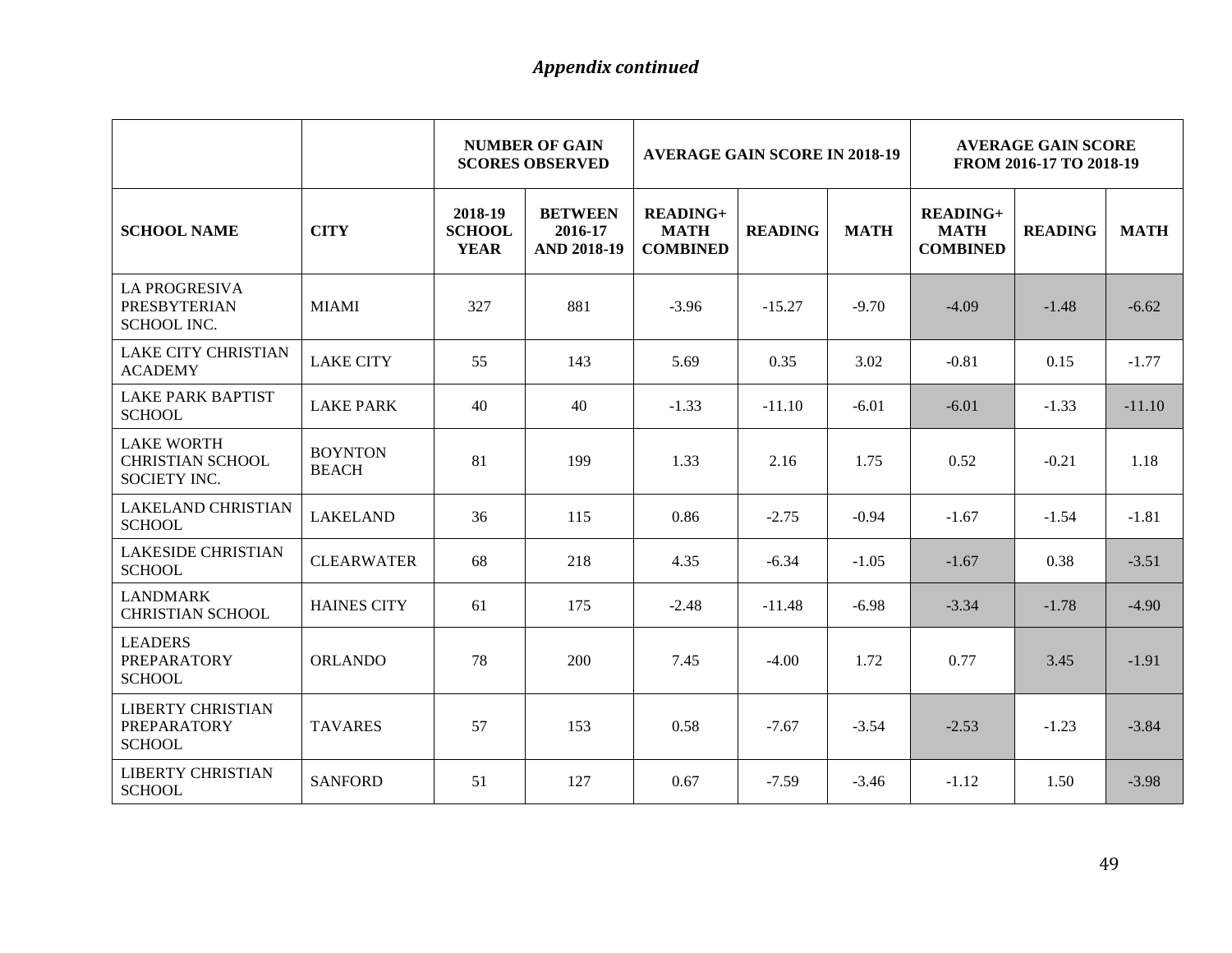|                                                                        |                  | <b>NUMBER OF GAIN</b><br><b>AVERAGE GAIN SCORE IN 2018-19</b><br><b>SCORES OBSERVED</b> |                                                 |                                                   | <b>AVERAGE GAIN SCORE</b><br>FROM 2016-17 TO 2018-19 |             |                                                   |                |             |
|------------------------------------------------------------------------|------------------|-----------------------------------------------------------------------------------------|-------------------------------------------------|---------------------------------------------------|------------------------------------------------------|-------------|---------------------------------------------------|----------------|-------------|
| <b>SCHOOL NAME</b>                                                     | <b>CITY</b>      | 2018-19<br><b>SCHOOL</b><br><b>YEAR</b>                                                 | <b>BETWEEN</b><br>2016-17<br><b>AND 2018-19</b> | <b>READING+</b><br><b>MATH</b><br><b>COMBINED</b> | <b>READING</b>                                       | <b>MATH</b> | <b>READING+</b><br><b>MATH</b><br><b>COMBINED</b> | <b>READING</b> | <b>MATH</b> |
| LIFE ASSEMBLY OF<br><b>GOD LIFE ACADEMY</b>                            | <b>KISSIMMEE</b> | 97                                                                                      | 277                                             | $-8.43$                                           | $-19.18$                                             | $-13.80$    | $-4.45$                                           | $-2.81$        | $-6.06$     |
| LIGHT CHRISTIAN<br><b>ACADEMY AND</b><br><b>CHILDCARE</b>              | <b>OCOEE</b>     | 33                                                                                      | 75                                              | 4.15                                              | 4.42                                                 | 4.29        | 1.97                                              | 2.48           | 1.45        |
| <b>LIGHTHOUSE</b><br><b>CHRISTIAN</b><br>PREPARATORY<br><b>ACADEMY</b> | <b>DELAND</b>    | 41                                                                                      | 166                                             | $-3.34$                                           | $-7.45$                                              | $-5.24$     | $-4.98$                                           | $-3.75$        | $-6.30$     |
| <b>LIGHTHOUSE PRIVATE</b><br><b>CHRISTIAN ACADEMY</b><br><b>PREP</b>   | <b>PENSACOLA</b> | 51                                                                                      | 162                                             | $-3.35$                                           | $-2.24$                                              | $-2.98$     | $-3.26$                                           | $-3.36$        | $-2.86$     |
| LINCOLN-MARTI<br><b>COMMUNITY AGENCY</b><br>04                         | <b>MIAMI</b>     | 42                                                                                      | 76                                              | $-14.93$                                          | $-22.14$                                             | $-18.61$    | $-9.64$                                           | $-6.03$        | $-13.07$    |
| <b>LINCOLN-MARTI</b><br><b>COMMUNITY AGENCY</b><br>10                  | <b>MIAMI</b>     | 127                                                                                     | 380                                             | $-4.28$                                           | $-15.37$                                             | $-9.82$     | 1.42                                              | 1.93           | 1.04        |
| LINCOLN-MARTI<br><b>COMMUNITY AGENCY</b><br>17                         | <b>MIAMI</b>     | 101                                                                                     | 272                                             | $-9.82$                                           | $-31.34$                                             | $-20.58$    | 0.33                                              | 0.23           | 0.44        |
| <b>LINCOLN-MARTI</b><br><b>COMMUNITY AGENCY</b><br>23                  | <b>MIAMI</b>     | 83                                                                                      | 258                                             | $-4.52$                                           | $-12.11$                                             | $-8.31$     | 6.87                                              | 8.27           | 5.49        |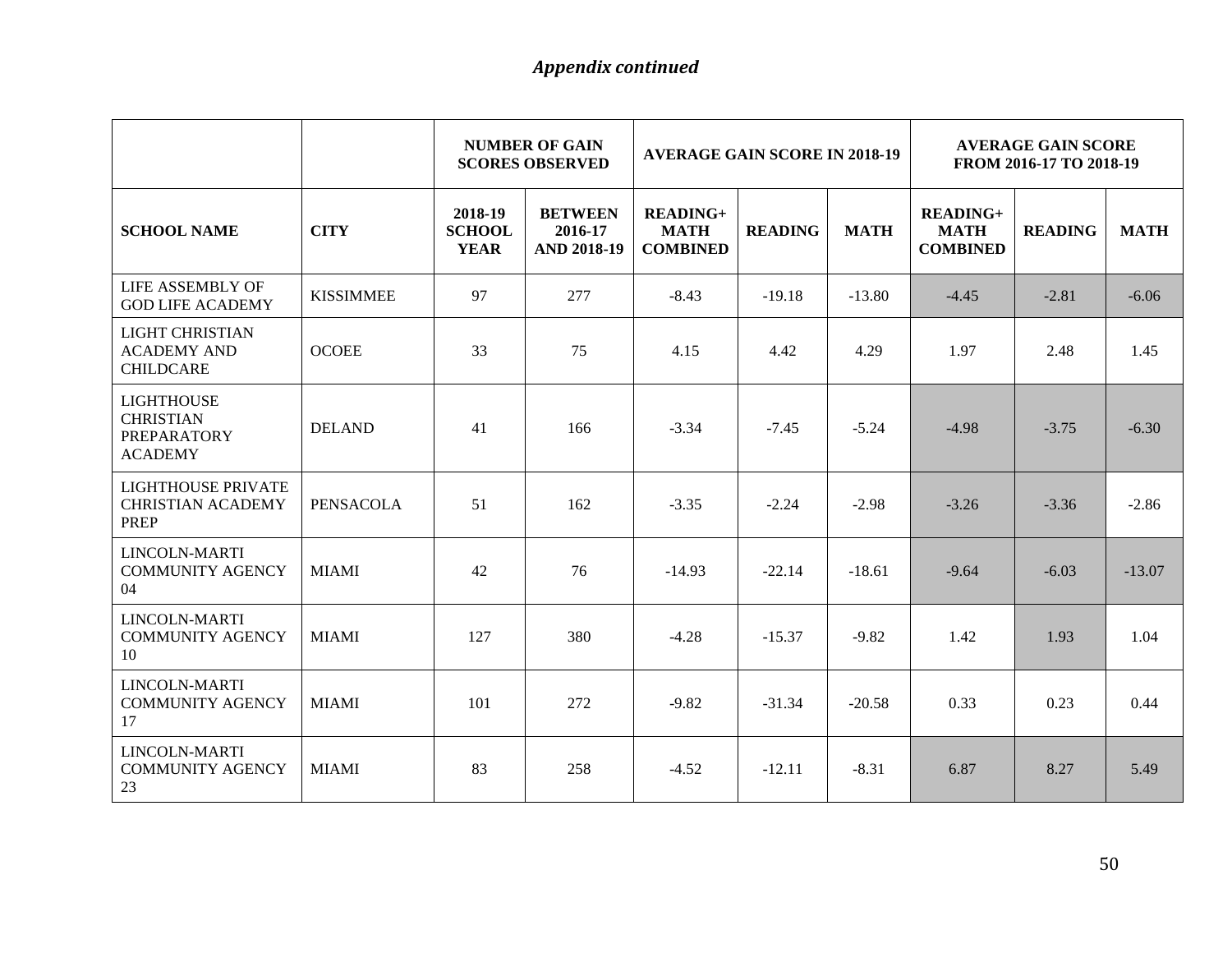|                                                       |                                | <b>NUMBER OF GAIN</b><br><b>AVERAGE GAIN SCORE IN 2018-19</b><br><b>SCORES OBSERVED</b> |                                                 |                                                   | <b>AVERAGE GAIN SCORE</b><br>FROM 2016-17 TO 2018-19 |             |                                              |                |             |
|-------------------------------------------------------|--------------------------------|-----------------------------------------------------------------------------------------|-------------------------------------------------|---------------------------------------------------|------------------------------------------------------|-------------|----------------------------------------------|----------------|-------------|
| <b>SCHOOL NAME</b>                                    | <b>CITY</b>                    | 2018-19<br><b>SCHOOL</b><br><b>YEAR</b>                                                 | <b>BETWEEN</b><br>2016-17<br><b>AND 2018-19</b> | <b>READING+</b><br><b>MATH</b><br><b>COMBINED</b> | <b>READING</b>                                       | <b>MATH</b> | $READING+$<br><b>MATH</b><br><b>COMBINED</b> | <b>READING</b> | <b>MATH</b> |
| LINCOLN-MARTI<br><b>COMMUNITY AGENCY</b><br>28        | <b>MIAMI</b>                   | 125                                                                                     | 344                                             | $-6.58$                                           | $-11.17$                                             | $-8.87$     | 2.50                                         | 3.15           | 1.85        |
| <b>LITTLE COLLEGE AT</b><br>LUDLAM C. CORP.           | <b>MIAMI</b>                   | 47                                                                                      | 87                                              | 1.77                                              | 4.45                                                 | 3.11        | 2.64                                         | 3.43           | 1.85        |
| <b>LITTLE FLOWER</b><br><b>CATHOLIC</b>               | <b>PENSACOLA</b>               | 55                                                                                      | 130                                             | 6.95                                              | 9.13                                                 | 8.04        | 1.93                                         | 1.63           | 2.22        |
| <b>LITTLE FLOWER</b><br><b>SCHOOL</b>                 | <b>HOLLYWOOD</b>               | 52                                                                                      | 142                                             | 13.02                                             | 4.52                                                 | 8.77        | 2.72                                         | 3.96           | 1.48        |
| <b>LIVING FAITH</b><br><b>ACADEMY</b>                 | <b>DAYTONA</b><br><b>BEACH</b> | 54                                                                                      | 92                                              | $-0.72$                                           | $-5.72$                                              | $-3.22$     | $-2.32$                                      | $-0.67$        | $-3.96$     |
| <b>LIVING WORD</b><br><b>ACADEMY</b>                  | <b>ORLANDO</b>                 | 44                                                                                      | 118                                             | $-8.50$                                           | $-16.57$                                             | $-12.53$    | $-3.50$                                      | $-1.93$        | $-4.83$     |
| <b>LUBAVITCH</b><br><b>EDUCATIONAL</b><br>CENTER INC. | <b>MIAMI</b>                   | 300                                                                                     | 877                                             | 2.62                                              | $-1.25$                                              | 0.68        | $-0.01$                                      | 1.19           | $-1.18$     |
| <b>MANATEE LEARNING</b><br><b>ACADEMY</b>             | <b>BRADENTON</b>               | 35                                                                                      | 70                                              | 2.00                                              | 3.97                                                 | 2.99        | $-5.11$                                      | $-3.73$        | $-6.50$     |
| <b>MASTER'S ACADEMY</b><br>OF VERO BEACH              | <b>VERO BEACH</b>              | 32                                                                                      | 62                                              | $-3.03$                                           | $-3.84$                                              | $-3.44$     | 1.18                                         | 2.82           | $-0.47$     |
| <b>MASTERS</b><br><b>PREPARATORY</b><br><b>SCHOOL</b> | <b>HIALEAH</b>                 | 120                                                                                     | 419                                             | 3.70                                              | $-1.79$                                              | 0.90        | $-3.37$                                      | $-1.04$        | $-5.72$     |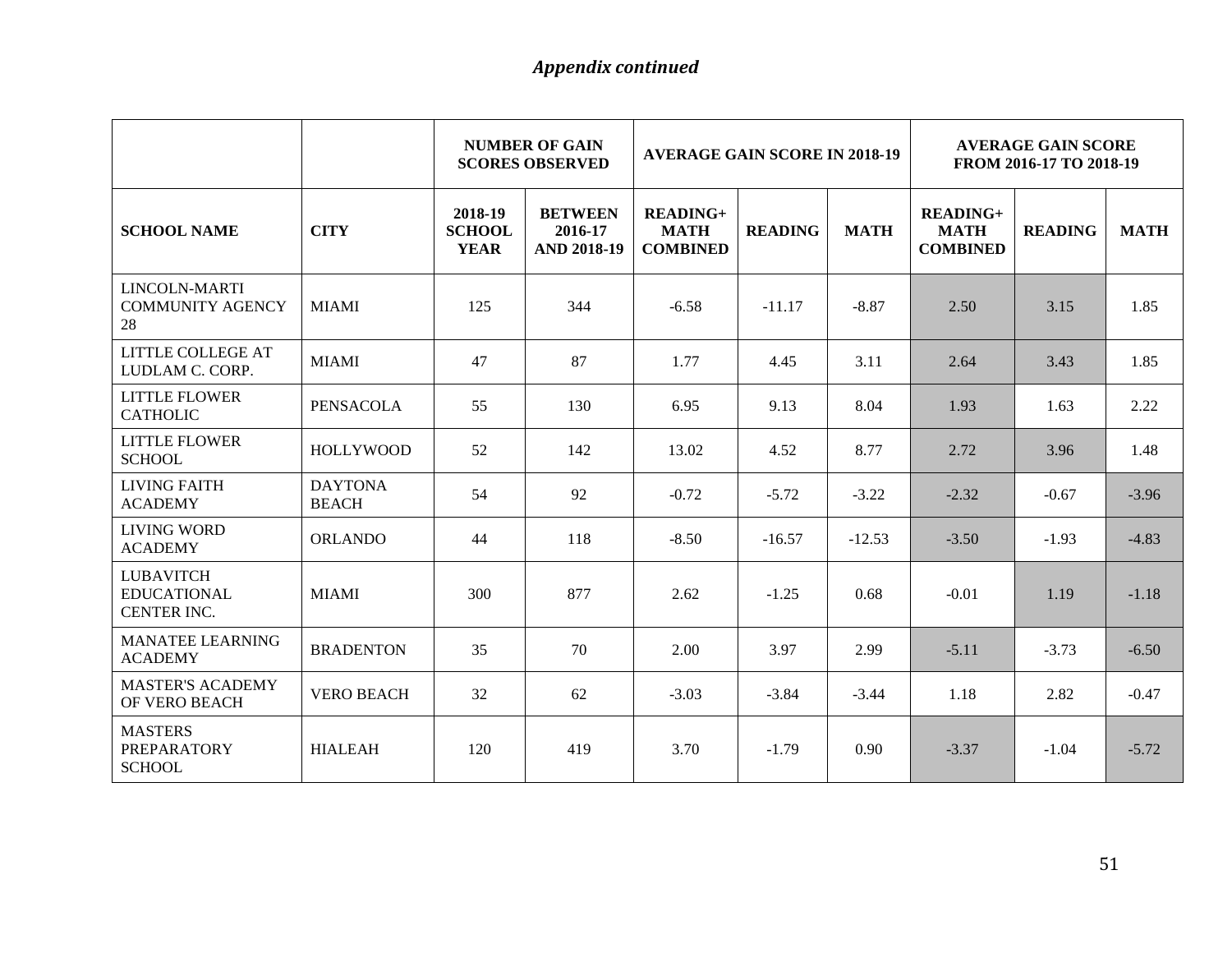|                                                            |                                 | <b>NUMBER OF GAIN</b><br><b>AVERAGE GAIN SCORE IN 2018-19</b><br><b>SCORES OBSERVED</b> |                                                 |                                                   | <b>AVERAGE GAIN SCORE</b><br>FROM 2016-17 TO 2018-19 |             |                                                   |                |             |
|------------------------------------------------------------|---------------------------------|-----------------------------------------------------------------------------------------|-------------------------------------------------|---------------------------------------------------|------------------------------------------------------|-------------|---------------------------------------------------|----------------|-------------|
| <b>SCHOOL NAME</b>                                         | <b>CITY</b>                     | 2018-19<br><b>SCHOOL</b><br><b>YEAR</b>                                                 | <b>BETWEEN</b><br>2016-17<br><b>AND 2018-19</b> | <b>READING+</b><br><b>MATH</b><br><b>COMBINED</b> | <b>READING</b>                                       | <b>MATH</b> | <b>READING+</b><br><b>MATH</b><br><b>COMBINED</b> | <b>READING</b> | <b>MATH</b> |
| <b>MEADOWBROOK</b><br><b>ACADEMY INC.</b>                  | <b>OCALA</b>                    | 79                                                                                      | 211                                             | 1.16                                              | 0.85                                                 | 1.01        | $-0.55$                                           | 0.92           | $-2.01$     |
| MELBOURNE CENTRAL<br><b>CATHOLIC HIGH</b><br><b>SCHOOL</b> | <b>MELBOURNE</b>                | 38                                                                                      | 120                                             | $-0.39$                                           | 2.66                                                 | 1.13        | $-0.46$                                           | $-0.33$        | $-0.60$     |
| MELODY CHRISTIAN<br><b>ACADEMY</b>                         | LIVE OAK                        | 64                                                                                      | 121                                             | 0.79                                              | $-10.06$                                             | $-4.65$     | $-3.03$                                           | 0.32           | $-6.33$     |
| <b>MERRITT ISLAND</b><br><b>CHRISTIAN SCHOOL</b>           | <b>MERRITT</b><br><b>ISLAND</b> | 39                                                                                      | 115                                             | $-6.85$                                           | $-5.72$                                              | $-6.28$     | $-0.83$                                           | $-0.15$        | $-1.51$     |
| <b>MIAMI CHRISTIAN</b>                                     | <b>MIAMI</b>                    | 85                                                                                      | 200                                             | 1.90                                              | $-0.98$                                              | 0.77        | 0.61                                              | 0.83           | 0.00        |
| <b>MIAMI UNION</b><br><b>ACADEMY</b>                       | <b>NORTH MIAMI</b>              | 117                                                                                     | 296                                             | $-6.28$                                           | $-5.01$                                              | $-5.79$     | $-2.20$                                           | $-1.63$        | $-2.66$     |
| <b>MONSIGNOR EDWARD</b><br>PACE HIGH SCHOOL                | <b>MIAMI</b><br><b>GARDENS</b>  | 241                                                                                     | 618                                             | $-0.30$                                           | $-1.39$                                              | $-0.84$     | $-0.26$                                           | 0.08           | $-0.63$     |
| <b>MORNINGSIDE</b><br><b>ACADEMY</b>                       | PORT ST.<br><b>LUCIE</b>        | 111                                                                                     | 257                                             | $-2.01$                                           | $-11.41$                                             | $-6.72$     | $-4.72$                                           | $-2.42$        | $-6.91$     |
| <b>MOTHER OF CHRIST</b><br><b>CATHOLIC SCHOOL</b>          | <b>MIAMI</b>                    | 79                                                                                      | 215                                             | 8.56                                              | 11.86                                                | 10.08       | 4.55                                              | 4.03           | 5.15        |
| <b>MOTHER OF OUR</b><br>REDEEMER CATHOLIC<br><b>SCHOOL</b> | <b>MIAMI</b>                    | 66                                                                                      | 156                                             | 6.45                                              | 8.82                                                 | 7.64        | 3.40                                              | 3.04           | 3.76        |
| <b>MOUNT BETHEL</b><br><b>CHRISTIAN ACADEMY</b>            | FT.<br><b>LAUDERDALE</b>        | 54                                                                                      | 146                                             | $-13.98$                                          | $-17.96$                                             | $-16.15$    | $-5.13$                                           | $-3.46$        | $-6.45$     |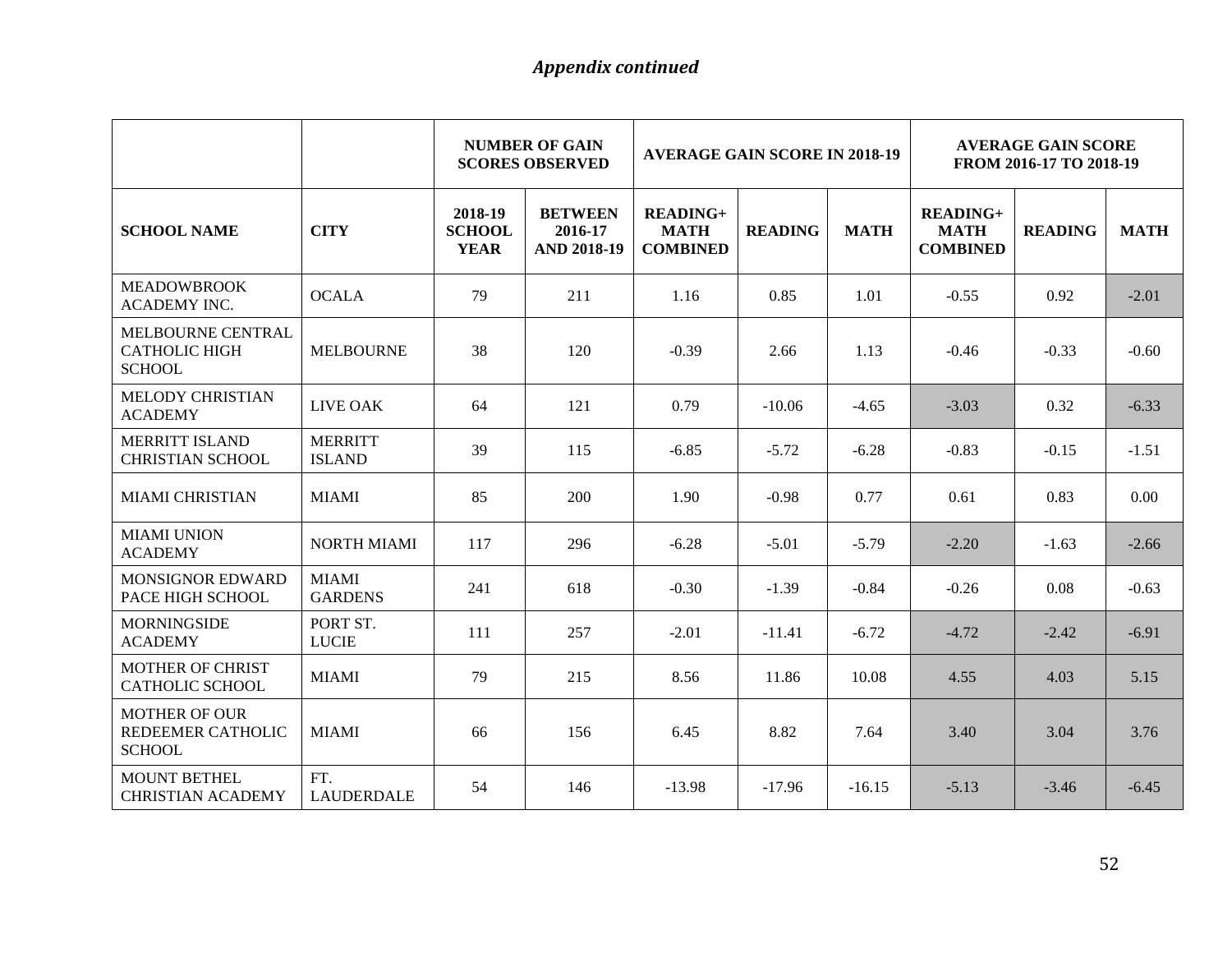|                                                                |                                  |                                         | <b>NUMBER OF GAIN</b><br><b>SCORES OBSERVED</b> | <b>AVERAGE GAIN SCORE IN 2018-19</b>              |                |             | <b>AVERAGE GAIN SCORE</b><br>FROM 2016-17 TO 2018-19 |                |             |
|----------------------------------------------------------------|----------------------------------|-----------------------------------------|-------------------------------------------------|---------------------------------------------------|----------------|-------------|------------------------------------------------------|----------------|-------------|
| <b>SCHOOL NAME</b>                                             | <b>CITY</b>                      | 2018-19<br><b>SCHOOL</b><br><b>YEAR</b> | <b>BETWEEN</b><br>2016-17<br><b>AND 2018-19</b> | <b>READING+</b><br><b>MATH</b><br><b>COMBINED</b> | <b>READING</b> | <b>MATH</b> | <b>READING+</b><br><b>MATH</b><br><b>COMBINED</b>    | <b>READING</b> | <b>MATH</b> |
| <b>MOUNT DORA</b><br><b>CHRISTIAN ACADEMY</b>                  | <b>MOUNT DORA</b>                | 59                                      | 150                                             | $-2.71$                                           | $-4.68$        | $-3.69$     | $-1.62$                                              | $-1.43$        | $-1.81$     |
| <b>MUSLIM ACADEMY OF</b><br><b>GREATER ORLANDO</b>             | <b>ORLANDO</b>                   | 64                                      | 181                                             | 1.98                                              | 2.75           | 2.37        | $-0.63$                                              | $-1.27$        | 0.01        |
| NATIVITY CATHOLIC<br><b>SCHOOL</b>                             | <b>BRANDON</b>                   | 67                                      | 179                                             | 7.30                                              | 0.51           | 3.90        | 1.44                                                 | 2.54           | 0.33        |
| NATIVITY SCHOOL                                                | <b>HOLLYWOOD</b>                 | 88                                      | 206                                             | 6.11                                              | 9.15           | 7.63        | 3.86                                                 | 3.50           | 4.13        |
| <b>NEW GENERATION</b><br><b>CHRISTIAN</b><br><b>MINISTRIES</b> | <b>LAKE CITY</b>                 | 42                                      | 42                                              | $-6.19$                                           | 7.00           | $-5.32$     | $-5.32$                                              | $-6.19$        | 7.00        |
| NEW HOPE LEARNING<br><b>CENTER</b>                             | <b>FORT</b><br><b>LAUDERDALE</b> | 30                                      | 30                                              | 4.33                                              | $-5.50$        | $-0.58$     | $-0.58$                                              | 4.33           | $-5.50$     |
| <b>NEW JERUSALEM</b><br><b>CHRISTIAN ACADEMY</b>               | <b>SEFFNER</b>                   | 56                                      | 105                                             | $-0.20$                                           | 0.36           | 0.18        | $-0.40$                                              | $-0.10$        | $-0.80$     |
| <b>NORTH DADE</b><br><b>REGIONAL ACADEMY</b>                   | <b>MIAMI</b><br><b>GARDENS</b>   | 39                                      | 73                                              | 0.62                                              | $-15.69$       | $-7.54$     | $-7.82$                                              | $-4.58$        | $-11.05$    |
| NORTH FLORIDA<br><b>CHRISTIAN SCHOOL</b>                       | <b>TALLAHASSEE</b>               | 77                                      | 199                                             | 0.23                                              | $-8.78$        | $-4.15$     | $-4.11$                                              | $-2.23$        | $-6.08$     |
| <b>NORTH FLORIDA</b><br><b>EDUCATIONAL</b><br><b>INSTITUTE</b> | <b>JACKSONVILLE</b>              | 37                                      | 125                                             | 1.81                                              | $-2.76$        | $-0.47$     | 1.07                                                 | 1.48           | 0.64        |
| <b>NORTH KISSIMMEE</b><br><b>CHRISTIAN SCHOOL</b>              | <b>KISSIMMEE</b>                 | 72                                      | 187                                             | 3.35                                              | 2.50           | 3.01        | 0.42                                                 | 0.36           | 0.28        |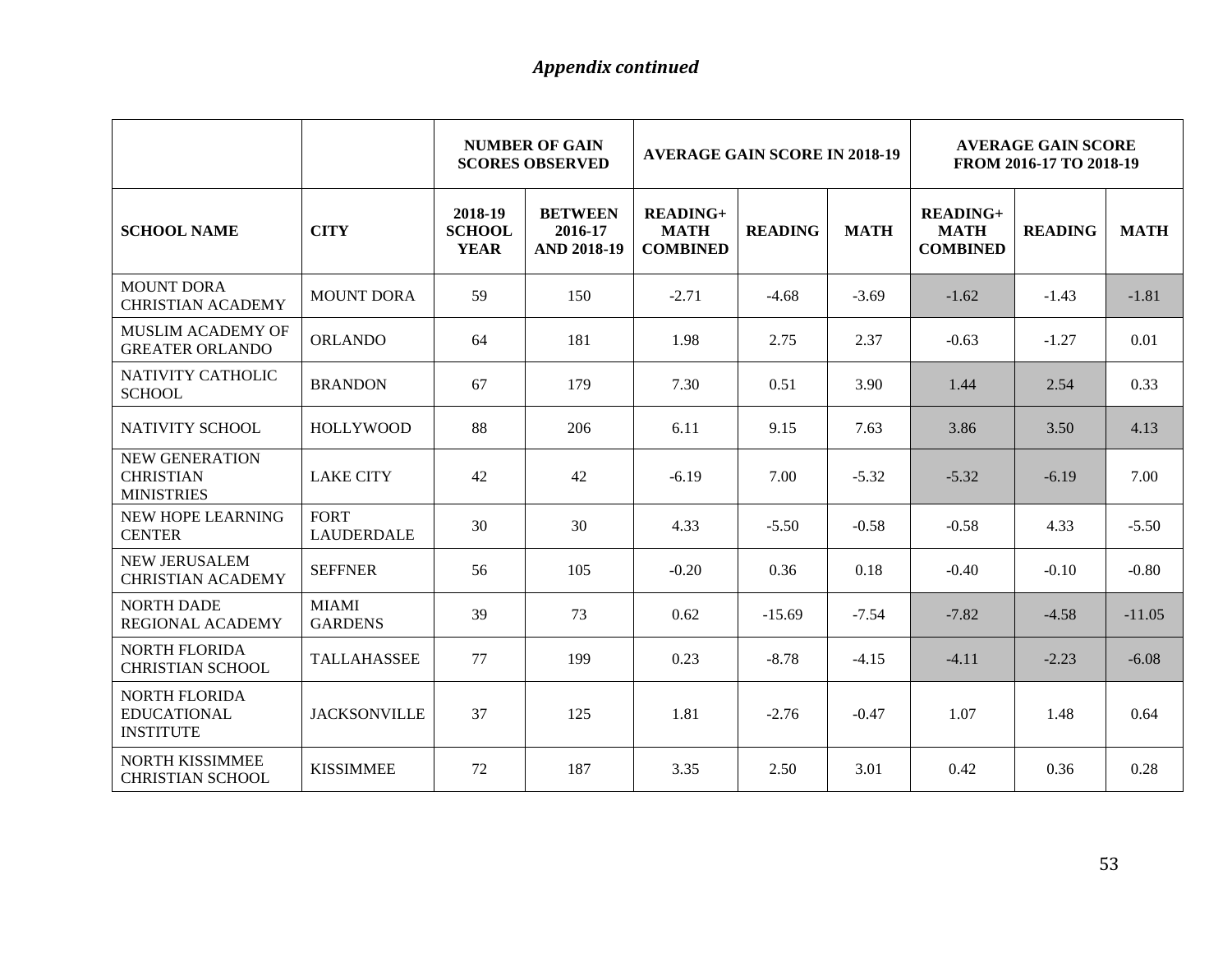|                                               |                                   | <b>NUMBER OF GAIN</b><br><b>AVERAGE GAIN SCORE IN 2018-19</b><br><b>SCORES OBSERVED</b> |                                                 |                                                   | <b>AVERAGE GAIN SCORE</b><br>FROM 2016-17 TO 2018-19 |             |                                                   |                |             |
|-----------------------------------------------|-----------------------------------|-----------------------------------------------------------------------------------------|-------------------------------------------------|---------------------------------------------------|------------------------------------------------------|-------------|---------------------------------------------------|----------------|-------------|
| <b>SCHOOL NAME</b>                            | <b>CITY</b>                       | 2018-19<br><b>SCHOOL</b><br><b>YEAR</b>                                                 | <b>BETWEEN</b><br>2016-17<br><b>AND 2018-19</b> | <b>READING+</b><br><b>MATH</b><br><b>COMBINED</b> | <b>READING</b>                                       | <b>MATH</b> | <b>READING+</b><br><b>MATH</b><br><b>COMBINED</b> | <b>READING</b> | <b>MATH</b> |
| <b>NORTHSIDE</b><br><b>CHRISTIAN ACADEMY</b>  | <b>STARKE</b>                     | 64                                                                                      | 175                                             | $-3.69$                                           | $-4.77$                                              | $-4.23$     | 0.21                                              | 0.66           | $-0.23$     |
| <b>NORTHSIDE</b><br><b>CHRISTIAN SCHOOL</b>   | <b>SAINT</b><br><b>PETERSBURG</b> | 32                                                                                      | 68                                              | $-2.91$                                           | $-4.78$                                              | $-3.84$     | 0.86                                              | 2.03           | $-0.31$     |
| <b>NORTHWEST</b><br><b>CHRISTIAN ACADEMY</b>  | <b>MIAMI</b>                      | 118                                                                                     | 330                                             | $-3.06$                                           | $-0.79$                                              | $-1.86$     | $-3.10$                                           | $-3.11$        | $-3.16$     |
| <b>NOTRE DAME</b><br>CATHOLIC SCHOOL          | <b>SPRING HILL</b>                | 52                                                                                      | 143                                             | 7.13                                              | 5.00                                                 | 6.07        | 4.22                                              | 4.83           | 3.61        |
| <b>NUR UL-ISLAM</b><br><b>ACADEMY</b>         | <b>COOPER CITY</b>                | 140                                                                                     | 399                                             | $-4.11$                                           | $-7.36$                                              | $-6.08$     | $-2.07$                                           | $-0.43$        | $-3.00$     |
| <b>OASIS CHRISTIAN</b><br><b>ACADEMY</b>      | <b>WINTER</b><br><b>HAVEN</b>     | 85                                                                                      | 247                                             | $-2.84$                                           | $-9.75$                                              | $-6.29$     | $-1.41$                                           | $-0.41$        | $-2.40$     |
| <b>OCALA CHRISTIAN</b><br><b>ACADEMY</b>      | <b>OCALA</b>                      | 115                                                                                     | 351                                             | $-7.21$                                           | $-10.97$                                             | $-9.07$     | $-2.85$                                           | $-2.47$        | $-3.19$     |
| <b>OKEECHOBEE</b><br><b>CHRISTIAN ACADEMY</b> | <b>OKEECHOBEE</b>                 | 52                                                                                      | 151                                             | 1.65                                              | 4.71                                                 | 3.18        | 1.86                                              | 1.49           | 2.26        |
| <b>OLD PLANK</b><br><b>CHRISTIAN ACADEMY</b>  | <b>JACKSONVILLE</b>               | 60                                                                                      | 150                                             | 3.58                                              | $-7.23$                                              | $-1.83$     | $-1.31$                                           | 0.90           | $-3.41$     |
| <b>OLDSMAR CHRISTIAN</b><br><b>SCHOOL</b>     | <b>OLDSMAR</b>                    | 36                                                                                      | 36                                              | $-1.42$                                           | $-9.64$                                              | $-5.53$     | $-5.53$                                           | $-1.42$        | $-9.64$     |
| ONE SCHOOL OF THE<br><b>ARTS</b>              | <b>LONGWOOD</b>                   | 99                                                                                      | 235                                             | $-4.71$                                           | $-13.53$                                             | $-9.12$     | $-4.06$                                           | $-2.11$        | $-5.95$     |
| <b>ORLANDO CHRISTIAN</b><br><b>PREP</b>       | <b>ORLANDO</b>                    | 76                                                                                      | 245                                             | $-5.96$                                           | $-12.64$                                             | $-8.93$     | $-4.88$                                           | $-4.27$        | $-5.59$     |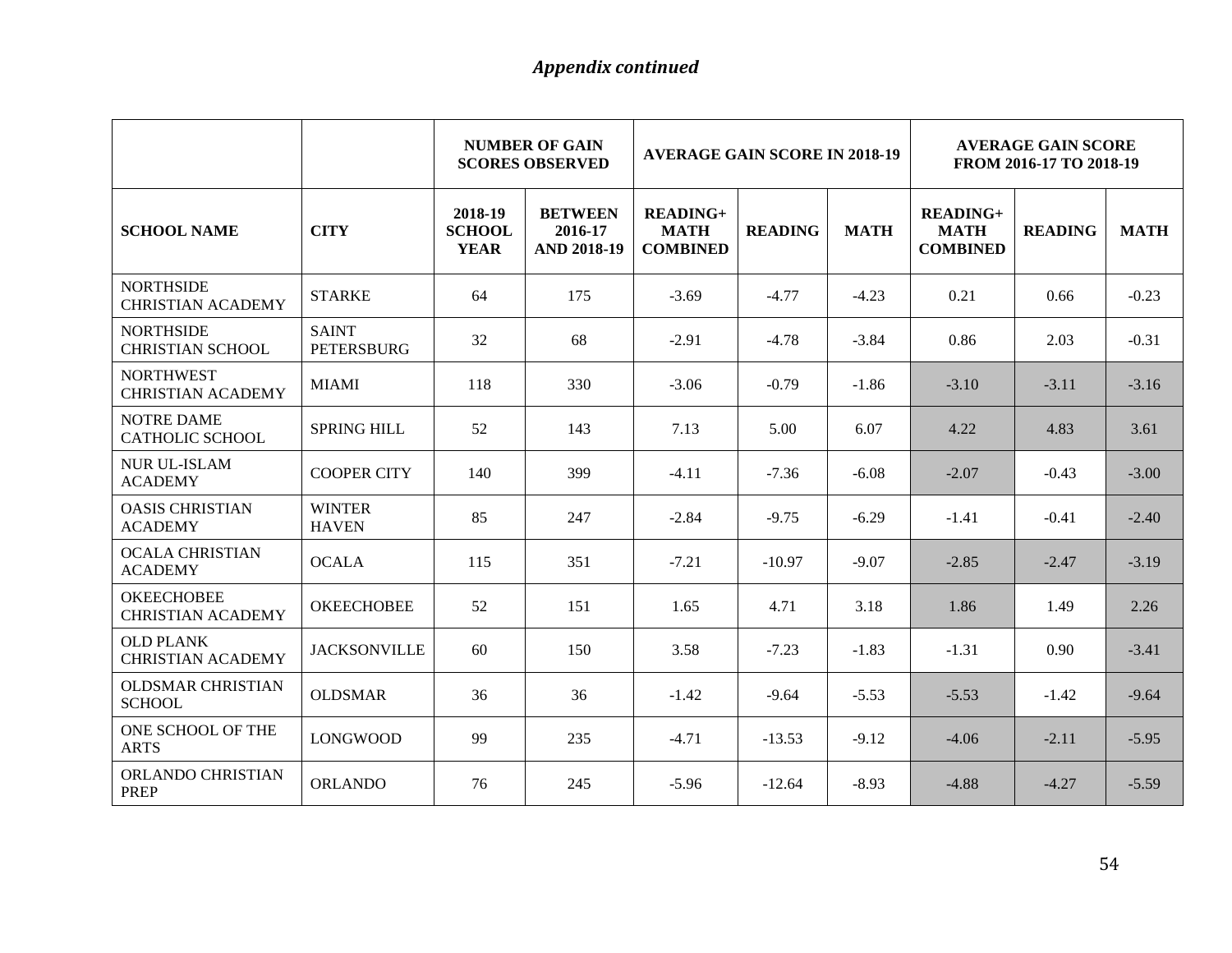|                                                                     |                                |                                         | <b>NUMBER OF GAIN</b><br><b>SCORES OBSERVED</b> | <b>AVERAGE GAIN SCORE IN 2018-19</b>         |                |             | <b>AVERAGE GAIN SCORE</b><br>FROM 2016-17 TO 2018-19 |                |             |
|---------------------------------------------------------------------|--------------------------------|-----------------------------------------|-------------------------------------------------|----------------------------------------------|----------------|-------------|------------------------------------------------------|----------------|-------------|
| <b>SCHOOL NAME</b>                                                  | <b>CITY</b>                    | 2018-19<br><b>SCHOOL</b><br><b>YEAR</b> | <b>BETWEEN</b><br>2016-17<br><b>AND 2018-19</b> | $READING+$<br><b>MATH</b><br><b>COMBINED</b> | <b>READING</b> | <b>MATH</b> | $READING+$<br><b>MATH</b><br><b>COMBINED</b>         | <b>READING</b> | <b>MATH</b> |
| <b>ORLANDO JUNIOR</b><br><b>ACADEMY</b>                             | <b>ORLANDO</b>                 | 44                                      | 159                                             | 1.95                                         | $-3.23$        | $-0.53$     | $-0.03$                                              | 1.24           | $-1.35$     |
| <b>OSCEOLA ADVENTIST</b><br><b>CHRISTIAN SCHOOL</b>                 | <b>KISSIMMEE</b>               | 30                                      | 30                                              | 2.93                                         | 1.50           | 2.22        | 2.22                                                 | 2.93           | 1.50        |
| <b>OSCEOLA CHRISTIAN</b><br><b>PREPARATORY</b><br><b>SCHOOL</b>     | <b>KISSIMMEE</b>               | 44                                      | 84                                              | $-7.32$                                      | $-11.30$       | $-9.31$     | $-6.79$                                              | $-6.20$        | $-7.38$     |
| <b>OUR LADY OF</b><br><b>CHARITY SCHOOL INC</b>                     | <b>HIALEAH</b>                 | 60                                      | 164                                             | 1.18                                         | $-2.22$        | $-0.52$     | 0.93                                                 | 2.63           | $-0.90$     |
| <b>OUR LADY OF</b><br><b>LOURDES</b>                                | <b>MELBOURNE</b>               | 34                                      | 64                                              | 5.09                                         | 3.94           | 4.51        | 1.58                                                 | 0.95           | 2.20        |
| <b>OUR LADY OF</b><br><b>LOURDES CATHOLIC</b><br><b>SCHOOL</b>      | <b>DAYTONA</b><br><b>BEACH</b> | 82                                      | 230                                             | 4.06                                         | 3.04           | 3.55        | 2.06                                                 | 2.61           | 1.52        |
| <b>OUR LADY OF</b><br><b>LOURDES CATHOLIC</b><br><b>SCHOOL</b>      | <b>DUNEDIN</b>                 | 31                                      | 31                                              | 8.70                                         | 0.39           | 4.44        | 4.44                                                 | 8.70           | 0.39        |
| <b>OUR LADY OF</b><br><b>LOURDES PARISH</b><br><b>SCHOOL</b>        | <b>MIAMI</b>                   | 80                                      | 198                                             | 6.54                                         | 10.05          | 8.29        | 3.66                                                 | 3.36           | 3.97        |
| <b>OUR LADY OF THE</b><br><b>HOLY ROSARY-ST</b><br>RICHARD CATHOLIC | <b>MIAMI</b>                   | 50                                      | 135                                             | 10.80                                        | 12.86          | 11.83       | 5.22                                                 | 5.57           | 4.87        |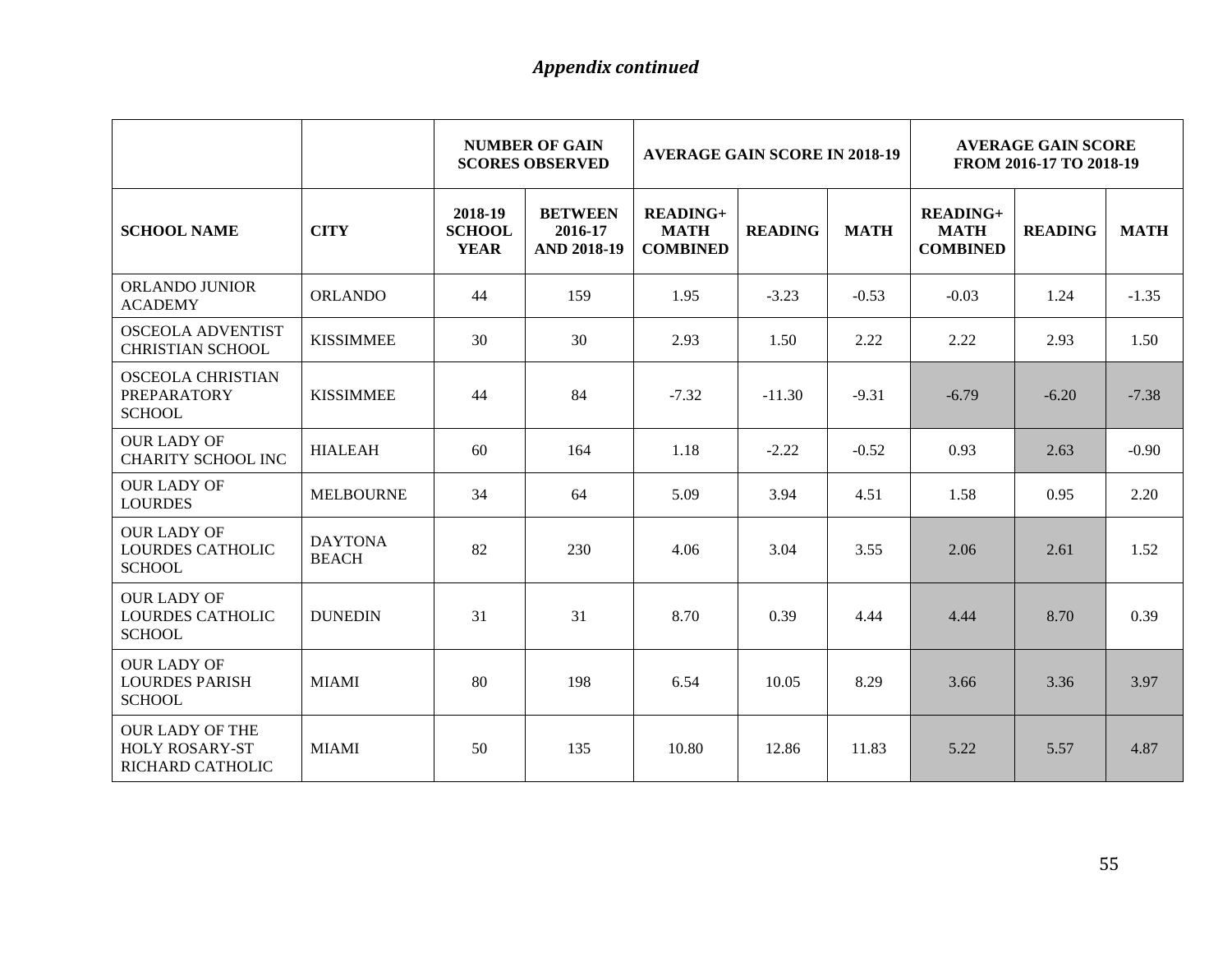|                                                                  |                                  |                                         | <b>NUMBER OF GAIN</b><br><b>SCORES OBSERVED</b> | <b>AVERAGE GAIN SCORE IN 2018-19</b>              |                |             | <b>AVERAGE GAIN SCORE</b><br>FROM 2016-17 TO 2018-19 |                |             |
|------------------------------------------------------------------|----------------------------------|-----------------------------------------|-------------------------------------------------|---------------------------------------------------|----------------|-------------|------------------------------------------------------|----------------|-------------|
| <b>SCHOOL NAME</b>                                               | <b>CITY</b>                      | 2018-19<br><b>SCHOOL</b><br><b>YEAR</b> | <b>BETWEEN</b><br>2016-17<br><b>AND 2018-19</b> | <b>READING+</b><br><b>MATH</b><br><b>COMBINED</b> | <b>READING</b> | <b>MATH</b> | <b>READING+</b><br><b>MATH</b><br><b>COMBINED</b>    | <b>READING</b> | <b>MATH</b> |
| <b>OUR LADY OF THE</b><br><b>LAKES CATHOLIC</b><br><b>SCHOOL</b> | <b>MIAMI LAKES</b>               | 70                                      | 199                                             | 4.14                                              | 3.71           | 3.93        | 1.40                                                 | 1.60           | 1.21        |
| OUR LADY QUEEN OF<br><b>MARTYRS</b>                              | <b>FORT</b><br><b>LAUDERDALE</b> | 112                                     | 301                                             | 6.79                                              | 7.54           | 7.16        | 2.21                                                 | 2.67           | 1.73        |
| <b>PARK AVENUE</b><br><b>CHRISTIAN ACADEMY</b>                   | <b>TITUSVILLE</b>                | 94                                      | 252                                             | $-7.00$                                           | $-5.10$        | $-6.05$     | 0.22                                                 | $-0.06$        | 0.50        |
| <b>PARKVIEW PREP</b><br><b>ACADEMY</b>                           | <b>AVON PARK</b>                 | 38                                      | 38                                              | $-4.45$                                           | $-16.24$       | $-10.34$    | $-10.34$                                             | $-4.45$        | $-16.24$    |
| PARSONS CHRISTIAN<br><b>ACADEMY</b>                              | <b>JACKSONVILLE</b>              | 51                                      | 145                                             | $-4.06$                                           | $-16.76$       | $-10.41$    | $-6.12$                                              | $-3.61$        | $-8.62$     |
| PATHWAYS SCHOOL                                                  | <b>ORLANDO</b>                   | 56                                      | 145                                             | $-5.48$                                           | $-9.61$        | $-7.54$     | $-0.91$                                              | 1.00           | $-2.81$     |
| PEACE LUTHERAN<br><b>SCHOOL</b>                                  | <b>KISSIMMEE</b>                 | 31                                      | 31                                              | 4.39                                              | $-4.90$        | $-0.26$     | $-0.26$                                              | 4.39           | $-4.90$     |
| PENIEL BAPTIST<br><b>ACADEMY</b>                                 | <b>PALATKA</b>                   | 83                                      | 207                                             | $-4.98$                                           | $-14.94$       | $-9.96$     | $-5.78$                                              | $-2.76$        | $-8.79$     |
| <b>PENSACOLA</b><br><b>CATHOLIC HIGH</b><br><b>SCHOOL</b>        | <b>PENSACOLA</b>                 | 60                                      | 156                                             | $-0.33$                                           | 2.77           | 1.22        | $-0.13$                                              | $-0.67$        | 0.42        |
| PENTAB ACADEMY                                                   | <b>MIAMI</b>                     | 41                                      | 119                                             | $-0.78$                                           | $-7.05$        | $-3.91$     | $-5.21$                                              | $-3.86$        | $-6.49$     |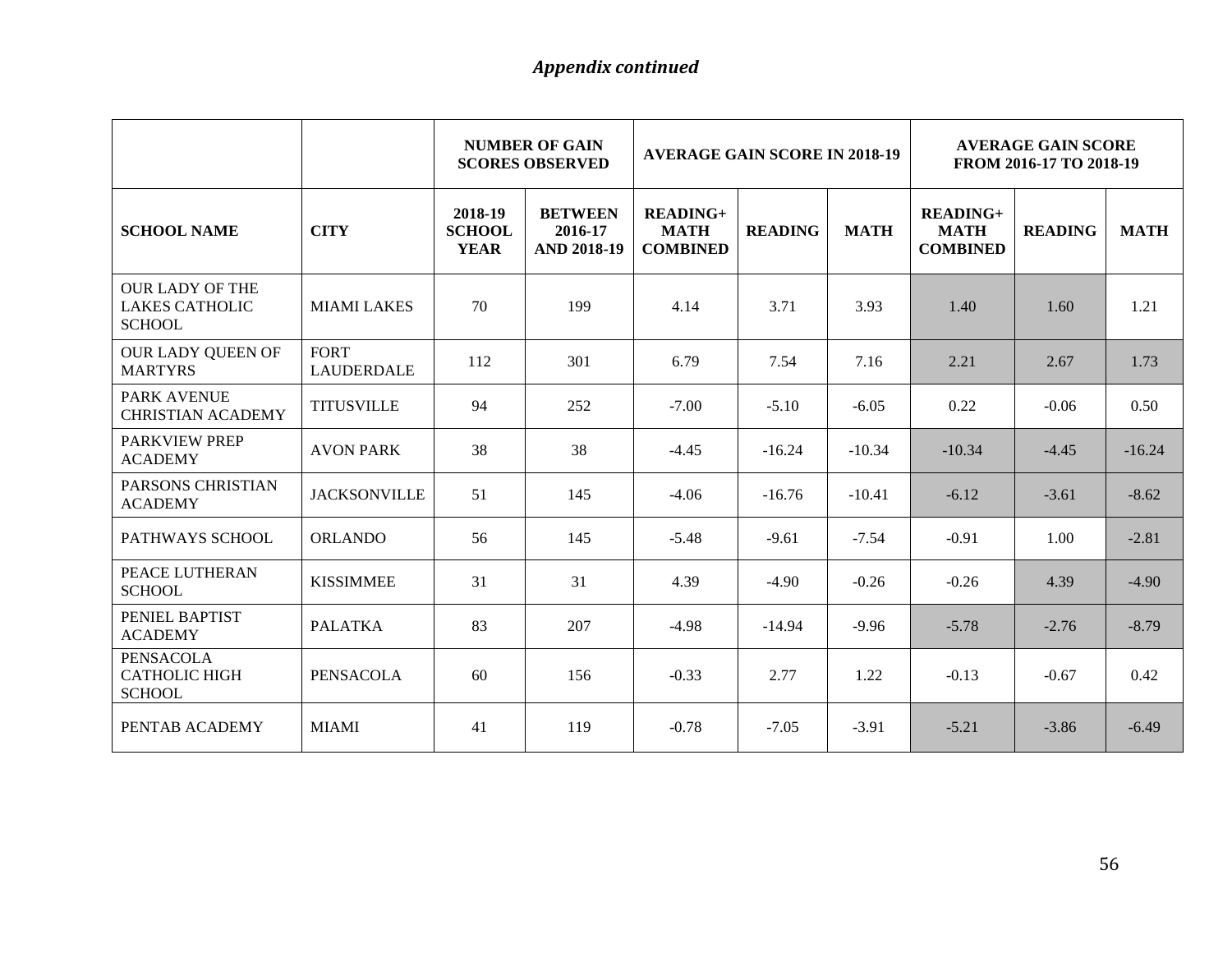|                                                                    |                                   |                                         | <b>NUMBER OF GAIN</b><br><b>SCORES OBSERVED</b> |                                                   | <b>AVERAGE GAIN SCORE IN 2018-19</b> |             |                                              | <b>AVERAGE GAIN SCORE</b><br>FROM 2016-17 TO 2018-19 |             |  |
|--------------------------------------------------------------------|-----------------------------------|-----------------------------------------|-------------------------------------------------|---------------------------------------------------|--------------------------------------|-------------|----------------------------------------------|------------------------------------------------------|-------------|--|
| <b>SCHOOL NAME</b>                                                 | <b>CITY</b>                       | 2018-19<br><b>SCHOOL</b><br><b>YEAR</b> | <b>BETWEEN</b><br>2016-17<br><b>AND 2018-19</b> | <b>READING+</b><br><b>MATH</b><br><b>COMBINED</b> | <b>READING</b>                       | <b>MATH</b> | $READING+$<br><b>MATH</b><br><b>COMBINED</b> | <b>READING</b>                                       | <b>MATH</b> |  |
| PHYL'S ACADEMY<br><b>PREPARATORY</b><br><b>SCHOOL</b>              | <b>MARGATE</b>                    | 53                                      | 152                                             | $-4.34$                                           | $-4.72$                              | $-4.53$     | $-1.13$                                      | $-0.95$                                              | $-1.32$     |  |
| PINE CASTLE<br><b>CHRISTIAN ACADEMY</b>                            | <b>ORLANDO</b>                    | 52                                      | 130                                             | 3.33                                              | $-1.30$                              | 1.15        | 0.26                                         | 2.02                                                 | $-1.51$     |  |
| PINEY GROVE BOYS<br><b>ACADEMY</b>                                 | <b>LAUDERDALE</b><br><b>LAKES</b> | 33                                      | 63                                              | 0.58                                              | 1.09                                 | 0.83        | $-1.97$                                      | 1.19                                                 | $-5.13$     |  |
| PLEASANT HILL<br><b>ACADEMY</b>                                    | <b>KISSIMMEE</b>                  | 62                                      | 178                                             | $-0.10$                                           | 1.79                                 | 0.88        | 0.44                                         | 0.37                                                 | 0.69        |  |
| POINCIANA CHRISTIAN<br><b>PREPARATORY</b><br><b>SCHOOL</b>         | <b>KISSIMMEE</b>                  | 95                                      | 208                                             | $-0.03$                                           | $-1.42$                              | $-0.69$     | $-1.63$                                      | $-0.88$                                              | $-2.36$     |  |
| POINT OF GRACE<br><b>CHRISTIAN</b>                                 | <b>PERRY</b>                      | 52                                      | 92                                              | $-2.88$                                           | 0.25                                 | $-1.32$     | $-2.44$                                      | $-1.75$                                              | $-3.13$     |  |
| PORT CHARLOTTE<br><b>ADVENTIST SCHOOL</b>                          | <b>PORT</b><br><b>CHARLOTTE</b>   | 30                                      | 61                                              | 1.27                                              | $-2.77$                              | $-0.75$     | $-2.00$                                      | 0.92                                                 | $-4.92$     |  |
| POTENTIAL CHRISTIAN<br><b>ACADEMY</b>                              | <b>COOPER CITY</b>                | 36                                      | 36                                              | $-1.75$                                           | $-5.61$                              | $-3.68$     | $-3.68$                                      | $-1.75$                                              | $-5.61$     |  |
| PRECIOUS LITTLE<br>ANGELS DAY CARE II                              | <b>HIALEAH</b>                    | 30                                      | 30                                              | 1.97                                              | 1.20                                 | 1.58        | 1.58                                         | 1.97                                                 | 1.20        |  |
| <b>RABBI ALEXANDER S.</b><br><b>GROSS HEBREW</b><br><b>ACADEMY</b> | <b>MIAMI BEACH</b>                | 61                                      | 156                                             | 0.34                                              | $-4.49$                              | $-2.07$     | $-2.97$                                      | $-0.38$                                              | $-5.79$     |  |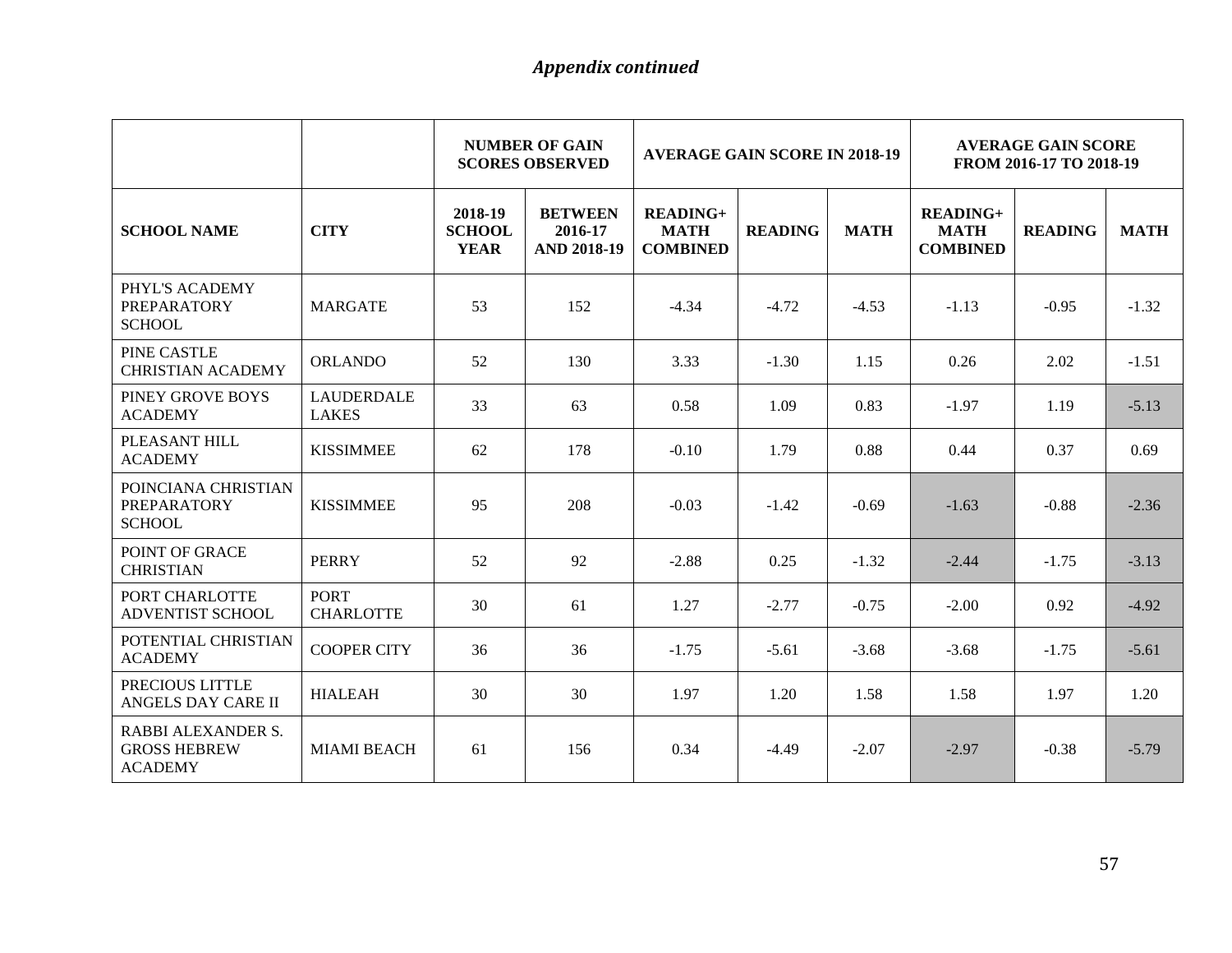|                                                            |                                |                                         | <b>NUMBER OF GAIN</b><br><b>SCORES OBSERVED</b> | <b>AVERAGE GAIN SCORE IN 2018-19</b>         |                |             | <b>AVERAGE GAIN SCORE</b><br>FROM 2016-17 TO 2018-19 |                |             |
|------------------------------------------------------------|--------------------------------|-----------------------------------------|-------------------------------------------------|----------------------------------------------|----------------|-------------|------------------------------------------------------|----------------|-------------|
| <b>SCHOOL NAME</b>                                         | <b>CITY</b>                    | 2018-19<br><b>SCHOOL</b><br><b>YEAR</b> | <b>BETWEEN</b><br>2016-17<br><b>AND 2018-19</b> | $READING+$<br><b>MATH</b><br><b>COMBINED</b> | <b>READING</b> | <b>MATH</b> | $READING+$<br><b>MATH</b><br><b>COMBINED</b>         | <b>READING</b> | <b>MATH</b> |
| <b>RADIANT LIFE</b><br><b>ACADEMY</b>                      | <b>ORLANDO</b>                 | 60                                      | 184                                             | $-2.92$                                      | $-13.17$       | $-8.04$     | $-2.58$                                              | $-1.05$        | $-4.11$     |
| <b>REAGAN</b><br><b>EDUCATIONAL</b><br><b>ACADEMY INC.</b> | <b>HIALEAH</b>                 | 32                                      | 67                                              | $-6.84$                                      | $-15.31$       | $-11.08$    | $-4.18$                                              | $-0.61$        | $-7.75$     |
| <b>REAL LIFE CHRISTIAN</b><br><b>ACADEMY</b>               | <b>CLERMONT</b>                | 90                                      | 228                                             | $-0.29$                                      | $-10.89$       | $-5.48$     | $-4.25$                                              | $-2.03$        | $-6.56$     |
| <b>REBORN CHRISTIAN</b><br><b>ACADEMY</b>                  | <b>KISSIMMEE</b>               | 93                                      | 216                                             | 1.44                                         | 2.27           | 1.85        | 0.06                                                 | 0.69           | $-0.65$     |
| REDEEMER CHRISTIAN<br><b>SCHOOL</b>                        | <b>OCALA</b>                   | 32                                      | 116                                             | $-2.28$                                      | $-1.00$        | $-1.64$     | $-4.92$                                              | $-3.35$        | $-6.44$     |
| REDLAND CHRISTIAN<br><b>ACADEMY INC.</b>                   | <b>HOMESTEAD</b>               | 54                                      | 93                                              | 2.07                                         | 5.10           | 3.18        | 1.89                                                 | 1.13           | 3.02        |
| <b>REGENCY CHRISTIAN</b><br><b>ACADEMY</b>                 | <b>ORLANDO</b>                 | 48                                      | 137                                             | 0.33                                         | $-10.17$       | $-4.92$     | $-3.35$                                              | $-1.33$        | $-5.37$     |
| <b>RESURRECTION</b><br>CATHOLIC SCHOOL                     | <b>LAKELAND</b>                | 34                                      | 34                                              | 5.35                                         | 10.38          | 7.87        | 7.87                                                 | 5.35           | 10.38       |
| <b>RESURRECTION</b><br>PARISH SCHOOL                       | <b>JACKSONVILLE</b>            | 49                                      | 144                                             | 7.00                                         | 7.43           | 7.21        | 3.82                                                 | 2.58           | 5.06        |
| <b>RHEMA WORD</b><br><b>CHRISTIAN ACADEMY</b>              | <b>POMPANO</b><br><b>BEACH</b> | 61                                      | 141                                             | 1.31                                         | $-0.34$        | 0.48        | 1.93                                                 | 1.78           | 1.84        |
| RHODORA J. DONAHUE<br><b>ACADEMY</b>                       | <b>AVE MARIA</b>               | 43                                      | 108                                             | 5.60                                         | 4.47           | 5.03        | 2.00                                                 | 2.34           | 1.67        |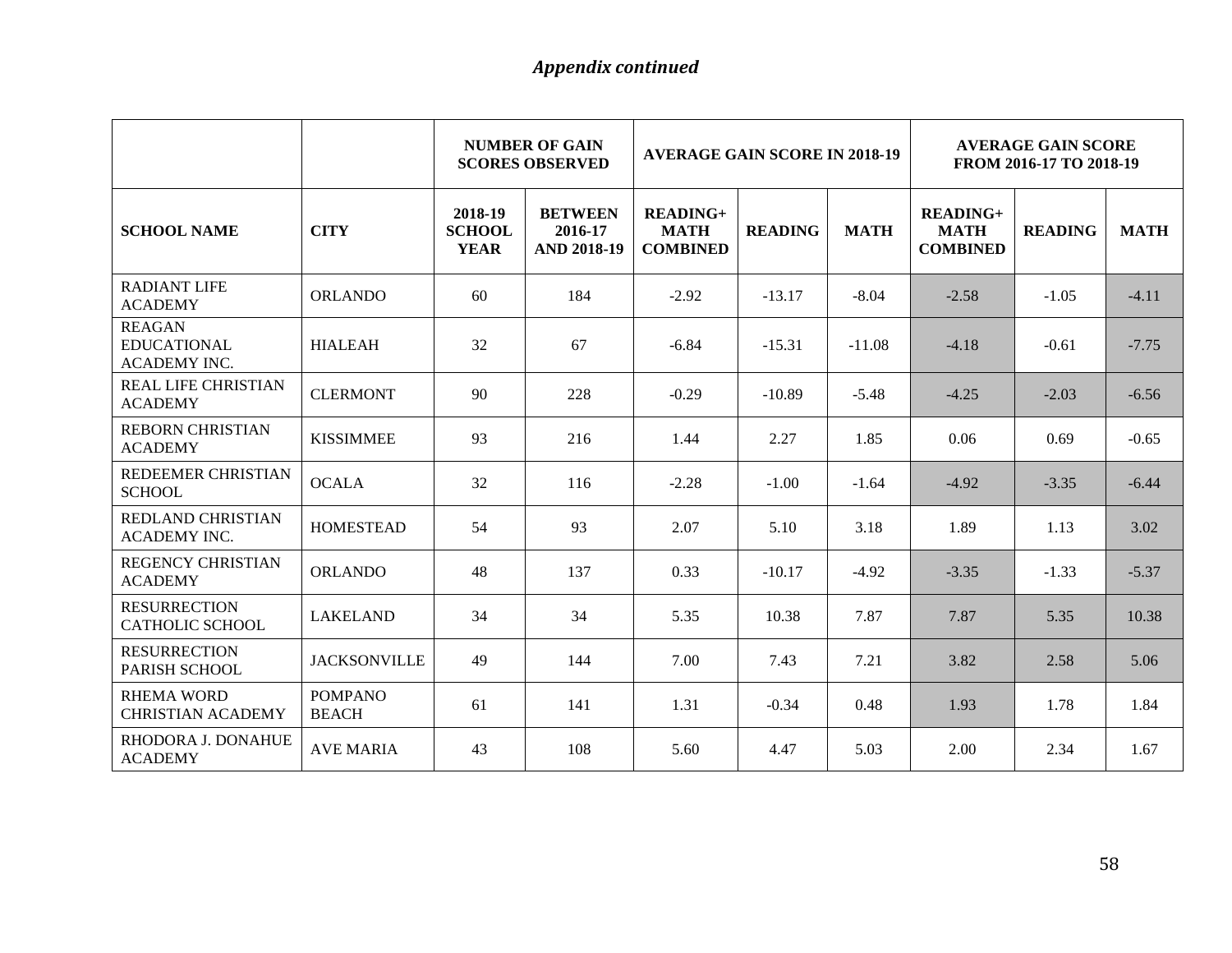|                                                               |                                   |                                         | <b>NUMBER OF GAIN</b><br><b>SCORES OBSERVED</b> | <b>AVERAGE GAIN SCORE IN 2018-19</b>              |                |             | <b>AVERAGE GAIN SCORE</b><br>FROM 2016-17 TO 2018-19 |                |             |
|---------------------------------------------------------------|-----------------------------------|-----------------------------------------|-------------------------------------------------|---------------------------------------------------|----------------|-------------|------------------------------------------------------|----------------|-------------|
| <b>SCHOOL NAME</b>                                            | <b>CITY</b>                       | 2018-19<br><b>SCHOOL</b><br><b>YEAR</b> | <b>BETWEEN</b><br>2016-17<br><b>AND 2018-19</b> | <b>READING+</b><br><b>MATH</b><br><b>COMBINED</b> | <b>READING</b> | <b>MATH</b> | <b>READING+</b><br><b>MATH</b><br><b>COMBINED</b>    | <b>READING</b> | <b>MATH</b> |
| <b>RIDGE CHRISTIAN</b><br><b>ACADEMY</b>                      | <b>DAVENPORT</b>                  | 40                                      | 115                                             | 2.33                                              | 3.70           | 3.01        | $-0.32$                                              | 1.05           | $-1.70$     |
| <b>RIDGE MANOR</b><br><b>CHRISTIAN ACADEMY</b>                | <b>RIDGE MANOR</b>                | 30                                      | 30                                              | 3.53                                              | 7.83           | 5.68        | 5.68                                                 | 3.53           | 7.83        |
| <b>RIVER CHRISTIAN</b><br><b>ACADEMY</b>                      | <b>PALATKA</b>                    | 40                                      | 71                                              | $-3.58$                                           | $-18.00$       | $-10.79$    | $-5.94$                                              | $-1.45$        | $-10.42$    |
| <b>ROBERT F MUNROE</b><br>DAY SCHOOL INC                      | <b>QUINCY</b>                     | 58                                      | 92                                              | $-0.76$                                           | $-2.39$        | $-1.58$     | $-3.57$                                              | $-3.20$        | $-3.96$     |
| <b>ROCKY BAYOU</b><br><b>CHRISTIAN SCHOOL</b><br><b>NFCEA</b> | <b>NICEVILLE</b>                  | 69                                      | 162                                             | $-3.67$                                           | $-12.00$       | $-7.57$     | $-4.09$                                              | $-2.90$        | $-5.77$     |
| <b>S.L. JONES CHRISTIAN</b><br><b>ACADEMY</b>                 | <b>PENSACOLA</b>                  | 53                                      | 145                                             | $-15.02$                                          | $-16.06$       | $-15.54$    | $-4.94$                                              | $-3.50$        | $-6.15$     |
| <b>SACRED HEART</b>                                           | <b>JACKSONVILLE</b>               | 69                                      | 200                                             | 3.42                                              | 4.51           | 3.96        | 2.55                                                 | 3.04           | 2.06        |
| <b>SACRED HEART</b>                                           | <b>NEW SMYRNA</b><br><b>BEACH</b> | 50                                      | 94                                              | 6.70                                              | 7.18           | 6.94        | 3.38                                                 | 3.95           | 2.74        |
| <b>SACRED HEART</b><br><b>CATHEDRAL SCHOOL</b>                | PENSACOLA                         | 32                                      | 32                                              | 0.00                                              | 5.69           | 2.84        | 2.84                                                 | 0.00           | 5.69        |
| <b>SACRED HEART</b><br><b>CATHOLIC SCHOOL</b>                 | <b>PINELLAS</b><br><b>PARK</b>    | 95                                      | 255                                             | 4.07                                              | 4.24           | 4.16        | 2.18                                                 | 2.28           | 2.08        |
| <b>SACRED HEART</b><br><b>SCHOOL</b>                          | <b>LAKE WORTH</b>                 | 84                                      | 238                                             | 8.26                                              | 10.44          | 9.35        | 3.08                                                 | 3.48           | 2.67        |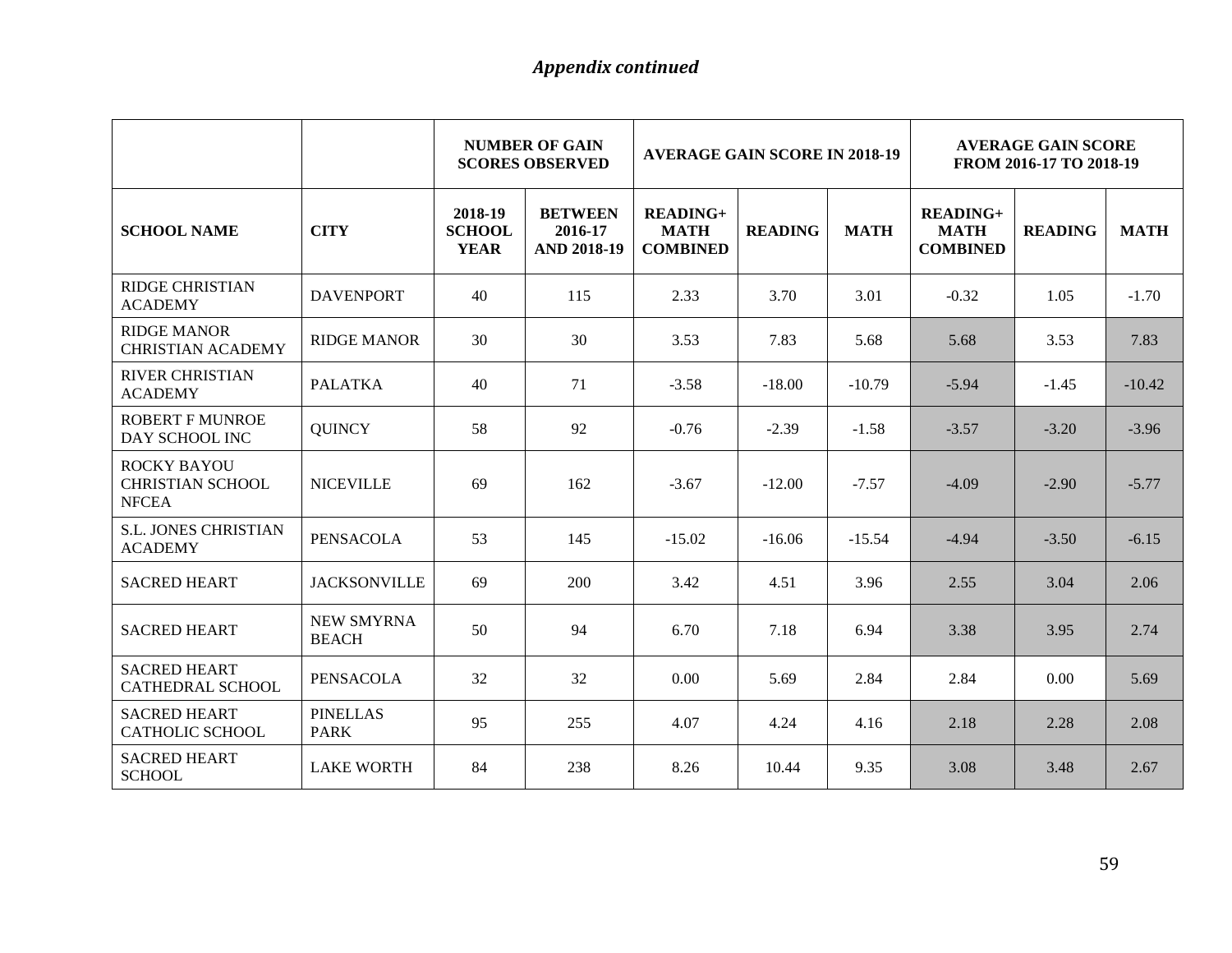|                                                |                                  |                                         | <b>NUMBER OF GAIN</b><br><b>SCORES OBSERVED</b> | <b>AVERAGE GAIN SCORE IN 2018-19</b>              |                |             | <b>AVERAGE GAIN SCORE</b><br>FROM 2016-17 TO 2018-19 |                |             |
|------------------------------------------------|----------------------------------|-----------------------------------------|-------------------------------------------------|---------------------------------------------------|----------------|-------------|------------------------------------------------------|----------------|-------------|
| <b>SCHOOL NAME</b>                             | <b>CITY</b>                      | 2018-19<br><b>SCHOOL</b><br><b>YEAR</b> | <b>BETWEEN</b><br>2016-17<br><b>AND 2018-19</b> | <b>READING+</b><br><b>MATH</b><br><b>COMBINED</b> | <b>READING</b> | <b>MATH</b> | <b>READING+</b><br><b>MATH</b><br><b>COMBINED</b>    | <b>READING</b> | <b>MATH</b> |
| <b>SAINT AGATHA</b><br><b>SCHOOL</b>           | <b>MIAMI</b>                     | 95                                      | 275                                             | 8.00                                              | 6.72           | 7.36        | 2.88                                                 | 3.13           | 2.62        |
| <b>SAINT AMBROSE</b>                           | <b>DEERFIELD</b><br><b>BEACH</b> | 61                                      | 143                                             | 6.15                                              | 6.95           | 6.55        | 4.30                                                 | 4.63           | 3.98        |
| SAINT ANASTASIA<br>CATHOLIC SCHOOL             | <b>FORT PIERCE</b>               | 79                                      | 188                                             | 5.72                                              | 4.48           | 5.10        | 1.11                                                 | 1.23           | 0.99        |
| <b>SAINT ANDREW</b><br><b>CATHOLIC</b>         | <b>CAPE CORAL</b>                | 40                                      | 102                                             | 5.13                                              | 7.00           | 6.06        | 1.71                                                 | 1.41           | 2.01        |
| <b>SAINT ANDREW</b><br>CATHOLIC SCHOOL         | <b>CORAL</b><br><b>SPRINGS</b>   | 86                                      | 199                                             | 7.53                                              | 10.97          | 9.25        | 4.38                                                 | 4.30           | 4.47        |
| <b>SAINT ANDREW</b><br><b>CATHOLIC SCHOOL</b>  | <b>ORLANDO</b>                   | 150                                     | 427                                             | 6.75                                              | 6.71           | 6.62        | 0.47                                                 | 1.86           | $-0.86$     |
| <b>SAINT ANTHONY</b><br><b>CATHOLIC SCHOOL</b> | <b>LAKELAND</b>                  | 47                                      | 83                                              | 7.47                                              | 4.30           | 5.88        | 2.87                                                 | 5.00           | 0.75        |
| <b>SAINT BARNABAS</b><br>EPISCOPAL SCHOOL      | <b>DELAND</b>                    | 40                                      | 107                                             | $-0.83$                                           | 4.05           | 1.61        | $-1.92$                                              | $-2.96$        | $-0.73$     |
| <b>SAINT BARTHOLOMEW</b><br><b>SCHOOL</b>      | <b>MIRAMAR</b>                   | 59                                      | 170                                             | 2.71                                              | 3.27           | 2.99        | 1.39                                                 | 1.11           | 1.75        |
| <b>SAINT BRENDAN</b><br>ELEMENTARY SCHOOL      | <b>MIAMI</b>                     | 112                                     | 284                                             | 6.39                                              | 6.10           | 6.26        | 3.09                                                 | 3.82           | 2.36        |
| <b>SAINT BRENDAN HIGH</b><br><b>SCHOOL</b>     | <b>MIAMI</b>                     | 116                                     | 279                                             | 2.99                                              | $-1.01$        | 0.99        | 0.14                                                 | 1.87           | $-1.60$     |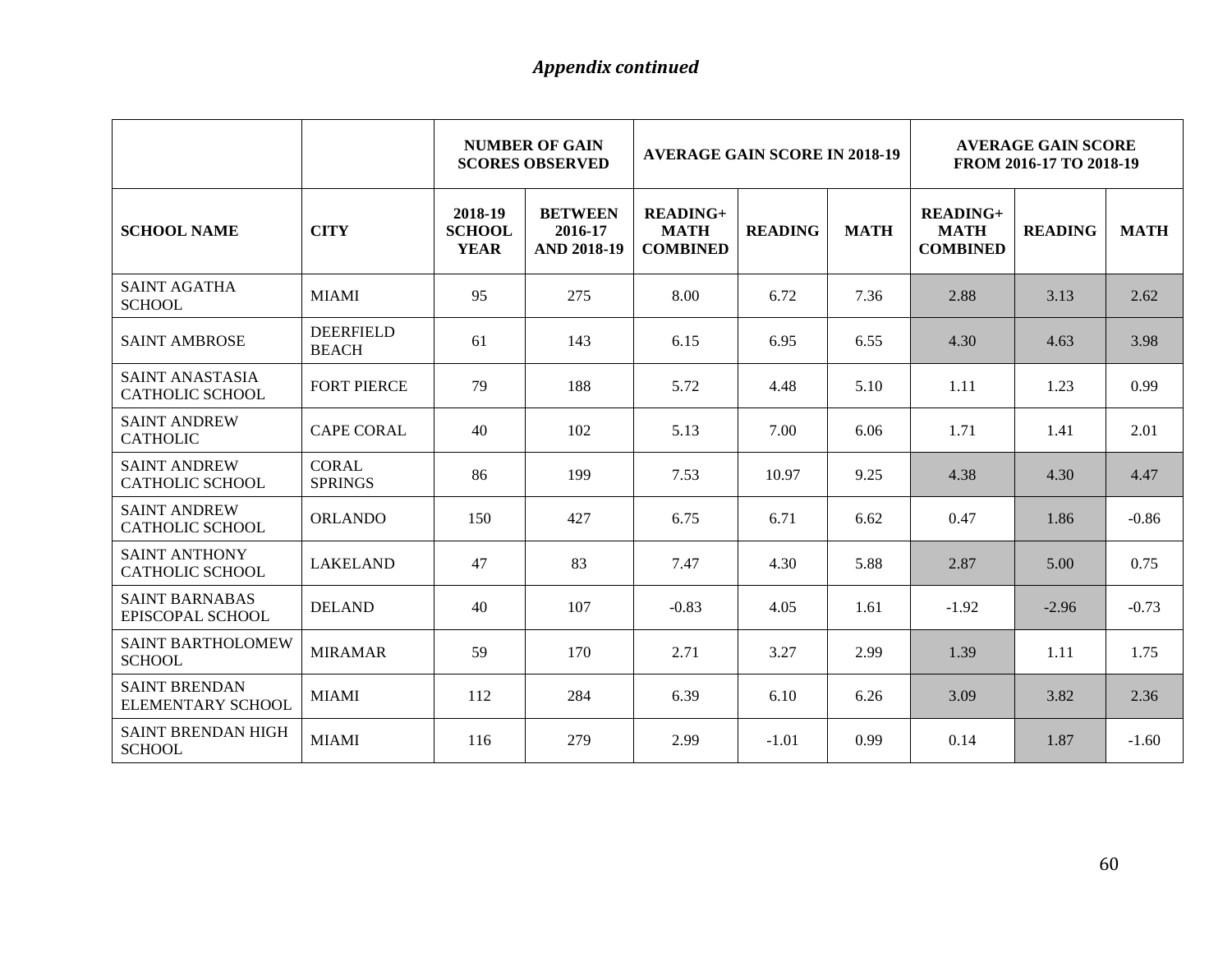|                                                                 |                                  | <b>NUMBER OF GAIN</b><br><b>AVERAGE GAIN SCORE IN 2018-19</b><br><b>SCORES OBSERVED</b> |                                                 |                                                   | <b>AVERAGE GAIN SCORE</b><br>FROM 2016-17 TO 2018-19 |             |                                              |                |             |
|-----------------------------------------------------------------|----------------------------------|-----------------------------------------------------------------------------------------|-------------------------------------------------|---------------------------------------------------|------------------------------------------------------|-------------|----------------------------------------------|----------------|-------------|
| <b>SCHOOL NAME</b>                                              | <b>CITY</b>                      | 2018-19<br><b>SCHOOL</b><br><b>YEAR</b>                                                 | <b>BETWEEN</b><br>2016-17<br><b>AND 2018-19</b> | <b>READING+</b><br><b>MATH</b><br><b>COMBINED</b> | <b>READING</b>                                       | <b>MATH</b> | $READING+$<br><b>MATH</b><br><b>COMBINED</b> | <b>READING</b> | <b>MATH</b> |
| <b>SAINT CHARLES</b><br><b>BORROMEO PARISH</b><br><b>SCHOOL</b> | <b>ORLANDO</b>                   | 55                                                                                      | 94                                              | 4.78                                              | 2.80                                                 | 3.79        | 0.62                                         | 2.19           | $-0.95$     |
| <b>SAINT COLEMAN</b><br><b>SCHOOL</b>                           | <b>POMPANO</b><br><b>BEACH</b>   | 45                                                                                      | 45                                              | 7.47                                              | 11.56                                                | 9.51        | 9.51                                         | 7.47           | 11.56       |
| SAINT ELIZABETH ANN<br><b>SETON</b>                             | <b>NAPLES</b>                    | 32                                                                                      | 62                                              | 4.81                                              | 2.25                                                 | 3.53        | 2.53                                         | 3.47           | 1.60        |
| <b>SAINT HELEN</b><br><b>CATHOLIC SCHOOL</b>                    | <b>FORT</b><br><b>LAUDERDALE</b> | 95                                                                                      | 272                                             | 8.73                                              | 6.45                                                 | 7.59        | 3.07                                         | 3.82           | 2.23        |
| <b>SAINT JAMES</b><br><b>CATHOLIC SCHOOL</b>                    | <b>MIAMI</b>                     | 202                                                                                     | 567                                             | 6.15                                              | 6.64                                                 | 6.40        | 2.27                                         | 3.13           | 1.40        |
| <b>SAINT JEROME</b><br><b>CATHOLIC SCHOOL</b>                   | <b>FORT</b><br><b>LAUDERDALE</b> | 45                                                                                      | 77                                              | 8.84                                              | 7.91                                                 | 8.38        | 4.73                                         | 5.08           | 4.38        |
| SAINT JOAN OF ARC                                               | <b>BOCA RATON</b>                | 35                                                                                      | 35                                              | 11.34                                             | 8.91                                                 | 10.13       | 10.13                                        | 11.34          | 8.91        |
| <b>SAINT JOHN</b><br><b>LUTHERAN</b>                            | <b>OCALA</b>                     | 38                                                                                      | 71                                              | $-3.37$                                           | $-7.86$                                              | $-5.49$     | $-3.15$                                      | $-0.65$        | $-5.77$     |
| <b>SAINT JOHN PAUL II</b><br><b>CATHOLIC SCHOOL</b>             | <b>LECANTO</b>                   | 37                                                                                      | 105                                             | 4.97                                              | 6.11                                                 | 5.54        | 0.82                                         | 0.75           | 0.85        |
| <b>SAINT JOHN THE</b><br>APOSTLE SCHOOL                         | <b>HIALEAH</b>                   | 108                                                                                     | 302                                             | 6.07                                              | 7.92                                                 | 7.07        | 3.30                                         | 3.33           | 3.15        |
| <b>SAINT JOHN THE</b><br><b>EVANGELIST</b>                      | <b>PENSACOLA</b>                 | 57                                                                                      | 128                                             | 5.56                                              | 12.67                                                | 9.11        | 3.52                                         | 2.50           | 4.53        |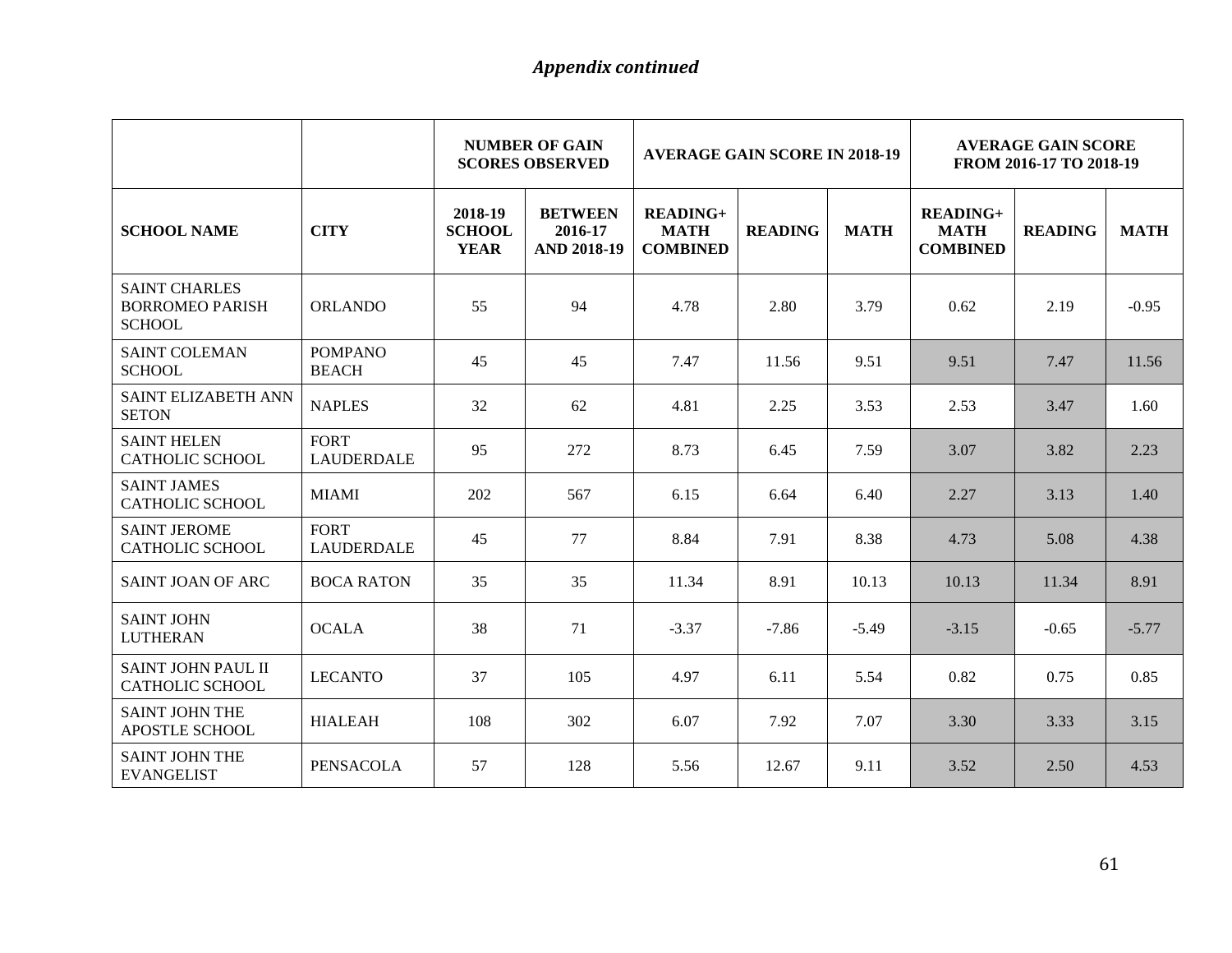|                                               |                                   | <b>NUMBER OF GAIN</b><br><b>AVERAGE GAIN SCORE IN 2018-19</b><br><b>SCORES OBSERVED</b> |                                                 |                                                   | <b>AVERAGE GAIN SCORE</b><br>FROM 2016-17 TO 2018-19 |             |                                                   |                |             |
|-----------------------------------------------|-----------------------------------|-----------------------------------------------------------------------------------------|-------------------------------------------------|---------------------------------------------------|------------------------------------------------------|-------------|---------------------------------------------------|----------------|-------------|
| <b>SCHOOL NAME</b>                            | <b>CITY</b>                       | 2018-19<br><b>SCHOOL</b><br><b>YEAR</b>                                                 | <b>BETWEEN</b><br>2016-17<br><b>AND 2018-19</b> | <b>READING+</b><br><b>MATH</b><br><b>COMBINED</b> | <b>READING</b>                                       | <b>MATH</b> | <b>READING+</b><br><b>MATH</b><br><b>COMBINED</b> | <b>READING</b> | <b>MATH</b> |
| <b>SAINT JOHN VIANNEY</b><br><b>SCHOOL</b>    | <b>ORLANDO</b>                    | 77                                                                                      | 128                                             | 4.03                                              | 1.10                                                 | 2.55        | 1.68                                              | 2.34           | 0.83        |
| <b>SAINT JOHNS</b><br>EPISCOPAL SCHOOL        | <b>HOMESTEAD</b>                  | 54                                                                                      | 155                                             | 2.04                                              | $-0.91$                                              | 0.56        | 0.41                                              | 2.08           | $-1.26$     |
| <b>SAINT JOSEPH</b><br><b>CATHOLIC SCHOOL</b> | <b>BRADENTON</b>                  | 32                                                                                      | 32                                              | 7.69                                              | 6.44                                                 | 7.06        | 7.06                                              | 7.69           | 6.44        |
| <b>SAINT JOSEPH</b><br><b>CATHOLIC SCHOOL</b> | <b>PALM BAY</b>                   | 44                                                                                      | 125                                             | 10.80                                             | 4.61                                                 | 7.70        | 4.14                                              | 5.39           | 2.90        |
| <b>SAINT JOSEPH</b><br><b>CATHOLIC SCHOOL</b> | <b>WINTER</b><br><b>HAVEN</b>     | 83                                                                                      | 233                                             | 4.60                                              | 5.67                                                 | 5.14        | 1.77                                              | 0.86           | 2.69        |
| SAINT JOSEPH PARISH<br><b>SCHOOL</b>          | <b>TAMPA</b>                      | 97                                                                                      | 252                                             | 3.58                                              | 5.75                                                 | 4.75        | 2.10                                              | 2.46           | 1.67        |
| <b>SAINT JOSEPH SCHOOL</b>                    | <b>JACKSONVILLE</b>               | 69                                                                                      | 193                                             | 6.38                                              | 4.72                                                 | 5.55        | 2.64                                              | 3.19           | 2.08        |
| <b>SAINT JOSEPH'S</b><br><b>SCHOOL</b>        | <b>LAKELAND</b>                   | 37                                                                                      | 119                                             | 2.86                                              | $-2.95$                                              | $-0.04$     | 1.07                                              | 2.32           | $-0.18$     |
| <b>SAINT JUDE</b><br><b>CATHEDRAL SCHOOL</b>  | <b>SAINT</b><br><b>PETERSBURG</b> | 77                                                                                      | 199                                             | 5.55                                              | 2.87                                                 | 4.25        | 1.73                                              | 1.82           | 1.59        |
| <b>SAINT JUDE CATHOLIC</b><br><b>SCHOOL</b>   | <b>BOCA RATON</b>                 | 35                                                                                      | 35                                              | 5.17                                              | 7.91                                                 | 6.54        | 6.54                                              | 5.17           | 7.91        |
| <b>SAINT JULIANA</b>                          | <b>WEST PALM</b><br><b>BEACH</b>  | 54                                                                                      | 94                                              | 6.37                                              | 5.83                                                 | 6.10        | 4.36                                              | 4.95           | 3.77        |
| <b>SAINT KEVIN</b><br>CATHOLIC SCHOOL         | <b>MIAMI</b>                      | 71                                                                                      | 164                                             | 7.00                                              | 3.24                                                 | 5.12        | 2.29                                              | 3.84           | 0.74        |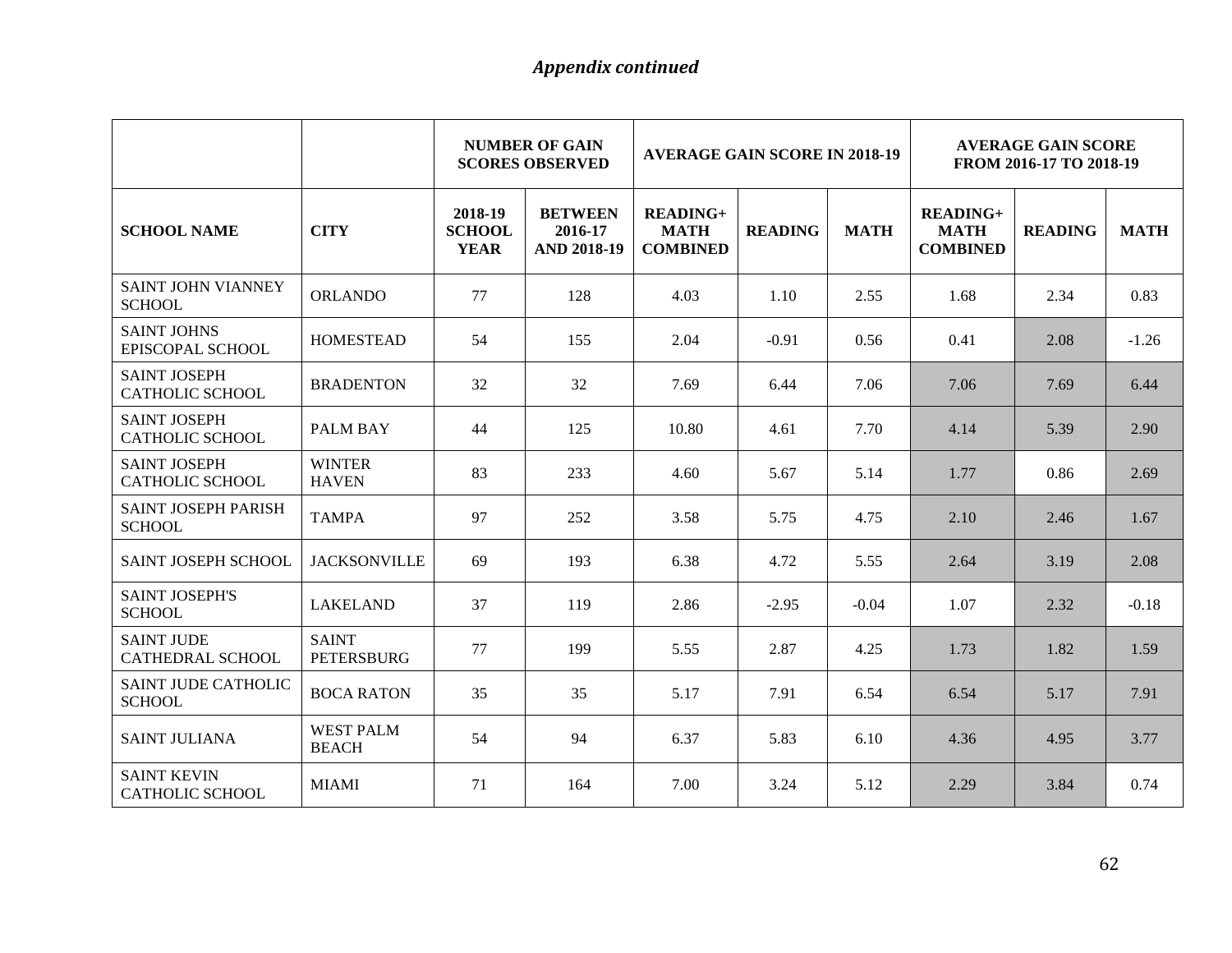|                                                   |                                    |                                         | <b>NUMBER OF GAIN</b><br><b>SCORES OBSERVED</b> | <b>AVERAGE GAIN SCORE IN 2018-19</b>              |                |             | <b>AVERAGE GAIN SCORE</b><br>FROM 2016-17 TO 2018-19 |                |             |
|---------------------------------------------------|------------------------------------|-----------------------------------------|-------------------------------------------------|---------------------------------------------------|----------------|-------------|------------------------------------------------------|----------------|-------------|
| <b>SCHOOL NAME</b>                                | <b>CITY</b>                        | 2018-19<br><b>SCHOOL</b><br><b>YEAR</b> | <b>BETWEEN</b><br>2016-17<br><b>AND 2018-19</b> | <b>READING+</b><br><b>MATH</b><br><b>COMBINED</b> | <b>READING</b> | <b>MATH</b> | <b>READING+</b><br><b>MATH</b><br><b>COMBINED</b>    | <b>READING</b> | <b>MATH</b> |
| <b>SAINT LAWRENCE</b><br><b>SCHOOL</b>            | <b>NORTH MIAMI</b><br><b>BEACH</b> | 60                                      | 176                                             | 7.32                                              | 2.73           | 5.03        | 2.13                                                 | 3.35           | 0.90        |
| <b>SAINT LUCIE</b><br><b>CHRISTIAN SOUTH</b>      | <b>FORT PIERCE</b>                 | 55                                      | 55                                              | $-4.43$                                           | $-9.56$        | $-6.95$     | $-6.95$                                              | $-4.43$        | $-9.56$     |
| <b>SAINT LUKE</b><br><b>CATHOLIC</b>              | <b>PALM SPRINGS</b>                | 72                                      | 169                                             | 4.51                                              | $-1.24$        | 1.59        | 0.18                                                 | 1.68           | $-1.31$     |
| <b>SAINT MARY SCHOOL</b>                          | <b>FORT WALTON</b><br><b>BEACH</b> | 59                                      | 131                                             | 6.63                                              | 4.97           | 5.68        | 2.67                                                 | 2.98           | 2.42        |
| <b>SAINT MARYS</b><br><b>CATHEDRAL</b>            | <b>MIAMI</b>                       | 183                                     | 502                                             | 5.69                                              | 5.10           | 5.40        | 3.00                                                 | 3.32           | 2.64        |
| <b>SAINT MARYS</b><br><b>CATHOLIC SCHOOL</b>      | <b>ROCKLEDGE</b>                   | 31                                      | 31                                              | 8.00                                              | 3.84           | 5.92        | 5.92                                                 | 8.00           | 3.84        |
| <b>SAINT MATTHEWS</b><br><b>CATHOLIC SCHOOL</b>   | <b>JACKSONVILLE</b>                | 50                                      | 123                                             | 9.70                                              | 2.94           | 6.32        | 1.54                                                 | 3.70           | $-0.63$     |
| <b>SAINT MICHAEL THE</b><br><b>ARCHANGEL</b>      | <b>MIAMI</b>                       | 116                                     | 345                                             | 4.07                                              | 5.84           | 4.95        | 2.77                                                 | 2.34           | 3.19        |
| <b>SAINT PATRICK</b><br><b>INTERPARISH SCHOOL</b> | <b>GAINESVILLE</b>                 | 66                                      | 164                                             | 3.71                                              | 3.39           | 3.55        | 1.55                                                 | 2.30           | 0.80        |
| <b>SAINT PATRICK</b><br><b>SCHOOL</b>             | LARGO                              | 49                                      | 126                                             | 6.08                                              | 3.31           | 4.69        | 0.90                                                 | 0.87           | 0.94        |
| <b>SAINT PATRICKS</b>                             | <b>JACKSONVILLE</b>                | 37                                      | 104                                             | 3.62                                              | 8.17           | 6.01        | 2.83                                                 | 1.27           | 4.26        |
| <b>SAINT PAUL CATHOLIC</b><br><b>SCHOOL</b>       | <b>DAYTONA</b><br><b>BEACH</b>     | 75                                      | 201                                             | 3.83                                              | 4.35           | 3.81        | 1.75                                                 | 1.33           | 2.38        |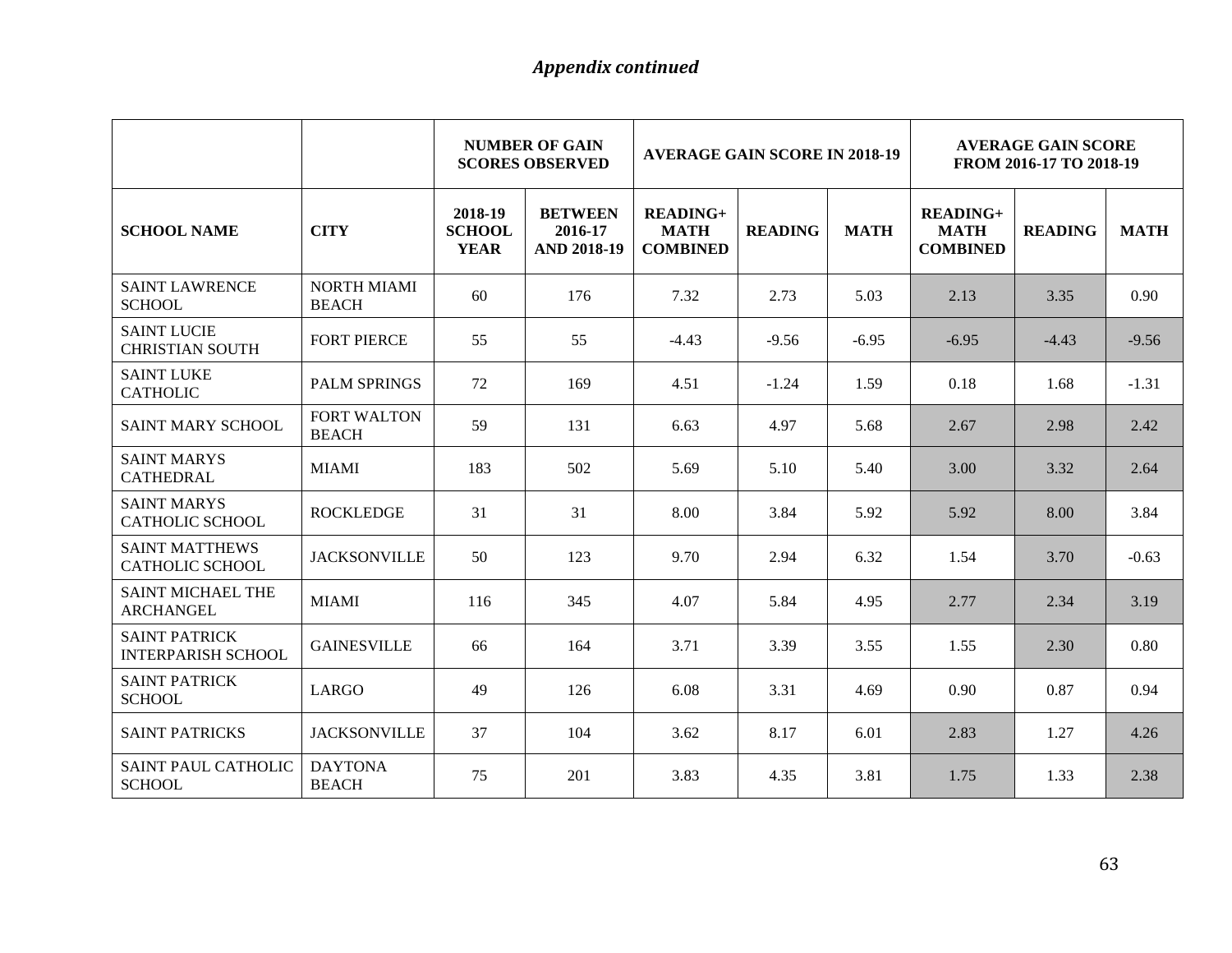|                                                                  |                                   | <b>NUMBER OF GAIN</b><br><b>AVERAGE GAIN SCORE IN 2018-19</b><br><b>SCORES OBSERVED</b> |                                                 |                                                   |                | <b>AVERAGE GAIN SCORE</b><br>FROM 2016-17 TO 2018-19 |                                                   |                |             |
|------------------------------------------------------------------|-----------------------------------|-----------------------------------------------------------------------------------------|-------------------------------------------------|---------------------------------------------------|----------------|------------------------------------------------------|---------------------------------------------------|----------------|-------------|
| <b>SCHOOL NAME</b>                                               | <b>CITY</b>                       | 2018-19<br><b>SCHOOL</b><br><b>YEAR</b>                                                 | <b>BETWEEN</b><br>2016-17<br><b>AND 2018-19</b> | <b>READING+</b><br><b>MATH</b><br><b>COMBINED</b> | <b>READING</b> | <b>MATH</b>                                          | <b>READING+</b><br><b>MATH</b><br><b>COMBINED</b> | <b>READING</b> | <b>MATH</b> |
| <b>SAINT PAUL</b><br>LUTHERAN SCHOOL                             | <b>LAKELAND</b>                   | 41                                                                                      | 111                                             | $-1.17$                                           | $-1.10$        | $-1.13$                                              | $-1.62$                                           | $-1.02$        | $-2.23$     |
| <b>SAINT PAUL'S</b><br><b>CATHOLIC SCHOOL</b>                    | <b>LEESBURG</b>                   | 58                                                                                      | 167                                             | 6.55                                              | 0.90           | 3.72                                                 | 0.78                                              | 2.30           | $-0.73$     |
| <b>SAINT PETER CLAVER</b>                                        | <b>TAMPA</b>                      | 64                                                                                      | 190                                             | 8.53                                              | 3.02           | 5.79                                                 | 1.63                                              | 3.45           | $-0.19$     |
| <b>SAINT PETERS</b><br><b>CATHOLIC SCHOOL</b>                    | <b>DELAND</b>                     | 56                                                                                      | 112                                             | 5.86                                              | 3.95           | 4.90                                                 | 2.99                                              | 3.53           | 2.45        |
| <b>SAINT PETERSBURG</b><br><b>CATHOLIC HIGH</b><br><b>SCHOOL</b> | <b>SAINT</b><br><b>PETERSBURG</b> | 50                                                                                      | 81                                              | $-2.48$                                           | $-8.20$        | $-5.34$                                              | $-6.60$                                           | $-4.32$        | $-8.89$     |
| <b>SAINT PETERSBURG</b><br><b>CHRISTIAN SCHOOL</b>               | <b>SAINT</b><br><b>PETERSBURG</b> | 45                                                                                      | 132                                             | $-10.13$                                          | $-18.27$       | $-14.20$                                             | $-5.94$                                           | $-2.76$        | $-9.13$     |
| <b>SAINT ROSE OF LIMA</b>                                        | <b>MIAMI SHORES</b>               | 39                                                                                      | 73                                              | 9.74                                              | 7.44           | 8.59                                                 | 3.78                                              | 4.84           | 2.73        |
| <b>SAINT THOMAS</b><br><b>AQUINAS HIGH</b><br><b>SCHOOL</b>      | <b>FORT</b><br><b>LAUDERDALE</b>  | 108                                                                                     | 243                                             | 0.28                                              | $-1.79$        | $-0.75$                                              | $-0.34$                                           | 1.03           | $-1.71$     |
| <b>SAINT VINCENT</b><br><b>FERRER</b>                            | <b>DELRAY</b><br><b>BEACH</b>     | 35                                                                                      | 35                                              | 5.63                                              | $-0.91$        | 2.36                                                 | 2.36                                              | 5.63           | $-0.91$     |
| SAINTS ACADEMY INC.                                              | <b>ORLANDO</b>                    | 75                                                                                      | 217                                             | 4.95                                              | $-1.41$        | 1.77                                                 | $-2.46$                                           | $-0.49$        | $-4.43$     |
| <b>SAINTS PETER PAUL</b><br><b>SCHOOL</b>                        | <b>MIAMI</b>                      | 53                                                                                      | 149                                             | 10.32                                             | 6.51           | 8.42                                                 | 4.32                                              | 5.63           | 2.94        |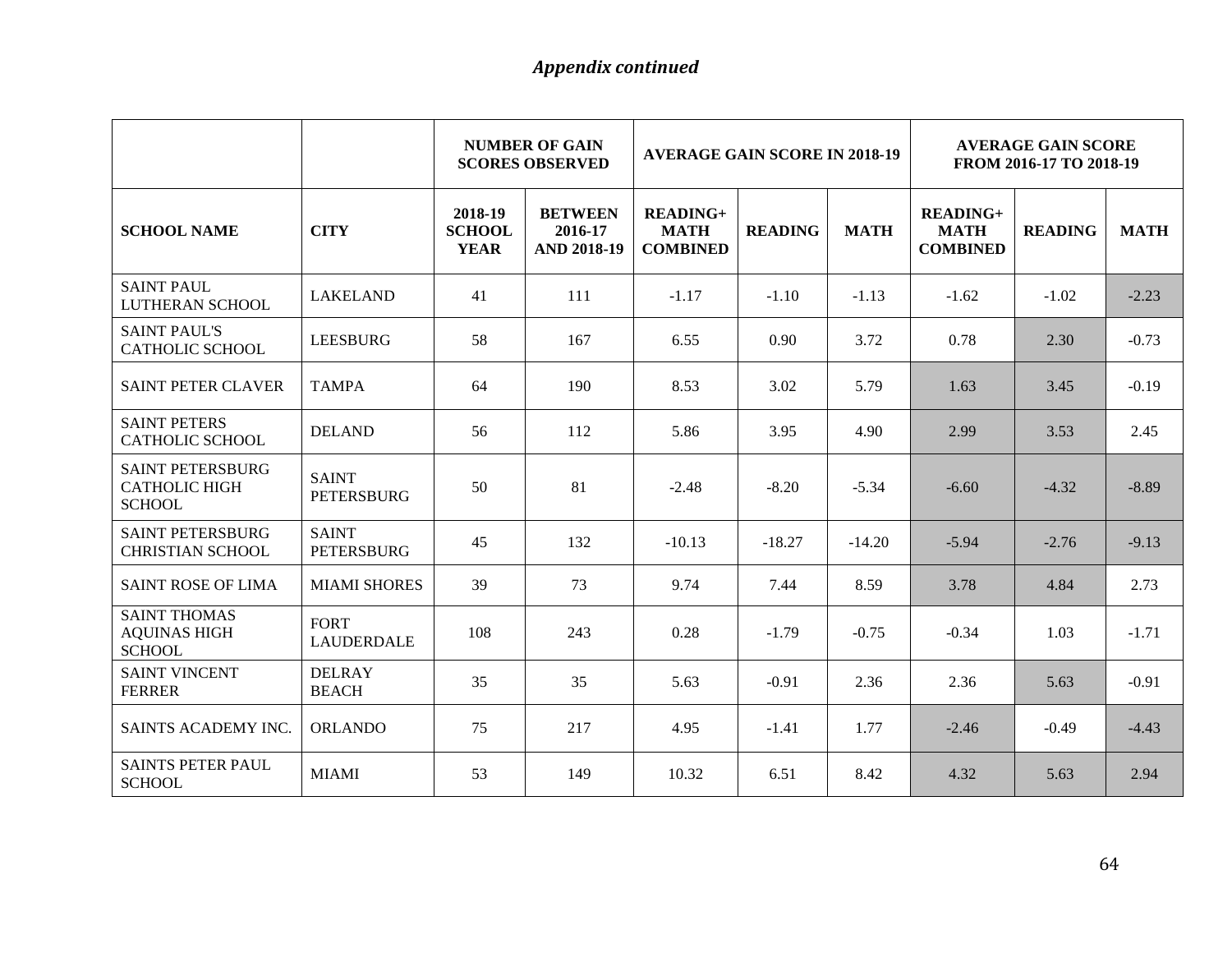|                                                                        |                                    | <b>NUMBER OF GAIN</b><br><b>AVERAGE GAIN SCORE IN 2018-19</b><br><b>SCORES OBSERVED</b> |                                                 |                                                   | <b>AVERAGE GAIN SCORE</b><br>FROM 2016-17 TO 2018-19 |             |                                                   |                |             |
|------------------------------------------------------------------------|------------------------------------|-----------------------------------------------------------------------------------------|-------------------------------------------------|---------------------------------------------------|------------------------------------------------------|-------------|---------------------------------------------------|----------------|-------------|
| <b>SCHOOL NAME</b>                                                     | <b>CITY</b>                        | 2018-19<br><b>SCHOOL</b><br><b>YEAR</b>                                                 | <b>BETWEEN</b><br>2016-17<br><b>AND 2018-19</b> | <b>READING+</b><br><b>MATH</b><br><b>COMBINED</b> | <b>READING</b>                                       | <b>MATH</b> | <b>READING+</b><br><b>MATH</b><br><b>COMBINED</b> | <b>READING</b> | <b>MATH</b> |
| <b>SALAH TAWFIK</b><br><b>ELEMENTARY &amp;</b><br><b>MIDDLE SCHOOL</b> | <b>SUNRISE</b>                     | 47                                                                                      | 125                                             | 6.30                                              | $-0.85$                                              | 2.72        | 0.39                                              | 1.26           | $-0.49$     |
| <b>SAN JOSE CATHOLIC</b><br><b>GRADE SCHOOL</b>                        | <b>JACKSONVILLE</b>                | 37                                                                                      | 107                                             | 7.81                                              | 1.16                                                 | 4.49        | 3.02                                              | 3.46           | 2.59        |
| <b>SANTA FE CATHOLIC</b><br><b>HIGH SCHOOL</b>                         | <b>LAKELAND</b>                    | 40                                                                                      | 102                                             | $-3.90$                                           | $-9.60$                                              | $-6.75$     | $-3.91$                                           | $-1.69$        | $-5.87$     |
| SARASOTA CHRISTIAN<br><b>SCHOOL</b>                                    | <b>SARASOTA</b>                    | 40                                                                                      | 40                                              | $-0.58$                                           | $-3.23$                                              | $-1.90$     | $-1.90$                                           | $-0.58$        | $-3.23$     |
| <b>SAWGRASS</b><br>ADVENTIST SCHOOL                                    | <b>PLANTATION</b>                  | 55                                                                                      | 134                                             | 3.82                                              | 5.95                                                 | 4.88        | 0.65                                              | 0.96           | 0.34        |
| <b>SCHECK HILLEL</b><br><b>COMMUNITY SCHOOL</b><br>INC.                | <b>NORTH MIAMI</b><br><b>BEACH</b> | 36                                                                                      | 36                                              | $-0.08$                                           | 2.92                                                 | 1.42        | 1.42                                              | $-0.08$        | 2.92        |
| SEFFNER CHRISTIAN<br><b>ACADEMY</b>                                    | <b>SEFFNER</b>                     | 57                                                                                      | 163                                             | $-0.68$                                           | $-3.60$                                              | $-2.13$     | $-2.50$                                           | $-1.39$        | $-2.12$     |
| <b>SEVEN RIVERS</b><br><b>CHRISTIAN SCHOOL</b>                         | <b>LECANTO</b>                     | 55                                                                                      | 159                                             | $-0.84$                                           | $-0.80$                                              | $-0.82$     | $-2.84$                                           | $-1.52$        | $-4.14$     |
| <b>SHERIDAN HILLS</b><br><b>CHRISTIAN SCHOOL</b>                       | <b>HOLLYWOOD</b>                   | 51                                                                                      | 168                                             | $-2.98$                                           | $-2.82$                                              | $-2.90$     | 1.44                                              | 1.54           | 1.35        |
| SHILOH S.D.A. CHURCH<br><b>SCHOOL</b>                                  | <b>OCALA</b>                       | 31                                                                                      | 31                                              | $-2.94$                                           | $-8.93$                                              | $-5.81$     | $-5.81$                                           | $-2.94$        | $-8.93$     |
| <b>SKYCREST CHRISTIAN</b><br><b>SCHOOL</b>                             | <b>CLEARWATER</b>                  | 49                                                                                      | 134                                             | $-1.76$                                           | $-4.02$                                              | $-2.89$     | $-0.12$                                           | 0.29           | $-0.52$     |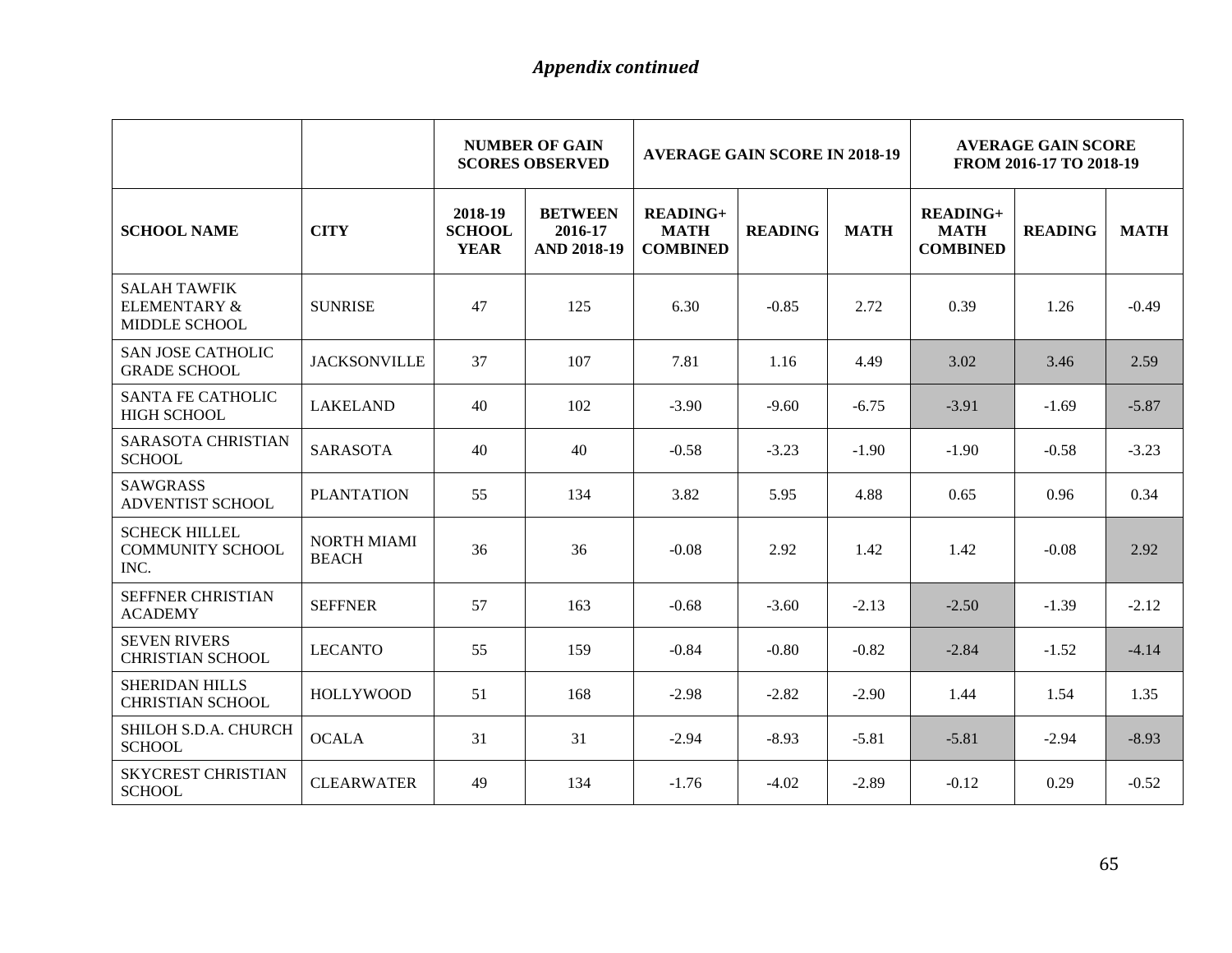|                                                                     |                    | <b>NUMBER OF GAIN</b><br><b>AVERAGE GAIN SCORE IN 2018-19</b><br><b>SCORES OBSERVED</b> |                                                 |                                              | <b>AVERAGE GAIN SCORE</b><br>FROM 2016-17 TO 2018-19 |             |                                              |                |             |
|---------------------------------------------------------------------|--------------------|-----------------------------------------------------------------------------------------|-------------------------------------------------|----------------------------------------------|------------------------------------------------------|-------------|----------------------------------------------|----------------|-------------|
| <b>SCHOOL NAME</b>                                                  | <b>CITY</b>        | 2018-19<br><b>SCHOOL</b><br><b>YEAR</b>                                                 | <b>BETWEEN</b><br>2016-17<br><b>AND 2018-19</b> | $READING+$<br><b>MATH</b><br><b>COMBINED</b> | <b>READING</b>                                       | <b>MATH</b> | $READING+$<br><b>MATH</b><br><b>COMBINED</b> | <b>READING</b> | <b>MATH</b> |
| <b>SNOW WHITE &amp; THE</b><br><b>SEVEN DWARFS</b><br><b>SCHOOL</b> | <b>HIALEAH</b>     | 49                                                                                      | 135                                             | 0.18                                         | 5.19                                                 | 2.74        | 1.69                                         | 1.55           | 1.75        |
| <b>SOLID ROCK</b><br><b>CHRISTIAN ACADEMY</b>                       | <b>INVERNESS</b>   | 47                                                                                      | 47                                              | $-3.91$                                      | $-10.87$                                             | $-7.39$     | $-7.39$                                      | $-3.91$        | $-10.87$    |
| <b>SONSHINE CHRISTIAN</b><br><b>ACADEMY</b>                         | <b>CALLAHAN</b>    | 37                                                                                      | 37                                              | 3.65                                         | $-1.14$                                              | 1.26        | 1.26                                         | 3.65           | $-1.14$     |
| <b>SONSHINE CHRISTIAN</b><br><b>ACADEMY</b>                         | FT MYERS           | 78                                                                                      | 191                                             | $-2.97$                                      | $-10.31$                                             | $-6.63$     | $-4.18$                                      | $-2.19$        | $-6.18$     |
| <b>SOUTH ORLANDO</b><br><b>CHRISTIAN ACADEMY</b>                    | <b>ORLANDO</b>     | 134                                                                                     | 326                                             | $-0.68$                                      | $-13.27$                                             | $-7.14$     | $-2.98$                                      | 0.35           | $-6.16$     |
| <b>SOUTHLAND</b><br><b>CHRISTIAN SCHOOL</b>                         | <b>KISSIMMEE</b>   | 115                                                                                     | 307                                             | $-6.32$                                      | $-14.06$                                             | $-10.19$    | $-2.99$                                      | $-1.96$        | $-3.91$     |
| <b>SOUTHWEST FLORIDA</b><br><b>CHRISTIAN ACADEMY</b>                | <b>FORT MYERS</b>  | 54                                                                                      | 123                                             | $-7.69$                                      | 0.07                                                 | $-3.81$     | $-1.30$                                      | $-1.79$        | $-0.98$     |
| <b>SPRING HILL</b><br><b>CHRISTIAN ACADEMY</b>                      | <b>SPRING HILL</b> | 62                                                                                      | 189                                             | $-0.57$                                      | $-9.39$                                              | $-5.02$     | $-4.54$                                      | $-2.43$        | $-6.55$     |
| <b>ST. ANDREW'S</b><br>EPISCOPAL ACADEMY                            | <b>FORT PIERCE</b> | 34                                                                                      | 116                                             | $-1.32$                                      | $-0.74$                                              | $-1.03$     | $-0.36$                                      | 0.24           | $-0.96$     |
| <b>ST. BERNADETTE</b><br><b>CATHOLIC SCHOOL</b>                     | <b>HOLLYWOOD</b>   | 56                                                                                      | 157                                             | 9.93                                         | 7.95                                                 | 8.94        | 4.12                                         | 4.05           | 4.06        |
| <b>ST. CATHERINE</b><br><b>CATHOLIC SCHOOL</b>                      | <b>SEBRING</b>     | 44                                                                                      | 44                                              | 6.56                                         | 2.68                                                 | 4.51        | 4.51                                         | 6.56           | 2.68        |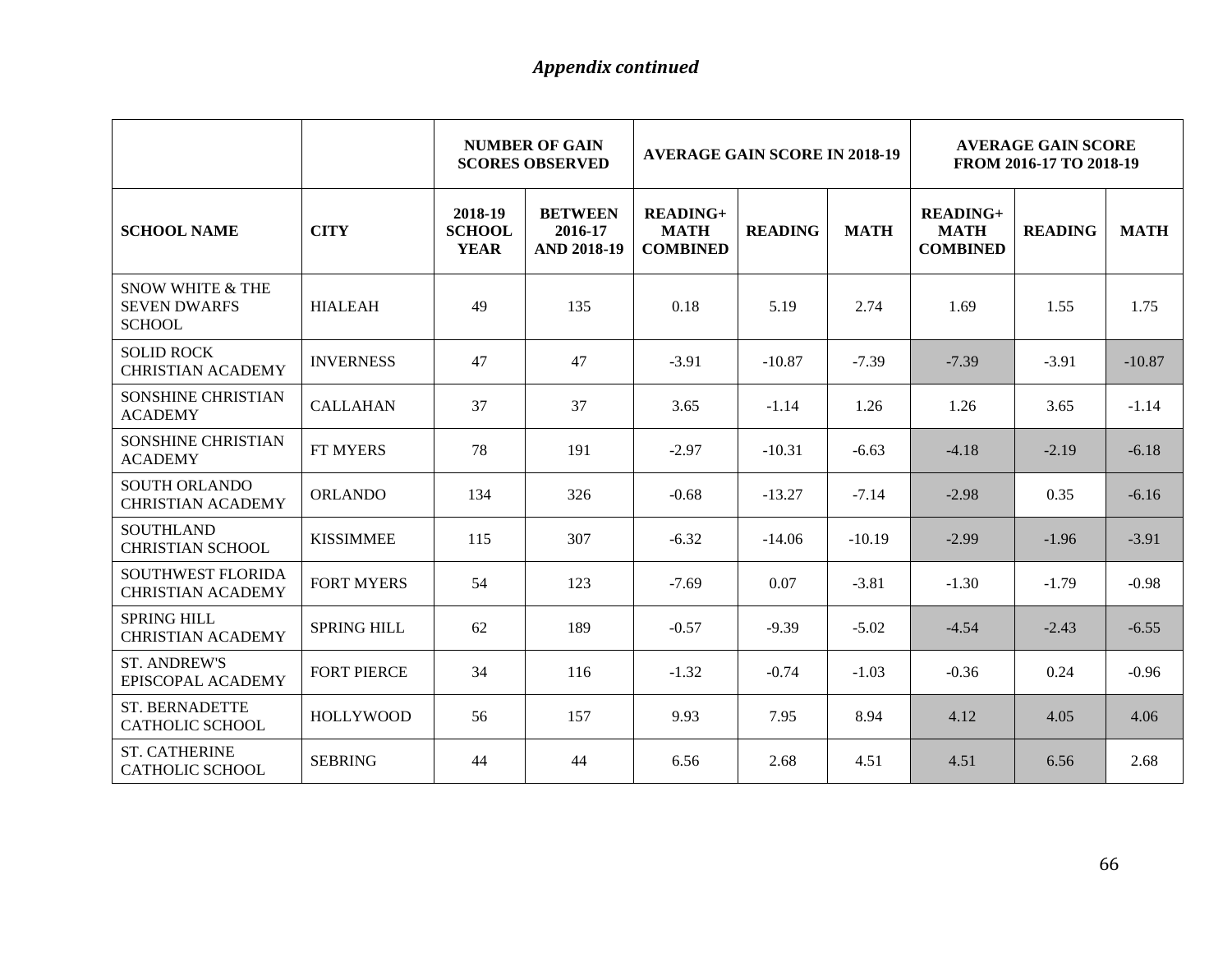|                                                                |                                    |                                         | <b>NUMBER OF GAIN</b><br><b>AVERAGE GAIN SCORE IN 2018-19</b><br><b>SCORES OBSERVED</b> |                                                   |                | <b>AVERAGE GAIN SCORE</b><br>FROM 2016-17 TO 2018-19 |                                                   |                |             |
|----------------------------------------------------------------|------------------------------------|-----------------------------------------|-----------------------------------------------------------------------------------------|---------------------------------------------------|----------------|------------------------------------------------------|---------------------------------------------------|----------------|-------------|
| <b>SCHOOL NAME</b>                                             | <b>CITY</b>                        | 2018-19<br><b>SCHOOL</b><br><b>YEAR</b> | <b>BETWEEN</b><br>2016-17<br><b>AND 2018-19</b>                                         | <b>READING+</b><br><b>MATH</b><br><b>COMBINED</b> | <b>READING</b> | <b>MATH</b>                                          | <b>READING+</b><br><b>MATH</b><br><b>COMBINED</b> | <b>READING</b> | <b>MATH</b> |
| <b>ST. CHARLES SCHOOL</b>                                      | <b>PORT</b><br><b>CHARLOTTE</b>    | 45                                      | 80                                                                                      | 3.22                                              | 4.40           | 3.81                                                 | 1.24                                              | 1.46           | 1.03        |
| ST. ELIZABETH ANN<br><b>SETON CATHOLIC</b><br><b>SCHOOL</b>    | PALM COAST                         | 63                                      | 156                                                                                     | 7.51                                              | 6.63           | 7.07                                                 | 1.44                                              | 2.30           | 0.58        |
| <b>ST. JAMES CHRISTIAN</b><br><b>ACADEMY</b>                   | PORT SAINT<br><b>LUCIE</b>         | 178                                     | 529                                                                                     | 4.11                                              | 0.53           | 2.29                                                 | $-0.75$                                           | 0.52           | $-2.01$     |
| <b>ST. MARY MAGDALEN</b><br><b>CATHOLIC SCHOOL</b>             | <b>ALTAMONTE</b><br><b>SPRINGS</b> | 53                                      | 146                                                                                     | 6.68                                              | $-0.04$        | 3.32                                                 | 1.00                                              | 1.31           | 0.68        |
| <b>ST. PAUL'S LUTHERAN</b><br><b>SCHOOL</b>                    | <b>BEVERLY</b><br><b>HILLS</b>     | 35                                      | 35                                                                                      | 1.69                                              | 6.29           | 3.99                                                 | 3.99                                              | 1.69           | 6.29        |
| <b>ST. THOMAS AQUINAS</b><br><b>SCHOOL</b>                     | <b>SAINT CLOUD</b>                 | 76                                      | 213                                                                                     | 5.09                                              | 2.12           | 3.61                                                 | 1.70                                              | 2.76           | 0.65        |
| <b>STETSON BAPTIST</b><br><b>CHRISTIAN SCHOOL</b>              | <b>DELAND</b>                      | 47                                      | 130                                                                                     | $-0.98$                                           | 0.72           | $-0.13$                                              | $-2.40$                                           | $-0.56$        | $-4.23$     |
| <b>SUNFLOWERS</b><br><b>ACADEMY</b>                            | <b>MIAMI</b>                       | 193                                     | 530                                                                                     | $-6.97$                                           | $-13.85$       | $-10.41$                                             | $-3.94$                                           | $-3.65$        | $-4.25$     |
| <b>TALLAVANA</b><br><b>CHRISTIAN SCHOOL</b>                    | <b>HAVANA</b>                      | 75                                      | 191                                                                                     | $-9.97$                                           | $-21.92$       | $-16.03$                                             | $-5.89$                                           | $-4.69$        | $-7.05$     |
| <b>TAMIAMI UNITED</b><br><b>METHODIST</b><br><b>ELEMENTARY</b> | <b>MIAMI</b>                       | 39                                      | 39                                                                                      | $-2.77$                                           | $-13.08$       | $-7.92$                                              | $-7.92$                                           | $-2.77$        | $-13.08$    |
| <b>TAMPA ADVENTIST</b><br><b>ACADEMY</b>                       | <b>TAMPA</b>                       | 34                                      | 109                                                                                     | 4.94                                              | 2.79           | 3.87                                                 | 1.32                                              | 2.76           | 0.04        |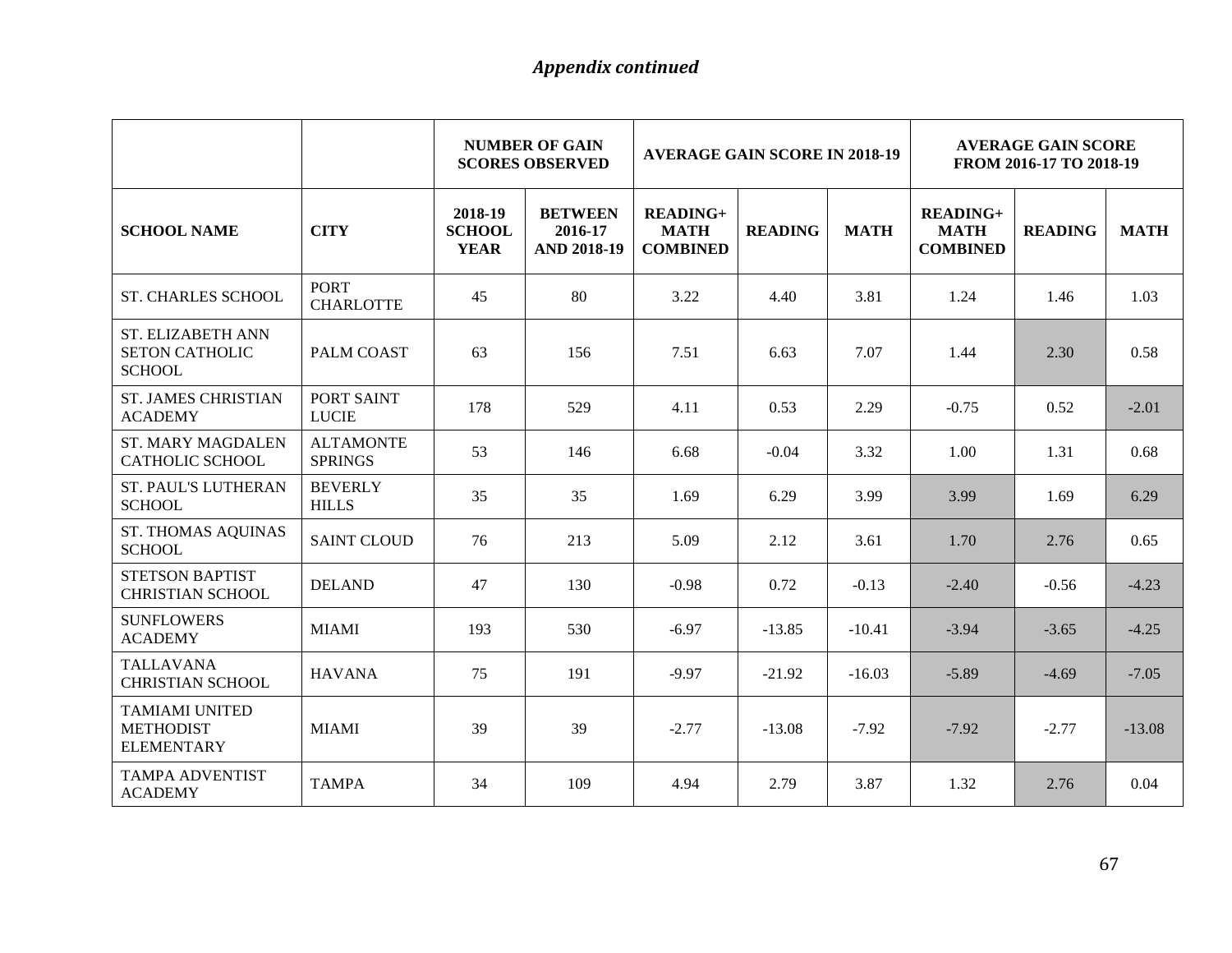|                                                                |                               |                                         | <b>NUMBER OF GAIN</b><br><b>AVERAGE GAIN SCORE IN 2018-19</b><br><b>SCORES OBSERVED</b> |                                                   |                |             | <b>AVERAGE GAIN SCORE</b><br>FROM 2016-17 TO 2018-19 |                |             |  |
|----------------------------------------------------------------|-------------------------------|-----------------------------------------|-----------------------------------------------------------------------------------------|---------------------------------------------------|----------------|-------------|------------------------------------------------------|----------------|-------------|--|
| <b>SCHOOL NAME</b>                                             | <b>CITY</b>                   | 2018-19<br><b>SCHOOL</b><br><b>YEAR</b> | <b>BETWEEN</b><br>2016-17<br><b>AND 2018-19</b>                                         | <b>READING+</b><br><b>MATH</b><br><b>COMBINED</b> | <b>READING</b> | <b>MATH</b> | <b>READING+</b><br><b>MATH</b><br><b>COMBINED</b>    | <b>READING</b> | <b>MATH</b> |  |
| <b>TAMPA BAY</b><br><b>CHRISTIAN ACADEMY</b><br>OF FLORIDA INC | <b>TAMPA</b>                  | 50                                      | 118                                                                                     | 2.86                                              | 0.74           | 1.80        | $-0.15$                                              | $-0.03$        | $-0.26$     |  |
| <b>TAMPA CATHOLIC</b><br>HIGH SCHOOL INC.                      | <b>TAMPA</b>                  | 39                                      | 130                                                                                     | 1.05                                              | $-2.59$        | $-0.77$     | $-1.70$                                              | 0.12           | $-3.52$     |  |
| <b>TEMPLE CHRISTIAN</b><br><b>ACADEMY</b>                      | <b>JACKSONVILLE</b>           | 55                                      | 131                                                                                     | 2.27                                              | 0.93           | 1.60        | $-0.70$                                              | 1.01           | $-2.43$     |  |
| <b>TEMPLE CHRISTIAN</b><br><b>SCHOOL</b>                       | <b>TITUSVILLE</b>             | 53                                      | 137                                                                                     | $-5.72$                                           | $-14.68$       | $-10.20$    | $-5.06$                                              | $-3.01$        | $-7.36$     |  |
| THE CHRISTIAN<br><b>ACADEMY OF WINTER</b><br>HAVEN INC.        | <b>WINTER</b><br><b>HAVEN</b> | 61                                      | 61                                                                                      | $-3.28$                                           | 0.74           | $-1.27$     | $-1.27$                                              | $-3.28$        | 0.74        |  |
| THE CLASSICAL<br><b>ACADEMY OF</b><br><b>SARASOTA</b>          | <b>SARASOTA</b>               | 45                                      | 119                                                                                     | $-0.80$                                           | $-0.58$        | $-0.69$     | $-0.19$                                              | $-0.33$        | $-0.03$     |  |
| THE CONRAD<br><b>ACADEMY</b>                                   | <b>ORLANDO</b>                | 96                                      | 220                                                                                     | $-2.40$                                           | $-12.38$       | $-7.39$     | $-3.19$                                              | $-0.69$        | $-5.68$     |  |
| THE EMBASSY<br><b>ACADEMY</b>                                  | <b>TAMARAC</b>                | 38                                      | 38                                                                                      | 0.34                                              | $-2.79$        | $-1.22$     | $-1.22$                                              | 0.34           | $-2.79$     |  |
| THE MASTER'S<br><b>ACADEMY</b>                                 | <b>OVIEDO</b>                 | 49                                      | 93                                                                                      | 6.82                                              | 5.14           | 5.98        | $-0.09$                                              | 0.25           | $-0.42$     |  |
| THE POTTER'S HOUSE<br><b>CHRISTIAN ACADEMY</b>                 | <b>JACKSONVILLE</b>           | 36                                      | 36                                                                                      | 0.28                                              | $-18.33$       | $-9.03$     | $-9.03$                                              | 0.28           | $-18.33$    |  |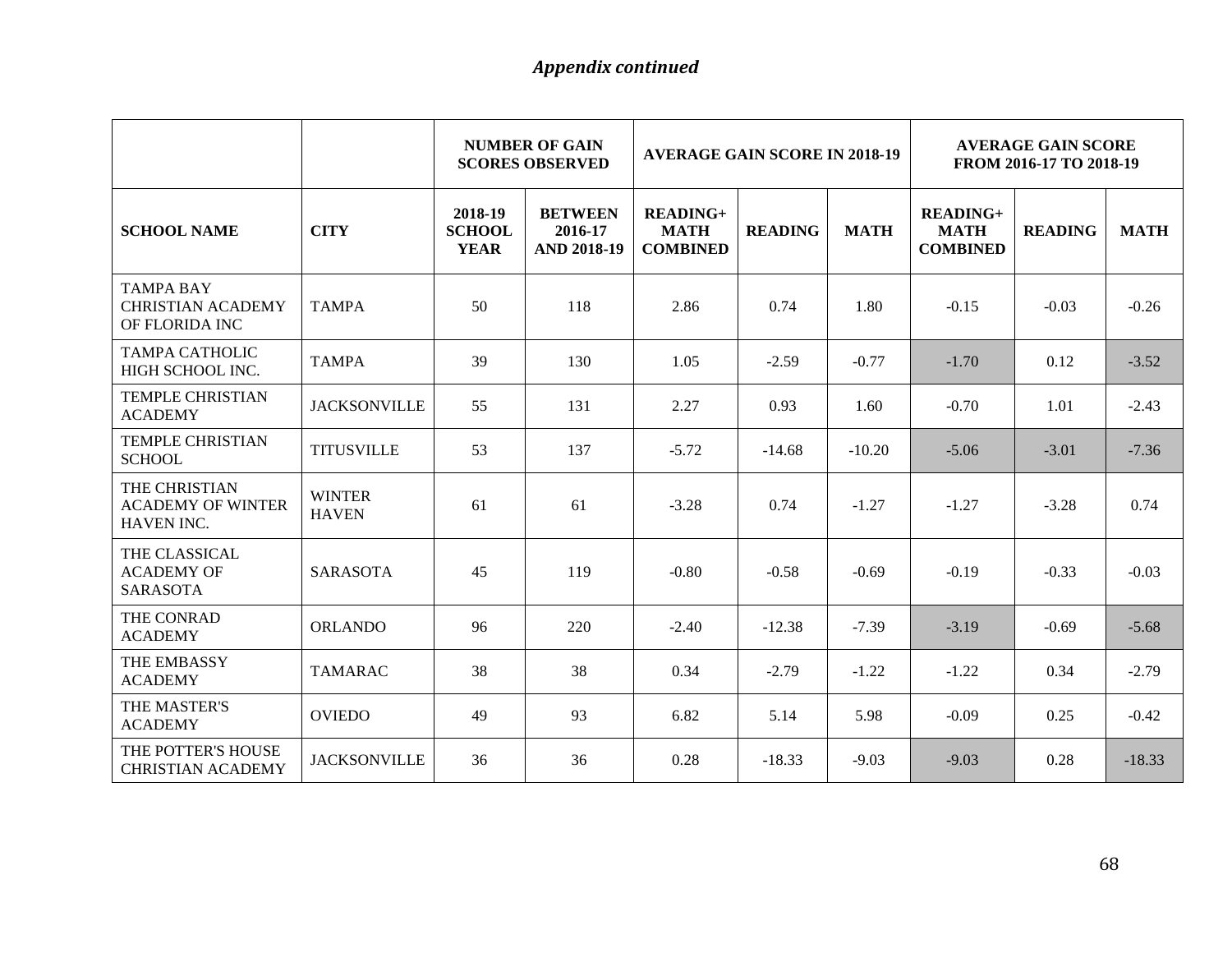|                                                                    |                                    |                                         | <b>NUMBER OF GAIN</b><br><b>SCORES OBSERVED</b> | <b>AVERAGE GAIN SCORE IN 2018-19</b>              |                |             | <b>AVERAGE GAIN SCORE</b><br>FROM 2016-17 TO 2018-19 |                |             |
|--------------------------------------------------------------------|------------------------------------|-----------------------------------------|-------------------------------------------------|---------------------------------------------------|----------------|-------------|------------------------------------------------------|----------------|-------------|
| <b>SCHOOL NAME</b>                                                 | <b>CITY</b>                        | 2018-19<br><b>SCHOOL</b><br><b>YEAR</b> | <b>BETWEEN</b><br>2016-17<br><b>AND 2018-19</b> | <b>READING+</b><br><b>MATH</b><br><b>COMBINED</b> | <b>READING</b> | <b>MATH</b> | <b>READING+</b><br><b>MATH</b><br><b>COMBINED</b>    | <b>READING</b> | <b>MATH</b> |
| THE POTTER'S HOUSE<br><b>CHRISTIAN ACADEMY</b><br><b>ELEM</b>      | <b>JACKSONVILLE</b>                | 131                                     | 347                                             | $-2.08$                                           | $-12.55$       | $-7.33$     | $-3.25$                                              | $-1.40$        | $-5.34$     |
| THE ROCK SCHOOL                                                    | <b>GAINESVILLE</b>                 | 49                                      | 84                                              | 2.53                                              | $-0.22$        | 1.15        | 0.80                                                 | 1.30           | 0.31        |
| THE VINE CHRISTIAN<br><b>ACADEMY</b>                               | <b>KISSIMMEE</b>                   | 35                                      | 66                                              | 1.74                                              | $-1.89$        | $-0.07$     | 0.89                                                 | 1.29           | 0.48        |
| TORAH ACADEMY OF<br><b>BOCA RATON</b>                              | <b>BOCA RATON</b>                  | 45                                      | 117                                             | $-7.82$                                           | $-15.29$       | $-11.56$    | $-3.49$                                              | $-2.70$        | $-4.28$     |
| <b>TORAS EMES</b><br><b>ACADEMY OF MIAMI</b>                       | <b>NORTH MIAMI</b><br><b>BEACH</b> | 110                                     | 194                                             | $-1.79$                                           | $-6.65$        | $-4.22$     | $-1.74$                                              | $-2.04$        | $-1.38$     |
| <b>TREASURE OF</b><br><b>KNOWLEDGE</b><br><b>CHRISTIAN ACADEMY</b> | <b>ORLANDO</b>                     | 30                                      | 95                                              | $-5.27$                                           | $-12.83$       | $-9.05$     | $-1.04$                                              | $-0.04$        | $-2.03$     |
| TRINITAS ACADEMY                                                   | <b>PLANTATION</b>                  | 41                                      | 126                                             | 3.51                                              | $-2.66$        | 0.43        | $-0.46$                                              | 0.11           | $-1.04$     |
| TRINITY CATHOLIC<br><b>HIGH SCHOOL</b>                             | <b>OCALA</b>                       | 34                                      | 153                                             | 0.85                                              | 0.88           | 0.87        | $-1.93$                                              | $-0.97$        | $-2.90$     |
| TRINITY CATHOLIC<br><b>SCHOOL</b>                                  | <b>TALLAHASSEE</b>                 | 34                                      | 34                                              | 8.56                                              | 6.12           | 7.34        | 7.34                                                 | 8.56           | 6.12        |
| TRINITY CHRISTIAN<br><b>ACADEMY</b>                                | <b>DELTONA</b>                     | 157                                     | 453                                             | $-2.26$                                           | $-10.59$       | $-6.42$     | $-1.67$                                              | $-0.67$        | $-2.68$     |
| TRINITY CHRISTIAN<br><b>ACADEMY</b>                                | <b>JACKSONVILLE</b>                | 244                                     | 672                                             | $-1.42$                                           | $-9.47$        | $-5.49$     | $-3.98$                                              | $-2.57$        | $-5.29$     |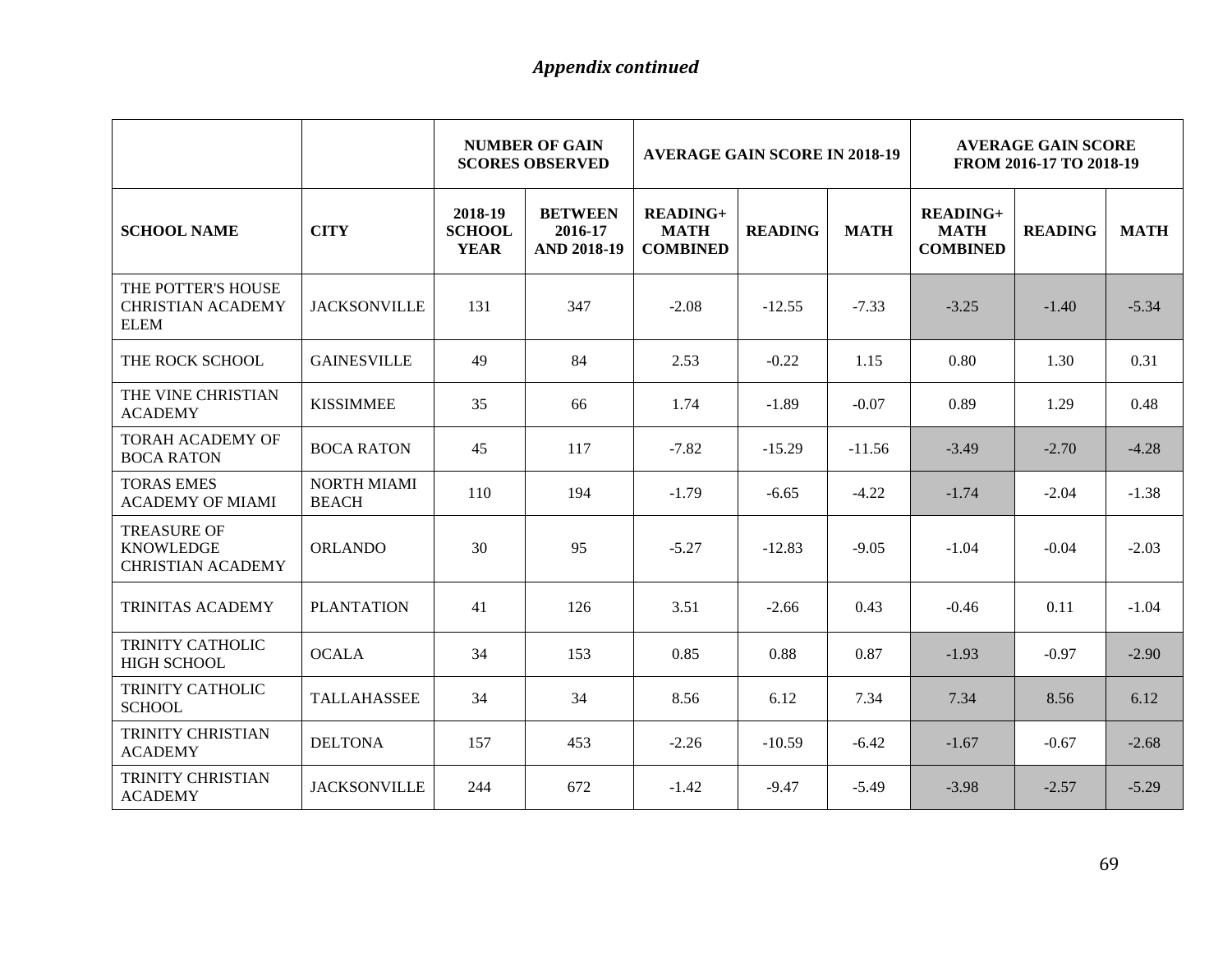|                                                    |                                  |                                         | <b>NUMBER OF GAIN</b><br><b>SCORES OBSERVED</b> | <b>AVERAGE GAIN SCORE IN 2018-19</b>              |                |             | <b>AVERAGE GAIN SCORE</b><br>FROM 2016-17 TO 2018-19 |                |             |  |
|----------------------------------------------------|----------------------------------|-----------------------------------------|-------------------------------------------------|---------------------------------------------------|----------------|-------------|------------------------------------------------------|----------------|-------------|--|
| <b>SCHOOL NAME</b>                                 | <b>CITY</b>                      | 2018-19<br><b>SCHOOL</b><br><b>YEAR</b> | <b>BETWEEN</b><br>2016-17<br><b>AND 2018-19</b> | <b>READING+</b><br><b>MATH</b><br><b>COMBINED</b> | <b>READING</b> | <b>MATH</b> | <b>READING+</b><br><b>MATH</b><br><b>COMBINED</b>    | <b>READING</b> | <b>MATH</b> |  |
| TRINITY CHRISTIAN<br><b>ACADEMY</b>                | <b>LAKE WORTH</b>                | 97                                      | 248                                             | $-3.64$                                           | $-0.42$        | $-2.03$     | $-0.47$                                              | $-0.63$        | $-0.31$     |  |
| TRINITY LUTHERAN<br><b>SCHOOL</b>                  | <b>KISSIMMEE</b>                 | 49                                      | 130                                             | 1.84                                              | 2.31           | 2.07        | 1.18                                                 | 2.24           | 0.12        |  |
| TRU PREP ACADEMY                                   | <b>MIAMI</b><br><b>GARDENS</b>   | 32                                      | 32                                              | $-4.53$                                           | $-12.90$       | $-8.63$     | $-8.63$                                              | $-4.53$        | $-12.90$    |  |
| <b>TURNING POINT</b><br><b>CHRISTIAN ACADEMY</b>   | <b>SAINT</b><br><b>AUGUSTINE</b> | 40                                      | 117                                             | 0.05                                              | $-11.65$       | $-5.80$     | $-3.18$                                              | $-0.77$        | $-5.58$     |  |
| <b>UNITED BRETHREN IN</b><br><b>CHRIST ACADEMY</b> | <b>HOLLY HILL</b>                | 67                                      | 172                                             | $-0.52$                                           | $-14.39$       | $-7.78$     | $-3.74$                                              | $-0.80$        | $-6.42$     |  |
| UNITED CEREBRAL<br>PALSY-DIAMOND<br><b>MINDS</b>   | <b>MIAMI</b>                     | 58                                      | 165                                             | 9.24                                              | 5.16           | 7.30        | 2.88                                                 | 3.41           | 2.21        |  |
| UNIVERSAL ACADEMY<br>OF FLORIDA                    | <b>TAMPA</b>                     | 183                                     | 533                                             | $-6.15$                                           | $-13.96$       | $-10.05$    | $-3.11$                                              | $-2.02$        | $-4.20$     |  |
| <b>UNIVERSITY</b><br><b>CHRISTIAN SCHOOL</b>       | <b>JACKSONVILLE</b>              | 80                                      | 285                                             | $-5.31$                                           | $-5.42$        | $-5.54$     | $-1.87$                                              | $-1.83$        | $-1.53$     |  |
| <b>VENICE CHRISTIAN</b><br><b>SCHOOL</b>           | <b>VENICE</b>                    | 61                                      | 152                                             | $-0.05$                                           | 0.17           | 0.14        | 0.60                                                 | 0.97           | 0.17        |  |
| <b>VICTORY CHRISTIAN</b><br><b>ACADEMY</b>         | <b>JACKSONVILLE</b>              | 62                                      | 166                                             | $-4.84$                                           | $-0.95$        | $-2.90$     | 0.73                                                 | $-0.41$        | 1.87        |  |
| <b>VICTORY CHRISTIAN</b><br><b>ACADEMY</b>         | <b>LAKELAND</b>                  | 120                                     | 332                                             | $-1.24$                                           | 1.55           | 0.03        | $-2.15$                                              | $-1.61$        | $-2.64$     |  |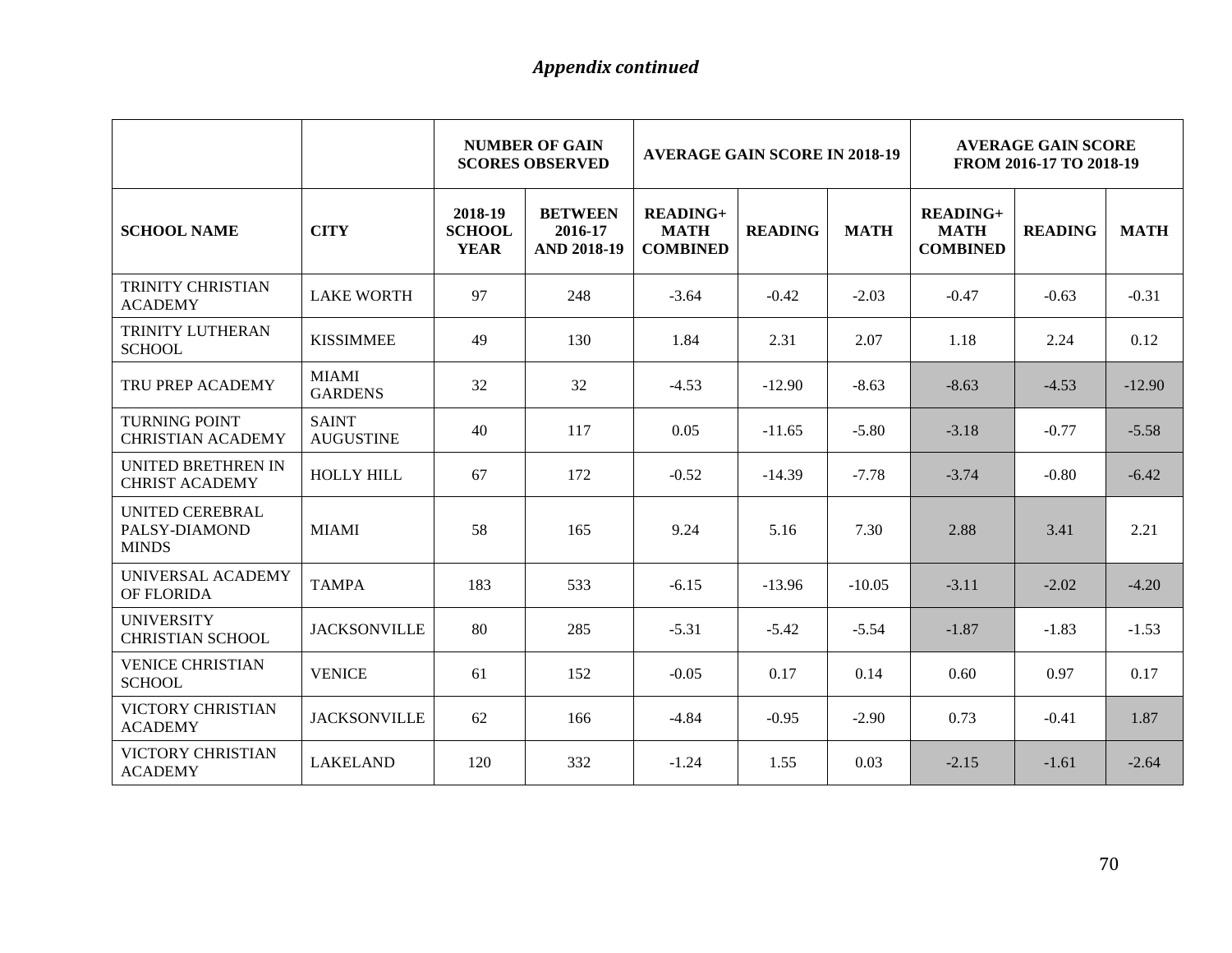|                                                   |                                    |                                         | <b>NUMBER OF GAIN</b><br><b>AVERAGE GAIN SCORE IN 2018-19</b><br><b>SCORES OBSERVED</b> |                                                   |                | <b>AVERAGE GAIN SCORE</b><br>FROM 2016-17 TO 2018-19 |                                                   |                |             |
|---------------------------------------------------|------------------------------------|-----------------------------------------|-----------------------------------------------------------------------------------------|---------------------------------------------------|----------------|------------------------------------------------------|---------------------------------------------------|----------------|-------------|
| <b>SCHOOL NAME</b>                                | <b>CITY</b>                        | 2018-19<br><b>SCHOOL</b><br><b>YEAR</b> | <b>BETWEEN</b><br>2016-17<br><b>AND 2018-19</b>                                         | <b>READING+</b><br><b>MATH</b><br><b>COMBINED</b> | <b>READING</b> | <b>MATH</b>                                          | <b>READING+</b><br><b>MATH</b><br><b>COMBINED</b> | <b>READING</b> | <b>MATH</b> |
| <b>VICTORY CHRISTIAN</b><br><b>ACADEMY</b>        | <b>ORLANDO</b>                     | 64                                      | 207                                                                                     | $-9.36$                                           | $-14.57$       | $-12.24$                                             | $-3.76$                                           | $-2.07$        | $-5.08$     |
| <b>VILLA MADONNA</b>                              | <b>TAMPA</b>                       | 56                                      | 149                                                                                     | 9.25                                              | $-1.55$        | 3.85                                                 | 1.08                                              | 3.58           | $-1.42$     |
| <b>VILLA PREPATORY</b><br><b>ACADEMY CORP</b>     | <b>MIAMI</b>                       | 32                                      | 117                                                                                     | 4.52                                              | 3.94           | 4.09                                                 | $-0.29$                                           | 1.09           | $-1.55$     |
| <b>VILLAGE VIEW</b><br><b>CHRISTIAN ACADEMY</b>   | <b>SUMMERFIELD</b>                 | 36                                      | 116                                                                                     | $-13.33$                                          | $-6.19$        | $-9.76$                                              | $-5.66$                                           | $-4.80$        | $-6.57$     |
| <b>WADE CHRISTIAN</b><br><b>ACADEMY</b>           | <b>MELBOURNE</b>                   | 31                                      | 31                                                                                      | $-3.16$                                           | $-7.10$        | $-5.13$                                              | $-5.13$                                           | $-3.16$        | $-7.10$     |
| <b>WAKULLA CHRISTIAN</b><br><b>SCHOOL</b>         | <b>CRAWFORDVIL</b><br>LE           | 37                                      | 37                                                                                      | 1.08                                              | 0.59           | 0.84                                                 | 0.84                                              | 1.08           | 0.59        |
| <b>WALKER MEMORIAL</b><br><b>ACADEMY</b>          | <b>AVON PARK</b>                   | 63                                      | 163                                                                                     | $-0.84$                                           | $-3.48$        | $-2.16$                                              | $-1.84$                                           | $-1.92$        | $-1.71$     |
| <b>WARNER CHRISTIAN</b><br><b>ACADEMY</b>         | <b>SOUTH</b><br><b>DAYTONA BCH</b> | 144                                     | 421                                                                                     | 1.75                                              | $-0.42$        | 0.67                                                 | $-1.94$                                           | $-0.81$        | $-3.07$     |
| <b>WEST FLORIDA</b><br><b>BAPTIST ACADEMY</b>     | <b>MILTON</b>                      | 35                                      | 35                                                                                      | $-0.46$                                           | $-7.60$        | $-4.03$                                              | $-4.03$                                           | $-0.46$        | $-7.60$     |
| <b>WEST GATE</b><br><b>CHRISTIAN SCHOOL</b>       | <b>TAMPA</b>                       | 51                                      | 90                                                                                      | 4.18                                              | 0.08           | 2.13                                                 | 1.44                                              | 2.60           | 0.28        |
| <b>WEST HERNANDO</b><br><b>CHRISTIAN SCHOOL</b>   | <b>SPRING HILL</b>                 | 84                                      | 227                                                                                     | 0.33                                              | $-8.42$        | $-4.04$                                              | $-3.27$                                           | $-2.07$        | $-4.42$     |
| <b>WEST MELBOURNE</b><br><b>CHRISTIAN ACADEMY</b> | <b>WEST</b><br><b>MELBOURNE</b>    | 38                                      | 38                                                                                      | $-0.84$                                           | $-16.13$       | $-8.49$                                              | $-8.49$                                           | $-0.84$        | $-16.13$    |